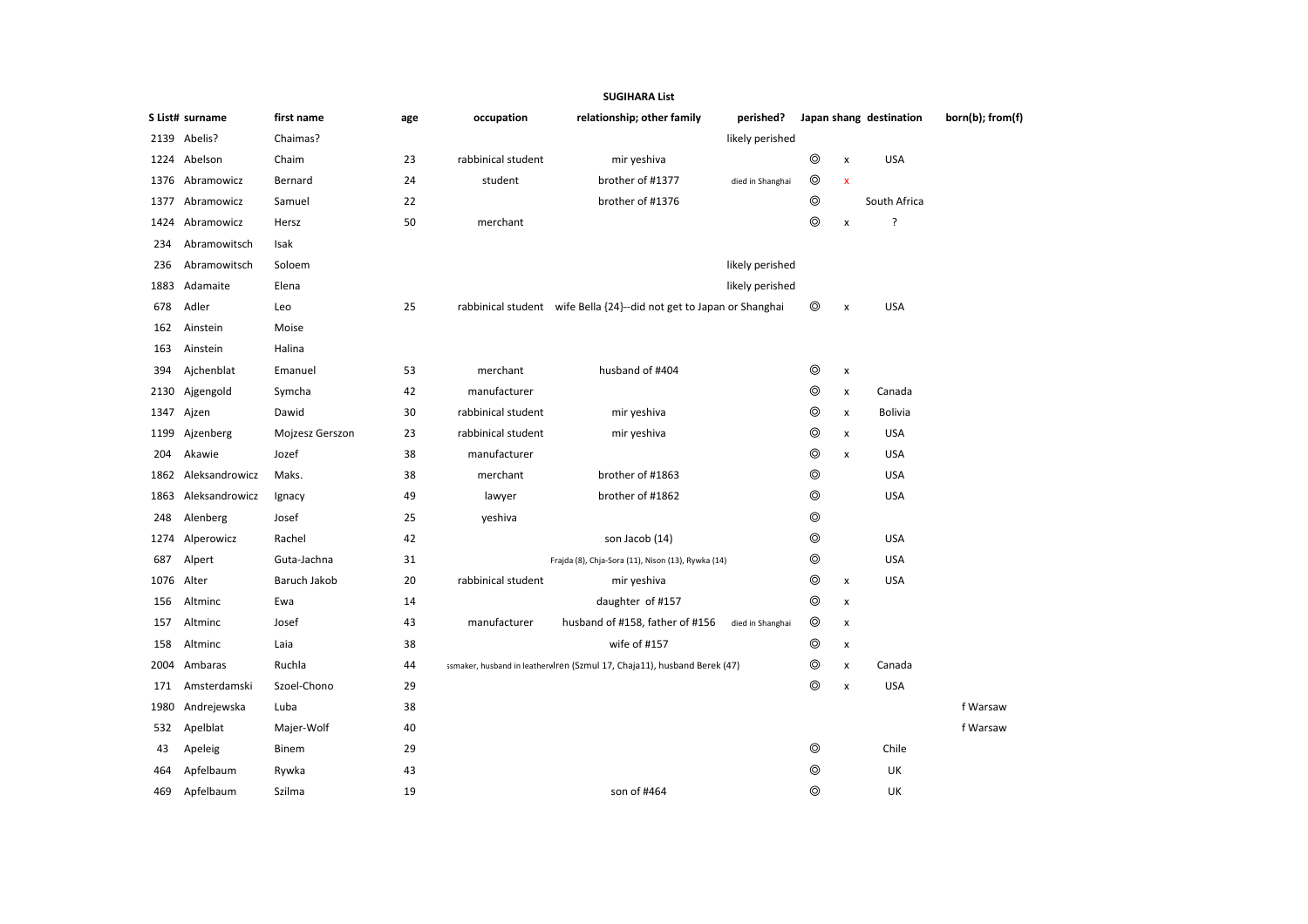| 470  | Apfelbaum        | Jakow        | 21 |                     | son of #464                                    | $\circledcirc$ |                    | UK                       |                       |
|------|------------------|--------------|----|---------------------|------------------------------------------------|----------------|--------------------|--------------------------|-----------------------|
| 896  | Apfelbaum        | Henryk       | 38 |                     |                                                |                |                    |                          | f Warsaw              |
| 1300 | Apotheker        | Dawid        | 32 | merchant            |                                                | $\circledcirc$ | $\pmb{\mathsf{x}}$ |                          |                       |
| 1654 | <b>Apotheker</b> | <b>Dawid</b> |    | duplicate of #1300  |                                                |                |                    |                          |                       |
| 1299 | April            | Sam          |    |                     |                                                |                |                    | <b>USA</b>               |                       |
| 1753 | April            | Leon         | 48 |                     |                                                |                |                    | <b>USA</b>               |                       |
| 1908 | April            | Tauba        |    |                     |                                                | $\circledcirc$ |                    | <b>USA</b>               |                       |
| 1004 | Apsztejn         | Stanislaw    | 61 |                     | wife Sara (54)                                 | $\circledcirc$ |                    | Mexico/Argentina         |                       |
| 904  | Aramowicz        | Naum         | 49 | merchant            |                                                | $\circledcirc$ | X                  | <b>USA</b>               |                       |
| 1198 | Arbuz            | Abram Srul   | 21 | rabbinical student  | mir yeshiva                                    | $\circledcirc$ | $\pmb{\times}$     | ?                        |                       |
| 1267 | Arnold           | Leon         | 40 | doctor              |                                                |                |                    | perished in Lodz ghetto? |                       |
| 55   | Aronowski        | Judelis      |    |                     |                                                |                |                    |                          |                       |
| 181  | Aronson          | Ludwik       | 55 | banker              | wife Janina                                    | $\circledcirc$ | $\pmb{\mathsf{x}}$ | <b>USA</b>               |                       |
| 172  | Aschkenasy       | Henryk       |    |                     |                                                |                |                    |                          |                       |
| 173  | Aschkenasy       | Cypryana     |    |                     |                                                |                |                    |                          |                       |
| 2072 | Aslanowicz       | Maria        |    |                     |                                                |                |                    |                          |                       |
| 603  | Aszkenazy        | Roza         | 55 | clerk               |                                                | $^{\circ}$     |                    | Canada                   |                       |
| 1075 | Azja             | Hirsz        | 26 | rabbinical student  | mir yeshiva                                    | $\circledcirc$ | $\pmb{\times}$     | <b>USA</b>               |                       |
| 511  | Babad            | Miron        |    |                     |                                                |                |                    |                          |                       |
| 512  | Babad            | Sara         |    |                     |                                                |                |                    |                          |                       |
| 798  | Babejuda         | Naftali      | 25 |                     |                                                |                |                    |                          | b Wlodzmierz f Warsaw |
| 401  | Bach             | Jozef        | 22 | clerk               |                                                | $^{\circ}$     | x                  | <b>USA</b>               |                       |
| 2013 | Bachrach         | Hersz        | 36 | printer             | husband of #2014; child (Dina 8)               | $\circledcirc$ | $\pmb{\times}$     | Australia                |                       |
| 2014 | Bachrach         | Hana         | 34 | advertising         | wife of #2013                                  | $\circledcirc$ | $\pmb{\times}$     | Australia                |                       |
| 1284 | Bajer            | Izaak Ber    | 36 | physician           |                                                | $\circledcirc$ | $\pmb{\times}$     |                          |                       |
| 1241 | Bajn, Bejn       | Leib Szmul   | 51 | rabbi, lublin yesh. | wife Estera 49, Luzer 18, Ruchla 10, Dworja 16 | $\circledcirc$ |                    | South Africa             |                       |
| 1105 | Bakszt           | Dawid        | 30 | rabbinical student  | mir yeshiva                                    | $\circledcirc$ | $\pmb{\times}$     | <b>USA</b>               |                       |
| 1106 | Bakszt           | Leiba        | 25 |                     |                                                | $\circledcirc$ | $\pmb{\mathsf{x}}$ | Canada                   |                       |
| 734  | <b>Balik</b>     | Josif        |    |                     |                                                |                |                    |                          |                       |
| 2030 | Balter           | Jonas        | 18 | rabbinical student  | lubavitsch                                     | $\circledcirc$ |                    | South Africa->USA        |                       |
| 375  | Baner            | Dawid        | 33 |                     |                                                |                |                    |                          | b Lublin f Warsaw     |
| 1108 | Baranowicz       | Lejba        | 29 | rabbinical student  | mir yeshiva                                    | $\circledcirc$ | $\pmb{\times}$     | <b>USA</b>               |                       |
| 346  | Barasz           | Marija       | 66 |                     | wife of #347                                   | $\circledcirc$ |                    | Venezuela                |                       |
| 347  | Barasz           | Lejzer       | 67 | merchant            | husband of #346                                | $\circledcirc$ |                    | Venezuela                |                       |
|      |                  |              |    |                     |                                                |                |                    |                          |                       |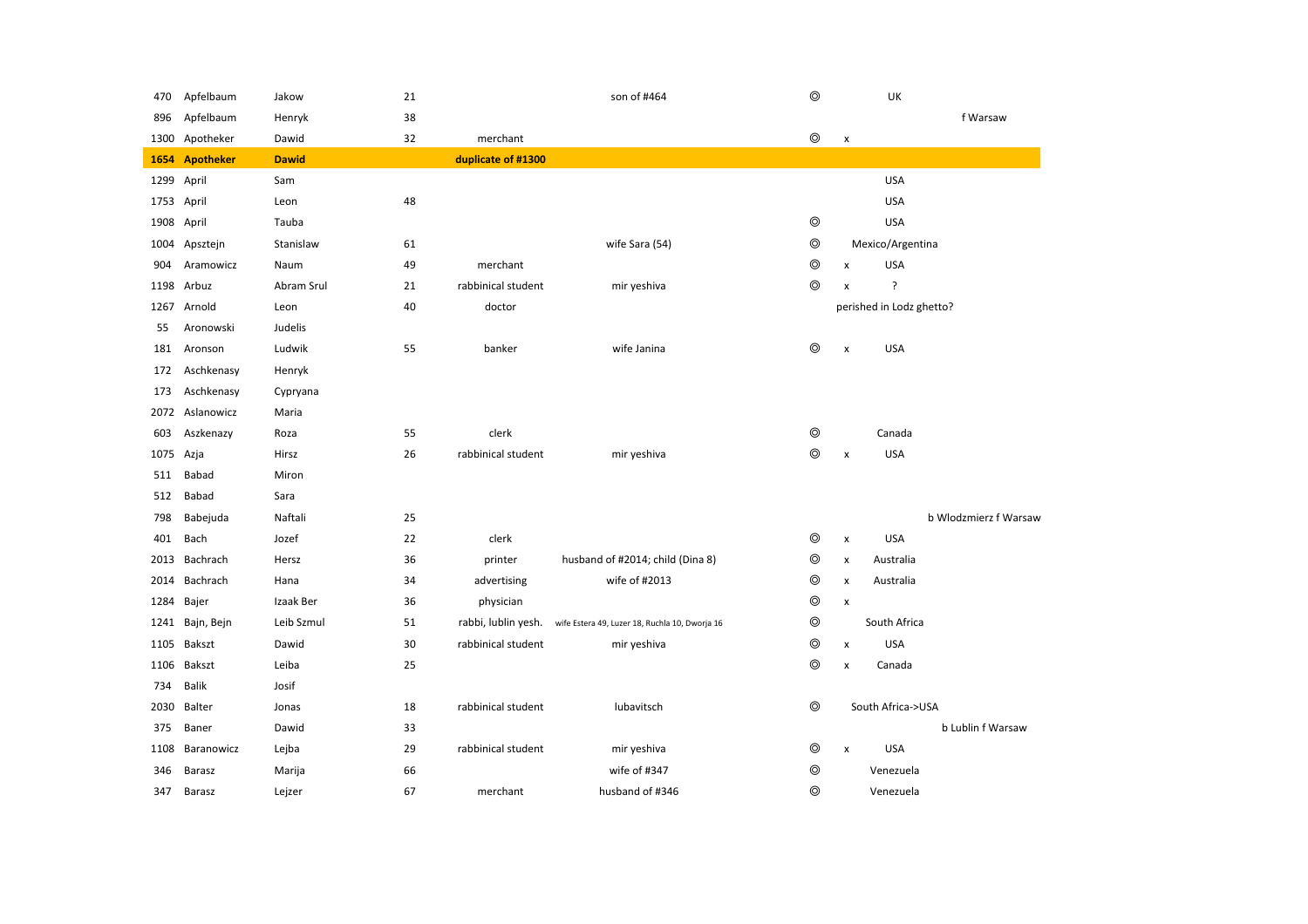| 350  | Barasz          | Stefan        | 36 | lawyer             |                                   |           | $\circledcirc$ |                    | Venezuela         |                           |
|------|-----------------|---------------|----|--------------------|-----------------------------------|-----------|----------------|--------------------|-------------------|---------------------------|
| 371  | Barbanielska    | Roza          | 42 |                    |                                   |           |                |                    |                   | bCiechanowicze fBialystok |
| 372  | Barbanielski    | <b>Berek</b>  |    |                    |                                   |           |                |                    |                   |                           |
| 1145 | Barenbaum       | Michel        | 32 | rabbi mir yeshiva  | wife Fruma (26)                   |           | $\circledcirc$ | $\pmb{\mathsf{x}}$ | Canada            |                           |
| 1756 | Bargman         | Berko         | 35 | tailor             |                                   |           | $\circledcirc$ | $\pmb{\chi}$       | Australia         |                           |
| 1550 | Baruch          | Klemens       | 46 | merchant           | wife (Maria, 34), child (piotr 2) |           | $\circledcirc$ |                    | New Zealand       |                           |
| 1552 | Bat             | Abram         | 36 | rabbi              |                                   |           | $\circledcirc$ |                    | South Africa      |                           |
| 317  | Baum            | Josef         | 39 |                    |                                   |           |                |                    |                   | b Zakroczyn f Warsaw      |
| 331  | Baum            | Leiba         | 38 |                    |                                   |           |                |                    |                   | f Lodz                    |
| 2094 | Baumgarten      | Necha         | 40 |                    | wife of #2106 child (13)          |           | $\circledcirc$ |                    | <b>USA</b>        |                           |
| 2106 | Baumgarten      | Nusin         | 47 |                    | husband of #2094                  |           | $\circledcirc$ |                    | <b>USA</b>        |                           |
| 1371 | Bauminger       | Leon          |    |                    |                                   |           |                |                    | survived in USSR  |                           |
| 1159 | Becher          | Saul          | 24 | rabbinical student | mir yeshiva                       |           | $\circledcirc$ | x                  | <b>USA</b>        |                           |
| 1890 | Beckelman       | Moses         | 34 |                    | page 26, "Flight & Rescue"        |           |                |                    |                   |                           |
| 605  | Beer            | Emanuel       | 29 |                    |                                   | murdered? |                |                    |                   | f Jedzerzejzw             |
| 1266 | Begin           | Dawid Jankiel | 20 |                    |                                   |           |                |                    | survived?         | f Brzesz                  |
| 2036 | <b>Beiles</b>   | Wolf          | 34 | textile engineer   |                                   |           | $\circledcirc$ | $\pmb{\times}$     | Canada            |                           |
| 1427 | Bejler, Beller  | Abram         | 17 | rabbinical student | lublin yeshiva                    |           | $\circledcirc$ | $\pmb{\times}$     |                   |                           |
| 319  | Beker           | Izrael        | 32 | clerk              |                                   |           | $\circledcirc$ | x                  |                   |                           |
| 537  | Beker           | Salamon       |    |                    |                                   | murdered? |                |                    |                   |                           |
| 322  | Bekerman        | Morchaj       | 28 | yeshiva            |                                   |           | $^{\circ}$     | $\pmb{\times}$     | <b>USA</b>        |                           |
| 2087 | Bela            | Jonas         |    |                    |                                   |           |                |                    |                   |                           |
| 1551 | Belfer          | Chaim         | 29 | labourer           |                                   |           | $\circledcirc$ |                    | South Africa      |                           |
| 732  | Beller          | Boruch        | 27 |                    |                                   |           |                |                    |                   | b Lezajsk f Brno          |
| 104  | Belogusky       | Calel         | 42 | merchant           |                                   |           | $\circledcirc$ | x                  |                   |                           |
| 962  | Bender          | Josef         | 37 |                    |                                   |           |                |                    |                   | f Lodz                    |
| 1143 | Beniawski       | Israel        | 17 | rabbinical student | mir yeshiva                       |           | $\circledcirc$ | x                  | <b>USA</b>        |                           |
| 505  | Beral           | Rudolf        |    |                    |                                   |           |                |                    |                   |                           |
| 1221 | Beral           | Judel         | 26 | rabbinical student | mir yeshiva                       |           | $^{\circ}$     | x                  | <b>USA</b>        |                           |
| 1220 | Berensztejn     | Mowsza        | 24 | rabbinical student | mir yeshiva                       |           | ⊚              | x                  | <b>USA</b>        |                           |
| 2117 | Berensztejn     | Jozef         | 24 | rabbibical student | wife Genia (18)                   |           | $\circledcirc$ | $\pmb{\times}$     | <b>USA</b>        |                           |
| 701  | Berger          | Henryk        | 27 |                    |                                   |           |                |                    |                   | f Warsaw                  |
| 1024 | Bergman         | Simson        | 27 | clerk              |                                   |           | $\circledcirc$ | x                  | .ustralia->Israel |                           |
|      | 1157 Bergsztein | Benjamin      | 16 | rabbinical student | mir yeshiva                       |           | $\circledcirc$ | x                  | <b>USA</b>        |                           |
|      |                 |               |    |                    |                                   |           |                |                    |                   |                           |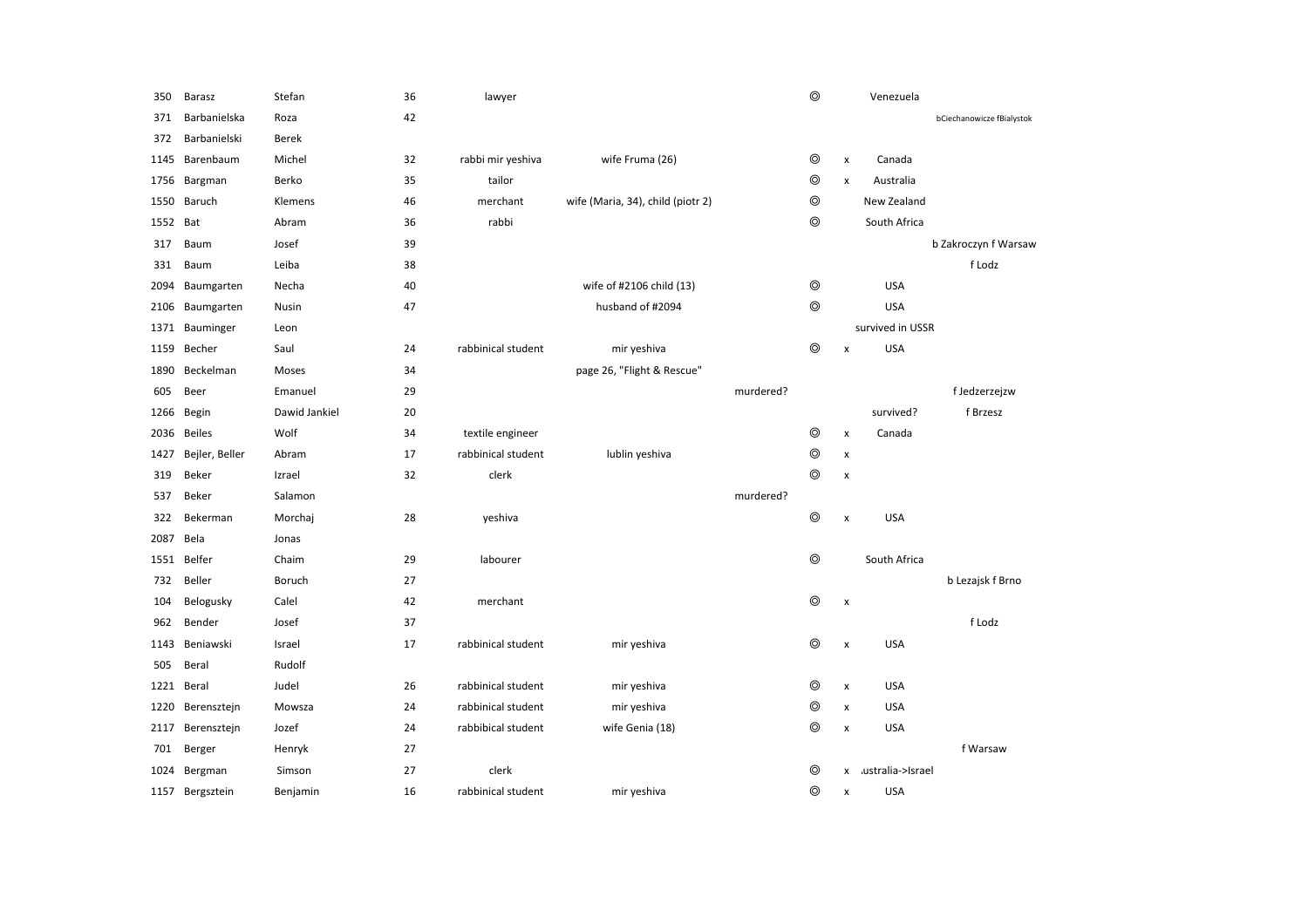| 1383  | Berkman         | Dawid                  |    |                        |                                      | murdered        |            |                           |              |
|-------|-----------------|------------------------|----|------------------------|--------------------------------------|-----------------|------------|---------------------------|--------------|
| 1384  | Berkman         | Paula                  |    |                        |                                      | murdered        |            |                           |              |
| 1693  | Berkman         | Lejb                   | 39 | manager                |                                      |                 | ⊚          |                           | <b>USA</b>   |
| 1571  | Berkowicz       | Josef                  | 40 | manufacturer           | brother of #1573                     |                 | ⊚          |                           | New Zealand  |
| 1572  | Berkowicz       | Dawid                  | 44 |                        | brother of #1573                     |                 | ⊚          |                           | New Zealand  |
| 1573  | Berkowicz       | Lejba                  | 51 | manufacturer           | father of #1574                      |                 | ⊚          |                           | New Zealand  |
| 1574  | Berkowicz       | Rys                    | 19 | student                | daughter of #1573                    |                 | ⊚          |                           | New Zealand  |
| 1575  | Berkowicz       | Szloma                 | 45 |                        | brother of #1573                     |                 | ⊚          |                           | New Zealand  |
| 1160a | Berkowicz       | Chaim                  | 25 | rabbinical student     | mir yeshiva                          |                 | $^{\circ}$ | x                         | Canada       |
| 10    | Berland         | Gregor                 | 23 |                        |                                      |                 |            |                           | <b>USSR</b>  |
| 60    | <b>Berliner</b> | Ludwig                 | 32 | lawyer                 | wife Bertha (29)                     |                 | ⊚          | $\boldsymbol{\mathsf{x}}$ | <b>USA</b>   |
| 140   | Berliner        | Karol                  | 36 | engineer               | wife Hanna (30)                      |                 | ⊚          |                           | Cuba         |
| 1256  | Berliner        | Pinkus Imman.          |    |                        |                                      |                 | ⊚          |                           |              |
| 615   | Berman          | Szloma                 | 22 |                        |                                      |                 | ⊚          |                           | <b>USA</b>   |
| 972   | Berman          | Ichok                  | 32 | rabbinical student     |                                      |                 | ⊚          | $\pmb{\times}$            | <b>USA</b>   |
| 1107  | Berman          | Abolit Mordcha         | 21 | rabbinical student     | mir yeshiva                          |                 | $^{\circ}$ | X                         | <b>USA</b>   |
| 1757  | Berman          | Izrael                 | 59 | carpenter              |                                      |                 | ⊚          |                           | <b>USA</b>   |
| 260   | Bernstein       | Szymon                 | 37 | lawyer                 |                                      |                 | ⊚          |                           | <b>Burma</b> |
| 992   | Bernsztejn      | Samuel Dawid           | 31 | lawyer                 | husband of #1032                     |                 | $^{\circ}$ |                           | Canada       |
| 1032  | Bernsztejn      | Rachel                 | 32 | wife of #992           | child (Miriam 4)                     |                 | ⊚          |                           | Canada       |
| 1288  | Bernsztejn      | Morduch                | 25 |                        | brother of #1882                     |                 | ⊚          |                           | <b>USSR</b>  |
| 1882  | Bernsztejn      | Zelda                  | 33 | tailor                 | daughter (Masha 9); brother of #1288 |                 | ⊚          |                           | Canada       |
| 1498  | Bezprozwanny    | Fajwel                 | 20 | rabbinical student     | novaredoker yeshiva bialystock       |                 | ⊚          | $\pmb{\times}$            | <b>USA</b>   |
| 1810  | Bialikiene      | <b>Bialikas Freide</b> |    |                        |                                      | likely perished |            |                           |              |
| 1029  | Bider           | Gert                   | 55 | director               |                                      |                 | ⊚          |                           | <b>USA</b>   |
| 324   | Bieberstein     | Szymon                 | 46 | chinaware manufacturer |                                      |                 | ⊚          | x                         | <b>USA</b>   |
| 325   | Bieberstein     | Jakob                  | 41 | teacher                | wife Pauline 28                      |                 | ⊚          | $\pmb{\times}$            | Ecuador      |
| 1581  | Biernacka       | Halina                 |    |                        |                                      |                 |            |                           |              |
| 926   | Biler           | Otton                  | 31 |                        |                                      |                 | $^{\circ}$ |                           |              |
| 1921  | Bilgoraj        | Icek                   | 18 | rabbinical student     | mir yeshiva, stuck in vladivostok    |                 | ⊚          | $\pmb{\times}$            | <b>USA</b>   |
| 352   | Bindelman       | Adolf                  | 40 | lawyer                 |                                      |                 | ⊚          |                           | South Africa |
| 1804  | Binkowski       | Jan                    | 34 | engineer               |                                      |                 | ⊚          |                           | Canada       |
| 297   | Birenbaum       | Mordcha                | 32 | decorator              |                                      |                 | ⊚          | $\pmb{\times}$            | ?            |
| 1336  | Birenbaum       | Szmul                  | 19 | rabbinical student     | mir yeshiva                          |                 | ⊚          | x                         | <b>USA</b>   |
|       |                 |                        |    |                        |                                      |                 |            |                           |              |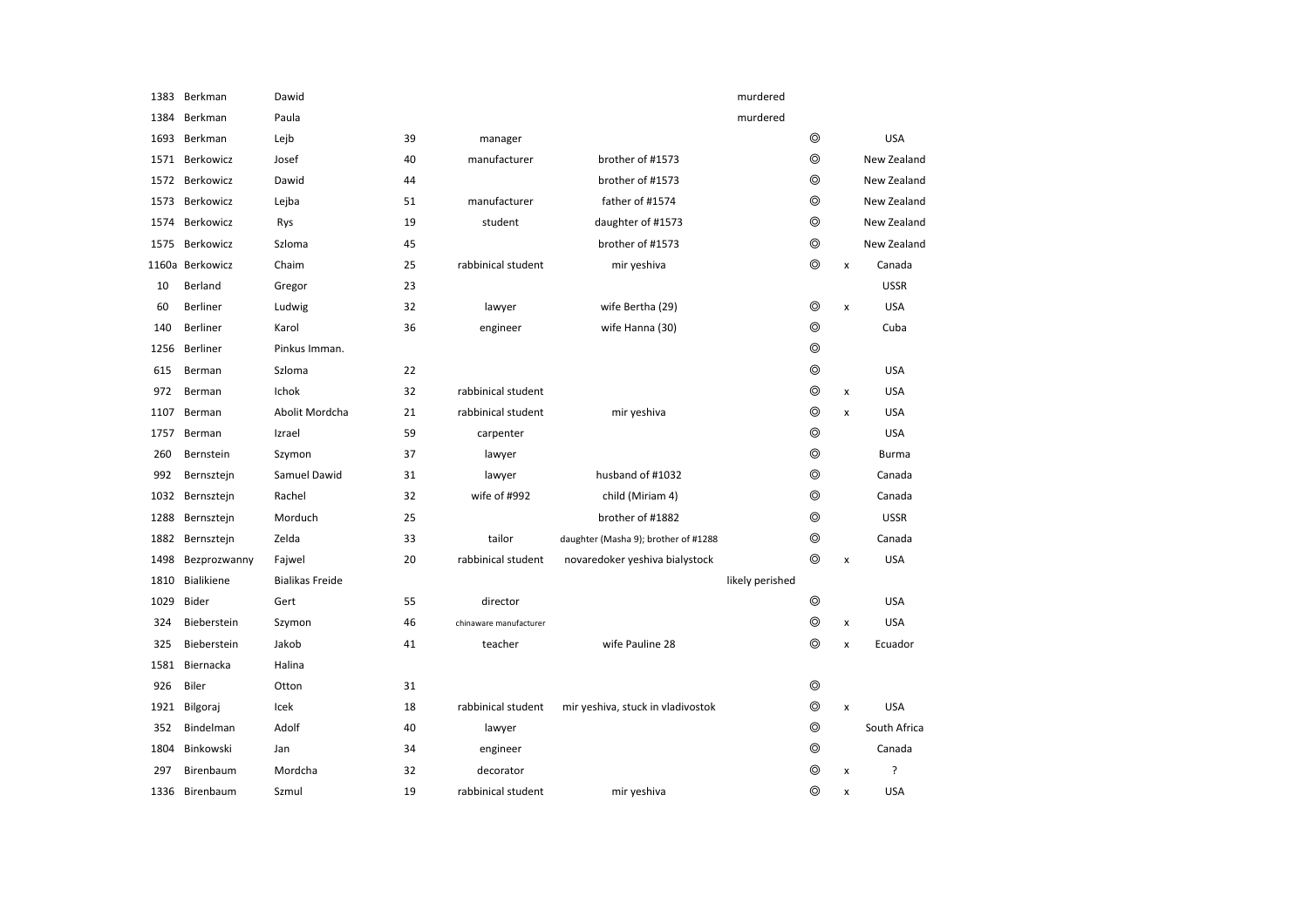| 51   | Birenbaum?       | Lejzor                | 40 |                    | husband of #52, child (3)         |          | $\circledcirc$ |                | Chile              |             |
|------|------------------|-----------------------|----|--------------------|-----------------------------------|----------|----------------|----------------|--------------------|-------------|
| 52   | Birenbaum?       | Roza                  | 30 |                    | wife of #51                       |          | ⊚              |                | Chile              |             |
| 1234 | Birman           | Hersz                 | 23 |                    |                                   |          |                |                | Uruguay->Cuba->USA |             |
| 632  | Birsztejn        | Benedykt              | 38 | engineer           |                                   |          | $\circledcirc$ |                | Canada             |             |
| 1000 | Bitsztejn        | Gustaw                | 60 | chemical engineer  | wife Malgorzata 52, son Oscar 29  |          | $\circledcirc$ |                | <b>USA</b>         |             |
| 1636 | Bitter           | Lejzer                | 34 |                    |                                   |          |                |                |                    | f Skarzysko |
| 2116 | Blam             | Fajwel                |    |                    |                                   | murdered |                |                |                    |             |
| 660  | <b>Blass</b>     | Tobiasz Izrael        | 36 | merchant           | plus one family member            |          | $\circledcirc$ | $\pmb{\times}$ | Australia          |             |
| 2024 | Blat             | Pinchos               | 18 | rabbinical student | Lubavitsch                        |          | $\circledcirc$ | $\pmb{\times}$ | <b>USA</b>         |             |
| 1257 | Blat, Blatt      | Samuel Symcha         | 21 | rabbinical student | mir yeshiva, stuck in vladivostok |          | ⊚              | $\pmb{\times}$ | <b>USA</b>         |             |
|      | 1815 Blatt, Blat | Moses                 | 34 | leather maker      |                                   |          | ⊚              | $\pmb{\times}$ | <b>USA</b>         |             |
| 439  | Blattberg        | Wolf                  | 45 | teacher            | husband of #443; child (Gila 12)  |          | $\circledcirc$ |                | <b>USA</b>         |             |
| 443  | Blattberg        | Miriam                | 42 |                    | wife of #439                      |          | ⊚              |                | <b>USA</b>         |             |
| 1158 | Blau             | <b>Ernst Moritz</b>   | 29 | rabbinical student | mir yeshiva; wife (Chaja 29)      |          | ⊚              | $\pmb{\times}$ | <b>USA</b>         |             |
| 133  | Blecheisen       | Zygmund               | 40 | manufacturer       |                                   |          | ⊚              |                | Australia          |             |
| 1935 | Blit             | Abram                 | 33 | clerk              |                                   |          | $\circledcirc$ |                | <b>USA</b>         |             |
| 1503 | Bloch            | Ela                   |    | rabbi              |                                   |          |                |                | survived           |             |
| 1856 | Bloch            | Szoszana              | 19 | clerk              |                                   |          | $^{\circ}$     |                | <b>USA</b>         |             |
| 1728 | Blond            | Szejna                | 53 | journalist         |                                   |          | ⊚              |                | <b>USA</b>         |             |
| 530  | Blum             | Jehuda Lejb           | 35 | engineer           | wife                              |          | $\circledcirc$ |                | South Africa       |             |
| 516  | Bluman           | Szoel-Leopold         | 35 |                    | husband of #515                   |          | $\circledcirc$ |                | New Zealand        |             |
| 1569 | Bluman           | Nuta                  | 26 | engineer           | wife (zysla20)                    |          | $\circledcirc$ |                | Canada             |             |
| 1346 | Blumberg         | Lejb                  | 25 | rabbinical student | mir yeshiva                       |          | ⊚              | $\pmb{\times}$ | <b>USA</b>         |             |
| 1144 | Blumenfeld       | Moszek Hersz          | 21 | rabbinical student | mir yeshiva                       |          | $\circledcirc$ | $\pmb{\times}$ | <b>USA</b>         |             |
| 791  | Blumenkranc      | Kejla Rochla-Benjamin |    |                    |                                   |          |                |                |                    |             |
| 1161 | Blumenkranc      | Szloma                | 23 | rabbinical student | mir yeshiva                       |          | $\circledcirc$ | $\pmb{\times}$ | <b>USA</b>         |             |
| 19   | Blumenkranz      | Chaim                 | 33 |                    |                                   |          | $\circledcirc$ | $\pmb{\times}$ |                    |             |
| 2100 | Blumental        | Mordka                | 46 | merchant           |                                   |          | $\circledcirc$ |                | New Zealand        |             |
| 959  | Bobrowski        | Jakob                 | 28 | mir yeshiva        |                                   |          | $\circledcirc$ |                | <b>USA</b>         |             |
| 1147 | Bobrowski        | Mojsze Szloma         | 20 | rabbinical student | mir yeshiva                       |          | $^{\circ}$     | $\pmb{\times}$ | Canada             |             |
| 326  | <b>Bock</b>      | Herman                | 30 | engineer           | wife (Marja 26)                   |          | $\circledcirc$ |                | Argentina          |             |
| 853  | Bojarski         | Josef                 | 28 | clerk              |                                   |          | $\circledcirc$ |                | <b>USA</b>         |             |
| 2129 | Bojko            | Dawid                 | 34 | merchant           |                                   |          |                |                |                    |             |
|      | 1142 Bolak       | Gustav                | 24 | rabbinical student | mir yeshiva                       |          | ⊚              | $\pmb{\times}$ | <b>USA</b>         |             |
|      |                  |                       |    |                    |                                   |          |                |                |                    |             |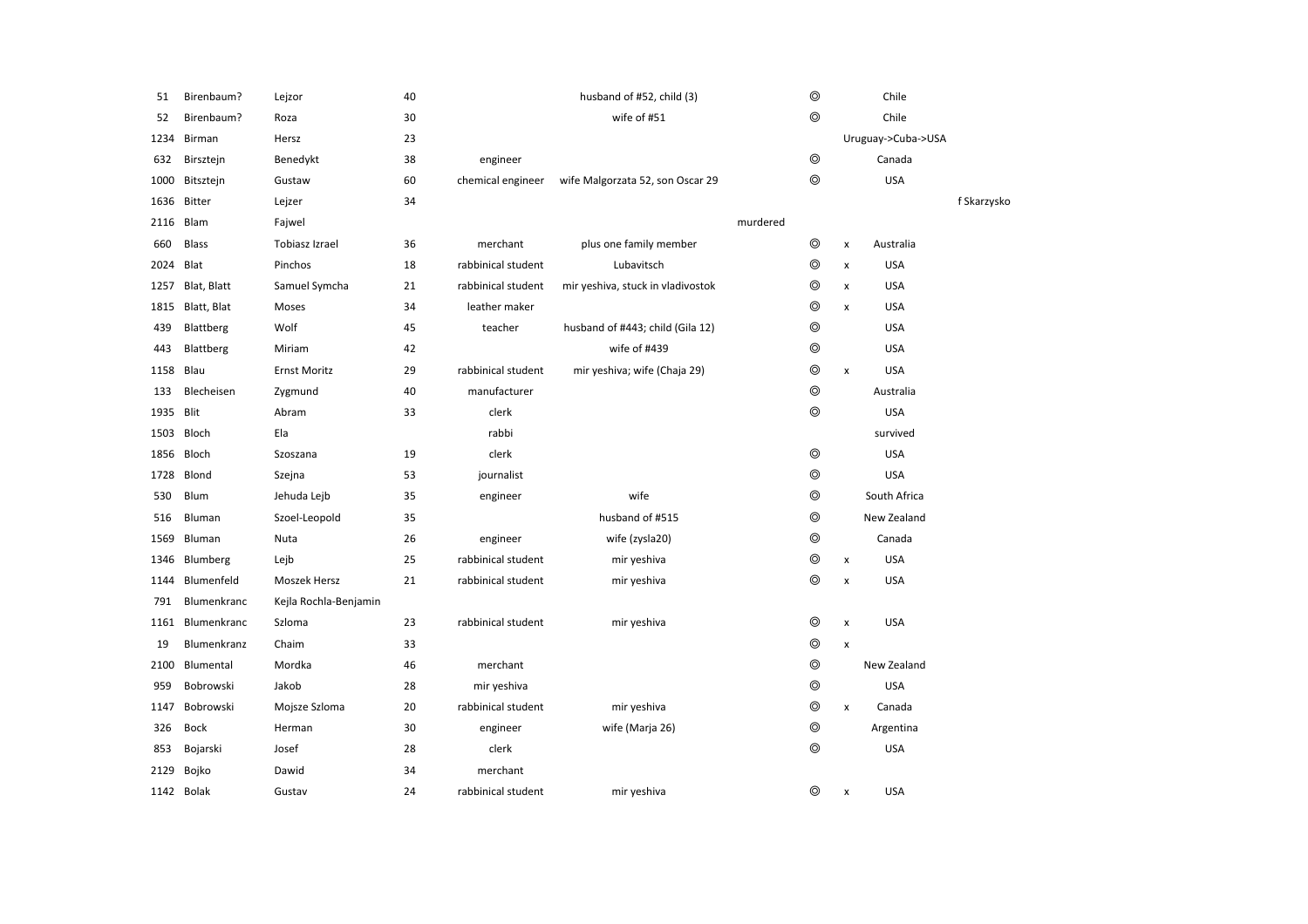|      | 1401 Borensztajn   | Rachmil        | 29 | electrical technician |                                             |          | $\circledcirc$ | $\pmb{\mathsf{x}}$        | <b>USA</b>      |             |
|------|--------------------|----------------|----|-----------------------|---------------------------------------------|----------|----------------|---------------------------|-----------------|-------------|
| 1461 | <b>Borensztajn</b> | Rachmil        |    | duplicate of #1401    |                                             |          |                |                           |                 |             |
|      | 1162 Borensztein   | Icek Nojach    | 31 | mir yeshiva           |                                             |          | $\circledcirc$ | $\pmb{\mathsf{x}}$        | ŗ               |             |
|      | 1741 Borensztein   | <b>Josef</b>   |    | duplicate of #2017    |                                             |          |                |                           |                 |             |
| 1379 | Borkiensztajn      | Terca          | 46 |                       |                                             |          |                | x                         | Brazil          |             |
| 593  | <b>Brabander</b>   | Izydor         | 31 |                       | wife Berta (35), child Danella (1)          |          |                |                           |                 | f Warsaw    |
| 708  | Brafman            | Markus         | 39 | clerk                 | husband of+G160:I175 #709                   |          | ⊚              | $\pmb{\times}$            | ?               |             |
| 709  | Brafman            | Hiena          | 30 |                       | wife of #708                                |          | $\circledcirc$ | $\pmb{\mathsf{x}}$        | ?               |             |
|      | 1531 Brajtbort     | Wigdor         | 28 | rabbinical student    |                                             |          | $\circledcirc$ | x                         | <b>USA</b>      |             |
| 954  | <b>Bram</b>        | Jeszua-Henoch  | 36 | clerk                 |                                             |          | ⊚              | x                         | South Africa    |             |
| 889  | Brand              | Solomon-Stefan | 42 | engineer              | husband of #890; wife Dr Miekowska Sra Brun |          | ◎              | $\pmb{\times}$            | Cuba            |             |
| 641  | Brandsztejn        | Wladyslaw      | 31 | merchant              |                                             |          | ⊚              | x                         | Israel          |             |
| 642  | Brandsztejn        | Michal         | 39 | dentist               |                                             |          | $\circledcirc$ | $\pmb{\times}$            | Israel          |             |
| 643  | Brandsztejn        | Adolf          | 34 | dentist               |                                             |          | $\circledcirc$ | x                         | Israel          |             |
| 769  | <b>Brandt</b>      | Malka          | 41 |                       | wife of #775                                |          | $\circledcirc$ |                           | <b>USA</b>      |             |
| 775  | <b>Brandt</b>      | Chaim          | 43 | bookkeeper            | husband of #769; father of #778             |          | $\circledcirc$ |                           | <b>USA</b>      |             |
| 778  | <b>Brandt</b>      | Nechuma        | 17 |                       | daughter of #775, #769                      |          | $^{\circ}$     |                           | <b>USA</b>      |             |
| 1938 | <b>Brandys</b>     | Lejb           | 41 | lawyer                |                                             |          | $\circledcirc$ |                           | <b>USA</b>      |             |
| 1814 | Braude             | Izak           | 49 | clerk                 |                                             |          | $\circledcirc$ |                           |                 |             |
| 2045 | Braude             | Zelman         |    |                       |                                             | murdered |                |                           |                 |             |
| 1725 | <b>Brauer</b>      | Gejza          | 50 | dentist               |                                             |          | $\circledcirc$ | $\boldsymbol{\mathsf{x}}$ | ?               |             |
| 377  | Braunrot           | Jakob, Jakub?  | 25 |                       |                                             |          |                |                           |                 | f Ciechazow |
| 1726 | Braverman          | Jonas          | 40 | hebrew teacher        |                                             |          | $^{\circ}$     |                           | Canada          |             |
| 760  | <b>Brecher</b>     | Betty          | 38 |                       | child Bernd (8)                             |          | ⊚              |                           | <b>USA</b>      |             |
| 897  | Brecher            | Jakow          |    |                       |                                             |          |                |                           |                 |             |
| 2071 | Bregman            | Hersz          | 30 | timber specialist     |                                             |          | $\circledcirc$ |                           | <b>Burma</b>    |             |
| 817  | <b>Breit</b>       | Julian         | 26 | lawyer                |                                             |          | $\circledcirc$ |                           |                 |             |
| 1475 | <b>Brener</b>      | Szloma         | 23 |                       |                                             |          | $\circledcirc$ |                           | South Africa    |             |
| 1149 | Breski             | Jalob Lejb     | 21 | rabbinical student    | mir yeshiva                                 |          | $\circledcirc$ | $\pmb{\times}$            | <b>USA</b>      |             |
| 647  | Breskin            | Markus         |    |                       |                                             |          |                |                           |                 |             |
| 1465 | Breskin            | Judel          | 25 | rabbinical student    | radiner yeshiva                             |          | $\circledcirc$ | $\pmb{\mathsf{x}}$        | Palestine       |             |
| 487  | <b>Bronet</b>      | Chaim          | 32 | salesman              | wife Minja (29)                             |          | $\circledcirc$ |                           | x South America |             |
| 220  | Bronowski          | Romana         | 30 |                       | wife of #221                                |          | $\circledcirc$ |                           | Canada          |             |
| 221  | Bronowski          | Henryk         | 32 | journalist            | husband of #220                             |          | ⊚              |                           | Canada          |             |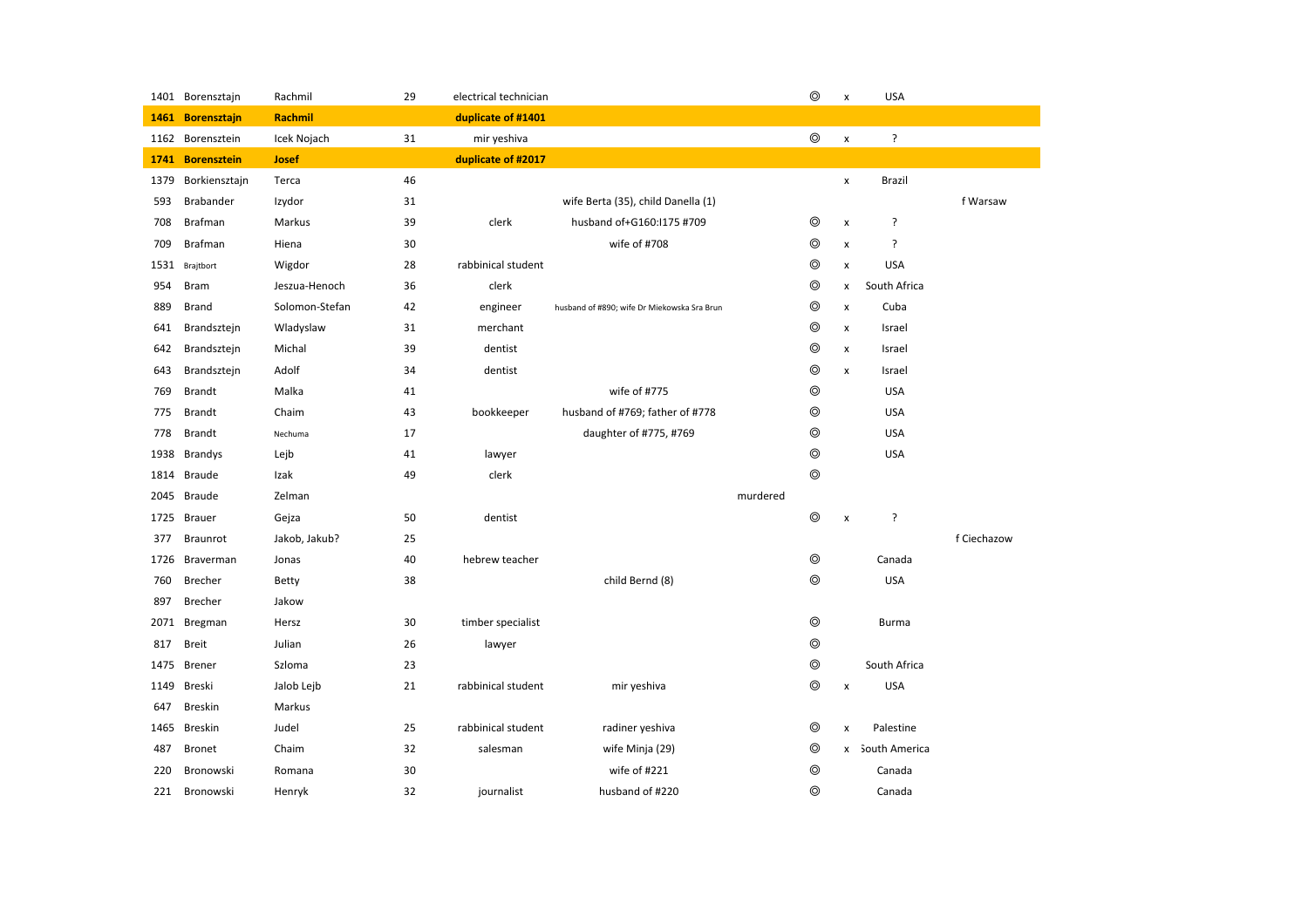| 378  | <b>Bronrot</b>            | Nunsen Icek  | 29 |                       |                                                            |                |                    |                 | b Chorzel f Warsaw |
|------|---------------------------|--------------|----|-----------------------|------------------------------------------------------------|----------------|--------------------|-----------------|--------------------|
| 2069 | Bronsztein                | Szyja        | 21 | rabbinical student    | lubavitsch                                                 | $\circledcirc$ | X                  | Palestine       |                    |
| 1163 | Brudny                    | Szmul        | 24 | rabbinical student    | mir yeshiva                                                | $\circledcirc$ | X                  | Canada          |                    |
| 582  | Brukienia, Brukieni F.    |              |    |                       |                                                            |                |                    |                 |                    |
| 1733 | <b>Brumberg</b>           | Chaim        | 20 |                       | son of #1802                                               | $\circledcirc$ |                    | <b>USA</b>      |                    |
| 1802 | Brumberg                  | Jozef        | 43 | teacher               | usband of #1803; father of #1733; son Abram 14             | $\circledcirc$ |                    | <b>USA</b>      |                    |
| 1803 | <b>Brumberg</b>           | Chaja        | 44 |                       | wife of #1802                                              | $\circledcirc$ |                    | <b>USA</b>      |                    |
| 696  | <b>Bryskier</b>           | Adam         | 27 | worker                |                                                            | $\circledcirc$ |                    | x South America |                    |
| 697  | Bryskier                  | Malka        | 31 | electrical technician |                                                            | $\circledcirc$ | x                  | South America   |                    |
| 834  | Bryskman                  | Szaja Dawid  | 28 | rabbinical student    | mir yeshiva                                                | $\circledcirc$ | x                  | <b>USA</b>      |                    |
| 1553 | Bryskman                  | Pinchos      | 24 | rabbinical student    | mir yeshiva                                                | $\circledcirc$ | x                  | <b>USA</b>      |                    |
| 1786 | Bryzman                   | Simon        | 20 | clerk                 |                                                            | $^{\circ}$     |                    | x South America |                    |
|      | 1662 Brzezinska           | Roza         |    |                       | murdered                                                   |                |                    |                 |                    |
| 280  | Brzezinski                | Adam         | 43 |                       | murdered                                                   |                |                    |                 |                    |
| 1148 | Brzozek                   | Samson       | 22 | rabbinical student    | mir yeshiva                                                | $\circledcirc$ |                    | <b>USA</b>      |                    |
| 1778 | Brzyski, Bryzynski Mordka |              | 17 | rabbinical student    | lubavtisch                                                 | $\circledcirc$ | X                  | <b>USA</b>      |                    |
| 1355 | <b>Buchalcev</b>          | Zacharjasz   | 41 | bank clerk            | wife Teofila40;Elbieta16                                   | $\circledcirc$ |                    | <b>USA</b>      |                    |
| 542  | Buchalter                 | Monis        | 29 |                       |                                                            |                |                    |                 | f Warsaw           |
| 1021 | Buchman                   | Levek Dawid  | 34 |                       |                                                            |                |                    |                 | b Stopnik fLodz    |
| 1160 | Buchman                   | Sara         | 27 |                       |                                                            |                |                    | <b>USA</b>      |                    |
| 1546 | <b>Budin</b>              | Berko        | 47 |                       | wife Sora Ester 46; child Morduch 18 baker; uncle of #1544 | ◎              | $\pmb{\mathsf{x}}$ | ?               |                    |
| 309  | Buki                      | Janusz       | 50 | lawyer/librarian      | husband of #310                                            | $\circledcirc$ | X                  | Canada          |                    |
| 310  | Buki                      | Janina       | 37 | dressmaker/typist     | wife of #309                                               | $\circledcirc$ | X                  | Canada          |                    |
| 1746 | <b>Bukiet</b>             | Chaim        | 21 | rabbinical student    | lubavtisch                                                 | $\circledcirc$ | $\pmb{\mathsf{x}}$ | Palestine       |                    |
| 1696 | Bulajewski                | Borys        | 26 | worker                |                                                            | $^{\circ}$     | X                  | ?               |                    |
| 197  | <b>Bulhak</b>             | Antoni       | 43 |                       | husband of #198                                            | $\circledcirc$ |                    | Canada          | not jewish         |
| 198  | <b>Bulhak</b>             | Wanda        | Ś. |                       | wife of #197                                               | $\circledcirc$ |                    | Canada          | not jewish         |
| 618  | Bunkielblum               | Izak         | 48 | clerk                 | wife Estera 48                                             | $\circledcirc$ |                    | South Africa    |                    |
| 11   | Burger                    | Julius       | 32 | lawyer                | ?                                                          |                |                    |                 |                    |
| 681  | Burgistyn                 | Chana Ruchla |    |                       |                                                            |                |                    |                 |                    |
| 21   | <b>Burstein</b>           | Jokubas      |    |                       | murdered                                                   |                |                    |                 |                    |
| 1062 | Bursztajn                 | Oskar        |    |                       |                                                            |                |                    |                 |                    |
| 1146 | Bursztyn                  | Szloma       | 26 | rabbinical student    | mir yeshiva                                                | ◎              | X                  | <b>USA</b>      |                    |
|      | 1610 Bursztyn             | Chaja        | 31 | tailor                | children (Sara 7, Tauba 5)                                 | ⊚              |                    | <b>USA</b>      |                    |
|      |                           |              |    |                       |                                                            |                |                    |                 |                    |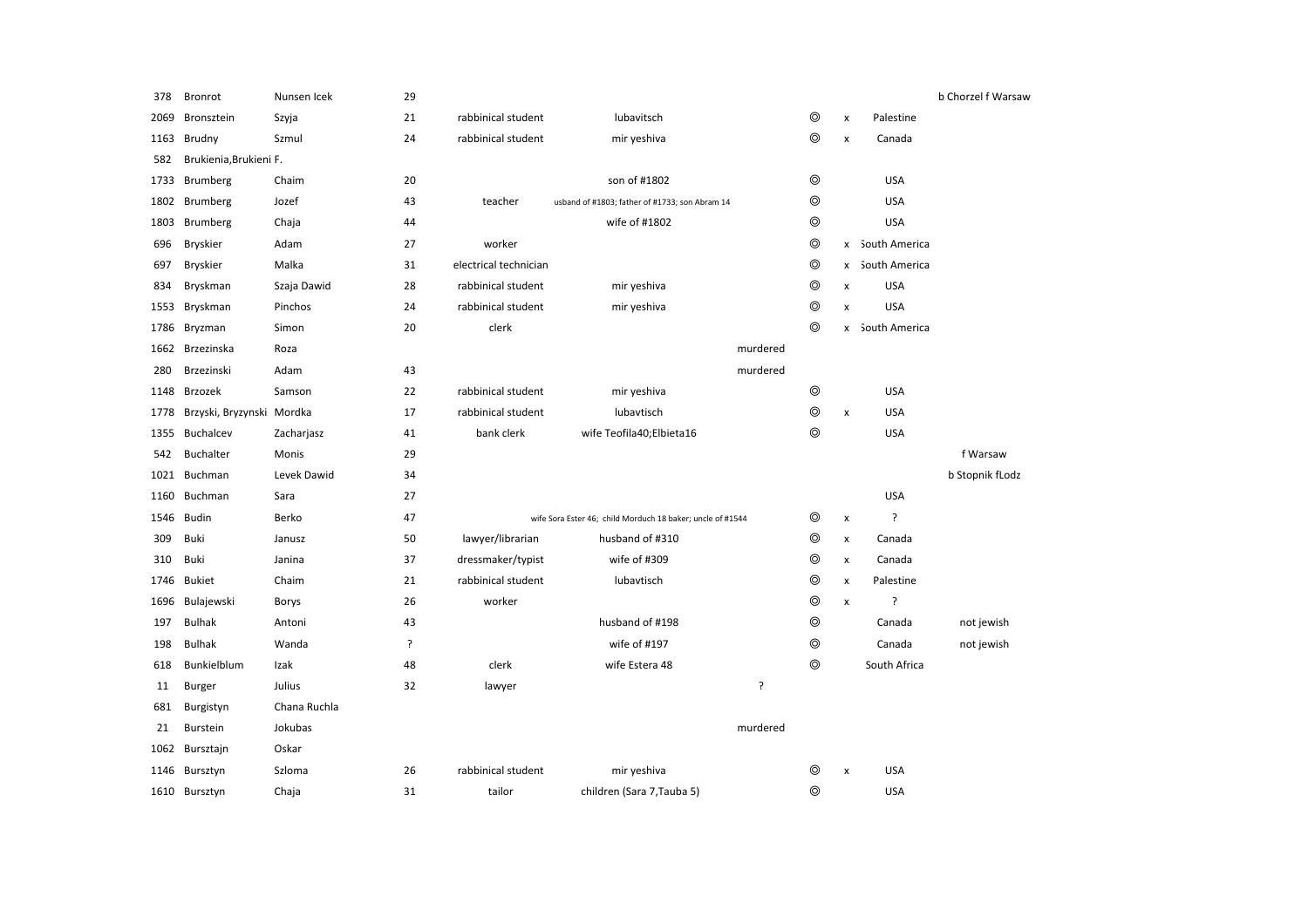|      | 1993 Bursztyn    | Benjamin       | 38 | teacher            | wife Czanna (37) & child Ber (4)                | $\circledcirc$ |                | <b>USA</b>   |
|------|------------------|----------------|----|--------------------|-------------------------------------------------|----------------|----------------|--------------|
| 1403 | Bursztyniarz     | Michel         | 26 | rabbinical student | novaredoker yeshiva bialystock; wife Gerda16    | ◎              | X              | <b>USA</b>   |
| 1594 | Bursztyniarz     | Abram, Jankiel | 22 | rabbinical student | novaredoker yeshiva bialystock                  | ◎              | x              | <b>USA</b>   |
| 1156 | Buzel, Busiel    | Owsiej         | 26 | rabbinical student | mir yeshiva, wife Fania 18                      | ◎              | x              | <b>USA</b>   |
| 1141 | Byk              | Abram Moisze   | 20 | rabbinical student | mir yeshiva                                     | $\circledcirc$ | x              | <b>USA</b>   |
| 858  | Bytenski         | Nochim         | 53 | rabbi              | wife Duszka (50)                                | $\circledcirc$ | $\pmb{\times}$ | <b>USA</b>   |
| 964  | Calkowicz        | Aron Wolfowicz | 28 |                    |                                                 | $\circledcirc$ |                | <b>USA</b>   |
| 664  | Camber           | Isaak Theodore |    |                    |                                                 |                |                |              |
| 316  | Cenzor           | Gustawa        | 61 |                    | mother of #1357                                 | $\circledcirc$ |                | Australia    |
| 1357 | Cenzor           | Zygmunt        | 33 |                    | son of #316                                     | $\circledcirc$ |                | Australia    |
| 1268 | Chabas           | Fryda          |    |                    | murdered 1943                                   |                |                |              |
| 1269 | Chabas           | Izaak          |    |                    | murdered 1943                                   |                |                |              |
| 901  | Chaimsonas       | Chaimas        | 19 | student            |                                                 | $\circledcirc$ |                | <b>USA</b>   |
| 636  | Chajtowicz       | Josif          | 21 | printer            |                                                 | $\circledcirc$ |                |              |
| 1785 | Chanowicz        | Gerszon        | 21 | rabbinical student | lubavitsch; brother of #2027                    | $\circledcirc$ | x              | <b>USA</b>   |
| 1838 | Chanowicz        | Fruma          | 27 | student            | sister of #1841                                 | $\circledcirc$ | x              |              |
|      | 1841 Chanowicz   | Szmul, Srul    | 16 | rabbinical student | lubavtisch; brother of #1838                    | $\circledcirc$ | $\pmb{\times}$ | <b>USA</b>   |
| 2027 | Chanowicz        | Izrael         | 15 | rabbinical student | lubavtisch; brother of #1785                    | $\circledcirc$ | $\pmb{\times}$ | <b>USA</b>   |
| 47   | Chazan           | Anna           | 48 |                    | wife of #49                                     | $\circledcirc$ |                | Australia    |
|      |                  |                | 20 |                    | daughter of #49                                 | $\circledcirc$ |                | Australia    |
| 48   | Chazan           | Emma           |    |                    |                                                 |                |                |              |
| 49   | Chazan           | Dawid          | 49 | manufacturer       | nusband of #47; children Sewerga 12, Michal 15  | ◎              |                | Australia    |
| 929  | Chazan           | Sara           | 43 |                    | wife of #930: daughter Tania 17, son Salomon 15 | $\circledcirc$ |                | <b>USA</b>   |
| 930  | Chazan           | Jakow, Jakub?  | 42 | manufacturer       | husband of #929                                 | $\circledcirc$ |                | <b>USA</b>   |
| 12   | Chenciner        | Jerzy          | 35 |                    | friend of #1822                                 | $\circledcirc$ |                | Switzerland  |
| 655  | <b>Chenciner</b> | <b>Jerzy</b>   |    | duplicate of #12   |                                                 |                |                |              |
| 1707 | Cigas            | Berko          | 38 | tailor             |                                                 | $\circledcirc$ |                | <b>USA</b>   |
| 1466 | Cimring          | Izrael         | 22 | worker             |                                                 | $\circledcirc$ |                | South Africa |
| 232  | Cirinskis        | Gercas         | 48 |                    |                                                 | $\circledcirc$ |                |              |
| 1043 | Citron           | Akiwa          |    |                    |                                                 |                |                |              |
| 1886 | Cukier           | Majer          | 29 | linotypist         |                                                 | $\circledcirc$ | $\pmb{\times}$ | Canada       |
|      | 1978 Cukier      | Chana          | 42 |                    |                                                 |                |                | Israel       |
| 1979 | Cukier           | Abram          | 42 |                    |                                                 |                |                | Israel       |
| 2044 | Cukier           | Mojsze, Mojz   | 30 |                    |                                                 | ⊚              |                |              |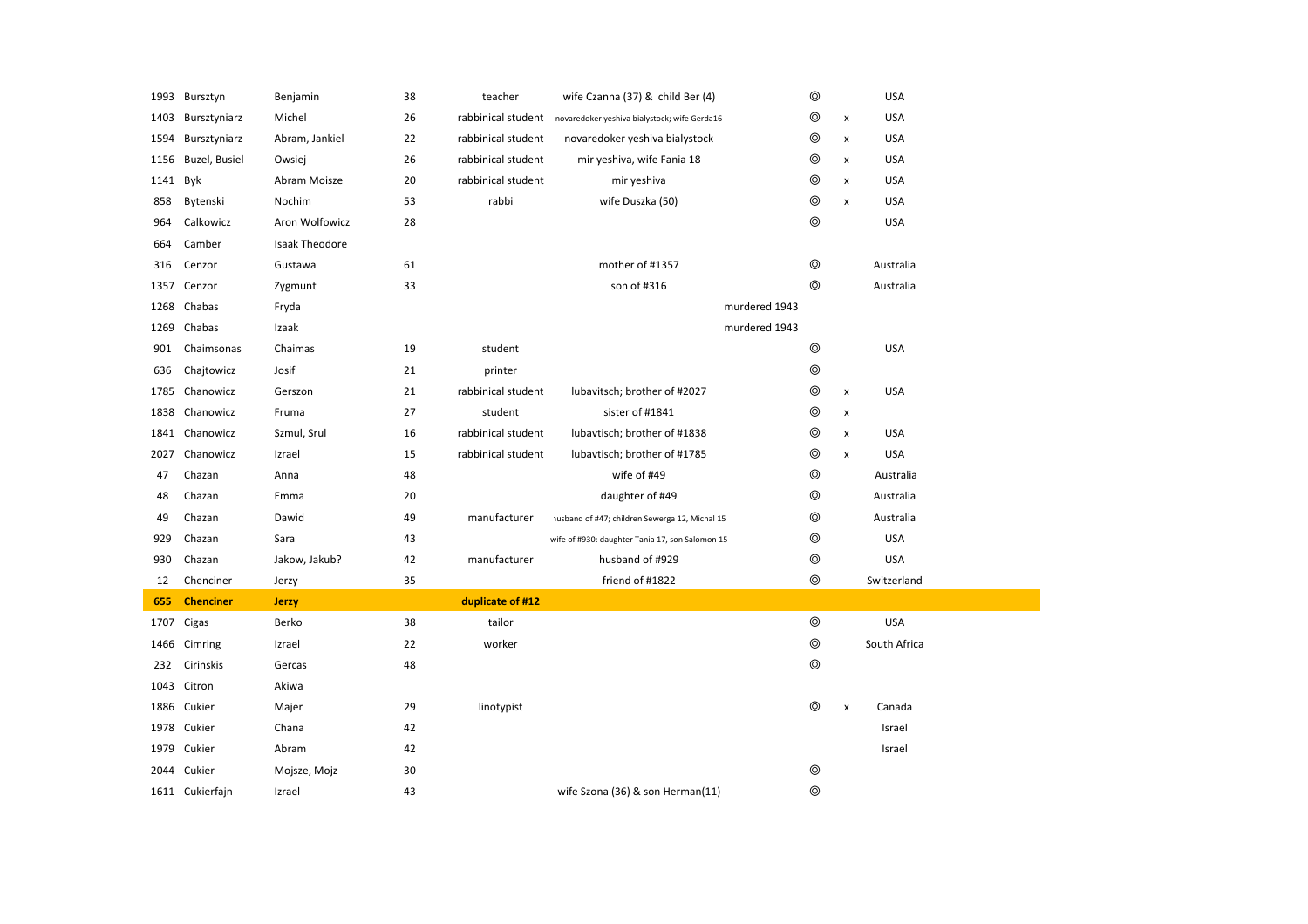| 797  | Cukierkandel           | Lea               |    |                    |                                  |          |                |              |                 |                  |
|------|------------------------|-------------------|----|--------------------|----------------------------------|----------|----------------|--------------|-----------------|------------------|
| 635  | Cukierman              | Abram-Wolf        | 40 | clerk              |                                  |          | $^{\circ}$     |              |                 |                  |
| 657  | Cukierman              | Szaja             | 27 | writer             | brother of #635                  |          | $\circledcirc$ |              |                 |                  |
| 714  | Cukierman              | Szymon            | 46 |                    |                                  |          | $\circledcirc$ |              | <b>USA</b>      |                  |
|      | 1542 Cukierman         | Izrael            | 35 |                    |                                  |          |                |              |                 | f Warsaw         |
| 1944 | <b>Cukierman</b>       | <b>Szaja</b>      |    | duplicate of #657  |                                  |          |                |              |                 |                  |
| 1271 | Cunge                  | Stanislaw         | 40 |                    |                                  |          |                |              |                 | f Warsaw         |
| 644  | Cwajbaum               | Artur             |    |                    |                                  |          |                |              |                 |                  |
| 1519 | Cwasman                | Chaim             | 22 |                    |                                  |          |                |              |                 | f Dawidgrodek    |
| 1833 | Cwik                   | Szolomas          |    |                    |                                  |          |                |              | Canada          |                  |
| 846  | Cygielman              | Nusym-Rafal       |    |                    |                                  |          |                |              |                 |                  |
| 1664 | Cymerman               | Ajzyk             | 46 | lawyer             | husband of #1667; child (Ewa 10) |          | $\circledcirc$ |              | Australia       |                  |
| 1667 | Cymerman               | Gienia            | 42 |                    | wife of #1664                    |          | $\circledcirc$ |              | Australia       |                  |
| 1555 | Cynowicz               | Hersz             | 35 | lawyer             |                                  |          |                |              | <b>USSR</b>     |                  |
| 229  | Cypis                  | Aleksander        |    |                    |                                  | murdered |                |              |                 |                  |
| 231  | Cypis                  | Mojzese           | 25 |                    |                                  | murdered |                |              |                 | f Lodz           |
| 629  | Cyrelson               | Rachil            | 60 |                    | grandson Morduch (7)             |          | $^{\circ}$     | X            | <b>USA</b>      |                  |
|      | 2111 Cyrlin            | Ruwim, Reuben?    | 32 |                    |                                  |          |                |              |                 | b Cisne f Warsaw |
| 776  | Cytrynowski            | Chil Mojsze       | 46 | union organizer    | father of #777                   |          | $\circledcirc$ |              | <b>USA</b>      |                  |
| 777  | Cytrynowski            | Szmul Nuta-Mojsze | 17 |                    | son of #776                      |          | $\circledcirc$ | $\mathbf{u}$ | <b>USA</b>      |                  |
|      | 1522 Czeczyk           | Oszer             | 25 | rabbinical student | radiner yeshiva                  |          | $\circledcirc$ | X            | <b>USA</b>      |                  |
| 686  | Czerniak               | Roza              |    |                    |                                  |          |                |              |                 |                  |
| 868  | Czertok                | Gdala             | 47 | clerk              | wife Ida 42, son Dawid 18        |          | ⊚              |              | x South America |                  |
| 869  | Czertok                | Hirsz, Girsz      | 57 | clerk              | wife Bejla 48, daughter Netel 16 |          | $^{\circ}$     | X            | France          |                  |
| 1813 | Czerwonogora           | Roza              | 14 |                    | daughter of #1982                |          | $\circledcirc$ | X            | <b>USA</b>      |                  |
| 1982 | Czerwonogora           | Szloma            | 40 | teacher            | father of #1813                  |          | $^{\circ}$     | X            | <b>USA</b>      |                  |
| 445  | Czyz, Cryc             | Jankiel-Newach    | 40 | rabbinical teacher | wife Hinda 28, son Artur 3       |          | $\circledcirc$ | X            | <b>USA</b>      |                  |
| 1602 | Dafner                 | Jakob             | 31 | merchant           |                                  |          | $^{\circ}$     | x            | Australia       |                  |
| 1540 | Dajlies, Dajles, Dales | Jankiel, Jack     | 40 | merchant           |                                  |          | $\circledcirc$ |              | Canada          |                  |
| 1471 | Damast                 | Josef             | 21 |                    |                                  |          |                |              |                 | f Tarnow         |
| 70   | Dambrauskiene          | Sima              | 68 |                    |                                  |          | $\circledcirc$ |              | <b>USA</b>      |                  |
| 2062 | Danzinger              | Nikolaj           |    |                    |                                  |          |                |              |                 |                  |
| 54   | Davidovitsch           | Lenco             |    |                    |                                  |          |                |              |                 |                  |
|      | 1958 Davis             | Sidney            | 41 |                    |                                  |          |                | X            | ?               |                  |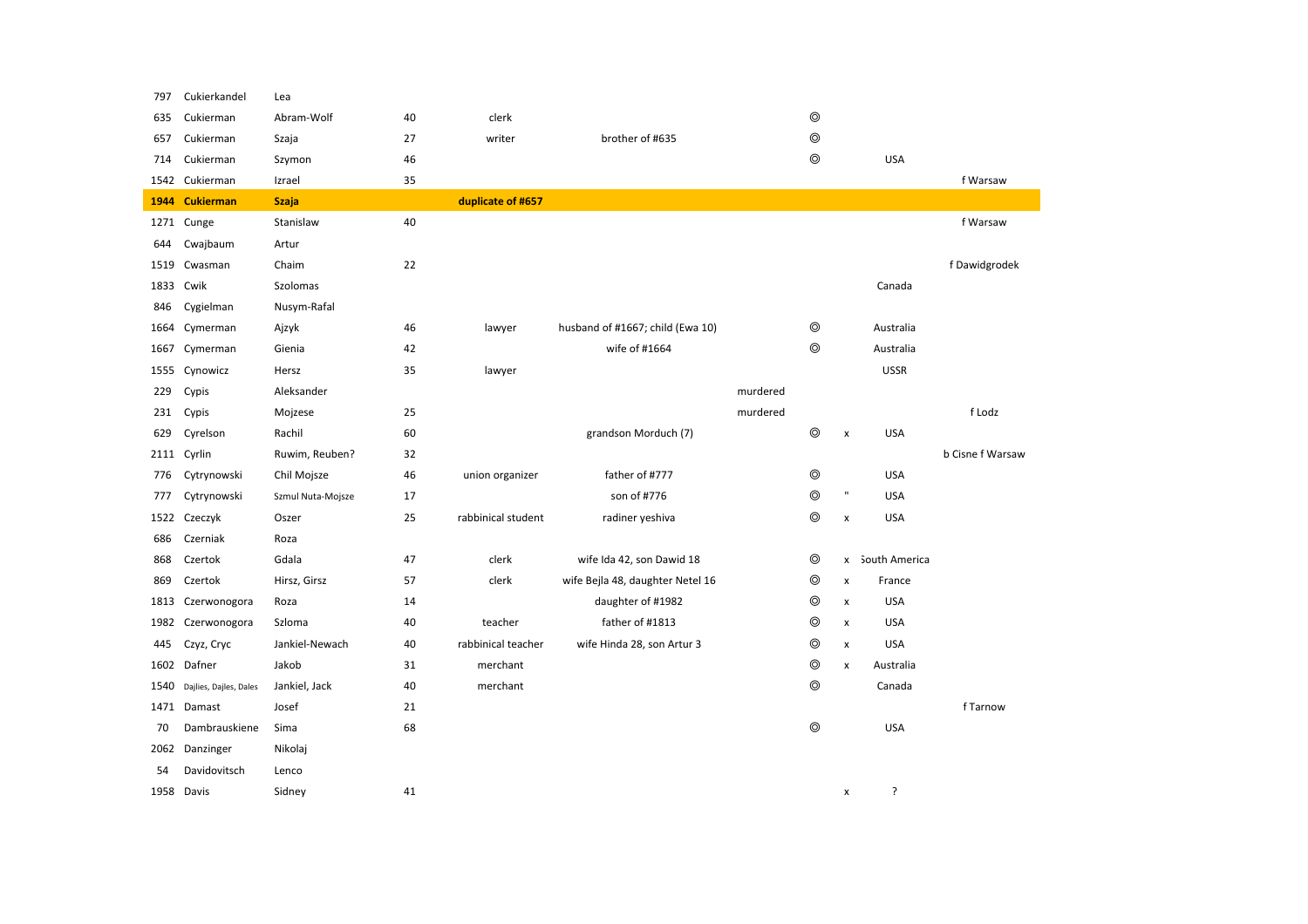| 563  | Dawidowicz      | Majer Icko | 24 |                    | plus one more                                  |          |                |                           |                     |                      |
|------|-----------------|------------|----|--------------------|------------------------------------------------|----------|----------------|---------------------------|---------------------|----------------------|
| 1705 | Dawidowicz      | Simon      | 44 | newspapers         |                                                |          | $\circledcirc$ |                           | <b>USA</b>          |                      |
| 1764 | Dawidowicz      | Zacharias  | 19 |                    |                                                |          | $\circledcirc$ | $\pmb{\times}$            | Australia           |                      |
| 1790 | Dawidowicz      | Chaim      | 50 | watchmaker         | plus wife                                      |          | $\circledcirc$ | $\pmb{\times}$            | Australia           |                      |
| 2031 | Deren           | Chaskiel   | 14 | rabbinical student | lubavitsch                                     |          | $\circledcirc$ | $\pmb{\times}$            | Palestine           |                      |
| 1404 | Dessler         | Nachum     | 20 |                    |                                                |          | $\circledcirc$ |                           | <b>USA</b>          |                      |
| 298  | Deutsch         | Walter     | 42 | manufacturer       |                                                |          | $\circledcirc$ |                           | <b>Burma</b>        |                      |
| 2067 | Deutsch         | Arpad      | 38 |                    | Elisha (33), Marjit (28), Arpal (29)           |          |                |                           |                     | f Rzeminica, Kremiec |
| 2061 | Deutschova      | Maria      |    |                    |                                                | murdered |                |                           |                     |                      |
| 848  | Dichter         | Lejb       | 30 | teacher            | wife (Chaja24)                                 |          | $\circledcirc$ | $\pmb{\times}$            | <b>USA</b>          |                      |
| 179  | <b>Distler</b>  | Emanuel    | 53 | physician          |                                                |          | $\circledcirc$ |                           | Canada              |                      |
| 1988 | Dobekirer       | Jechil     | 24 | clerk              | husband of #2008, daughter Malka 5             |          | $\circledcirc$ | $\boldsymbol{\mathsf{x}}$ | <b>USA</b>          |                      |
| 2008 | Dobekirer       | Szejntina  | 33 |                    | wife of #1988                                  |          | $\circledcirc$ | $\pmb{\times}$            | <b>USA</b>          |                      |
|      | 1243 Dolinko    | Dawid      | 32 | yeshiva            |                                                |          | $\circledcirc$ |                           | South Africa        |                      |
| 1720 | Doliwa Skompski | Tadeus     |    |                    |                                                |          |                |                           |                     | not jewish?          |
| 1416 | Donski          | Ichok      | 37 | merchant           |                                                |          | $\circledcirc$ |                           | <b>USA</b>          |                      |
| 2090 | Dreszerowa      | Anna       | 47 |                    | children (Bohdah17, Maria15, Ryszard12)        |          | $\circledcirc$ |                           | <b>USA</b>          |                      |
| 1566 | Drezner         | Moszek     | 43 | manufacturer       | daaught Miriam (17)                            |          | $\circledcirc$ | $\pmb{\times}$            | <b>USA</b>          |                      |
| 23   | Driller         | Ryszard    | 38 |                    | husband of #26                                 |          | $\circledcirc$ | $\pmb{\times}$            | Australia           |                      |
| 24   | Driller         | Mirla      | 47 |                    | wife of #25                                    |          | $\circledcirc$ | $\pmb{\times}$            | Australia           |                      |
| 25   | <b>Driller</b>  | Rudolf     | 61 | manufacturer       | husband of #24                                 |          | $\circledcirc$ | $\pmb{\times}$            | Australia           |                      |
| 26   | Driller         | Marian     | 34 |                    | wife of #23                                    |          | $\circledcirc$ | $\pmb{\times}$            | Australia           |                      |
| 669  | Dudskin         | Wladyslaw  |    |                    |                                                |          |                |                           |                     |                      |
| 782  | Duldicz         | Leon       |    |                    |                                                | murdered |                |                           |                     |                      |
| 931  | Duldig          | Dawid      |    |                    |                                                |          |                |                           |                     |                      |
| 932  | Duldig          | Emilia     |    |                    |                                                |          |                |                           |                     |                      |
| 1386 | Durczyn         | Wolf       | 31 | rabbinical student | kamieniecer yeshiva                            |          | $^{\circ}$     | x                         | <b>USA</b>          |                      |
| 566  | Dwinson         | Irena      |    |                    |                                                |          |                |                           | survived in Ukraine |                      |
| 567  | Dwinson         | Sara       |    |                    | mother of #566                                 | murdered |                |                           |                     |                      |
| 568  | Dwinson         | Benjamin   |    |                    | father of #566                                 | murdered |                |                           |                     |                      |
| 854  | Dworecka        | Cyla       | 21 |                    | daughter of #851                               |          | $\circledcirc$ |                           | <b>USA</b>          |                      |
| 851  | Dworecki        | Berko      | 47 | merchant           | ather of #854; wife Rebeka 48 daughter Ester16 |          | $\circledcirc$ |                           | <b>USA</b>          |                      |
| 105  | Dybczynska      | Halina     |    |                    |                                                |          |                |                           |                     | not jewish?          |
|      | 1074 Dyksztein  | Idel       | 16 | rabbinical student | mir yeshiva                                    |          | ⊚              | х                         | <b>USA</b>          |                      |
|      |                 |            |    |                    |                                                |          |                |                           |                     |                      |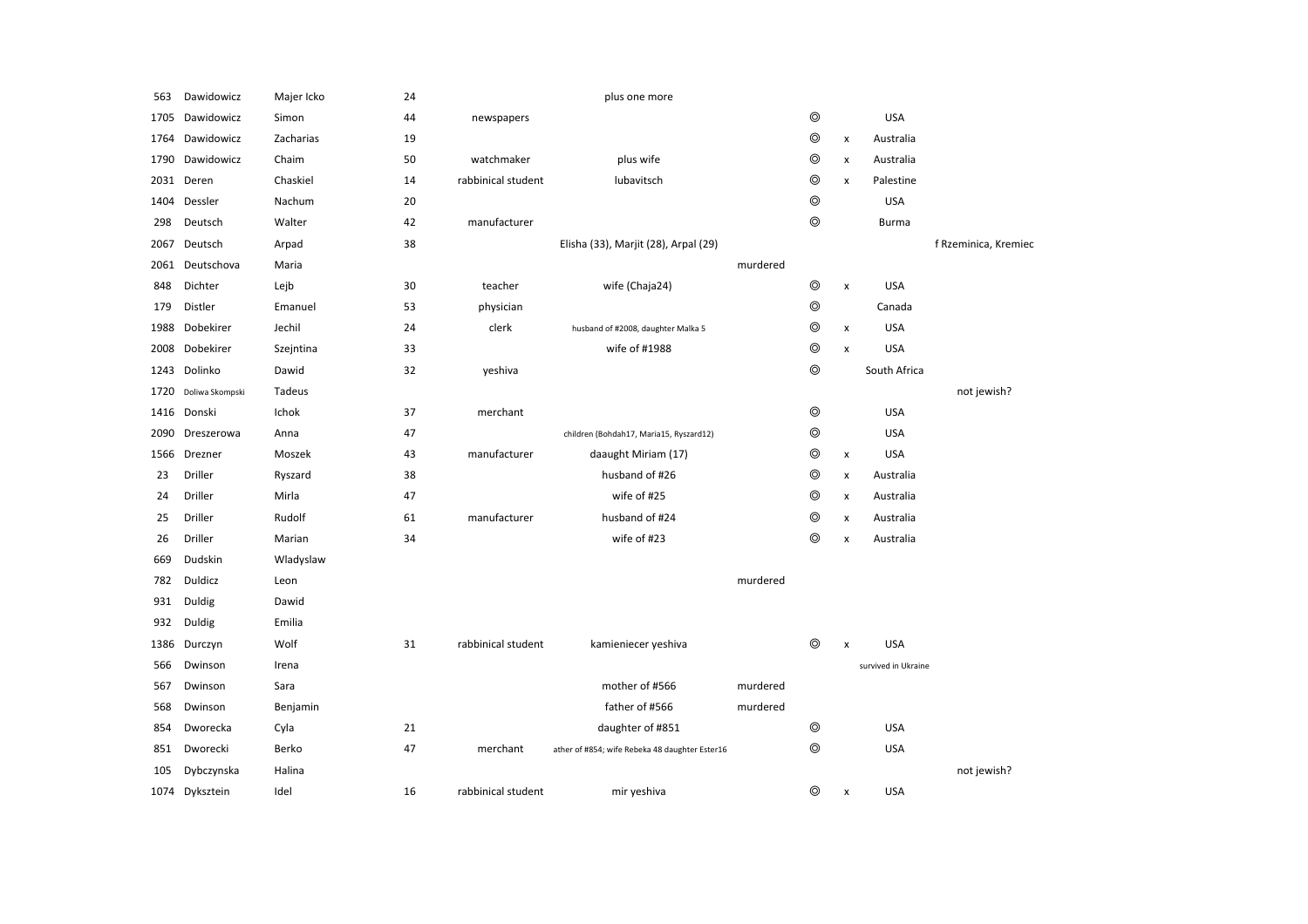| 884  | Dymant             | Jakob        | 26 | lawyer             |                                                         | ⊚              |                | <b>Burma</b>  |          |
|------|--------------------|--------------|----|--------------------|---------------------------------------------------------|----------------|----------------|---------------|----------|
| 1819 | Dyner              | Moszek       | 54 | shoemaker          |                                                         | $\circledcirc$ | x              | <b>USA</b>    |          |
| 1703 | Dynkin             | Zelga        |    |                    |                                                         |                |                |               |          |
| 1709 | Dynkin             | Lew          |    |                    |                                                         |                |                |               |          |
|      | 1533 Dzido         | Janina       |    |                    |                                                         |                |                |               |          |
|      | 1734 Dzikowski     | Janusz       | 18 |                    |                                                         | $^{\circ}$     |                | Canada/USA    |          |
|      | 1078 Edelman       | Hirsz        | 28 | rabbi              | mir yeshiva; brother of #1646                           | $^{\circ}$     | x              | <b>USA</b>    |          |
| 1646 | Edelman            | Szolom       | 24 |                    | rabbinical student amieniecer yeshiva, brother of #1078 | ⊚              | $\pmb{\times}$ | <b>USA</b>    |          |
|      | 1322 Edeltuch      | Szmul        | 21 | rabbinical student | mir yeshiva                                             | $^{\circ}$     | $\pmb{\times}$ | <b>USA</b>    |          |
| 880  | Ederman            | Jakob        | 19 | rabbinical student | mir yeshiva                                             | $^{\circ}$     | x              | <b>USA</b>    |          |
| 898  | Edward             | Cenzor       |    |                    |                                                         | $^{\circ}$     |                | Canada        |          |
| 227  | Ehrlich            | Mendel       | 45 | agronomist         |                                                         | $^{\circ}$     |                | South Africa  |          |
| 2077 | Ehrlich            | Arja, Erna   |    |                    |                                                         | $\circledcirc$ | $\pmb{\times}$ | ŗ             |          |
| 404  | Eichenblatt        | Elka         | 53 |                    | Emanuel                                                 |                | x              | <b>USA</b>    |          |
| 1436 | Eiger              | Mendel       | 27 | rabbinical student | lublin yeshiva                                          | ⊚              | x              | <b>USA</b>    |          |
| 1437 | Eiger              | Abram        | 26 | rabbinical student | lublin yeshiva                                          | ⊚              | x              | <b>USA</b>    |          |
| 574  | Eiger?             | Jadwiga?     |    |                    |                                                         |                |                |               |          |
| 343  | Eisenberg          | Abram        |    |                    | murdered?                                               |                |                |               |          |
|      |                    |              |    |                    |                                                         |                |                |               |          |
| 1275 | Ejdelman           | Lipa         | 32 | mir yeshiva, rabbi | husband of #1276                                        | $^{\circ}$     |                | <b>USA</b>    |          |
| 1276 | Ejdelman           | Ryfka        | 25 |                    | wife of #1275                                           | $\circledcirc$ |                | <b>USA</b>    |          |
| 541  | Elbaum             | Symcha       | 30 | salesman           |                                                         | ⊚              | x              | Israel        |          |
| 1497 | Elbaum             | Majer        | 30 | salesman           |                                                         | ⊚              | x              | Israel        |          |
| 555  | Elberg             | Symcha       | 30 | rabbi              | mir yeshiva; wife (Miriam 19)                           | ⊚              | $\pmb{\times}$ | <b>USA</b>    |          |
|      | 1622 Elelman-Igiel | Gustav       | 24 | teacher            | child Robert 0; husband of #1623                        | $^{\circ}$     | x              | Paraguay      |          |
| 1623 | Elelman-Igiel      | Rachela      | 26 | engineer           | wife of #1622                                           | $^{\circ}$     | x              | Paraguay      |          |
| 1272 | Emanuela           | Ε.           |    |                    |                                                         | $^{\circ}$     |                |               |          |
| 1468 | Engelard           | Izrael       | 25 | weaver             |                                                         | $^{\circ}$     |                | South America |          |
| 633  | Engelman           | Aleksandr    | 35 | lawyer             |                                                         | $\circledcirc$ |                | <b>USA</b>    |          |
| 1073 | Englard            | Dawid Lejb   | 26 | rabbinical student | mir yeshiva                                             | $\circledcirc$ | x              | <b>USA</b>    |          |
| 1286 | Epelbaum           | Leonid       | 44 | merchant           |                                                         | ⊚              |                |               |          |
| 502  | Epsztejn           | Morduch      | 58 |                    |                                                         |                |                |               | f Warsaw |
|      | 1077 Epsztejn      | Josef Dawid  | 28 | rabbi, mir yeshiva | wife szejna 32 itka, chaim lejb 3, fejga ester 1        | $^{\circ}$     | $\pmb{\times}$ | <b>USA</b>    |          |
| 1366 | Epsztejn           | <b>Josef</b> |    | duplicate of #1077 |                                                         |                |                |               |          |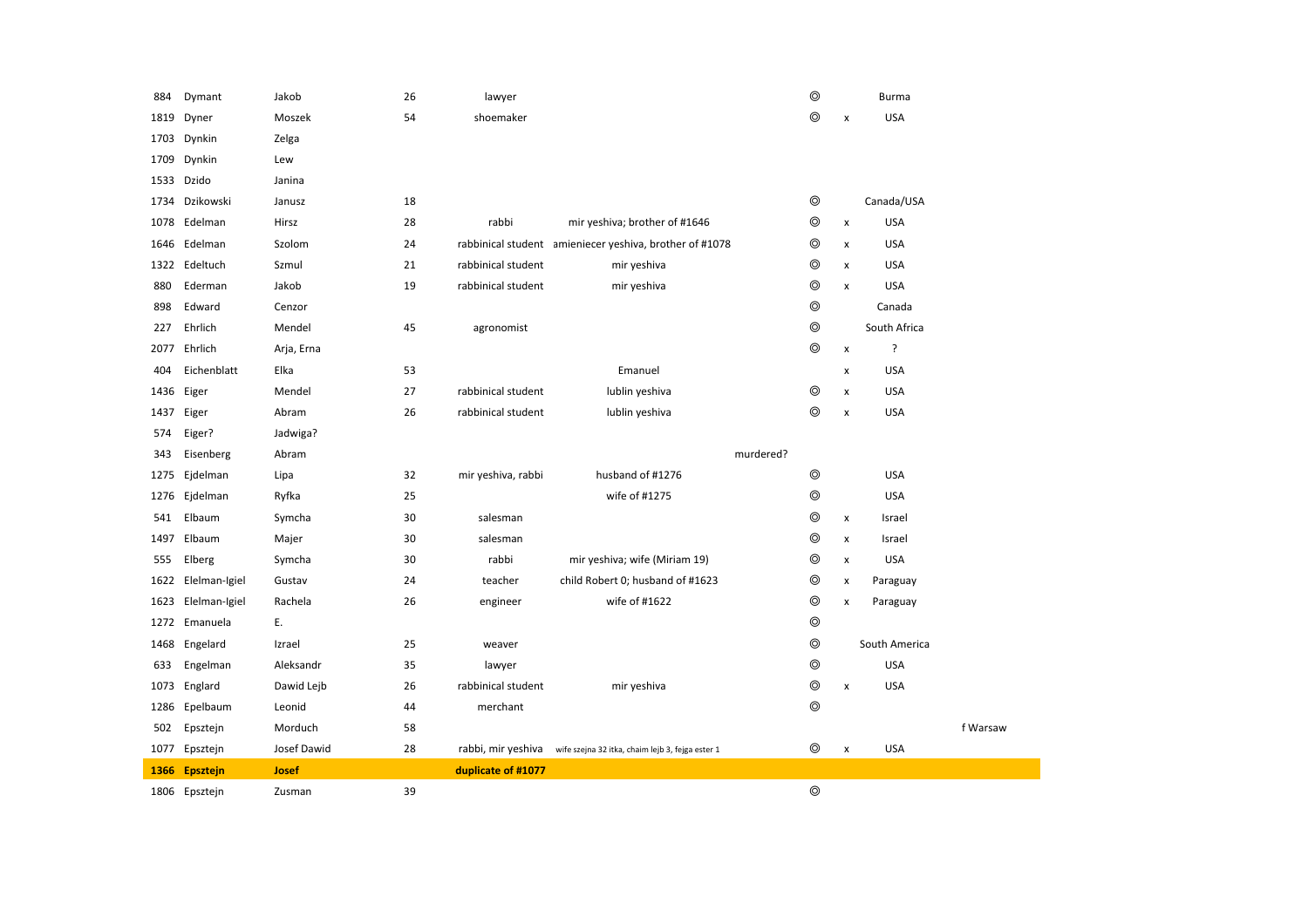|      | 1684 Erlich                       | Wiktor          | 25  | journalist         | wife Iza 20; son of #1727                                          |          | ⊚              |                    | Canada       |              |
|------|-----------------------------------|-----------------|-----|--------------------|--------------------------------------------------------------------|----------|----------------|--------------------|--------------|--------------|
|      | 1727 Erlich                       | Zofja           | 55  | journalist         | mother of #1684                                                    |          | ⊚              |                    | Canada       |              |
|      | 1731 Erlich                       | Ruchla          | 31  |                    | wife of #1732                                                      |          | $\circledcirc$ |                    | <b>USA</b>   |              |
|      | 1732 Erlich                       | Aleksander      | 27  |                    | husband of #1731; Miriam (2)                                       |          | ⊚              |                    | USA          |              |
|      | 1932 Erszbercz, Hercberg?         | Abram           | 25? |                    |                                                                    |          |                |                    |              | f Sosnowiec? |
|      | 1117 Fabian                       | Kurt            | 26  | rabbinical student | mir yeshiva; wife Civija 27                                        |          | ◎              | x                  | <b>USA</b>   |              |
|      | 1453 Fainstein                    | Jechiel         | 31  | yeshiva            |                                                                    |          | $\circledcirc$ |                    | <b>USA</b>   |              |
|      | 2022 Fajans                       | Ludwik          |     |                    |                                                                    | murdered |                |                    |              |              |
|      | 2023 Fajans                       | Ludwika Irena   |     |                    |                                                                    | murdered |                |                    |              |              |
| 1338 | Fajgelsztein                      | Calel           | 18  | rabbinical student | mir yeshiva                                                        |          | ◎              | $\pmb{\times}$     | <b>USA</b>   |              |
| 1197 | Fajgenbaum                        | Izrael          | 20  | rabbinical student | mir yeshiva                                                        |          | $\circledcirc$ | $\pmb{\times}$     | <b>USA</b>   |              |
| 1915 | Fajgenbaum                        | Icko, Icchok    | 33  |                    |                                                                    |          | $\circledcirc$ |                    |              |              |
| 713  | Fajgenberg                        | Dawid           | 37  |                    |                                                                    |          |                |                    |              |              |
| 1518 | Fajgenberg                        | Diana           |     |                    |                                                                    |          | $\circledcirc$ |                    |              |              |
| 1549 | Fajgenblum                        | Cyrla           | 26  | rabbinical teacher | beth jacob                                                         |          | ⊚              |                    | Uruguay      |              |
| 1933 | Fajgman                           | Dawid           | 19  | tailor             | son of #1940                                                       |          | ◎              | $\pmb{\times}$     |              |              |
| 274  | Fajn                              | Lejzor          | 35  | pharmacist         |                                                                    |          | ◎              | X                  | South Africa |              |
| 866  | Fajn                              | Rubin           | 16  | rabbinical student | slonimer yeshiva                                                   |          | $\circledcirc$ | X                  | <b>USA</b>   |              |
| 918  | Fajn                              | Borys           | 38  |                    |                                                                    |          |                |                    |              | f Lodz       |
| 492  | Fajngold                          | Dawid Wolf      | 34  |                    |                                                                    |          |                |                    |              | f Warsaw     |
| 1277 | Fajnmesser, Feinmesser Akiba Lipa |                 | 27  |                    | wife                                                               |          |                |                    |              |              |
| 1365 | Fajnzynberg                       | Cheska          | 23  |                    | rabbinical teacher ovaredoker yeshiva; wife Edith, son Orale Chaim |          | ◎              | $\pmb{\times}$     | <b>USA</b>   |              |
| 1855 | Fajsenbaum                        | Aleksander      | 43  | manufacturer       |                                                                    |          | $\circledcirc$ | $\pmb{\times}$     |              |              |
| 1119 | Fajwuszowicz                      | Szmul           | 26  | rabbinical student | mir yeshiva                                                        |          | $\circledcirc$ | $\pmb{\mathsf{x}}$ | Canada       |              |
| 1784 | Falman                            | Marian          |     |                    |                                                                    |          |                |                    |              |              |
| 1482 | Faskowicz                         | Boruch          | 24  | teacher            | novaredoker yeshiva bialystock                                     |          | ◎              | $\pmb{\times}$     |              |              |
|      | 1722 Feder                        | Mowsza, Mojzesz | 19  | rabbinical student | lubavitsch                                                         |          | $\circledcirc$ | $\pmb{\mathsf{x}}$ | <b>USA</b>   |              |
| 1820 | Federman                          | Sura            | 17  | student            | sister of #1880                                                    |          | $\circledcirc$ |                    | <b>USA</b>   |              |
| 1880 | Federman                          | Saul            | 18  | baker              | brother of #1820                                                   |          | $\circledcirc$ |                    | <b>USA</b>   |              |
| 1999 | Federman                          | Chana           | 37  |                    | wife of #2000                                                      |          | ◎              |                    | <b>USA</b>   |              |
| 2000 | Federman                          | Rafal           | 48  | clerk              | husband of #1999                                                   |          | $\circledcirc$ |                    | <b>USA</b>   |              |
| 294  | Fefer                             | Czarna          |     |                    |                                                                    |          |                |                    | <b>USA</b>   |              |
| 1501 | Feferberg                         | Mejer           |     |                    |                                                                    |          |                |                    |              |              |
| 813  | Feige                             | Belle           | 39  |                    |                                                                    |          | $\circledcirc$ |                    | Argentina    |              |
|      |                                   |                 |     |                    |                                                                    |          |                |                    |              |              |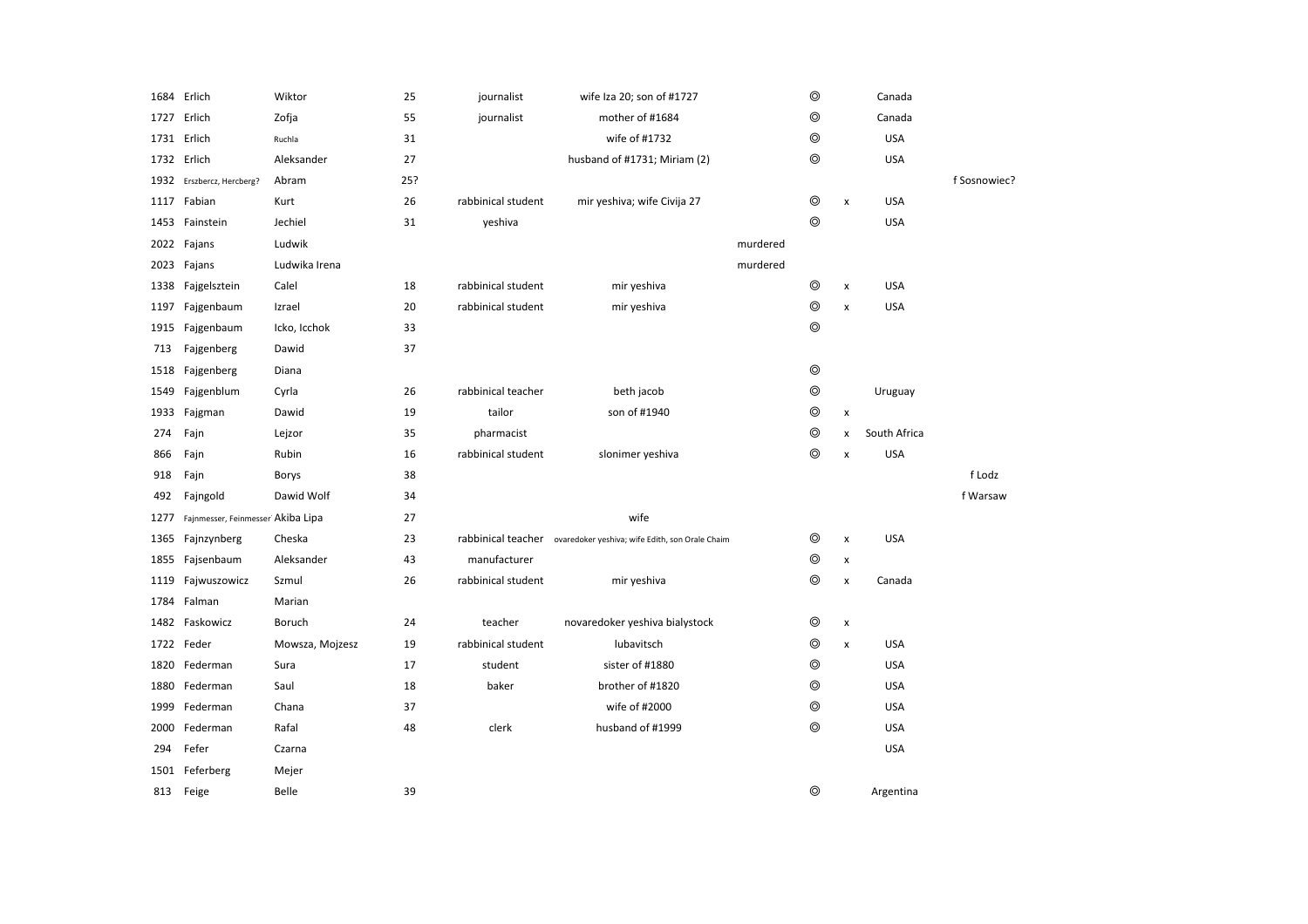| 814            | Feige             | Martin         | 41 |                    |                                        |                  | $\circledcirc$ |                    | Argentina        |
|----------------|-------------------|----------------|----|--------------------|----------------------------------------|------------------|----------------|--------------------|------------------|
| 257            | Feit              | Leon           | 33 | lawyer             |                                        |                  | $\circledcirc$ | $\pmb{\times}$     |                  |
| 3              | Feldberg          | Owsei          |    |                    |                                        |                  |                |                    |                  |
| 452            | Feldberg          | Mojszes Wulf   | 28 | textiles           | brother of #545                        |                  | $\circledcirc$ | x                  | <b>USA</b>       |
| 545            | Feldberg          | Dawid          | 24 | textile adviser    | brother of #452                        |                  | $\circledcirc$ | $\pmb{\times}$     | <b>USA</b>       |
| 554            | Feldberg          | Lejbus         | 57 | manufacturer       | wife Maria 50                          |                  | $\circledcirc$ |                    |                  |
| 285            | Feldblum          | Szymon         |    |                    | one child                              |                  |                |                    |                  |
| 286            | Feldblum          | Roza           |    |                    |                                        |                  |                |                    |                  |
| 2002           | Feldblum          | <b>Szymon</b>  |    | duplicate of #285  |                                        |                  |                |                    |                  |
| 758            | Feldman           | Aron           | 27 | clerk              |                                        |                  | $\circledcirc$ | $\pmb{\times}$     | <b>USA</b>       |
| 1527           | Feldman           | Icko           | 44 | merchant           | son Mendel (17)--student               |                  | $\circledcirc$ | x                  |                  |
| 845            | Fellner           | Leon           |    |                    | wife                                   |                  |                |                    | murdered         |
| 847            | Ferens            | Dyde           | 31 | merchant           |                                        |                  | $\circledcirc$ | $\pmb{\times}$     | Israel           |
| 114            | Ferszt            | Moses          | 30 | merchant           |                                        |                  | $\circledcirc$ | $\pmb{\times}$     |                  |
|                | 1011 Figner       | Julian         |    |                    |                                        |                  |                |                    |                  |
| 1644           | Fijalkow          | Szloma         | 23 | furniture maker    |                                        |                  | $^{\circ}$     |                    | <b>USA</b>       |
| 646            | Filipowski        | Jowel          | 29 | merchant           |                                        |                  | $\circledcirc$ |                    | Canada           |
| 1063 Fin       |                   | Michel         |    |                    |                                        |                  |                |                    |                  |
| 7              | Finkelstein       | Louis          | 37 | agent              | husband of #8; daughter Edith (3)      |                  | $\circledcirc$ |                    | <b>USA</b>       |
| 8              | Finkelstein       | Sophie         | 26 |                    | wife of #7                             |                  | $\circledcirc$ |                    | <b>USA</b>       |
| 1680           | Finkelstein       | Teodor         | 41 | merchant           | wife Frida (41)                        | died in Shanghai | $\circledcirc$ | x                  |                  |
| 1842           | Finkelstein       | Izaak Majer    | 28 | lacemaker          |                                        |                  | $\circledcirc$ | $\pmb{\mathsf{x}}$ | <b>USA</b>       |
| 1428           | Finkelsztejn      | Benjamin       | 17 | rabbinical student | lublin yeshiva                         |                  | ◎              | x                  | <b>USA</b>       |
|                | 1120 Finkielstein | Jankiel        | 36 | bank clerk         |                                        |                  | $\circledcirc$ | x                  | <b>USA</b>       |
| 1014           | Finkielsztein     | Jankiel, jakow | 20 | rabbinical student | mir yeshiva                            |                  | $\circledcirc$ | $\pmb{\times}$     | <b>USA</b>       |
| $\overline{4}$ | Fischer           | Chaim          |    |                    |                                        |                  |                |                    |                  |
| 1875           | Fisz              | Szloma         |    |                    | plus three family members              |                  |                |                    | Uruguay          |
| 1496           | Fiszbein          | Szaloja, Sam   | 29 | monteur            | brother of #1504                       |                  | ◎              | $\pmb{\chi}$       | Canada           |
|                | 1504 Fiszbein     | Izrael         | 27 | clerk              | brother of #1496                       |                  | $\circledcirc$ | $\pmb{\mathsf{x}}$ | Canada           |
| 1902           | Fiszgendler       | Rubin          | 26 |                    |                                        |                  |                |                    | survived in USSR |
| 421            | Fiszhaut          | Salomon Henryk | 37 | physician          | husband of #422                        |                  | ◎              |                    | Canada           |
| 422            | Fiszhaut          | Paulina        | 29 |                    | wife of #421; daughter of #2078, #2080 |                  | $\circledcirc$ |                    | Canada           |
| 1121           | Fiszman           | Henoch         | 26 | rabbinical student | mir yeshiva, wife Taiba 17             |                  | $\circledcirc$ | $\pmb{\times}$     | Canada           |
|                | 1970 Fiszman      | Josef          | 22 | writer             |                                        |                  | $\circledcirc$ | $\pmb{\times}$     | <b>USA</b>       |
|                |                   |                |    |                    |                                        |                  |                |                    |                  |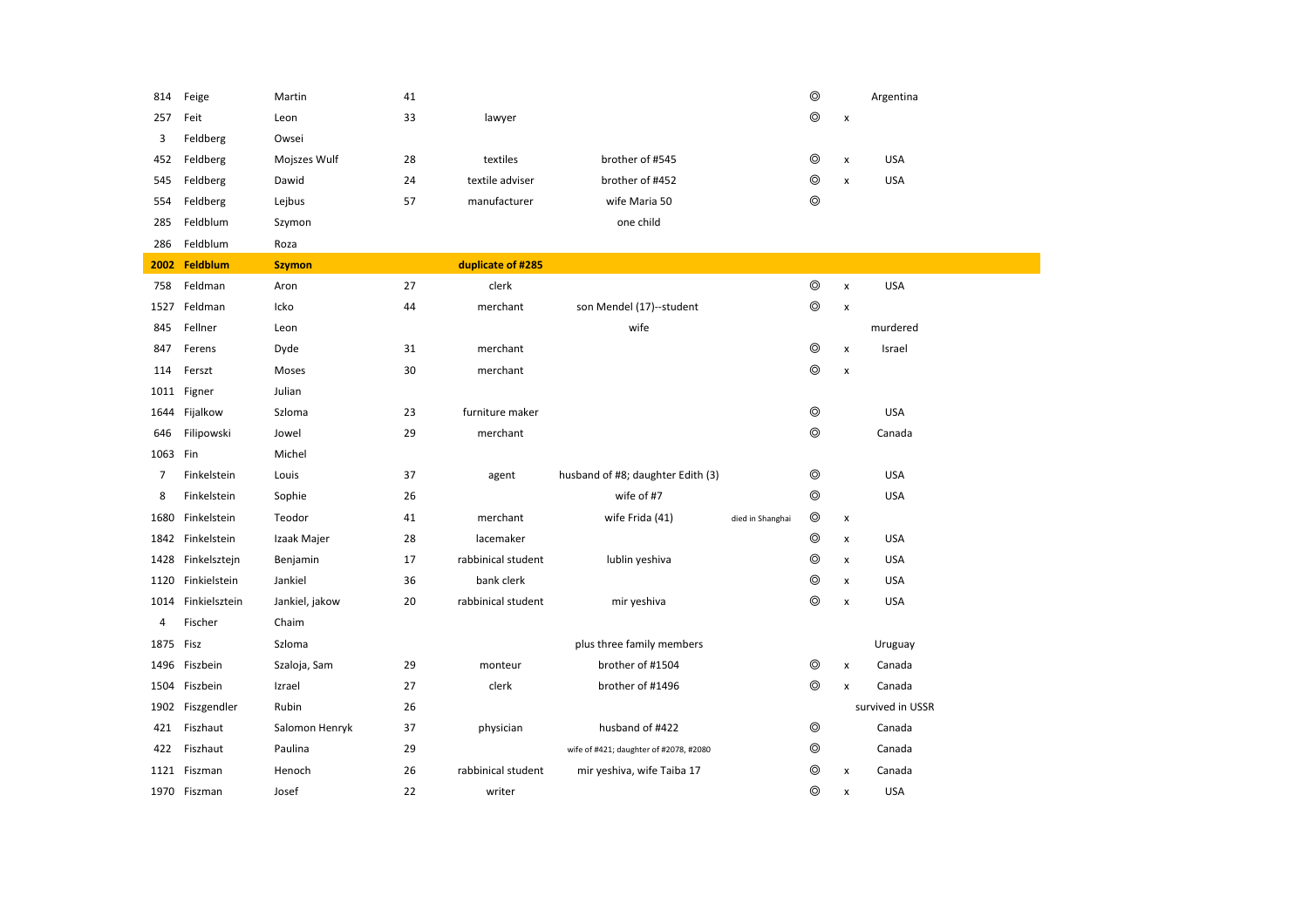|      | 1971 Fiszman                | Jankiel          | 49 | journalist         | father of #1970                  |                  | ⊚              | x              | <b>USA</b>        |             |
|------|-----------------------------|------------------|----|--------------------|----------------------------------|------------------|----------------|----------------|-------------------|-------------|
| 2070 | Fiszof                      | Chil Benjamin    | 17 | rabbinical student | telczer yeshiva                  |                  | ⊚              | x              | <b>USA</b>        |             |
| 937  | Flajszhakier                | lewi             | 21 | mir yeshiva        | teacher                          |                  | $\circledcirc$ | x              | <b>USA</b>        |             |
| 2108 | Flakser                     | Mendel           | 41 | journalist         | wife Anna 21                     |                  | $\circledcirc$ | X              | Paraguay          |             |
| 300  | Flancrejch                  | Natan            | 30 | merchant           |                                  |                  | $\circledcirc$ |                |                   |             |
| 39   | Flatz                       | Benjamin         | 38 | merchant           | wife Henryka 36, child Ryszard 5 |                  | $\circledcirc$ |                |                   |             |
| 631  | Fleichgericht               | Izaak-Izrael     |    |                    |                                  |                  | $^{\circ}$     |                |                   |             |
| 1655 | Fleischer                   | Leo              | 47 | physician          | plus two family members          |                  | $\circledcirc$ | $\pmb{\times}$ | Palestine         |             |
| 1343 | Flejszaker                  | Lewi             | 22 | rabbinical student | mir yeshiva, wife                |                  | $\circledcirc$ | $\pmb{\times}$ | <b>USA</b>        |             |
| 1332 | Florans                     | Aron             | 20 | rabbinical student | mir yeshiva                      |                  | ⊚              | x              | <b>USA</b>        |             |
| 1634 | Florsheim                   | Izaak            |    |                    |                                  |                  |                |                |                   |             |
| 1717 | Flusser                     | Jaroslaw         | 40 | clerk              |                                  | died in Shanghai | $^{\circ}$     | $\pmb{\times}$ |                   |             |
| 906  | Foltanska                   | Halide           |    |                    |                                  |                  |                |                |                   | not jewish? |
| 907  | Foltanski                   | Grzegorz         |    |                    |                                  |                  |                |                |                   | not jewish? |
| 1761 | Foster                      | Anderson Herburt |    |                    |                                  |                  |                |                |                   | not jewish? |
| 1118 | Frajberger                  | Lejzor, Chaim    | 25 | rabbinical student | mir yeshiva                      |                  | ⊚              | X              | <b>USA</b>        |             |
| 207  | Frajman                     | Igusz, Urysz?    | 45 | forwarding agent   |                                  |                  | $\circledcirc$ |                | <b>USA</b>        |             |
| 313  | Frajman                     | Marjan           | 19 | merchant           |                                  |                  | $^{\circ}$     |                |                   |             |
| 109  | Frank                       | Laser            | 35 |                    | wife Mina 31, son Ryszard 12     |                  | $^{\circ}$     | x              | Australia         |             |
| 513  | Frank?                      | Bella?           |    |                    |                                  |                  |                |                |                   |             |
| 1653 | Frankel, Fraenkel?          | Dawid            | 57 | rabbinical student |                                  |                  | $\circledcirc$ | X              | <b>USA</b>        |             |
| 978  | Frankensztejn               | Gerszon          | 40 | merchant           |                                  |                  | $\circledcirc$ |                |                   |             |
| 374  | Frankiel, Fraenkel Schabase |                  | 31 | merchant           | husband of #376                  |                  | ⊚              |                | <b>USA</b>        |             |
| 376  | Frankiel, Fraenkel Szarlota |                  | 31 |                    | wife of #374                     |                  | $^{\circ}$     |                | <b>USA</b>        |             |
| 275  | Frenkel                     | B enjamin-Wolf   | 33 | textiles           | husband of #282                  |                  | ⊚              |                | New Zealand       |             |
| 276  | Frenkel                     | Majer-Schachno   | 43 | clerk              |                                  |                  | $\circledcirc$ |                | New Zealand       |             |
| 282  | Frenkel                     | Perla            | 24 | wife of #275       | son Berl 4                       |                  | $\circledcirc$ |                |                   |             |
| 535  | Frenkel, Fraenkal Josef     |                  | 33 | rabbi              |                                  |                  | $\circledcirc$ |                | <b>USA</b>        |             |
| 139  | Freudenberg                 | Fania            | 35 |                    | husband Tadeusz 52 (merchant)    |                  | $\circledcirc$ |                | Brazil            |             |
| 624  | Frey                        | Harry            | 20 | mir yeshiva        | rabbinical student               |                  | $\circledcirc$ |                |                   |             |
| 1116 | Fridzyn                     | Berel            | 27 | rabbinical student | mir yeshiva, wife Chana 16       |                  | $\circledcirc$ | $\pmb{\times}$ | <b>USA</b>        |             |
| 151  | Friedlander                 | Rudolf           | 30 | motor mechanic     |                                  |                  | ⊚              | x              | Canada            |             |
| 1967 | Friedlander                 | Alfred           | 54 |                    | wife (Ella?)                     |                  |                | x              | Australia         |             |
|      | 2063 Friedman               | Simon            | 25 | clerk              |                                  |                  | ⊚              |                | Bombay->Palestine |             |
|      |                             |                  |    |                    |                                  |                  |                |                |                   |             |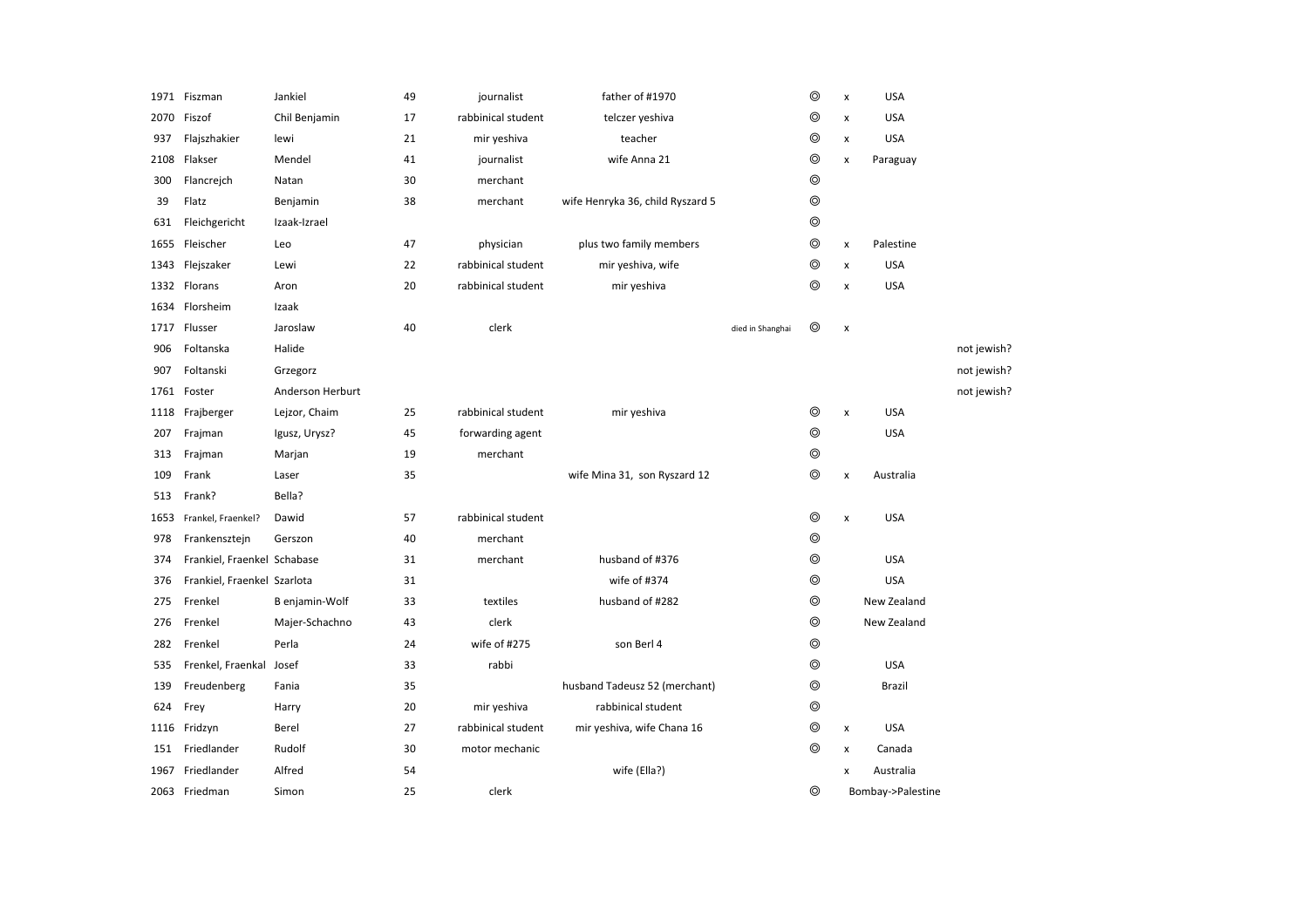|      | 1441 Friszman          | Aron                 | 29 | tailor                 |                                           |                   | $\circledcirc$ |                    | <b>USA</b>        |                  |
|------|------------------------|----------------------|----|------------------------|-------------------------------------------|-------------------|----------------|--------------------|-------------------|------------------|
| 1394 | Frliczka               | Josef                |    |                        |                                           |                   |                |                    |                   | not jewish?      |
| 1396 | Frliczka               | Zofja                |    |                        |                                           |                   |                |                    |                   | not jewish?      |
| 1397 | Frliczka               | Maria                |    |                        |                                           |                   |                |                    |                   | not jewish?      |
| 1398 | Frliczka               | Frank                |    |                        |                                           |                   |                |                    |                   | not jewish?      |
| 407  | Frydchai               | <b>Mendel Hersz</b>  | 33 |                        |                                           |                   |                |                    |                   | b Lomza f Warsaw |
| 888  | Fryde                  | Mojzesz              | 35 |                        | wife Esther (34)--b Kutno                 |                   |                |                    |                   | f Kalisz         |
| 966  | Frydman                | Mojzesz              | 31 | merchant               | wife Pesla 23                             |                   | $\circledcirc$ |                    |                   |                  |
| 1328 | Frydman                | Wygdor               | 17 | rabbinical student     | mir yeshiva                               |                   | $^\circledR$   | x                  | <b>USA</b>        |                  |
| 1888 | Frydman                | Jakob                | 28 | dental mechanic        |                                           |                   | $\circledcirc$ | x                  | Poland            |                  |
| 1889 | Frydman                | Boruch               | 31 | textiles               |                                           |                   | $\circledcirc$ |                    |                   |                  |
|      | 2096 Frydman           | Izrael               | 24 | glass blower           | wife Irena                                | murdered Oct 4/41 |                |                    |                   |                  |
| 1015 | Frydman, Friedma Chaim |                      | 22 | merchant               | wife Edith                                |                   | $\circledcirc$ | x                  | Israel            |                  |
| 273  | Fukielan               | Abram                |    |                        |                                           |                   |                |                    |                   |                  |
| 935  | Fuks                   | Lejbis               | 39 |                        |                                           |                   |                |                    |                   |                  |
| 1747 | Fuks                   | Szmul                | 19 | rabbinical student     | lubavitsch                                |                   | ⊚              | $\pmb{\mathsf{x}}$ | <b>USA</b>        |                  |
| 1683 | Fuksman                | Bencjon              | 25 | rabbinical student     | mir yeshiva                               |                   | $\circledcirc$ | $\mathsf{x}$       | <b>USA</b>        |                  |
|      | 1911 Gabaj             | Sora                 | 27 | teacher, yeshiva       |                                           |                   | $\circledcirc$ | $\pmb{\times}$     | <b>USA</b>        |                  |
| 514  | Galler                 | Ojzer                | 33 | clerk                  |                                           |                   | $^{\circ}$     |                    | New Zealand       |                  |
| 1245 | Ganc                   | <b>Icchok Mendel</b> | 25 | floor maker            |                                           |                   | $\circledcirc$ |                    | Bombay->Palestine |                  |
| 134  | Ganger                 | Josef                | 17 | lublin yeshiva         | son of #135                               |                   | $\circledcirc$ | $\pmb{\times}$     | USA?              |                  |
| 135  | Ganger                 | Izidor               | 49 | merchant               | father of #134, wife Roza 44              |                   | $\circledcirc$ | $\pmb{\times}$     |                   |                  |
| 192  | Garberis               | Zelmanas             |    |                        |                                           |                   |                |                    |                   | special list     |
| 415  | Garden                 | <b>Boruch Gert</b>   | 17 | rabbinical student     | lublin yeshiva                            |                   | ⊚              | x                  | <b>USA</b>        |                  |
| 1425 | Garden                 | Izrael               | 15 | rabbinical student     | lublin yeshiva                            |                   | $\circledcirc$ | x                  | <b>USA</b>        |                  |
| 1333 | Gardin                 | Abram                | 18 | rabbinical student     | mir yeshiva                               |                   | ⊚              | $\pmb{\times}$     | <b>USA</b>        |                  |
| 1168 | Gardyn                 | Aron Jankiel         | 19 | rabbinical student     | mir yeshiva                               |                   | ⊚              | $\pmb{\times}$     | Australia         |                  |
|      | 1337 Gardyn            | Mowsze               | 24 | rabbinical student     | mir yeshiva                               |                   | $\circledcirc$ | $\pmb{\mathsf{x}}$ | <b>USA</b>        |                  |
| 893  | Gasfeld                | Lejzor               |    |                        |                                           |                   |                |                    |                   |                  |
| 1870 | Gasner                 | Hersz                | 40 | merchant               |                                           |                   | $^{\circ}$     | x                  | <b>USA</b>        |                  |
| 1645 | Gaworcyk, Goworzyk?    | Rachmiel             |    |                        |                                           |                   | $\circledcirc$ |                    | Bombay->Palestine |                  |
| 979  | Gedrojc                | Kazimier             |    |                        |                                           |                   |                |                    |                   | not jewish?      |
| 222  | Gelbfisch              | Abram                | 28 | talmudic academy kowno | rabbi, wife Mirijam29, daughter Rachele 0 |                   | ⊚              | X                  | <b>USA</b>        |                  |
| 589  | Gelbfisz               | Benjamin Belnish     | 17 | rabbinical student     | lublin yeshiva                            |                   | $\circledcirc$ | X                  | <b>USA</b>        |                  |
|      |                        |                      |    |                        |                                           |                   |                |                    |                   |                  |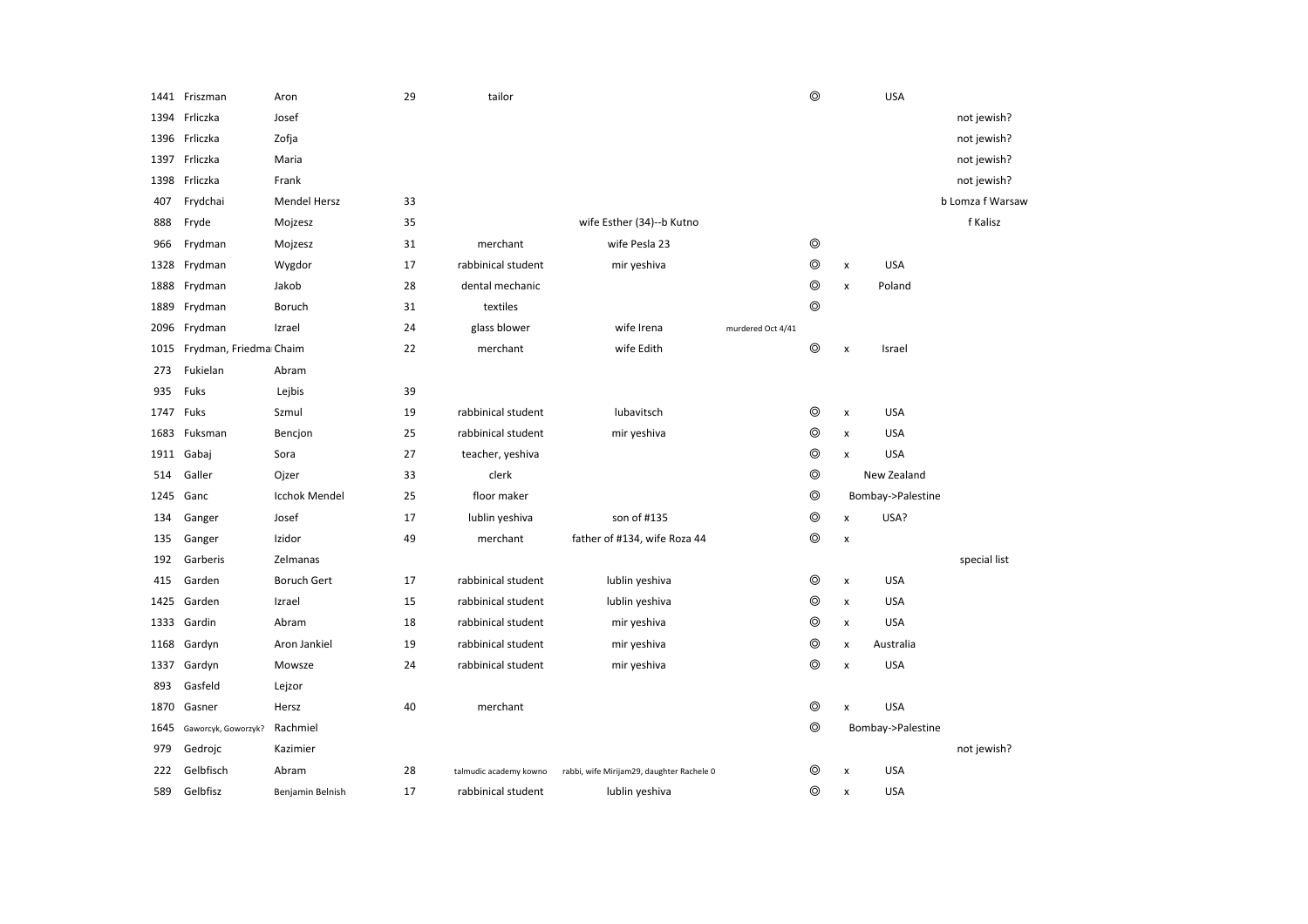| 1385 | Gelbfisz        | Fejga          |    |                    |                                    |                 |                |                |              |                        |
|------|-----------------|----------------|----|--------------------|------------------------------------|-----------------|----------------|----------------|--------------|------------------------|
| 2005 | Gelbron         | Boruch         | 41 | clerk              |                                    |                 | $\circledcirc$ | $\pmb{\times}$ | Australia    |                        |
| 1576 | Gelpern         | Leja, Szmejrel | 30 |                    |                                    |                 | $\circledcirc$ |                |              |                        |
| 1360 | Gendelman       | Semerel        | ŗ  |                    |                                    |                 | $\circledcirc$ |                | South Africa |                        |
| 1695 | Genszaft        | Izaak          | 29 | clerk              |                                    |                 | $\circledcirc$ |                |              |                        |
| 1367 | Gerichter       | Szaja Lejzor   | 48 | merchant           |                                    |                 | $\circledcirc$ |                | Nagasaki     |                        |
| 1748 | Gerlicki        | Moszek         | 25 | rabbinical student | lubavitsch                         |                 | $\circledcirc$ | $\pmb{\times}$ | Canada       |                        |
| 527  | Gerszon         | Mendel         |    |                    |                                    |                 |                |                |              |                        |
| 528  | Gerszon         | Hinda          |    |                    |                                    |                 |                |                |              |                        |
| 529  | Gerszon         | Gerszlik       |    |                    |                                    |                 |                |                |              |                        |
| 1169 | Gertman         | Icchok Lejb    |    |                    |                                    |                 |                |                |              |                        |
| 800  | Getreidehendler | Szymon         | 26 | butcher            |                                    |                 | $\circledcirc$ |                | Canada       |                        |
| 2128 | Gewirc          | Dora           | 32 |                    |                                    |                 |                |                |              | b Lwow F Jaslo         |
| 995  | Gilerman        | Dawid          |    |                    |                                    |                 |                |                |              | f Wlodawa              |
| 1799 | Gilinski        | Szlama         | 54 | teacher            | wife Liba 38, son Wiktor 7         |                 | ◎              |                | <b>USA</b>   |                        |
| 1194 | Gilmowicz       | Jakob          | 24 | rabbinical student | mir yeshiva                        |                 | $\circledcirc$ | $\pmb{\times}$ | Europe       |                        |
| 1777 | Ginsburg        | Chaim          | 50 | rabbi              | reverends yeshiva                  |                 | ⊚              | $\pmb{\times}$ | <b>USA</b>   |                        |
| 1968 | Ginsburg        | Ilia           | 25 |                    | wife Lidia (24)                    |                 |                |                |              | b Kijow f Warsaw       |
| 290  | Ginzberg        | Maks           | 42 | engineer           |                                    |                 | $\circledcirc$ | $\pmb{\times}$ | ?            |                        |
| 590  | Ginzburg        | Mozes          | 29 |                    |                                    |                 |                |                |              | f Warsaw               |
| 780  | Ginzburg        | Lilli Minna    |    |                    |                                    |                 |                |                |              |                        |
| 882  | Ginzburg        | Fajwel         | 31 | electrician        |                                    |                 | $\circledcirc$ | $\pmb{\times}$ | Paraguay     |                        |
| 1115 | Ginzburg        | Reuwen         | 25 | rabbi              | mir yeshiva; wife Jochewed25       |                 | ⊚              | $\mathsf{x}$   | Canada       |                        |
| 1335 | Ginzburg        | Morduch        | 33 | rabbi, mir yeshiva | wife Zlata-Malka 26, child Ester 0 |                 | ⊚              | $\pmb{\times}$ | <b>USA</b>   |                        |
| 2058 | Ginzburg        | Debora         |    |                    |                                    |                 |                |                |              |                        |
| 1006 | Girszewicius    | Zalmanas       |    | likely perished    |                                    | likely perished |                |                |              |                        |
| 610  | Girszprun       | Pinkas         | 31 |                    |                                    |                 | $\circledcirc$ |                |              |                        |
| 1894 | Gister          | Ryfka          | 41 |                    |                                    |                 |                |                |              | b Krakow f Warsaw      |
| 1400 | Gitein          | Lazar          | 36 | merchant           | wife Malka Perla 29                |                 | $\circledcirc$ |                |              |                        |
| 1637 | Gitman          | Stalik         | 23 |                    |                                    |                 |                |                |              | b Wyszkow f Miedzyrzec |
| 2103 | Giwelber        | Awrum          |    |                    |                                    |                 |                |                |              |                        |
| 86   | Glass           | Zygmunt        | 21 | student            | brother of #155                    |                 | $\circledcirc$ |                | Canada       |                        |
| 87   | Glass           | Georgii        |    |                    |                                    |                 | ⊚              |                | Canada       |                        |
| 155  | Glass           | Mecyslaw       | 20 | student            | brother of #86                     |                 | ⊚              |                | Canada       |                        |
|      |                 |                |    |                    |                                    |                 |                |                |              |                        |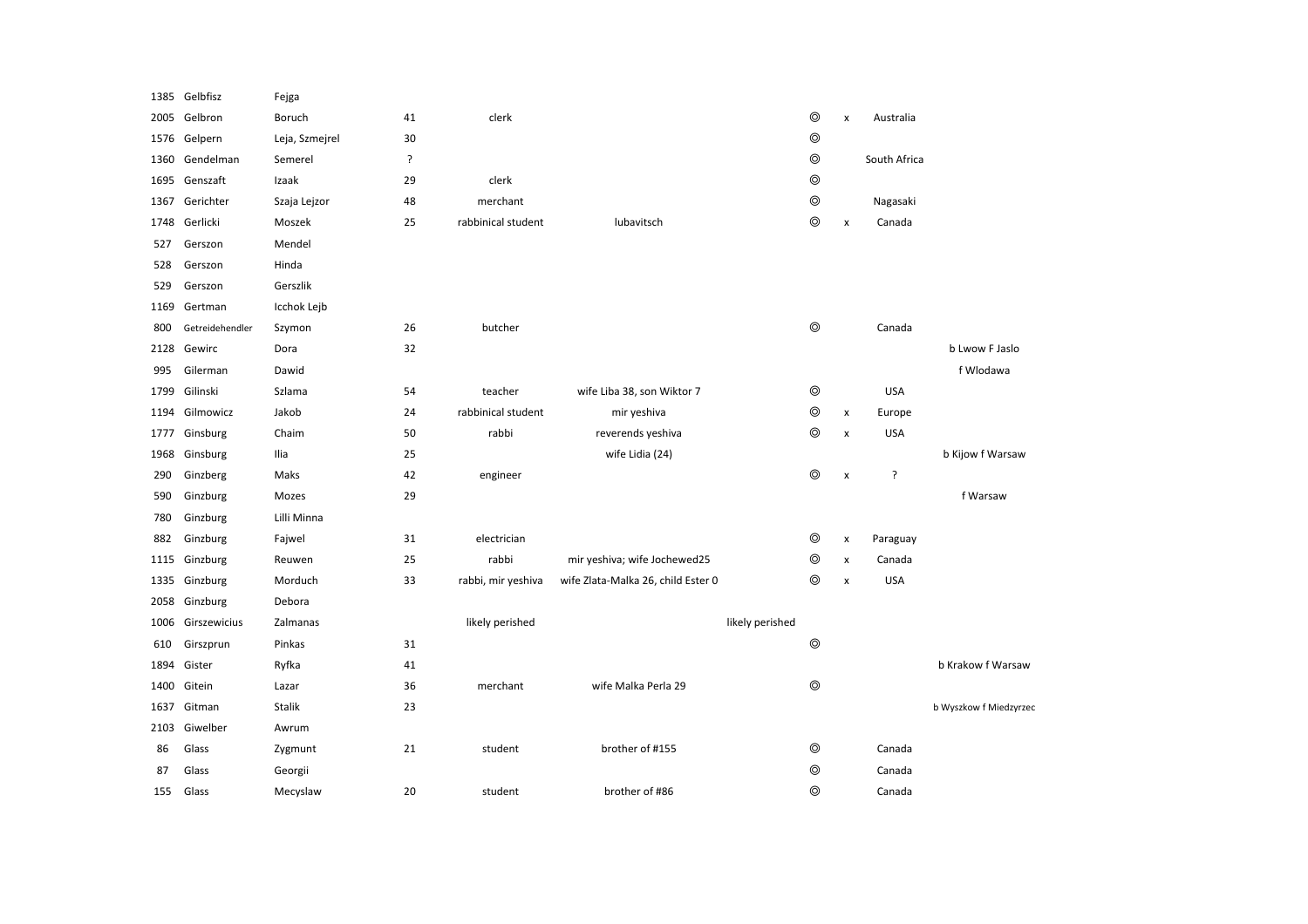| 159  | Glass         | Mecyslaw        | 37 |                         | brother of #524                                | $\circledcirc$ | Australia                    |           |
|------|---------------|-----------------|----|-------------------------|------------------------------------------------|----------------|------------------------------|-----------|
| 160  | Glass         | Marian          | 28 | lawyer                  | husband of #165                                | ⊚              | Dominican Republic           |           |
| 165  | Glass         | Wanda           | 27 |                         | wife of #160; child Andrej 4                   | ◎              | Dominican Republic           |           |
| 166  | Glass         | Symon           | 33 |                         | husband of #167; son of #246                   | $\circledcirc$ | South Africa                 |           |
| 167  | Glass         | Marja           | 24 |                         | wife of #166                                   | $\circledcirc$ | South Africa                 |           |
| 246  | Glass         | Julian          | 67 | merchant                | wife Marje, father of #166                     | $\circledcirc$ | South Africa                 |           |
| 435  | Glass         | Jakob           |    |                         |                                                |                |                              |           |
| 524  | Glass         | Maksymilian     | 34 | engineer                | brother of #159                                | $^{\circ}$     | Australia                    |           |
| 1253 | <b>Glass</b>  | <b>Julian</b>   |    | duplicate of #246       |                                                |                |                              |           |
| 717  | Gleichgewicht | Aleksander      | 18 | student->civil engineer | son of #718                                    | $\circledcirc$ | Israel<br>x                  |           |
| 718  | Gleichgewicht | Ruchla          | 52 |                         | mother of #717; husband Isak-Israel 53--lawyer | ⊚              | x<br>Israel                  |           |
| 64   | Gliksman      | Aleksander      |    |                         |                                                |                |                              |           |
| 1638 | Gliksman      | Jonas           | 24 | rabbinical student      |                                                | $\circledcirc$ | <b>USA</b><br>x              |           |
| 1535 | Gluskin       | Leja            | 27 |                         |                                                |                |                              | f Horodno |
| 1635 | Godlewski     | Ludwik          | 23 | telcer yeshiva          | wife Zisela 17, son Josef 0                    | ⊚              | <b>USA</b><br>x              |           |
| 1648 | Goetz         | Szymon          | 20 | driver                  |                                                | ⊚              | <b>USA</b><br>$\pmb{\times}$ |           |
| 36   | Gofman        | Klara           |    |                         |                                                |                |                              |           |
| 37   | Gofman        | Simon           |    |                         |                                                |                |                              |           |
| 1306 | Gogen         | Saul Chaim      | 40 |                         |                                                | $\circledcirc$ |                              |           |
| 1787 | Golab         | Freda           | 26 |                         | wife of #1788                                  | ⊚              | Australia<br>x               |           |
| 1788 | Golab         | Stefan          | 30 | journalist              | husband of #1787                               | $\circledcirc$ | x<br>Australia               |           |
| 180  | Goldberg      | Jakob-Chackiel  | 49 | lawyer                  |                                                | $\circledcirc$ | Canada                       |           |
| 223  | Goldberg      | Wilhelm         |    |                         |                                                |                |                              |           |
| 233  | Goldberg      | Hermina         | 42 |                         |                                                |                |                              | f Bielsko |
| 829  | Goldberg      | Maria           | 26 |                         | wife of #830                                   | $\circledcirc$ | <b>USA</b>                   |           |
| 830  | Goldberg      | Izaak           | 28 | lawyer                  | husband of #829                                | ⊚              | <b>USA</b>                   |           |
| 838  | Goldberg      | Rachela         | 16 |                         |                                                |                | <b>USA</b>                   |           |
| 839  | Goldberg      | Szymon, Szmullo | 50 | merchant                |                                                | $^{\circ}$     | x                            |           |
| 844  | Goldberg      | Mieczslaw       |    |                         |                                                |                |                              |           |
| 1483 | Goldberg      | Tulel           | 23 |                         |                                                |                |                              |           |
| 1570 | Goldberg      | Mordchaj        | 24 |                         |                                                | ⊚              | x                            |           |
|      | 1601 Goldberg | Boruch          | 30 | printer                 | wife Rosalie                                   | ◎              | <b>USA</b><br>x              |           |
| 1019 | Goldfail      | Moryc           | 41 | engineer                | wife Perla 40, son Gregorz 6                   | ⊚              | New Zealand                  |           |
|      | 1997 Goldfarb | Klemens         | 31 |                         |                                                |                | Israel                       |           |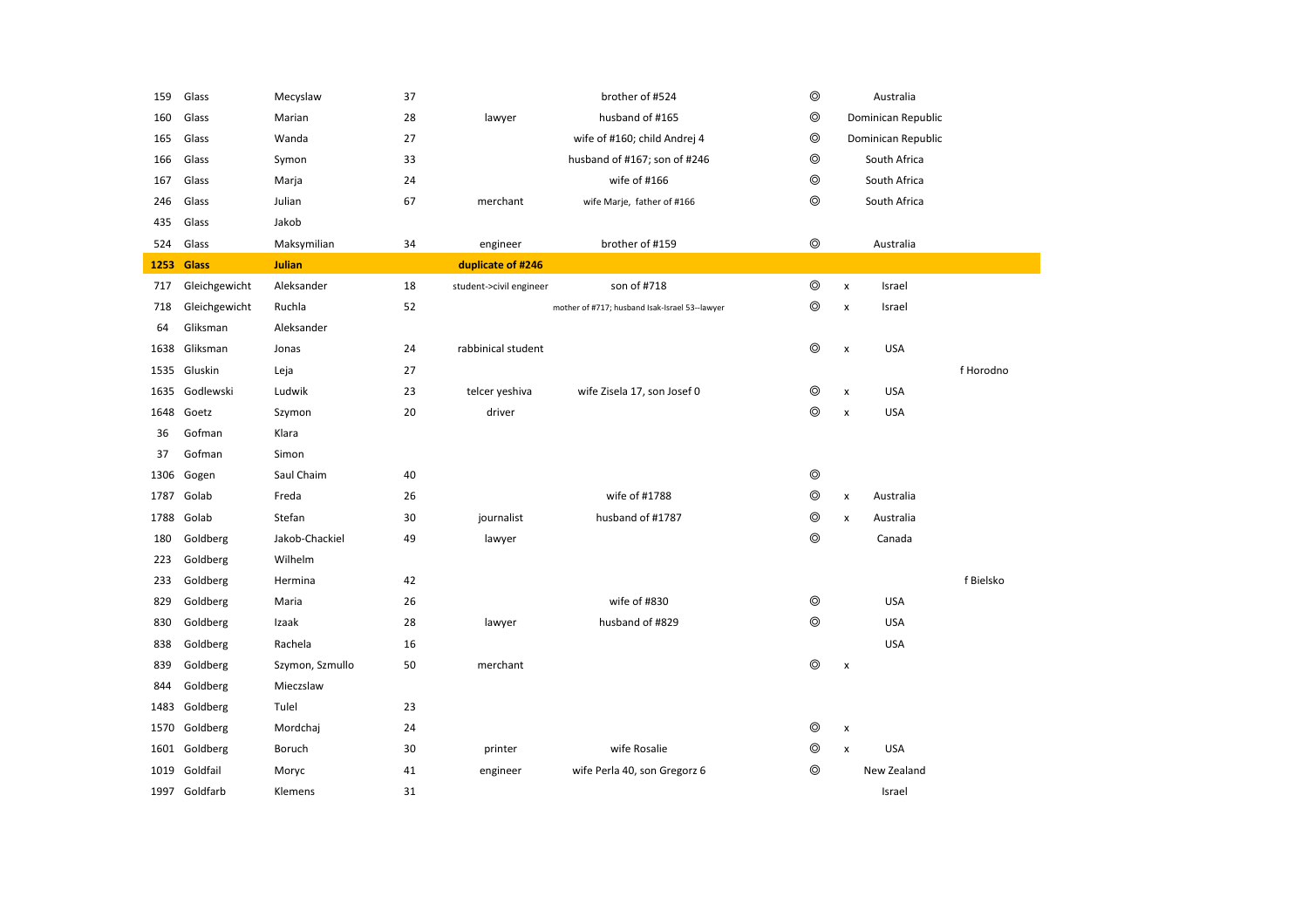| 1587 | Goldfarnaite   | Fruma          | 22 |                       |                                             | $\circledcirc$ |                | <b>USA</b>   |             |
|------|----------------|----------------|----|-----------------------|---------------------------------------------|----------------|----------------|--------------|-------------|
| 1597 | Goldflam       | Jemja          |    |                       |                                             |                |                |              |             |
| 1656 | Goldfrucht     | Robert         | 37 | manufacturer          |                                             | $\circledcirc$ | X              |              |             |
| 1812 | Goldgamer      | Froim          | 30 | worker                | wife (35), child (9)                        | $\circledcirc$ | x              | Australia    |             |
| 925  | Goldhamer      | Maria          | 31 |                       | wife of #996                                | ⊚              | x              | Mexico       |             |
| 996  | Goldhamer      | Felix          | 42 | manufacturer          | husband of #925; child Ewa 3                | $^{\circ}$     | x              | Mexico       |             |
| 912  | Goldin         | Jakow, Jakob   | 51 |                       | wife 39, child 15                           |                |                | South Africa |             |
| 653  | Goldlust       | Samuel         | 53 |                       | husband of #654; child (11)                 | $\circledcirc$ |                |              |             |
| 654  | Goldlust       | Ida            | 42 |                       | wife of #653                                | $\circledcirc$ |                |              |             |
| 182  | Goldman        | Janina         | 38 | clerk                 |                                             | $\circledcirc$ |                |              |             |
| 339  | Goldman        | Bronislawa     | 18 | student               |                                             | $\circledcirc$ | $\pmb{\times}$ |              |             |
| 340  | Goldman        | Isak-Majer?    |    |                       |                                             |                |                | Australia    |             |
| 871  | Goldman        | Izrael-Symcha  | 24 | bacteriologist        |                                             | $\circledcirc$ | x              | Australia    |             |
| 1767 | Goldman        | Kazimierz      | 21 | student               |                                             | $\circledcirc$ |                | Canada       |             |
| 2029 | Goldman        | Simon          | 15 | rabbinical student    | lubavitsch                                  | $^{\circ}$     | x              | <b>USA</b>   |             |
| 1473 | Goldszmidt     | Moszek         | 23 | baker                 |                                             | $^{\circ}$     |                | South Africa |             |
| 1730 | Goldsztajn     | Jan            | 21 | student               |                                             | $\circledcirc$ | X              | ?            |             |
| 2118 | Goldsztein     | Stefan         | 36 | engineer              |                                             | $\circledcirc$ |                | Canada       |             |
| 924  | Golobotobka    | Raisa          |    |                       |                                             |                |                |              |             |
| 1460 | Gonienaztad    | Norensztad     |    |                       |                                             |                |                |              | not jewish? |
| 1700 | Gontwil        | Ludwik         |    |                       |                                             |                |                |              |             |
| 675  | Goralska       | Dorota         |    |                       |                                             |                |                |              | not Jewish? |
| 667  | Goralski       | Jerzy          | 18 |                       |                                             |                |                |              |             |
| 674  | Goralski       | Saweli         |    |                       |                                             |                |                |              | not Jewish? |
| 278  | Gordon         | Samson         | 44 | manufacturer          | husband of #279; daughter Luba (10)         | ◎              | x              | <b>USA</b>   |             |
| 279  | Gordon         | Rozalia        | 40 |                       | wife of #278                                | $\circledcirc$ | x              | <b>USA</b>   |             |
| 281  | Gordon         | Szepsel        | 39 | merchant              |                                             | $\circledcirc$ | X              | <b>USA</b>   |             |
|      | 1112 Gordon    | Wolf           | 28 | rabbinical student    | mir yeshiva                                 | $\circledcirc$ | X              | Europe       |             |
| 1607 | Gorecki        | Jakob          |    |                       |                                             |                |                |              |             |
| 1458 | Gorelik        | Jeruchim       | 29 | rabbi                 | wife Chana (23) & child Chaim (not born)    | ◎              |                | <b>USA</b>   |             |
| 578  | Gorfajn        | Oszer          | 22 | painter               |                                             | $^{\circ}$     |                | South Africa |             |
| 1050 | Gorfajn        | Jechak, Icchok |    |                       |                                             | ⊚              |                |              |             |
| 1392 | Gorfinkel      | Chaim          | 45 | rabbi, kollel vilna   | children Sara2, Szulamis0, husband of #1454 | ⊚              | x              | <b>USA</b>   |             |
|      | 1454 Gorfinkel | Chana          | 29 | teacher at beth jacob | wife of #1392                               | ⊚              | x              | <b>USA</b>   |             |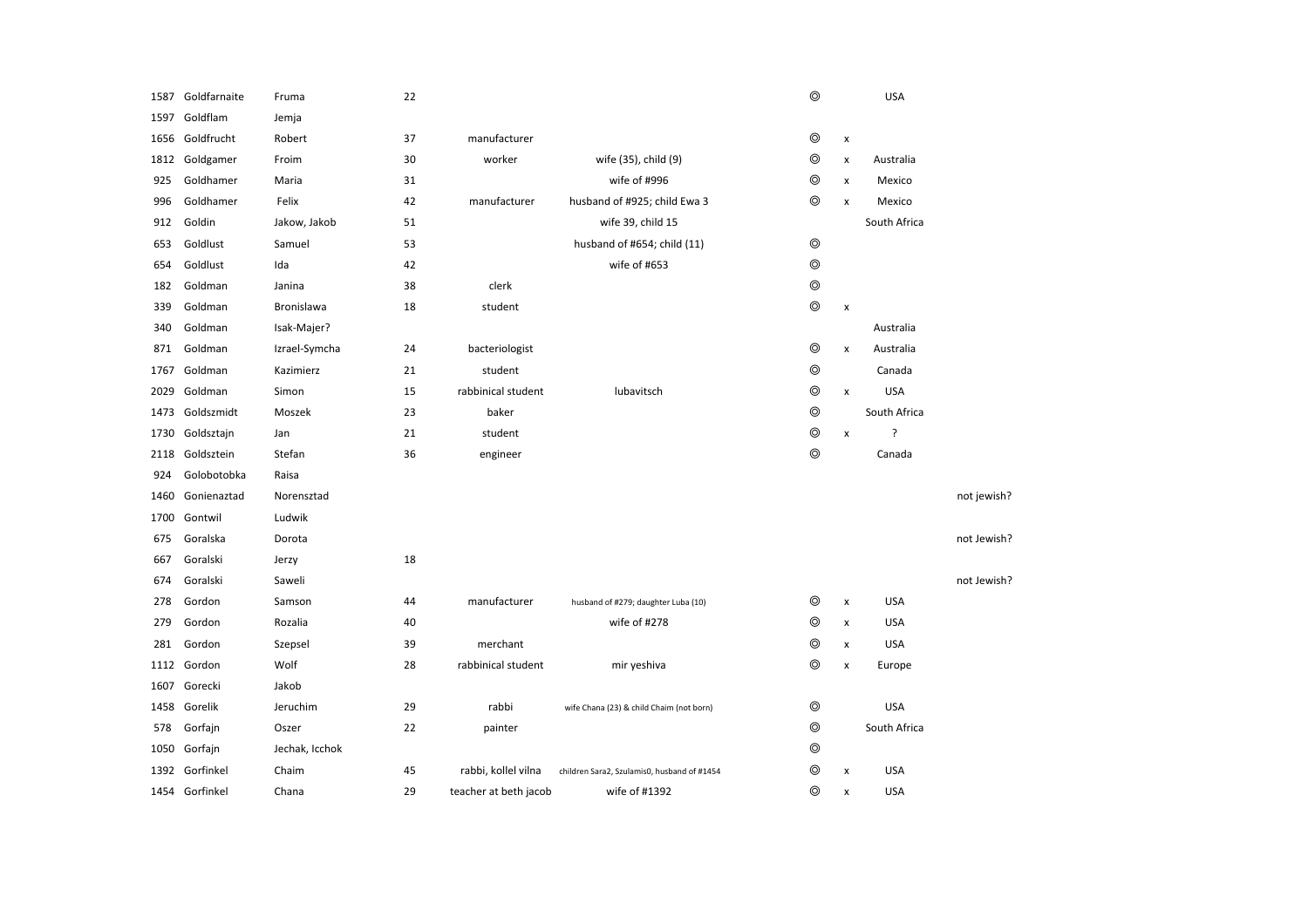|      | 1835 Gorfinkel | Abram Icchok         | 19 | rabbinical student |                                    | $\circledcirc$ | x                  | South Africa    |                     |
|------|----------------|----------------------|----|--------------------|------------------------------------|----------------|--------------------|-----------------|---------------------|
| 311  | Gorodecki      | Aba                  | 35 | merchant           | four children                      | $\circledcirc$ | x                  | <b>USA</b>      |                     |
| 312  | Gorodecki      | Izrael               | 52 |                    |                                    | $^{\circ}$     | X                  | <b>USA</b>      |                     |
| 1282 | Gorwitz        | Norbert Henryk       | 29 | student            |                                    | $^{\circ}$     |                    | Canada          |                     |
| 1598 | Gorycka        | Sara                 | 22 |                    |                                    |                |                    |                 | f Bialystok         |
| 143  | Gostynska      | Rajzla               | 33 |                    | wife of #144                       | $\circledcirc$ |                    | Australia       |                     |
| 144  | Gostynski      | Hilel                | 33 | journalist         | husband of #143; child Elisabeth 4 | $\circledcirc$ |                    | Australia       |                     |
| 412  | Gotesman       | <b>Artur Marcell</b> | 22 | student            |                                    | $\circledcirc$ |                    | x South America |                     |
| 1715 | Gothajner      | Josef                | 33 | tailor             |                                    | $^{\circ}$     |                    | <b>USA</b>      |                     |
| 1612 | Gothelf        | Chaim                | 24 | merchant           |                                    | $^{\circ}$     |                    | South Africa    |                     |
| 771  | Gotlib         | Icek Majer           | 38 | bokkeeper          | husband of #772                    | $\circledcirc$ |                    | <b>USA</b>      |                     |
| 772  | Gotlib         | Ruchla               | 38 |                    | wife of #771                       | $^{\circ}$     |                    | <b>USA</b>      |                     |
| 1345 | Gotlib         | Szolim               | 30 | rabbinical student | mir yeshiva                        | $\circledcirc$ | X                  | Canada          |                     |
| 1457 | Gotlib         | Eliezer Icchok       | 22 | rabbinical student | klecher yeshiva                    | $\circledcirc$ | $\pmb{\mathsf{x}}$ | ?               |                     |
| 1927 | Grabie         | Majer                | 21 | rabbinical student | lublin yeshiva                     | $\circledcirc$ | $\pmb{\mathsf{x}}$ | <b>USA</b>      |                     |
| 271  | Graff          | Sara                 | 44 |                    | wife of #272                       | $\circledcirc$ |                    | Canada          |                     |
| 272  | Graff          | Ignacy               | 41 | industrialist      | husband of #271                    | $\circledcirc$ |                    | Canada          |                     |
| 1246 | Granek         | Szulem, Szolem?      | 24 |                    |                                    |                |                    |                 |                     |
| 572  | Graubard       | Florentyna           | 36 |                    | child (Hanna12)                    |                |                    |                 | f Warsaw            |
| 573  | Graubard       | Pinkus               |    |                    |                                    |                |                    |                 |                     |
| 841  | Graubart       | Benjamin             | 38 | lawyer             | wife Hanna                         | $\circledcirc$ | X                  | <b>USA</b>      |                     |
| 330  | Graudenz       | Samuel               | 24 | student            |                                    | $\circledcirc$ | X                  | Australia       |                     |
| 191  | Gray           | Albina               |    |                    |                                    |                |                    |                 | special list        |
| 351  | Grinbaum       | David                | 28 | tailor             | wife and child                     | $\circledcirc$ |                    | <b>USA</b>      |                     |
| 598  | Grinberg       | Benjamin             | 30 | lawyer             |                                    | $\circledcirc$ |                    | South Africa    |                     |
| 1359 | Grinberg       | Rachmil              | 25 | clerk              |                                    | $\circledcirc$ |                    | South Africa    |                     |
| 1868 | Gringauz       | Izrael               | 33 |                    | wife Hanna (29)                    | $\circledcirc$ |                    |                 |                     |
| 1633 | Grodzicki      | Szyja                | 20 | rabbinical student | kamieniecer yeshiva                | $^{\circ}$     | X                  | <b>USA</b>      |                     |
| 1244 | Grodzienski    | Bencion              | 24 |                    |                                    |                |                    |                 | f Bialystok         |
| 803  | Gromadzin      | Chaim Dawid          | 18 |                    |                                    | $\circledcirc$ |                    |                 |                     |
| 1166 | Grosbard       | Nochem Abel          | 21 | rabbinical student | mir yeshiva                        | $\circledcirc$ | X                  | Palestine       |                     |
| 1950 | Grosfater      | Saul                 | 37 | clerk              |                                    | $\circledcirc$ | X                  |                 |                     |
| 35   | Grosman        | Bencjon, Bencion     | 34 |                    |                                    |                |                    |                 | b Radomsk; f Warsaw |
|      | 2133 Gross     | Priva                | 30 |                    | husband Feliks 34 (lawyer)         | $\circledcirc$ |                    | <b>USA</b>      |                     |
|      |                |                      |    |                    |                                    |                |                    |                 |                     |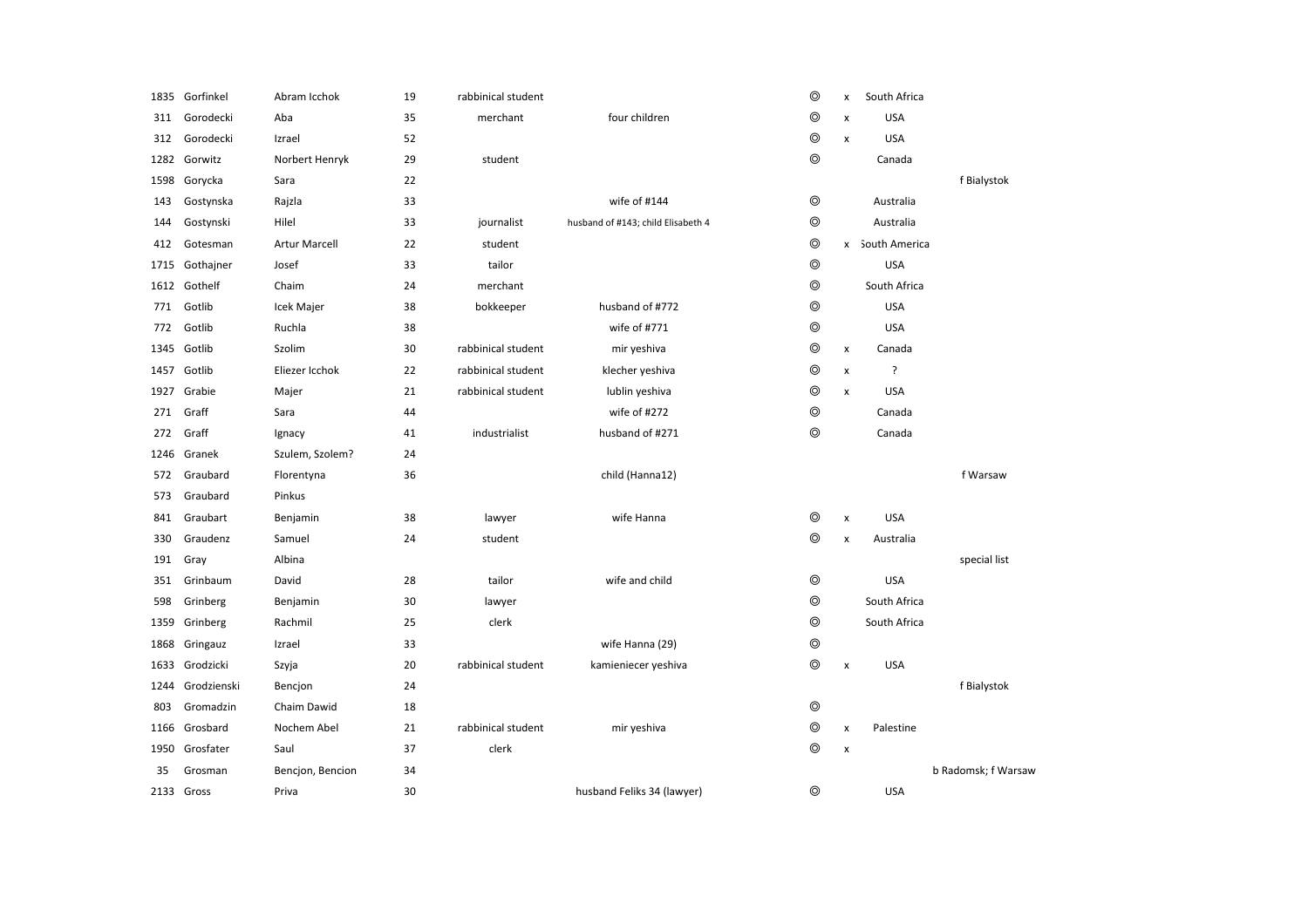| 186  | Grossinger      | Abraham             | 41 | clerk              |                     | $\circledcirc$ |                    | Canada        |                  |
|------|-----------------|---------------------|----|--------------------|---------------------|----------------|--------------------|---------------|------------------|
| 787  | Grouf           | Aram-Arter          |    |                    |                     |                |                    |               |                  |
| 1122 | Grozbard        | <b>Fajwel Hirsz</b> | 24 | rabbinical student | mir yeshiva         | $^{\circ}$     |                    | survived?     |                  |
| 690  | Grunberg        | Sara                | 26 | nurse              | wife of #691        | $\circledcirc$ | $\pmb{\times}$     | ?             |                  |
| 691  | Grunberg        | Mojsze              | 27 | merchant           | husband of #690     | $\circledcirc$ | x                  | ŗ             |                  |
| 1113 | Gruszko         | Hersz               | 20 | rabbinical student | mir yeshiva         | ⊚              | x                  | <b>USA</b>    |                  |
| 1329 | Grynberg        | Szmul               | 17 | rabbinical student | mir yeshiva         | $\circledcirc$ | $\pmb{\times}$     | <b>USA</b>    |                  |
| 1903 | Grynberg        | Jankiel             | 27 | rabbinical student | mir yeshiva         | $\circledcirc$ | x                  | <b>USA</b>    |                  |
| 621  | Grynblat        | Henryk              | 28 | passmant           |                     | ⊚              | x                  |               |                  |
| 1517 | Gryngaus        | Markiel             | 34 | rabbinical student | kamieniecer yeshiva | $^{\circ}$     | x                  | Canada        |                  |
| 1780 | Grynglas        | Mendel              | 23 | rabbinical student | lubavitsch          | $\circledcirc$ | $\pmb{\times}$     | ?             |                  |
| 1193 | Gryngras        | Mejer Jankiel Jakow | 25 | rabbinical student | mir yeshiva         | $\circledcirc$ | x                  | Latin America |                  |
|      | 1495 Grynsztajn | Ludwik              | 27 |                    |                     |                |                    |               | f Warsaw         |
| 277  | Grynsztejn      | Michal              | 29 | lawyer             |                     | $\circledcirc$ |                    | New Zealand   |                  |
| 283  | Grynsztejn      | Ruwin               | 41 | merchant           | son of #284         | $\circledcirc$ |                    | <b>USA</b>    |                  |
| 284  | Grynsztejn      | Chaim               | 65 | merchant           | father of #283      | $\circledcirc$ |                    | <b>USA</b>    |                  |
|      |                 |                     |    |                    |                     |                |                    |               |                  |
| 1791 | Grynsztejn      | <b>Michal</b>       |    | duplicate of #277  |                     |                |                    |               |                  |
| 1537 | Gudes           | Hirsz               | 25 |                    | son of #1538        | $\circledcirc$ |                    | South Africa  |                  |
| 1538 | Gudes           | Simon, Szejndal     | 59 | farmer             | father of #1537     | $\circledcirc$ |                    |               |                  |
| 1539 | Gudes           | Daniel              | 27 | merchant           |                     | $\circledcirc$ |                    | Burma         |                  |
| 1390 | Gulewski        | Chaim Berek         | 15 | rabbinical student | klecher yeshiva     | $^{\circ}$     | $\pmb{\times}$     | <b>USA</b>    |                  |
| 2035 | Gurdus          | Jakob               | 34 |                    |                     |                |                    |               | b Warta f Warsaw |
| 751  | Gurewicz        | Bernard             | 35 |                    |                     |                |                    |               | f Warsaw         |
| 1759 | Gurfinkel       | Josek, Icchoh?      | 19 | rabbinical student | lubavitsch yeshiva  | $\circledcirc$ | $\pmb{\mathsf{x}}$ | Australia     |                  |
| 1230 | Gusiacki        | Moszk Socher        | 18 |                    |                     |                |                    |               | f Kolno          |
| 716  | Gutenberg       | Berko               | 43 | engineer           |                     | $\circledcirc$ | $\pmb{\times}$     |               |                  |
| 91   | Guterman        | Berta               |    |                    |                     |                |                    |               |                  |
| 92   | Guterman        | Dora                | 35 |                    | wife of #93         | ⊚              |                    |               |                  |
| 93   | Guterman        | Josef               | 38 |                    | husband of #92      | $\circledcirc$ |                    |               |                  |
| 1821 | Guterman        | Perec               | 39 |                    | wife                |                |                    |               | b Radom f Warsaw |
| 411  | Gutgeld         | Wolf                |    |                    |                     |                |                    |               |                  |
| 417  | Gutgeld         | Naten-Majer         |    |                    |                     |                |                    |               |                  |

<sup>419</sup> Gutgeld Nuchim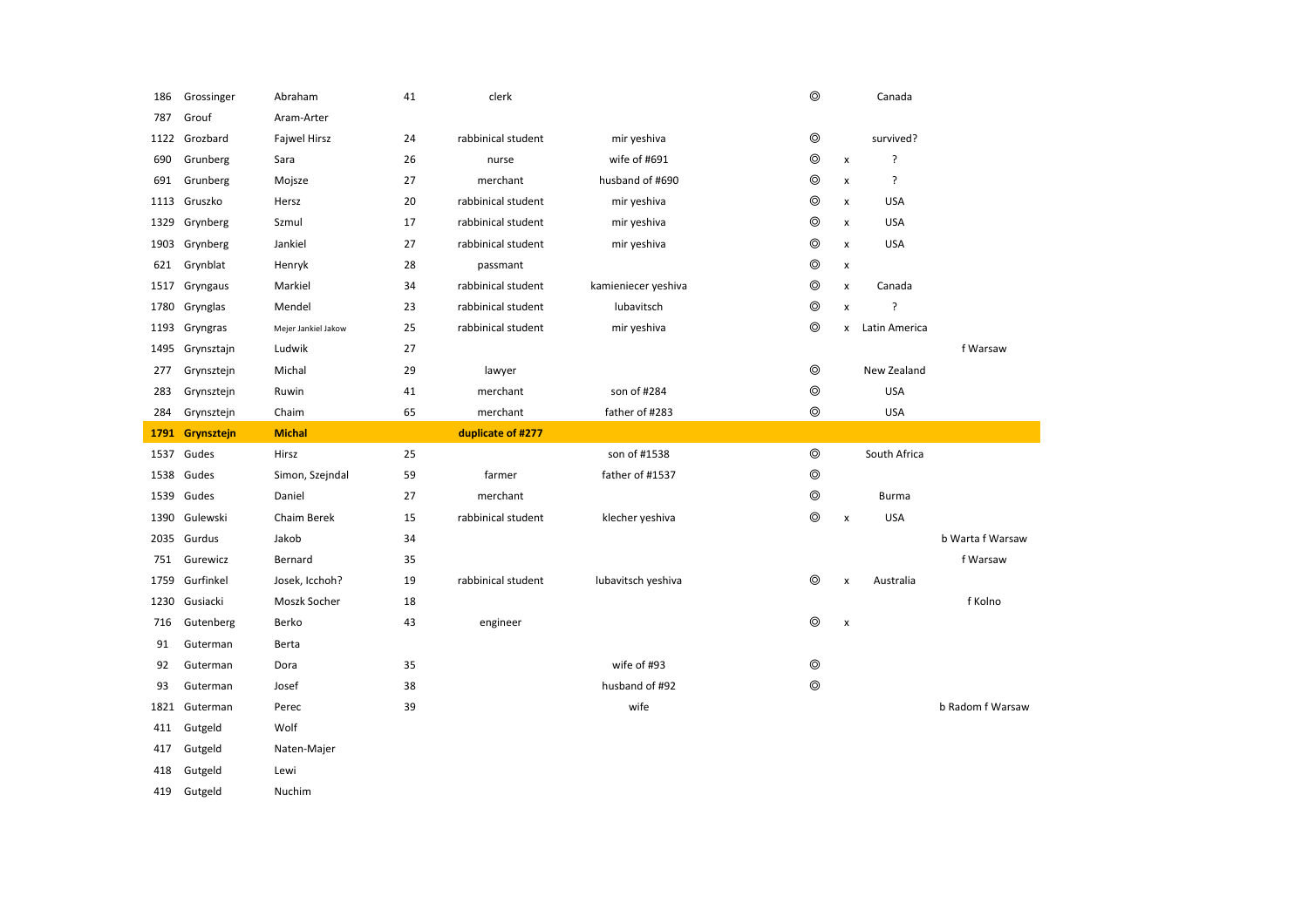| 450  | Gutgeld         | Mojzesz              | 29 | lawyer             |                                     |                  | $\circledcirc$ |                           | New Zealand     |                      |
|------|-----------------|----------------------|----|--------------------|-------------------------------------|------------------|----------------|---------------------------|-----------------|----------------------|
| 1948 | Gutgeshalt      | Marrem               |    |                    |                                     |                  |                |                           |                 |                      |
| 1929 | Gutgesztajn     | Hersz                |    |                    |                                     |                  |                |                           |                 |                      |
| 1699 | <b>Gutgold</b>  | <b>Dwojra</b>        |    | duplicate of #1828 |                                     |                  |                |                           |                 |                      |
| 1769 | Gutgold         | Aron                 | 37 | lawyer             |                                     |                  | $^{\circ}$     | $\pmb{\mathsf{x}}$        | Australia       |                      |
|      | 1828 Gutgold    | Dwojra               | 35 |                    | husband Josef (42)--bookkeeper      |                  | $^{\circ}$     |                           | <b>USA</b>      |                      |
| 240  | Gutman          | Moses                | 44 | clerk              |                                     |                  | $^{\circ}$     | X                         | ?               |                      |
| 1264 | Gutwirth        | <b>Tenzer Nathan</b> | 24 | rabbinical student | Telser Yeshiva; wife Nechama (23)   |                  | $\circledcirc$ | $\pmb{\mathsf{x}}$        | Indonesia       |                      |
| 1388 | Gwircman        | Izaak                | 21 | student            |                                     |                  | $\circledcirc$ | $\boldsymbol{\mathsf{x}}$ | <b>USA</b>      |                      |
| 459  | Hafftka         | Aleksander           | 50 | lawyer             | child Sylvia (9), husband of #2093  |                  | $^{\circ}$     |                           | Canada/USA      |                      |
| 2093 | Hafftka         | Ola                  | 37 | journalist         | wife of #459                        |                  | $\circledcirc$ |                           | <b>USA</b>      |                      |
| 1302 | Haftka          | Paulina              | 28 |                    | wife of #1303                       |                  | $\circledcirc$ | X                         | ?               |                      |
| 1303 | Haftka          | Samuel               | 35 | clerk              | husband of #1302                    | died in Shanghai | $^{\circ}$     | x                         |                 |                      |
| 2131 | Haftka          | <b>Samuel</b>        |    | duplicate of #1303 |                                     |                  |                |                           |                 |                      |
| 676  | Halperin        | Dawid Chaskiel       | 48 |                    |                                     |                  |                |                           |                 | f Warsaw             |
| 387  | Halpern         | Irena                | 23 | economist          | wife of #388                        |                  | $\circledcirc$ |                           | x South America |                      |
| 388  | Halpern         | Jerzy-Jan            | 34 | physician          | husband of #387                     |                  | $^{\circ}$     | x                         | South America   |                      |
| 474  | Halpern         | Todres               | 35 | jeweller           |                                     |                  | $^{\circ}$     | X                         |                 |                      |
| 370  | Halperson       | Aleksander           | 35 | engineer           |                                     | died in Shanghai | $^{\circ}$     | x                         |                 |                      |
| 1459 | Hazan           | Ela                  |    |                    |                                     |                  |                |                           |                 |                      |
| 304  | Hazenberg       | Henryk               | 46 | clerk              |                                     |                  | $^{\circ}$     | X                         |                 |                      |
| 498  | Hechtkopf       | Wanda                | 33 |                    | wife of #499                        |                  |                | x                         | Palestine       |                      |
| 499  | Hechtkopf       | Edward               | 33 | clerk              | husband of #498                     |                  |                | x                         | Palestine       |                      |
| 1373 | Hechtkopf       | Chaim Dawid          | 31 |                    | wife Szjandla; stuck in vladivostok |                  |                | x                         | <b>USA</b>      |                      |
| 187  | Heilpern        | Ernestyna            | 40 |                    | wife of #188                        |                  |                |                           |                 | b Przemysl f Bielsko |
| 188  | Heilpern        | Ludwik               | 57 |                    | husband of #187                     |                  |                |                           |                 | b Brody f Bielsko    |
| 2007 | <b>Heilpern</b> | <b>Ernestyna</b>     |    | duplicate of #187  |                                     |                  |                |                           |                 |                      |
| 1592 | Hejman          | Jerzy                | 39 | merchant           |                                     |                  | $\circledcirc$ | $\pmb{\mathsf{x}}$        | ?               |                      |
|      | 1704 Heller     | Jozef                | 25 | merchant           |                                     |                  | $\circledcirc$ |                           | <b>USA</b>      |                      |
| 1963 | Heller          | Fania                | 34 |                    |                                     |                  |                | X                         | <b>USA</b>      |                      |
| 1164 | Hellmann        | Ernst Israel         | 23 | rabbinical student | wife chaja 19                       |                  | $^{\circ}$     | X                         | <b>USA</b>      |                      |
| 465  | Helman          | Jerzy                | 44 |                    | child Michla 18                     |                  | $^{\circ}$     |                           | Canada          |                      |
| 471  | Helman          | Boleslaw             | 45 |                    | son 15                              |                  |                |                           |                 | f Czestochowa        |
| 608  | Helman          | Anatol               |    |                    |                                     |                  |                |                           |                 |                      |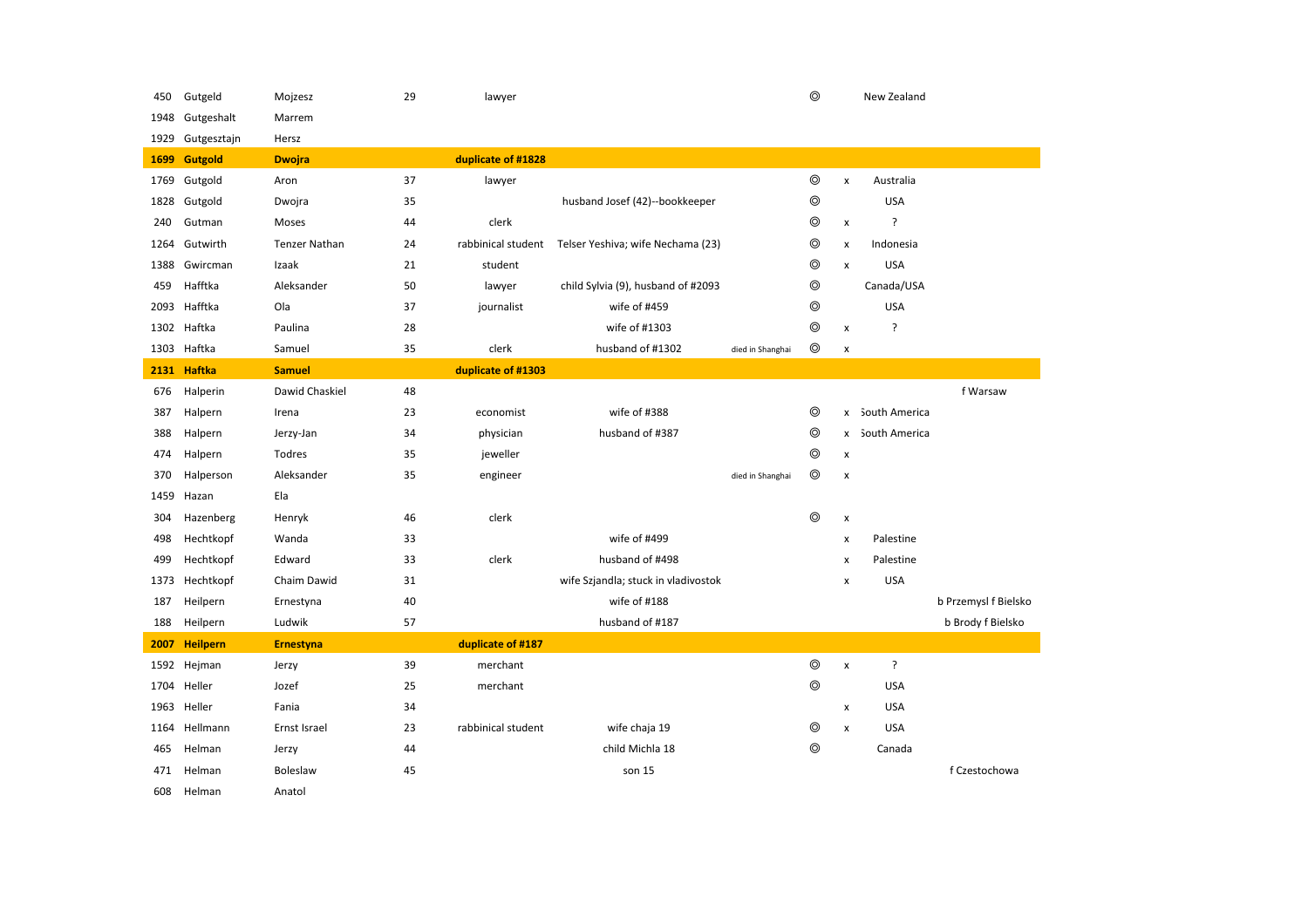|      | 1479 Hendel     | Icchok              | 23 | rabbinical student      | lubavitsch                                      | $^{\circ}$     | $\pmb{\times}$ | ?          |                          |
|------|-----------------|---------------------|----|-------------------------|-------------------------------------------------|----------------|----------------|------------|--------------------------|
| 764  | Hendl           | Henryk              | 46 | engineer                | plus wife                                       | ⊚              | x              | ?          |                          |
| 1170 | Hercman         | Chuna               | 22 | rabbinical student      | mir yeshiva                                     | $^{\circ}$     | x              | <b>USA</b> |                          |
| 332  | Herman          | Stanislaw           |    |                         |                                                 |                |                |            | on Vilna list            |
| 1798 | Herszbajn       | Chaim Berek         |    |                         |                                                 |                |                |            |                          |
| 2066 | Herszka         | Egon                | 46 |                         | wife Maria (33) son Ibans (10)                  |                |                | survived   |                          |
| 1895 | Herz, Herc      | Jakob               | 46 | journalist              | wife Ryfka40; Zysla14, Leo8                     | $\circledcirc$ | $\pmb{\times}$ | <b>USA</b> |                          |
| 32   | Herzig          | Marien              | 52 |                         | wife of #33                                     | $\circledcirc$ |                |            |                          |
| 33   | Herzig          | David               | 56 |                         | husband of #32; one child                       | $\circledcirc$ |                |            |                          |
| 1589 | Heyman          | Josef               | 26 | student                 | brother of #1591                                | $^{\circ}$     |                | Australia  |                          |
| 1590 | Heyman          | Marta               | 31 | clerk                   | wife of #1591                                   | $\circledcirc$ |                | Canada     |                          |
|      | 1591 Heyman     | Stefan              | 32 | engineer                | brother of #1589; husband of #1590              | $\circledcirc$ |                | Canada     |                          |
| 1027 | Higryn          | Moses               |    |                         |                                                 |                |                |            |                          |
| 1489 | Hirszon         | Rebeka              | 28 |                         | wife of #1582                                   | $^{\circ}$     | $\pmb{\times}$ | ?          |                          |
|      | 1582 Hirszon    | Josef               | 52 | merchant                | husband of #1489                                | $^{\circ}$     | $\pmb{\times}$ | ŗ          |                          |
| 1620 | Hochgenmein     | Teodora             | 53 |                         | wife of #1621                                   | $\circledcirc$ |                | Canada     |                          |
| 1621 | Hochgenmein     | Hersz               | 58 | lawyer                  | husband of #1620                                | $\circledcirc$ |                | Canada     |                          |
|      | 1742 Hochlerer  | Szloma              | 20 | rabbinical student      | lubavitsch                                      | $\circledcirc$ | $\pmb{\times}$ | <b>USA</b> |                          |
| 2060 | Hofluch         | Eugen               | 35 |                         |                                                 |                |                |            | b Lewoca f Sw. Michnella |
| 1985 | Hofman          | Majer               | 30 |                         |                                                 |                |                |            | b Zemosc f Warsaw        |
| 1036 | Holcberg        | Sura Dwojra         | 33 |                         | wife of #1038                                   | ⊚              | $\pmb{\times}$ | ŗ          |                          |
| 1038 | Holcberg        | Gilel               | 45 | merchant                | husband of #1036                                | $\circledcirc$ | $\pmb{\times}$ | ?          |                          |
| 1665 | Holcman         | Rozalja             |    |                         |                                                 |                |                |            |                          |
| 1666 | Holcman         | Aron                | 32 |                         |                                                 |                |                |            | f Lodz                   |
| 698  | Hollender       | Franz               | 26 | mir yeshiva             |                                                 | $^{\circ}$     | x              | ?          |                          |
| 2078 | Honigsberg      | Zelik               | 61 | factory manager buttons | husband of #2080; father of #422                | $^{\circ}$     |                | Canada     |                          |
| 2080 | Honigsberg      | Rajzla-Matla, Maria | 57 |                         | wife of #2078; mother of #422; son Bronislaw 20 | $\circledcirc$ |                | Canada     |                          |
| 1    | Hopfer          | Siegfried           | 26 | mir yeshiva             |                                                 |                | $\pmb{\times}$ |            |                          |
| 1879 | Horodysz        | Mowsza              |    |                         |                                                 |                |                |            |                          |
| 1171 | Horodziejski    | Lejzer              | 33 | rabbinical student      | mir yeshiva                                     | $\circledcirc$ | $\pmb{\times}$ | <b>USA</b> |                          |
| 314  | Horowicz        | Joachim             | 35 | lawyer                  | husband of #315                                 | $\circledcirc$ |                | Canada     |                          |
| 315  | Horowicz        | Irena-Rachela       | 32 |                         | wife of #314                                    | $\circledcirc$ |                | Canada     |                          |
| 1226 | Horowicz        | Josef               | 22 | rabbinical student      | mir yeshiva                                     | $\circledcirc$ | $\pmb{\times}$ | <b>USA</b> |                          |
| 458  | <b>Horowitz</b> | <b>Mojsze-Mejer</b> |    | duplicate of #1678      |                                                 |                |                |            |                          |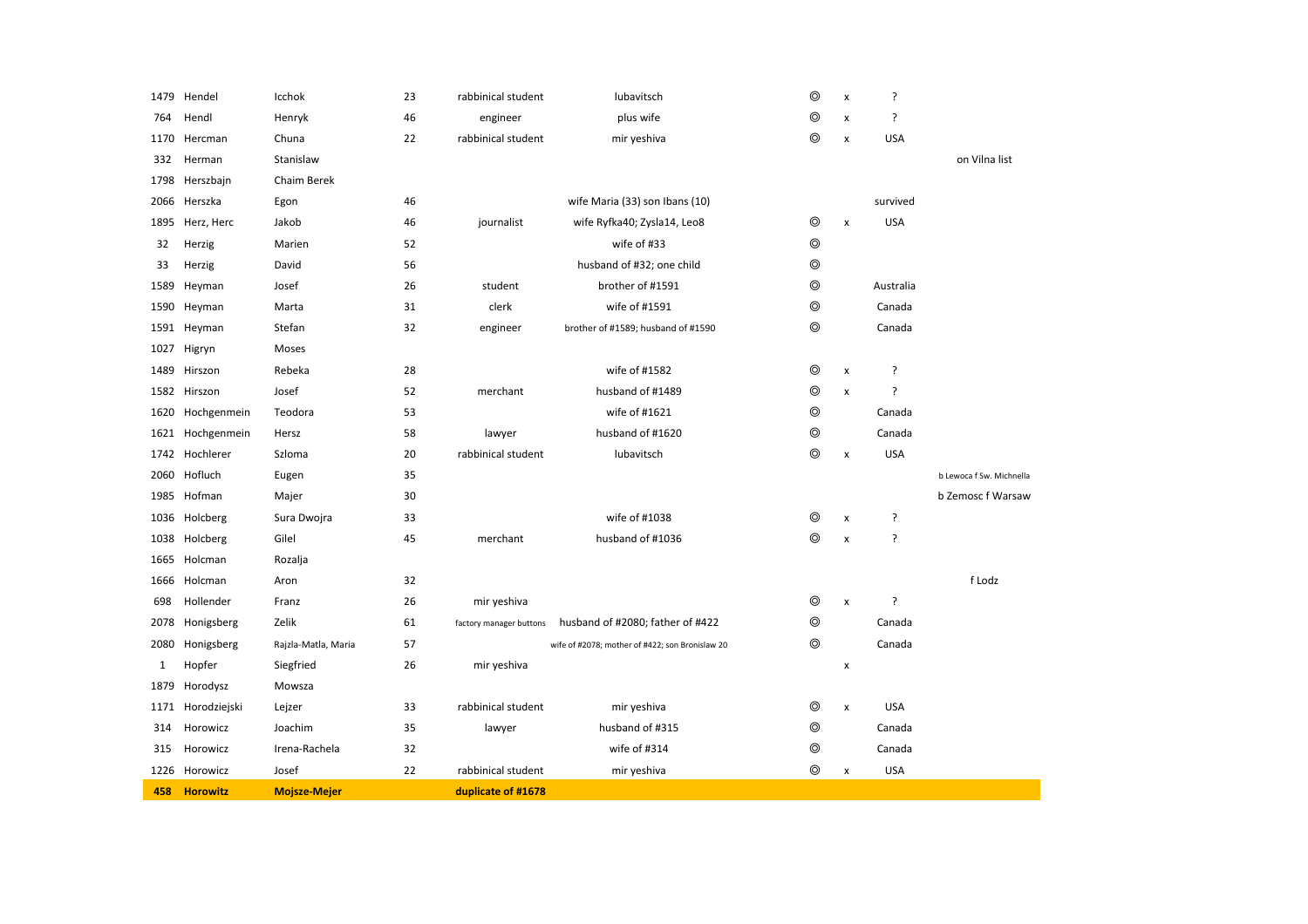|           | 1651 Horowitz   | <b>Moses</b>  |    | duplicate of #1678 |                                          |                 |                |                    |            |                         |
|-----------|-----------------|---------------|----|--------------------|------------------------------------------|-----------------|----------------|--------------------|------------|-------------------------|
|           | 1652 Horowitz   | Samuel        | 25 | rabbinical student |                                          |                 | $\circledcirc$ | $\pmb{\mathsf{x}}$ | Palestine  |                         |
| 1678      | Horowitz        | Mojsze        | 35 | lecturer           | wife Chaja Ajdla 39; Bejla3, Rojza Dina2 |                 | $\circledcirc$ | $\pmb{\times}$     | <b>USA</b> |                         |
| 1956      | Huberman        | Efraim        |    |                    |                                          |                 |                |                    |            |                         |
| 75        | Hufnagel        | Mosei         | 32 |                    | wife (32)                                |                 | $\circledcirc$ |                    |            |                         |
| 244       | Hufnagel        | Anatol        | 36 | merchant           | wife Helena (22)                         |                 | $\circledcirc$ | $\pmb{\times}$     | Ecuador    |                         |
| 1034      | Ickowicz        | Abram Jacob   | 35 | manufacturer       | husband of #1035                         |                 | $\circledcirc$ | x                  |            |                         |
| 1035      | Ickowicz        | Estera        | 35 |                    | wife of #1034                            |                 | $\circledcirc$ | $\pmb{\times}$     |            |                         |
| 976       | Igielski        | Chaim         | 29 | industrialist      |                                          |                 | $\circledcirc$ |                    | India->USA |                         |
| 1584      | Igla            | Zofja         | 52 | merchant           | husband Boruch 49                        |                 | ◎              | x                  | Australia  |                         |
| 334       | Ilutowicz       | Idel          | 54 | merchant           | husband of #720                          |                 | ◎              | x                  | Australia  |                         |
| 720       | Ilutowicz       | Maria         | 44 |                    | wife of #334; daughter Irena 13          |                 | ◎              | $\pmb{\times}$     | Australia  |                         |
| 819       | Ilutowicz       | Leon          | 26 | lawyer             |                                          |                 | $\circledcirc$ | x                  | Australia  |                         |
| 224       | Imber           | Jakob         | 40 |                    | wife Ewa (32) b Katowice                 |                 |                |                    |            | b Burki Wielki f Warsaw |
| 910       | Ingster         | Josef         | 48 | wool merchant      | father IL of #911                        |                 | $\circledcirc$ |                    | Canada     |                         |
| 169       | Ipergel         | Chil          |    |                    |                                          |                 |                |                    |            |                         |
| 2136      | Ippa            | Liza          | 37 | teacher            |                                          |                 | $\circledcirc$ |                    | <b>USA</b> |                         |
| 1694      | Isserowicz      | Henryk        |    |                    |                                          |                 |                |                    |            |                         |
| 969       | Itinson         | Morduch       | 48 | merchant           | brother IL lived in Curacao              |                 | $\circledcirc$ |                    | Burma      |                         |
| 1898      | Iwanicki        | Jerzy         |    |                    |                                          |                 |                |                    |            |                         |
| 1046      | Iwry, Ivry      | Samuel        | 29 | teacher, yeshiva   | wife Nina23                              |                 | $^{\circ}$     | $\pmb{\times}$     | <b>USA</b> |                         |
| 1512 Izak |                 | Ryfka         |    |                    |                                          |                 |                |                    |            |                         |
| 1440      | Izenberg        | Hirsz         | 29 | merchant           |                                          |                 | ⊚              | X                  | <b>USA</b> |                         |
| 1770      | Jablonowski     | Josef         | 35 | shoemaker          |                                          |                 | $\circledcirc$ |                    |            |                         |
|           | 1262 Jacobsohn  | Adolf         | 26 | rabbinical student | kamieniecer yeshiva                      |                 | $\circledcirc$ | x                  | <b>USA</b> |                         |
|           | 2121 Jaglom     | Moses         | 48 |                    | wife (38), child (10)                    |                 | $\circledcirc$ |                    |            |                         |
| 74        | Jagtom          | Baruch        |    |                    |                                          |                 |                |                    |            |                         |
| 1964      | Jakobovitsch    | Emil          |    |                    | plus one family member                   |                 | ◎              | $\pmb{\times}$     | Israel     |                         |
| 850       | Jakobowicz      | Boleslaw      | 35 | manufacturer       | wife Halina (31)                         |                 | $^{\circ}$     | $\pmb{\mathsf{x}}$ | Australia  |                         |
| 752       | Jakobson        | Teodor        |    |                    |                                          |                 |                |                    |            |                         |
| 753       | Jakobson        | Lubow-Ludwika |    |                    |                                          |                 |                |                    |            |                         |
|           | 1270 Jakobson   | Sabina        | 38 |                    | plus one child (7)                       |                 |                |                    |            | f Warsaw                |
| 2049      | <b>Jakobson</b> | <b>Teodor</b> |    | duplicate of #752  |                                          |                 |                |                    |            |                         |
|           | 915 Jakowas     | Nochim        |    |                    |                                          | likely perished |                |                    |            |                         |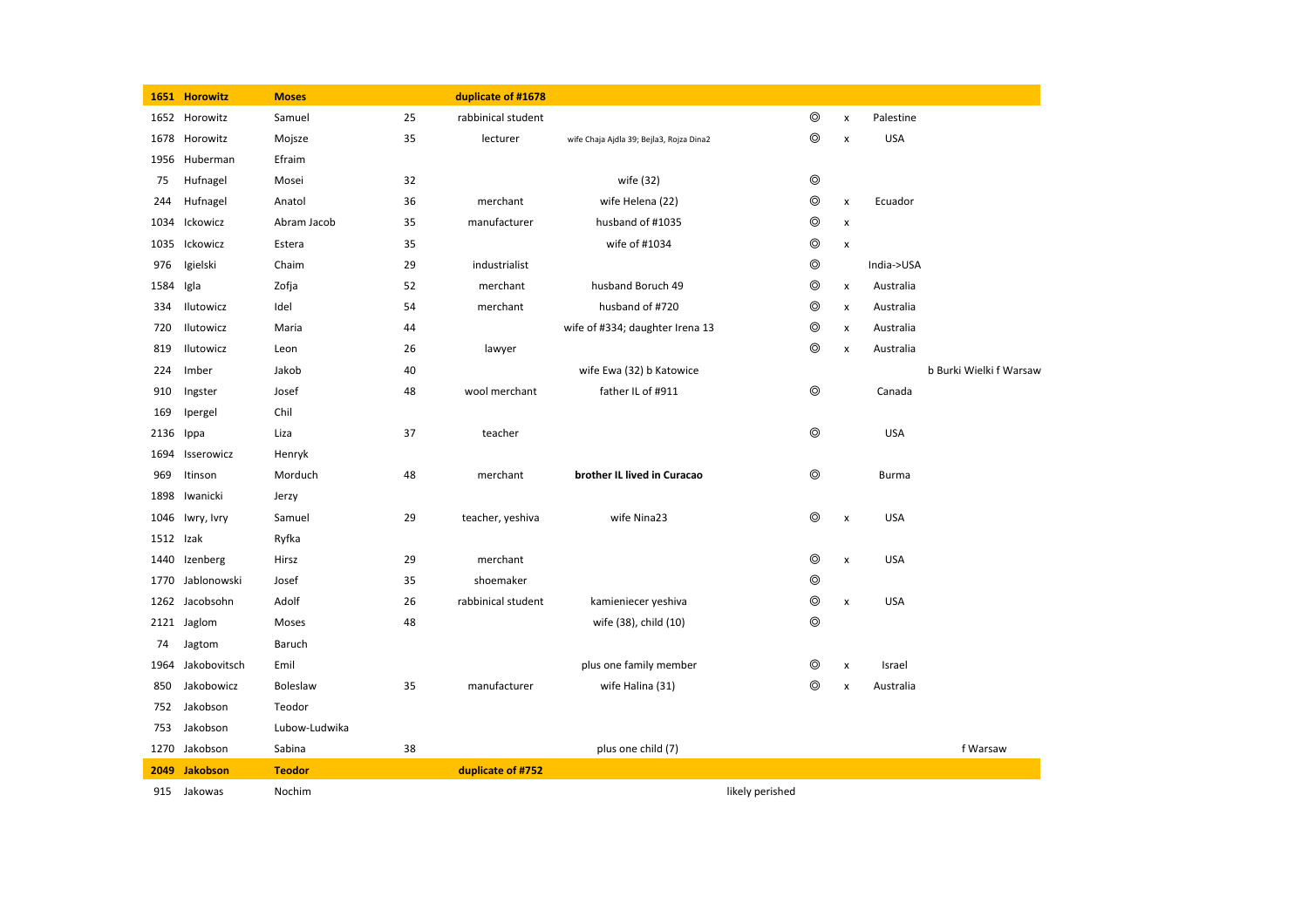| 914      | Jakowlewicz       | Falkas Josif       |    |                       | likely perished                                                       |                |                |                 |             |
|----------|-------------------|--------------------|----|-----------------------|-----------------------------------------------------------------------|----------------|----------------|-----------------|-------------|
| 1861     | Jakubowic         | Moszek             | 25 | yeshiva               |                                                                       | ⊚              | x              | <b>USA</b>      |             |
| 1595     | Janiszewski       | Henryk             |    |                       |                                                                       |                |                |                 | not jewish? |
|          | 1172 Jankielewicz | Gershon            | 30 | rabbinical student    | mir yeshiva                                                           | $\circledcirc$ | x              | <b>USA</b>      |             |
| 583      | Jasinowski        | Markiel            | 33 | textiles              |                                                                       | ⊚              |                | Canada          |             |
| 805      | Jaskolka          | Szaps              | 19 |                       |                                                                       | $\circledcirc$ |                | <b>USA</b>      |             |
| 1642     | Jaskolski         | Alfons             |    |                       |                                                                       |                |                |                 | not jewish? |
| 736      | Jelin             | Ruth               | 22 |                       | wife of #738                                                          | $\circledcirc$ | x              | ?               |             |
| 738      | Jelin             | Samuel             | 26 | engineer              | husband of #736                                                       | $\circledcirc$ | x              | ?               |             |
|          | 1342 Jodlo        | Abram              | 21 | rabbinical student    | mir yeshiva                                                           | $\circledcirc$ | x              | <b>USA</b>      |             |
| 637      | Jofe              | Moszej             |    |                       |                                                                       |                |                |                 |             |
| 1690     | Jogiel            | Perec              | 46 | rabbi                 | slonimer yeshiva                                                      | $\circledcirc$ | $\pmb{\times}$ |                 |             |
|          | 1847 Juniszewski  | Eduard             |    |                       |                                                                       |                |                |                 | not jewish? |
| 806      | Jurkanski         | Eliasz             | 31 | rabbinical student    | mir yeshiva                                                           | $\circledcirc$ | $\pmb{\times}$ | <b>USA</b>      |             |
| 1834     | Juwiler           | Markus             | 36 | editor                |                                                                       | $\circledcirc$ |                |                 |             |
| 622      | Kac               | Jakob-Moszek       | 22 | merchant              |                                                                       | $\circledcirc$ |                | x South America |             |
| 1511 Kac |                   | Machel             | 26 | chemical engineer     |                                                                       | $\circledcirc$ |                | New Zealand     |             |
| 628      | Kac               | Aron Mordka        | 31 | merchant              |                                                                       | $\circledcirc$ |                |                 |             |
| 1492     | Kacas             | Motelis            |    |                       | likely perished                                                       |                |                |                 |             |
| 613      | Kacman            | Oser               | 23 | rabbinical student    | mir yeshiva, son of #614                                              | $\circledcirc$ |                | <b>USA</b>      |             |
| 614      | Kacman            | Pesia              | 42 |                       | mother of #613                                                        | $\circledcirc$ |                | <b>USA</b>      |             |
| 1177     | Kahan             | Pejsach            | 25 | rabbinical student    | mir yeshiva                                                           | $\circledcirc$ | x              | <b>USA</b>      |             |
| 1182     | Kahan             | Boruch             | 27 | rabbinical student    | mir yeshiva                                                           | ⊚              | x              | <b>USA</b>      |             |
| 1281     | Kahan             | Gina               | 22 | student               |                                                                       | $\circledcirc$ | $\pmb{\times}$ | <b>USA</b>      |             |
| 1351     | Kahan, Kagan      | Mejer              | 29 |                       | rabbinical student nir yeshiva; wife Meri (31), Mosjo (4), Janina (2) | $\circledcirc$ | $\pmb{\times}$ | <b>USA</b>      |             |
| 482      | Kahanowicz        | Iser               |    |                       | likely perished                                                       |                |                |                 |             |
| 961      | Kalenkowicz       | Ela-Pinchos        | 34 | teacher               |                                                                       | $\circledcirc$ |                |                 |             |
| 150      | <b>Kaliski</b>    | <b>Jakob</b>       |    | duplicate of #2009    |                                                                       |                |                |                 |             |
| 2009     | Kaliski           | Jakob              | 46 | lawyer                | wife ludwika42, Taduesz16 ,Stefan 11                                  | $\circledcirc$ |                | Canada          |             |
| 606      | Kalisz            | Rachmil Juda Mejer | 38 | rabbi                 | husband of #1012                                                      | $\circledcirc$ | x              | <b>USA</b>      |             |
| 607      | Kalisz            | Szymon             | 56 | rabbi, lublin yeshiva | wife Fajga (56)                                                       | $\circledcirc$ | x              | <b>USA</b>      |             |
| 1012     | Kalisz            | Ita Tauba          | 39 |                       | wife of #606; children Menachem Hersz13, Chaja 15                     | $^{\circ}$     | x              | <b>USA</b>      |             |
| 1013     | Kalisz            | Icchok             | 26 | rabbi                 | lublin yeshiva                                                        | $\circledcirc$ | X              | <b>USA</b>      |             |
|          | 1588 Kalisz       | Simon              | 22 | rabbibical student    |                                                                       | $\circledcirc$ | x              | <b>USA</b>      |             |
|          |                   |                    |    |                       |                                                                       |                |                |                 |             |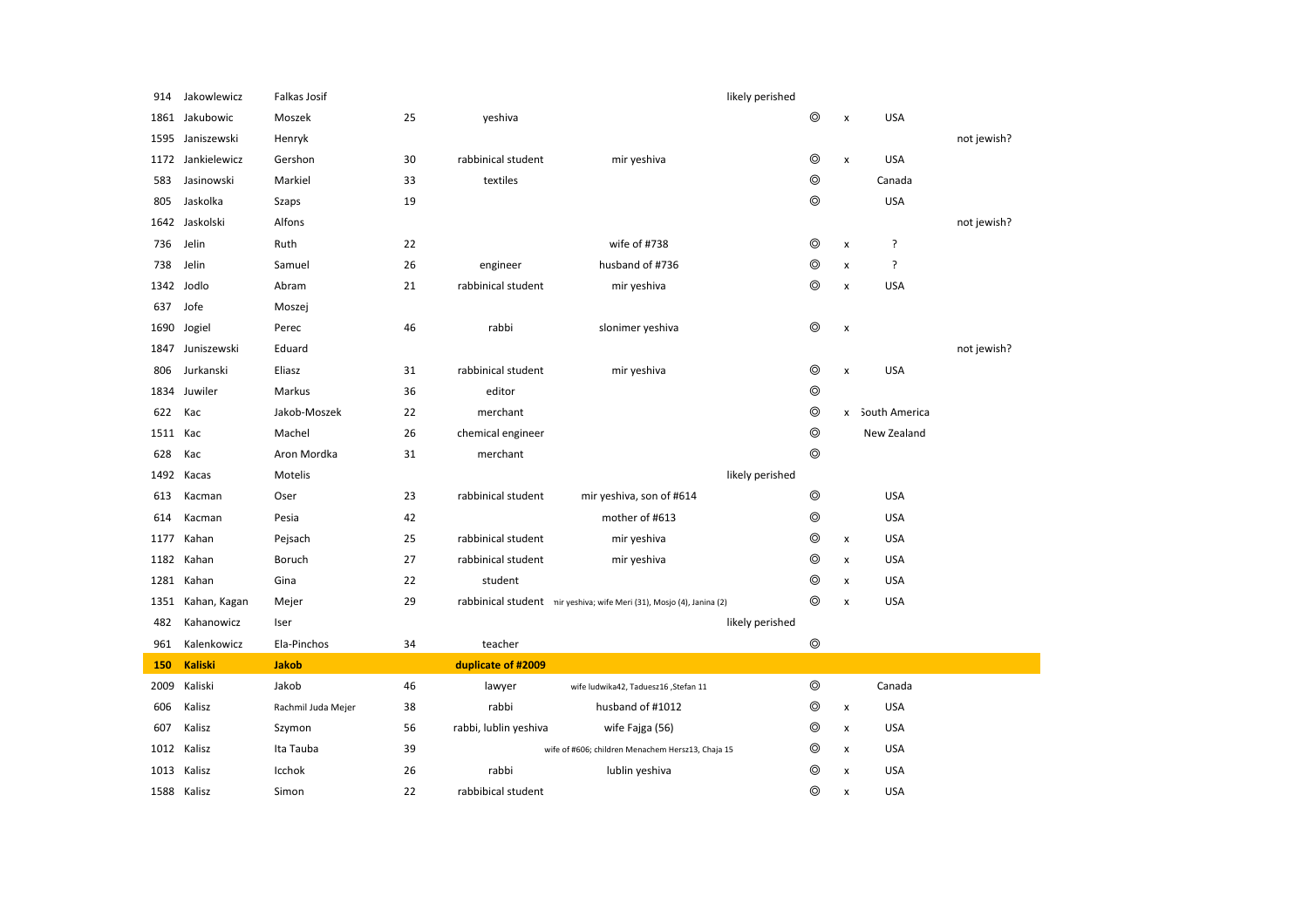| 441            | Kalmanowicz    | Alfred                | 28 |                    |                                                           |                |                    |              | f Wloclawek         |
|----------------|----------------|-----------------------|----|--------------------|-----------------------------------------------------------|----------------|--------------------|--------------|---------------------|
| 702            | Kalmanowicz    | Janina                | 25 |                    | wife of #706                                              |                |                    |              | f Wloclawek         |
| 703            | Kalmanowicz    | Debora, Dworja?       | 51 |                    | wife of #704                                              |                |                    |              | b Ploch f Wloclawek |
| 704            | Kalmanowicz    | Hersz                 | 61 |                    | husband of #703                                           |                |                    |              | b Kleczw f Wloclawk |
| 706            | Kalmanowicz    | Lucjan                | 28 |                    | husband of #702                                           |                | $\pmb{\times}$     | ?            |                     |
| 816            | Kalmanowicz    | Chaim Aron            | 31 | engineer           |                                                           | $\circledcirc$ | $\pmb{\times}$     | Colombia     |                     |
| 84             | Kamenecka      | Marila                |    |                    |                                                           | $^{\circ}$     |                    |              |                     |
| 1729           | Kamenszajn     | Mowsze                | 63 | journalist         |                                                           | $^{\circ}$     |                    | <b>USA</b>   |                     |
| 429            | Kamien         | Mendel                | 26 | student            |                                                           | $\circledcirc$ |                    | Australia    |                     |
| 821            | Kamien         | Mojizesz Abe          | 23 | rabbinical student | telczer yeshiva                                           | $\circledcirc$ | $\pmb{\times}$     | <b>USA</b>   |                     |
| 80             | Kamienecki     | Saweli                | 29 | cutter of neckties | son of #83                                                | $\circledcirc$ | x                  | Canada       |                     |
| 82             | Kamienecki     | Viktor                | 17 |                    | son of #83                                                | $\circledcirc$ |                    | Canada       |                     |
| 83             | Kamienecki     | Josef                 | 48 |                    | father of #82, #80                                        | $\circledcirc$ |                    | Canada       |                     |
| 463            | Kamieniecki    | Josef                 | 33 | journalist         |                                                           | $\circledcirc$ | Harbin             | Australia    |                     |
| 1023           | Kaminski       | Chaim                 | 23 | rabbinical student | mir yeshiva                                               | $\circledcirc$ | $\pmb{\times}$     | <b>USA</b>   |                     |
| 468            | Kammerman      | Geprich               |    |                    |                                                           | $\circledcirc$ |                    |              |                     |
| 875            | Kanal          | Szyja Chaim           | 35 | clerk              |                                                           | $\circledcirc$ | $\pmb{\mathsf{x}}$ | Israel       |                     |
| 1150           | Kanarek        | Josef Dawid           | 19 | rabbinical student | mir yeshiva, brother of #1151                             | $\circledcirc$ |                    | <b>USA</b>   |                     |
| 1151           | Kanarek        | <b>Israel Elieser</b> | 23 | rabbinical student | mir yeshiva, brother of #1150                             | $\circledcirc$ |                    | <b>USA</b>   |                     |
| 1236           | Kane?          | Sender?               |    |                    |                                                           |                |                    | USA?         |                     |
| 1995           | Kantorowicz    | Nochum                | 43 |                    |                                                           | $\circledcirc$ |                    | <b>USA</b>   |                     |
| $\overline{2}$ | Kaplan         | Moses                 | 34 |                    | wife (24), one child (7)                                  | $\circledcirc$ |                    | Canada       |                     |
| 414            | Kaplan         | Jerzy                 | 40 |                    |                                                           |                |                    |              | f Warsaw            |
| 444            | Kaplan         | Szmul                 | 44 |                    |                                                           | $^{\circ}$     |                    |              |                     |
| 604            | Kaplan         | Todres                |    |                    |                                                           |                |                    |              |                     |
| 700            | Kaplan         | Josef                 | 22 |                    |                                                           | $^{\circ}$     |                    | <b>USA</b>   |                     |
| 938            | Kaplan         | Nutko, Nusko?         | 42 |                    | wife Chana (31)                                           | $\circledcirc$ |                    |              |                     |
| 1174           | Kaplan         | Hersz                 | 16 | rabbinical student | mir yeshiva                                               | $\circledcirc$ | $\pmb{\times}$     | <b>USA</b>   |                     |
| 1185           | Kaplan         | Symko, Symcha?        | 29 | mir yeshiva        |                                                           | $\circledcirc$ | $\pmb{\times}$     | ?            |                     |
| 1340           | Kaplan         | Mowsza                | 30 | rabbinical student | mir yeshiva; wife Sonia 19                                | $\circledcirc$ | $\pmb{\times}$     | Canada       |                     |
| 1599           | Kaplan         | Israel                | 37 | merchant           |                                                           | $\circledcirc$ |                    | <b>Burma</b> |                     |
| 1670           | Kaplan         | Sura, Sora            | 28 |                    | wife of #1671; daughters Cyrl 3, Rochel 0; son Jeruchim 1 | ⊚              | $\pmb{\chi}$       | <b>USA</b>   |                     |
| 1671           | Kaplan         | Izrael                | 26 | rabbi, mir yeshiva | husband of #1670                                          | ⊚              | $\pmb{\times}$     | <b>USA</b>   |                     |
| 886            | Kaplan, Kaplon | Mejloch               | 33 | merchant           |                                                           | ⊚              | $\pmb{\times}$     | <b>USA</b>   |                     |
|                |                |                       |    |                    |                                                           |                |                    |              |                     |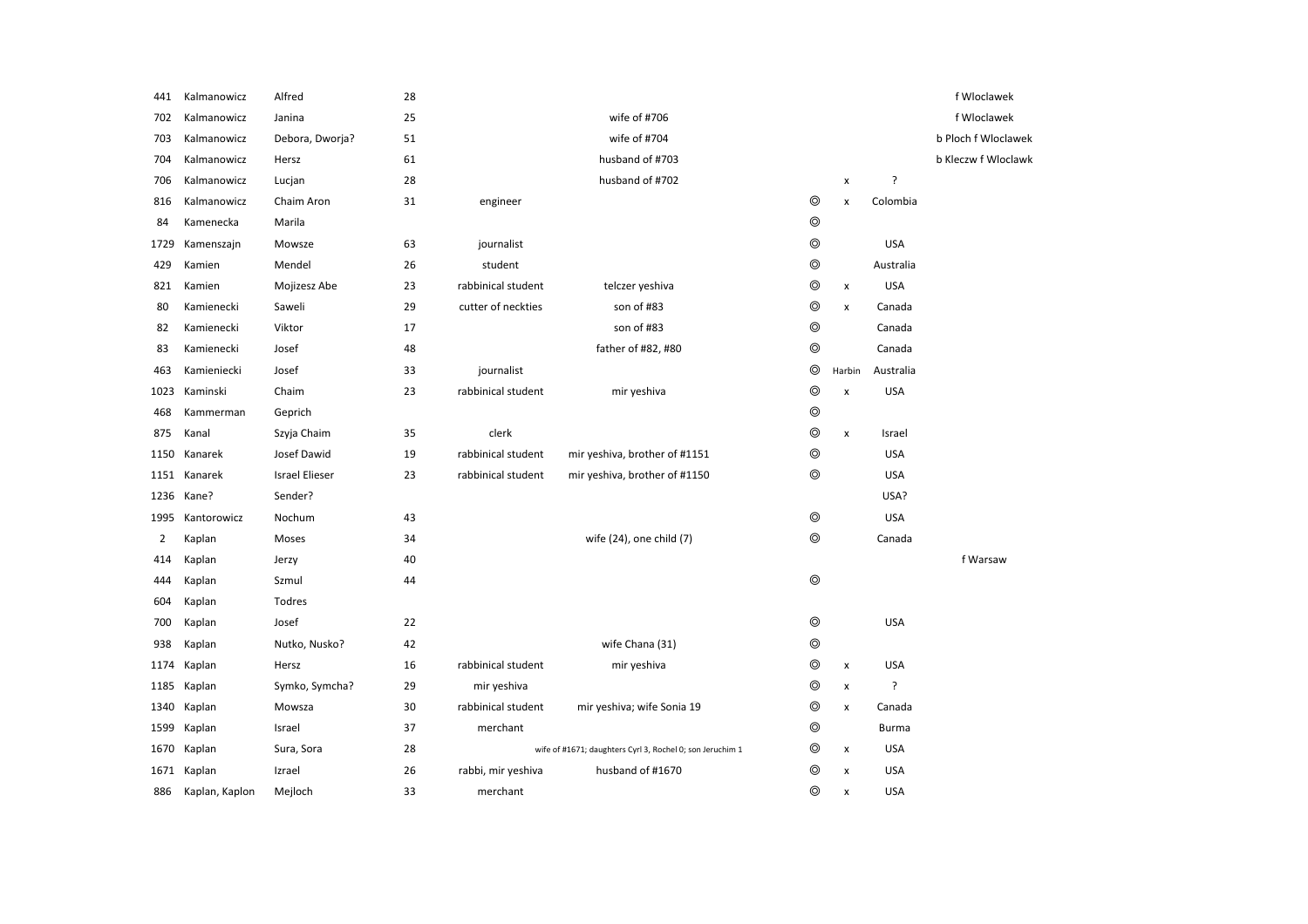|           | 1362 Kaplanski | Szolem         | 22 | social worker       |                                   | $\circledcirc$ |                    |            |               |
|-----------|----------------|----------------|----|---------------------|-----------------------------------|----------------|--------------------|------------|---------------|
| 1600      | Kaplon         | Hirsz          | 44 | merchant            |                                   |                |                    |            |               |
| 507       | Kaplun         | Beila          | 48 |                     |                                   | $\circledcirc$ |                    | <b>USA</b> |               |
| 406       | Kaptan         | Szmul          | 44 |                     |                                   |                |                    | survived   |               |
| 1227      | Kapuszczewski  | Josef          | 19 | rabbinical student  | mir yeshiva                       | $\circledcirc$ | $\pmb{\times}$     | <b>USA</b> |               |
| 831       | Karlinski      | Kielman        | 39 | journalist          |                                   | $\circledcirc$ |                    |            |               |
| 934       | Karmel         | Abram          | 18 | rabbinical student  | mir yeshiva                       | $\circledcirc$ | $\pmb{\times}$     | <b>USA</b> |               |
| 2028      | Karp           | Chaim          | 18 |                     | wife                              |                |                    | <b>USA</b> |               |
| 1228      | Karpenszprung  | Mordko         | 39 | rabbi               | mir yeshiva                       | $\circledcirc$ | $\pmb{\mathsf{x}}$ | Canada     |               |
| 1173      | Kastrowicki    | Dawid          | 18 | rabbinical student  | mir yeshiva                       | $\circledcirc$ | $\pmb{\times}$     | Europe     |               |
| 1845      | Kaszynski      | Tadeusz        | 29 |                     |                                   | ⊚?             | $\pmb{\times}$     |            |               |
| 596       | Katbieras      | Aleksander     |    |                     |                                   |                |                    |            | not jewish?   |
| 365       | Katz           | Emil           | 61 |                     | husband of #366                   | $^{\circ}$     | $\pmb{\times}$     | ŗ          |               |
| 366       | Katz           | Otilija        | ?  |                     | wife of #365                      | $\circledcirc$ | x                  | ç.         |               |
| 1263      | Katz           | Adolf          | 24 | kamieniecer yeshiva |                                   | $\circledcirc$ | $\pmb{\mathsf{x}}$ | <b>USA</b> |               |
| 1421 Katz |                | Icchok         | 20 | broker              | wife Rosa                         | $\circledcirc$ | $\pmb{\times}$     | Bolivia    |               |
| 2055      | Kaufer         | Jakob          | 33 |                     | wife Rykla (age 28)               |                |                    |            | f Krakow      |
|           |                |                |    |                     |                                   |                |                    |            |               |
| 989       | Kaufman        | Wolf           |    | social worker       |                                   | ⊚              |                    | Palestine? |               |
| 1677      | Kaufman        | Icek           | 34 |                     |                                   |                |                    |            | f Czestochowa |
| 1957      | Kaufman        | Sara           |    |                     |                                   |                |                    |            |               |
| 303       | Kawa           | Mieczyslaw     | 43 | motor car           |                                   | $\circledcirc$ | $\pmb{\times}$     | Ecuador    |               |
| 727       | Kawalewski     | Zygmunt Marian |    |                     |                                   |                |                    |            |               |
| 1943      | Kawe           | Menashe        | 30 | rabbinical student  | mir yeshiva, son Teodor 10        | ◎              | x                  |            |               |
| 1229      | Kawkiewicz     | Jankiel, Jakob | 23 | rabbinical student  | mir yeshiva                       | $^{\circ}$     | $\pmb{\times}$     | <b>USA</b> |               |
| 1369      | Kazdan         | Chaim          | 57 |                     | journalist; father of #1370       | $^{\circ}$     |                    | <b>USA</b> |               |
| 1370      | Kazdan         | Rafael         | 22 |                     | son of #1369                      | $\circledcirc$ |                    | <b>USA</b> |               |
| 1183      | Kecler         | Mejer Szmul    | 17 | rabbinical student  | mir yeshiva                       | $\circledcirc$ | $\pmb{\times}$     | <b>USA</b> |               |
| 980       | Keiser         | Tekla          |    |                     |                                   |                |                    |            |               |
| 981       | Keiser         | Wladyslaw      |    |                     |                                   |                |                    |            |               |
| 770       | Kenner         | Jakow, Jacob   | 56 | journali,st         |                                   | $^{\circ}$     |                    | <b>USA</b> |               |
| 97        | Kerner         | Stanislaw      | 43 | physician           | husband of #103, son Teodor(9)    | ⊚              | $\pmb{\times}$     | Australia  |               |
| 103       | Kerner         | Sonja          | 32 |                     | wife of #97                       | $\circledcirc$ | $\pmb{\times}$     | Australia  |               |
| 148       | Kerner         | Elsa           | 29 |                     | wife of #149                      | $\circledcirc$ | $\pmb{\times}$     | <b>USA</b> |               |
| 149       | Kerner         | Zygmunt        | 40 | lawyer              | husband of #148; daughter Bella 5 | $\circledcirc$ | $\pmb{\times}$     | <b>USA</b> |               |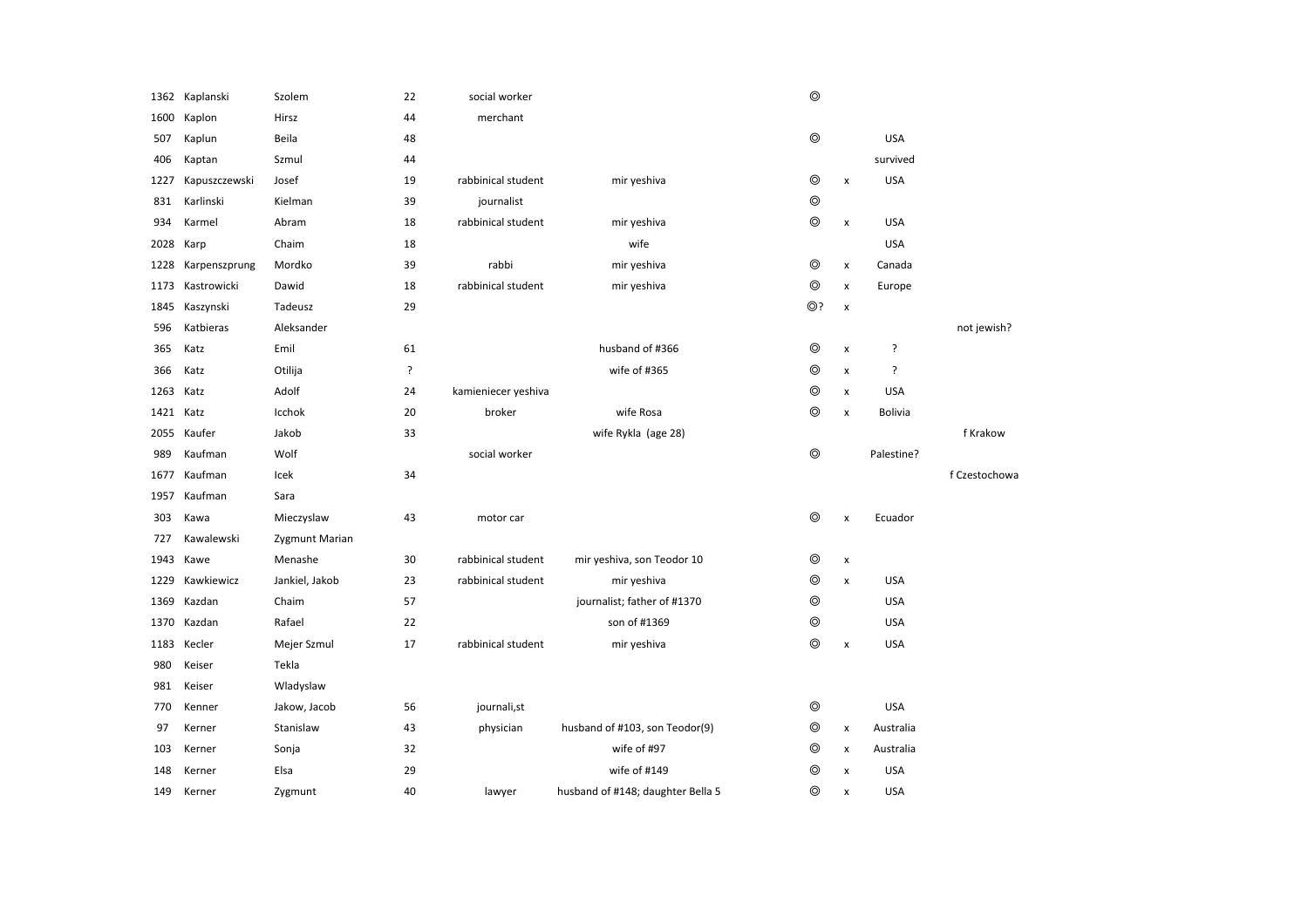| 754  | Kerner                          | Ascher                | 41 | bank clerk         |                                           | $\circledcirc$ | x                  | Canada             |                 |
|------|---------------------------------|-----------------------|----|--------------------|-------------------------------------------|----------------|--------------------|--------------------|-----------------|
| 739  | Kerszenbaum                     | Aron Mordchan         | 29 | clerk              |                                           | ⊚              |                    |                    |                 |
| 1760 | Kerszencwejg                    | Chaim                 | 29 | tailor             | brother of #1762; plus two family members | $\circledcirc$ | $\pmb{\times}$     | Australia          |                 |
| 1762 | Kerszencwejg                    | Perla                 | 29 |                    | sister of #1760                           | ⊚              | x                  | Australia          |                 |
| 237  | Kestenberg                      | Chil                  | 53 |                    | wife (47), one child (17)                 | $\circledcirc$ |                    | France             |                 |
| 2051 | <b>Kestenberg</b>               | Chil                  |    | duplicate of #237  |                                           |                |                    |                    |                 |
| 908  | Kiersch                         | Zofia Wasilewska      |    |                    |                                           |                |                    | survived in Poland |                 |
| 141  | Kirsch                          | Laura, Lola           | 50 |                    | wife of 142                               | $\circledcirc$ |                    | Canada             |                 |
| 142  | Kirsch                          | Lejb, Leo             | 40 | dentist            | husband of #141                           | $\circledcirc$ |                    | Canada             |                 |
| 1942 | Kirschner                       | Heda Rut              |    |                    |                                           |                | x                  | Australia?         |                 |
| 1941 | Kirshner                        | Ida                   |    |                    |                                           |                | x                  | Australia?         |                 |
| 1928 | Kirszner                        | Julius                |    |                    |                                           |                |                    |                    |                 |
| 1176 | Kirzner                         | Zelik                 | 21 | rabbinical student | mir yeshiva                               | ⊚              | $\pmb{\times}$     | <b>USA</b>         |                 |
| 65   | Klajman                         | Izydor                | 37 | agent              | wife Naftali (35)                         | ◎              |                    | <b>Burma</b>       |                 |
| 448  | Klajman                         | Moisze Abraham        | 34 | engineer           | brother of #501, #447                     | $\circledcirc$ | x                  | <b>USA</b>         |                 |
| 872  | <b>Klajman</b>                  | <b>Abraham Mojsze</b> |    | duplicate of #448  |                                           |                |                    |                    |                 |
| 501  | Klajman, Klejman Wolf Wladyslaw |                       | 38 | engineer           | brother of #447, #448                     | $^{\circ}$     |                    | <b>USA</b>         |                 |
| 453  | Klajn                           | Majer                 | 27 |                    |                                           | $\circledcirc$ |                    |                    |                 |
| 20   | Klapman                         | Symcha                | 25 |                    |                                           | $\circledcirc$ |                    |                    |                 |
| 1919 | Klein                           | Manna                 |    |                    |                                           |                |                    |                    |                 |
| 1920 | Klein                           | Dawid                 |    |                    |                                           |                |                    |                    |                 |
| 2019 | Kleinbaum                       | Izaak                 | 30 |                    | wife Maria                                |                |                    | Palestine          |                 |
| 1718 | Kleinberger                     | Zoltan                | 41 | farmer             | wife Margarete                            | $\circledcirc$ | x                  | Israel             |                 |
| 1314 | Kleinplac                       | Abram                 |    |                    |                                           |                |                    |                    |                 |
| 1315 | Kleinplatz                      | Hilel                 |    |                    |                                           |                |                    |                    |                 |
| 447  | Klejman                         | Natan                 | 35 | engineer           |                                           | $\circledcirc$ |                    | <b>USA</b>         |                 |
| 724  | Klejn                           | Roman                 | 15 |                    |                                           | $\circledcirc$ |                    |                    |                 |
| 725  | Klejn                           | Motel                 | 26 | student            |                                           | $^{\circ}$     | $\pmb{\mathsf{x}}$ | <b>USA</b>         |                 |
| 726  | Klejn                           | Josiel-Szmaro         |    |                    |                                           |                |                    |                    |                 |
| 793  | Klejn                           | Motel                 | 27 | yeshiva            |                                           | ⊚              | $\pmb{\times}$     | <b>USA</b>         |                 |
| 942  | Klejn                           | Fajwel                |    |                    |                                           |                |                    |                    |                 |
| 943  | Klejn                           | Abraam                | 15 |                    | son of #944?                              | ⊚ ?            |                    | Argentina?         | f Bielsko       |
| 944  | Klejn                           | Mendel Fryda          | 56 |                    | father of #943?                           | $@$ ?          |                    | Argentina?         | b Ratno f Sarny |
| 740  | Klejner, Kleiner?               | Oskar                 |    |                    |                                           |                |                    |                    | f Bielsko       |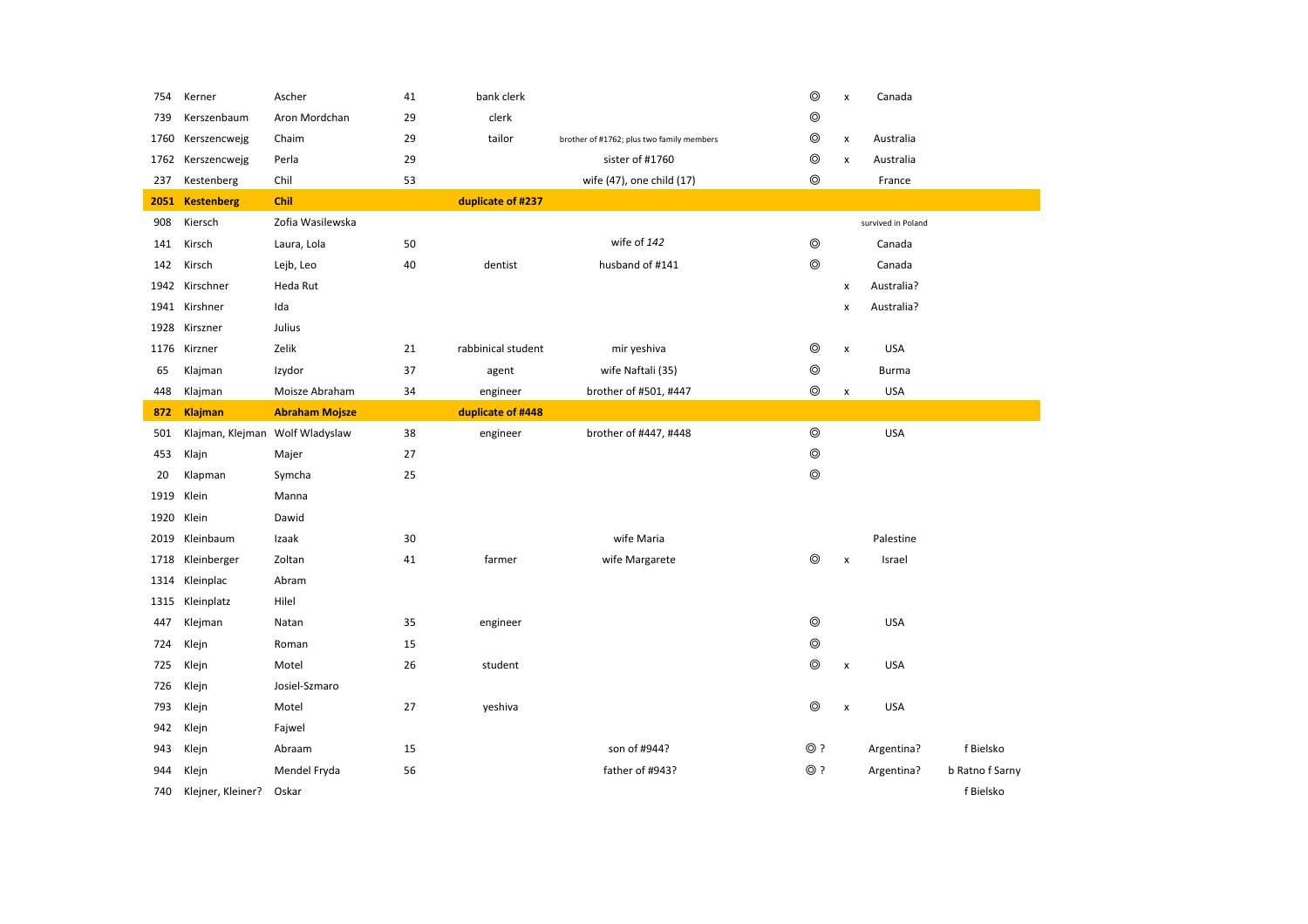| 741  | Klejner, Kleiner? | Kornelia        | 48 |                    | wife of #742                       |                |                    |            | f Bielsko   |
|------|-------------------|-----------------|----|--------------------|------------------------------------|----------------|--------------------|------------|-------------|
| 742  | Klejner, Kleiner? | Jakow           | 52 |                    | husband of #741, father of #743    |                |                    |            |             |
| 743  | Klejner, Kleiner? | Ernest          | 22 |                    | son of #741, #742                  |                |                    |            | f Bielsko   |
| 239  | Klementowsky      | Girsch          |    |                    |                                    |                |                    | israel     |             |
| 508  | Klementynowska    | Rywka           |    |                    |                                    |                |                    | Israel     |             |
| 1827 | Kligsberg         | Moszek Dawid    | 33 | journalist         | wife Ilya 24                       | $\circledcirc$ |                    | <b>USA</b> |             |
| 1413 | Klinger           | Icek            | 27 |                    |                                    |                |                    |            |             |
| 1414 | <b>Klinger</b>    | <b>Moses</b>    |    | duplicate of #1568 |                                    |                |                    |            |             |
| 1415 | Klinger           | Izrael          | 21 | brother of #1568   |                                    | $\circledcirc$ | $\pmb{\times}$     | <b>USA</b> |             |
|      | 1568 Klinger      | Moszek          | 26 | clerk              | brother of #1415                   | $\circledcirc$ | $\pmb{\times}$     | Australia  |             |
| 919  | Klocman           | Irma Frieda     |    |                    |                                    |                |                    |            |             |
| 920  | Klocman           | Kusiel          |    |                    |                                    |                |                    |            |             |
| 921  | Klocman           | Harry Konstanty |    |                    |                                    |                |                    |            |             |
| 993  | Klocman           | Elza            |    |                    |                                    |                |                    |            |             |
| 994  | Klocman           | Owsiej          |    |                    |                                    |                |                    |            |             |
| 2056 | Klodawski         | Abram           |    |                    |                                    |                |                    |            |             |
| 1180 | Klor              | Elia-Ber        | 21 | rabbinical student | mir yeshiva                        | $\circledcirc$ | $\pmb{\mathsf{x}}$ | <b>USA</b> |             |
| 1604 | Kmicik            | Bronislaw       | 41 | driver             |                                    | $\circledcirc$ |                    |            |             |
| 733  | Knoll             | Mania, Gizella? | 20 |                    |                                    |                |                    |            | f Krakow    |
| 564  | Koenierite        | Rachil Jankiel  |    |                    | likely perished                    |                |                    |            |             |
| 491  | Koerner           | Markus          |    |                    |                                    |                | $\pmb{\times}$     |            |             |
| 1548 | Kohen             | Moses           | 18 | rabbinical student | klecker yeshiva                    | $\circledcirc$ | $\pmb{\mathsf{x}}$ |            |             |
| 253  | Kohn              | Aron            | 45 | manufacturer       |                                    | $\circledcirc$ | x                  | Australia  |             |
| 397  | Kohn              | Majer           | 21 | rabbinical student |                                    | $\circledcirc$ | $\pmb{\mathsf{x}}$ | <b>USA</b> |             |
| 1072 | Kohn              | Moses Tezajas   |    |                    |                                    | $\circledcirc$ |                    |            |             |
| 1585 | Kohn              | Aron            | 30 | wood specialist    |                                    | $\circledcirc$ | $\pmb{\mathsf{x}}$ | <b>USA</b> |             |
|      | 1586 Kohn         | Chaskiel        | 22 | second hand dealer |                                    | $\circledcirc$ | x                  | <b>USA</b> |             |
| 826  | Kojdanowska       | Brocha          | 33 |                    | wife of #827                       | $\circledcirc$ | $\pmb{\mathsf{x}}$ | <b>USA</b> |             |
| 825  | Kojdanowski       | Zysel           | 30 | rabbinical student | mir yeshiva                        | $\circledcirc$ | $\pmb{\times}$     | <b>USA</b> |             |
| 827  | Kojdanowski       | Calko           | 45 | rabbi mir yeshiva  | husband of #826; hadasa 7, ester 0 | $\circledcirc$ | $\pmb{\times}$     | <b>USA</b> |             |
| 1878 | Kolanski          | Aleksander      |    |                    |                                    |                |                    |            | not jewish? |
| 337  | Koltou            | Laib            |    |                    |                                    |                |                    |            |             |
| 291  | Kon               | Nikodem         | 46 | merchant           | husband of #292                    | $\circledcirc$ |                    |            |             |
| 292  | Kon               | Irena           | 31 |                    | wife of #291                       | $\circledcirc$ |                    |            |             |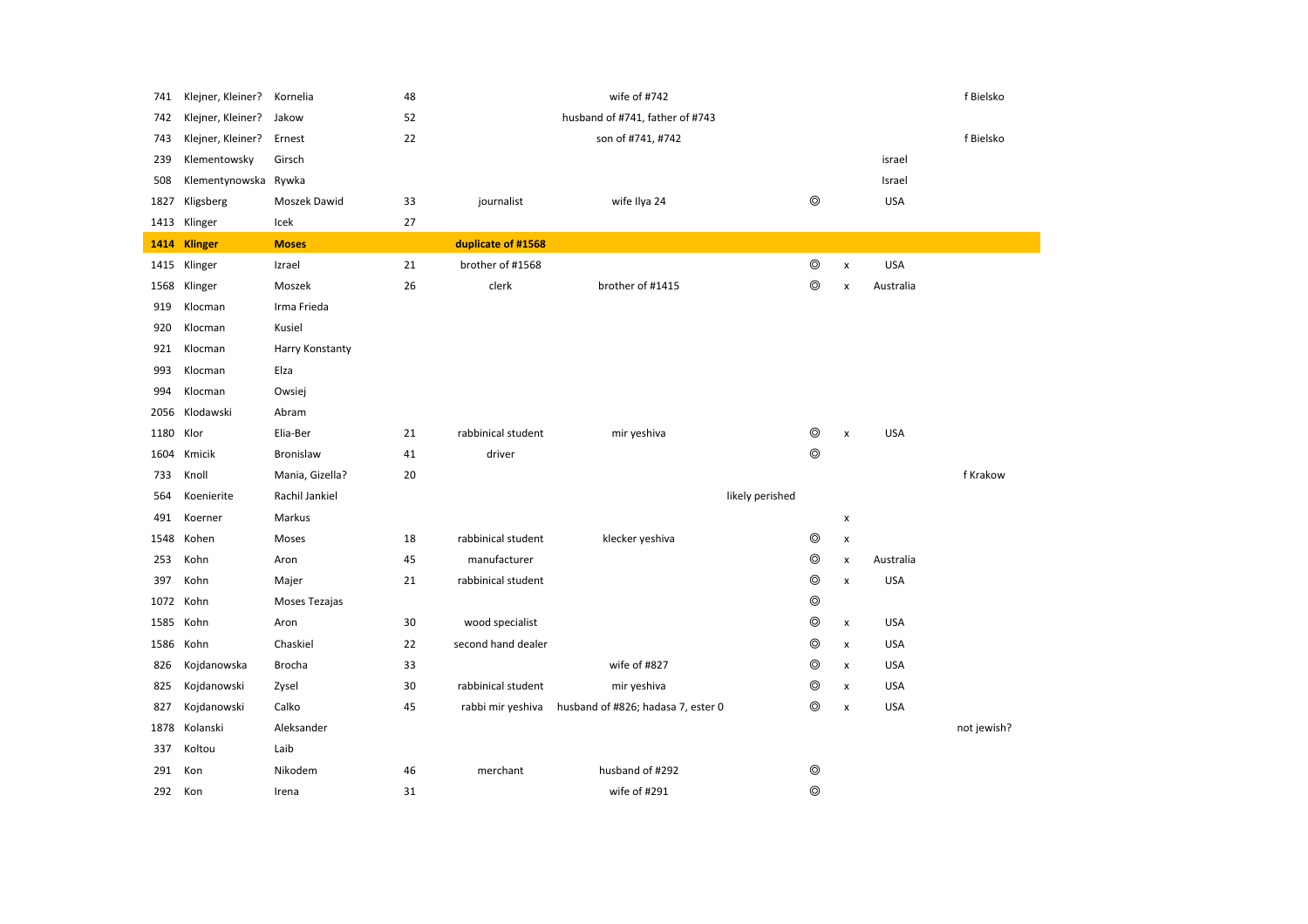|      | Kon                 | Stanislaw        | 47 | engineer               |                                              | $\circledcirc$ |                    | Canada           |                      |
|------|---------------------|------------------|----|------------------------|----------------------------------------------|----------------|--------------------|------------------|----------------------|
| 2135 | Kontautas           | Pranas           | 37 | house painter          |                                              | $^{\circ}$     |                    | <b>USA</b>       |                      |
| 672  | <b>Kopel</b>        | <b>Szpiro</b>    |    | duplicate of #89       |                                              |                |                    |                  |                      |
| 730  | Kopelman            | Juliusz          | 36 | timber specialist      |                                              | $^{\circ}$     | $\pmb{\times}$     | Paraguay         |                      |
| 973  | Kopelowicz          | Aron             | 31 | rabbinical teacher     | slonimer yeshiva                             | $\circledcirc$ | $\pmb{\times}$     | <b>USA</b>       |                      |
| 1515 | Koppel              | Szloma           | 23 | rabbinical student     | mir yeshiva                                  | $\circledcirc$ | $\pmb{\times}$     |                  |                      |
| 1175 | Korabelnik          | Dawid            | 20 | rabbinical student     | mir yeshiva                                  | $^{\circ}$     | x                  | <b>USA</b>       |                      |
| 1208 | Korelicki           | Menachim         | 26 | rabbinical student     | mir yeshiva                                  | $\circledcirc$ | $\pmb{\times}$     | <b>USA</b>       |                      |
| 349  | Kornblith           | Anna             |    |                        |                                              |                |                    |                  |                      |
| 1018 | Kornblum            | Frydrich         |    |                        |                                              |                |                    |                  |                      |
| 580  | Kornblum, Korenblum | Wolf Lajb        | 34 |                        |                                              |                |                    | survived in USSR |                      |
| 581  | Kornblum, Korenblum | Gerszon          | 31 |                        |                                              |                |                    |                  | f Warsaw             |
| 28   | Kornbluth           | Josef            | 32 |                        |                                              | $\circledcirc$ |                    |                  |                      |
| 840  | Korngold            | Jerzy            | 21 | student                |                                              | $\circledcirc$ | x?                 | Australia        |                      |
| 1056 | Kosowski            | Srul             | 40 | farmer                 | wife Laba (28) ; children (Moisze 6, Mira 2) | $\circledcirc$ |                    | <b>USA</b>       |                      |
| 1706 | Kostelaniec         | Abram            | 36 | clerk                  |                                              | $\circledcirc$ |                    |                  |                      |
| 744  | Koszman             | Szmuel           | 21 |                        |                                              |                |                    |                  | b Bialystok f Warsaw |
| 1836 | Kotlarski           | Jozef            | 23 | rabbinical student     | lubavitsch                                   | $\circledcirc$ | x?                 | ŗ                |                      |
| 1643 | Kotlinski           | Witold           |    |                        |                                              |                |                    |                  |                      |
| 373  | Kowalski            | Moryc            | 52 | merchant               |                                              | $\circledcirc$ | $\pmb{\times}$     | Australia        |                      |
| 2048 | <b>Kowarska</b>     | Roza             |    | duplicate of #609      |                                              |                |                    |                  |                      |
| 609  | Kowarska-Lewiman    | Roza             |    |                        |                                              |                |                    |                  |                      |
| 205  | Kozakiewicz         | Icko             | 52 | manufacturer           | wife Sura 46, children Dawid 18, Leon 12     | $\circledcirc$ | $\pmb{\times}$     | Australia        |                      |
| 2105 | Koziebroda          | Dawid            | 26 | teacher                |                                              | $\circledcirc$ |                    | <b>USA</b>       |                      |
| 1674 | Krakowski           | Wolf             | 32 | confectioner           |                                              | $\circledcirc$ |                    | Canada/USA       |                      |
| 1368 | Kramer              | Lejb             | 22 | rabbinical student     | lubavitsch                                   | $\circledcirc$ | $\pmb{\mathsf{x}}$ | Canada           |                      |
|      |                     |                  |    |                        |                                              |                |                    |                  |                      |
| 66   | Krampel             | Wilhelm, Zygmunt | 41 | merchant               | wife Irena (29), son Jozef                   | ⊚              | $\pmb{\times}$     | Australia        |                      |
| 649  | Krause              | Johann           | 34 | lawyer                 |                                              | $\circledcirc$ | $\pmb{\times}$     | Australia        |                      |
| 594  | Krauz               | Szebsel          |    |                        |                                              |                |                    |                  |                      |
| 1179 | Krawiec             | Abraham          | 28 | rabbinical student     | mir yeshiva                                  | $\circledcirc$ | $\pmb{\times}$     | Canada           |                      |
| 2112 | Krawiec             | Menachim         | 32 | rabbi, klecker yeshiva | wife Rysal (19)                              | $\circledcirc$ | $\pmb{\times}$     | Canada           |                      |
| 328  | Kreiswirth          | Chaim            |    | rabbi                  |                                              |                |                    | Palestine        |                      |
| 548  | Krelman             | Juliusz          | 27 |                        |                                              |                |                    |                  |                      |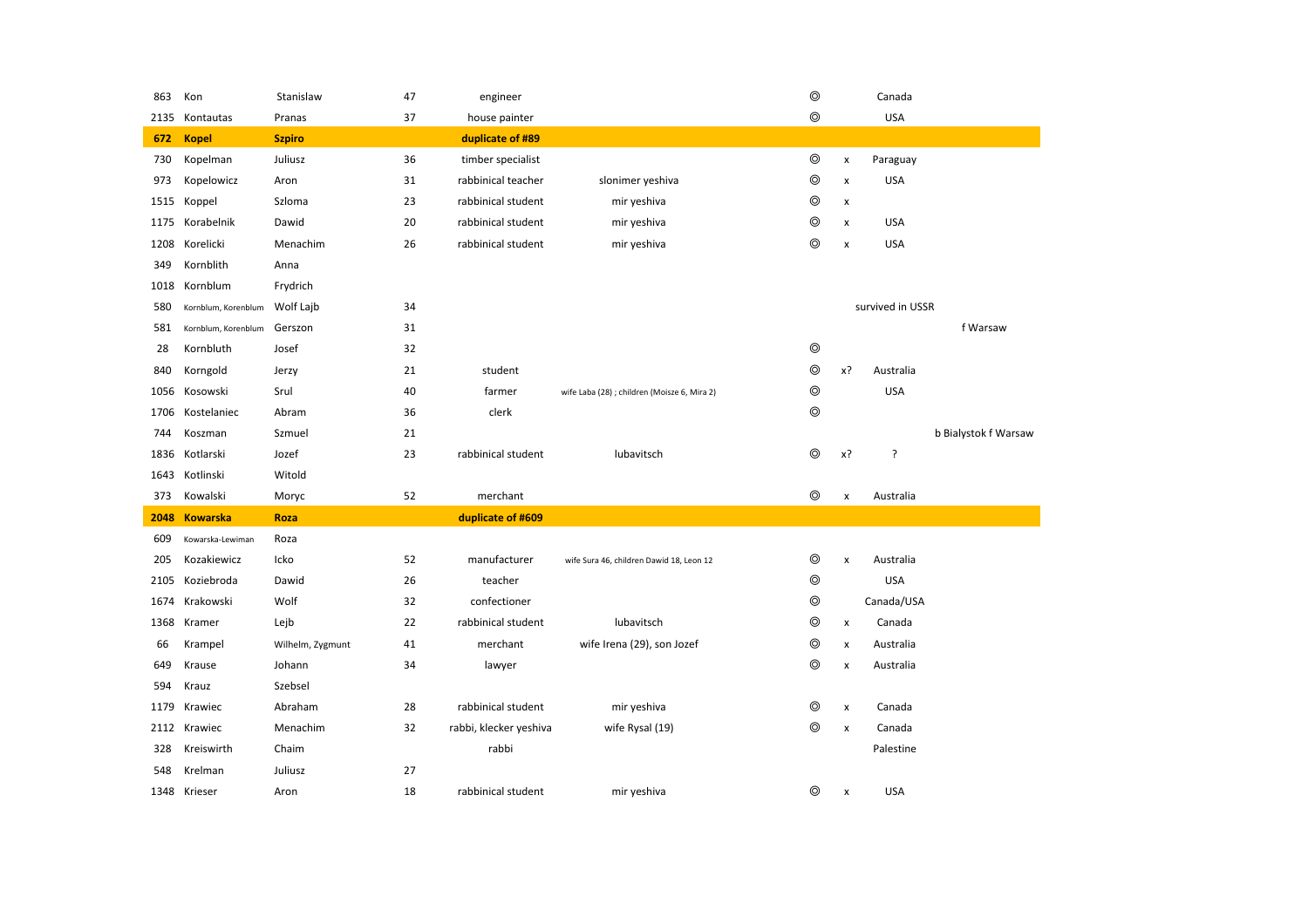|            | 1252 Krolik              | Dora         |    |                    |                                               |                |                    |            | not jewish?   |
|------------|--------------------------|--------------|----|--------------------|-----------------------------------------------|----------------|--------------------|------------|---------------|
| 785        | Kronenberg               | Arja         | 31 | bookbinder         |                                               | $\circledcirc$ |                    | <b>USA</b> |               |
| 1579       | Krongold                 | Henryk       | 31 | clerk              |                                               | $\circledcirc$ |                    |            |               |
| 1422       | Kronzak                  | Enach        | 43 | rabbi              | wife Szenn 41                                 | $\circledcirc$ | x                  |            |               |
| 1710       | Kronzylberg              | Jakob        | 33 | journalist         | husband of #1711                              | $\circledcirc$ |                    |            |               |
| 1711       | Kronzylberg              | Julja        | 24 |                    | wife of #1710                                 | $\circledcirc$ |                    |            |               |
| 1603       | Krugman                  | Samuel       | 22 | student            | brother of #1624                              | $\circledcirc$ |                    | Canada     |               |
| 1624       | Krugman                  | Heszel       | 28 | merchant           | brother of #1603                              | $\circledcirc$ |                    | Canada     |               |
| 1807       | Kruk                     | Szmul        | 38 | journalist         | husband of #1809; child Joseph 11             | ⊚              |                    | <b>USA</b> |               |
| 1809       | Kruk                     | Regina       | 42 |                    | wife of #1807                                 | ⊚              |                    | <b>USA</b> |               |
| 1912 Kruk  |                          | Sima-Binem   | 28 | barber             | husband of #1913                              | $\circledcirc$ | x                  | <b>USA</b> |               |
| 1913       | Kruk                     | Roza         | 22 |                    | wife of #1912                                 | $\circledcirc$ | x                  | Australia  |               |
| 258        | Krukowski                | Alice        | 42 |                    | wife of #296                                  | ⊚              | x                  | <b>USA</b> |               |
| 296        | Krukowski                | Edward       | 40 | lawyer             | husband of #258; children Jan 11, Elizabeth 3 | ⊚              | x                  | <b>USA</b> |               |
| 1184       | Krupenia                 | Leiwik       | 26 | rabbinical student | mir yeshiva                                   | ⊚              | $\pmb{\times}$     | Canada     |               |
| 67         | Kryger                   | Romualda     | 22 |                    | wife of #68                                   | $\circledcirc$ |                    |            |               |
| 68         | Kryger                   | Henrik       | 23 | lawyer             | husband of #67                                | $\circledcirc$ |                    |            |               |
| 1940       | Krysztal                 | Hawa Laja    | 47 | teacher            | father of #1933                               | ⊚              |                    | Australia  |               |
| 389        | Kubicka                  | Maria-Janina |    |                    |                                               |                |                    |            |               |
| 391        | Kubicka                  | Zofia        |    |                    |                                               |                |                    |            |               |
| 390        | Kubicki                  | Lubwicz      |    |                    |                                               |                |                    |            |               |
| 1848       | Kulczycka                | Zofja        | 19 | student            |                                               | $\circledcirc$ | $\pmb{\chi}$       |            |               |
| 1259       | Kulik                    | Boruch       | 31 | translator         |                                               | ⊚              | x                  | Australia  |               |
| 1331 Kulik |                          | Herz         | 20 | rabbinical student | mir yeshiva                                   | ⊚              | x                  | <b>USA</b> |               |
| 1265       | Kulikier                 | Jankiel      | 23 |                    |                                               |                |                    |            | f Siemintycze |
| 689        | Kunda                    | Zalman       | 26 | rabbi              | mir yeshiva                                   | ⊚              | $\pmb{\mathsf{x}}$ | <b>USA</b> |               |
| 1420       | Kunen                    | Izrael       |    |                    |                                               |                |                    |            |               |
| 1181       | Kunstadt                 | Heiniman     | 23 | mir yeshiva        |                                               | ⊚              | $\pmb{\times}$     | Palestine  |               |
| 1885       | Kuperman, Kupper Icchok  |              | 32 | rabbinical student | lublin yeshiva?                               | $\circledcirc$ | X                  | <b>USA</b> |               |
| 122        | Kupferblum, Kupeı Feiga  |              | 43 |                    | wife of #126                                  |                |                    |            | f Warsaw      |
| 125        | Kupferblum, Kupeı Ludvik |              | 16 |                    | son of #126                                   |                |                    |            | f Warsaw      |
| 126        | Kupferblum, Kupeı Josef  |              | 48 |                    | husband of #122; two children (9, 8)          |                |                    |            | f Warsaw      |
| 127        | Kupferblum, Kupeı Wiktor |              | 22 |                    | son of #126                                   |                |                    |            | f Warsaw      |
| 873        | Kupinski                 | Samuel       | 34 | farmer             | children (Sara 9, Hirsz 8)                    | ⊚              | x                  | Canada     |               |
|            |                          |              |    |                    |                                               |                |                    |            |               |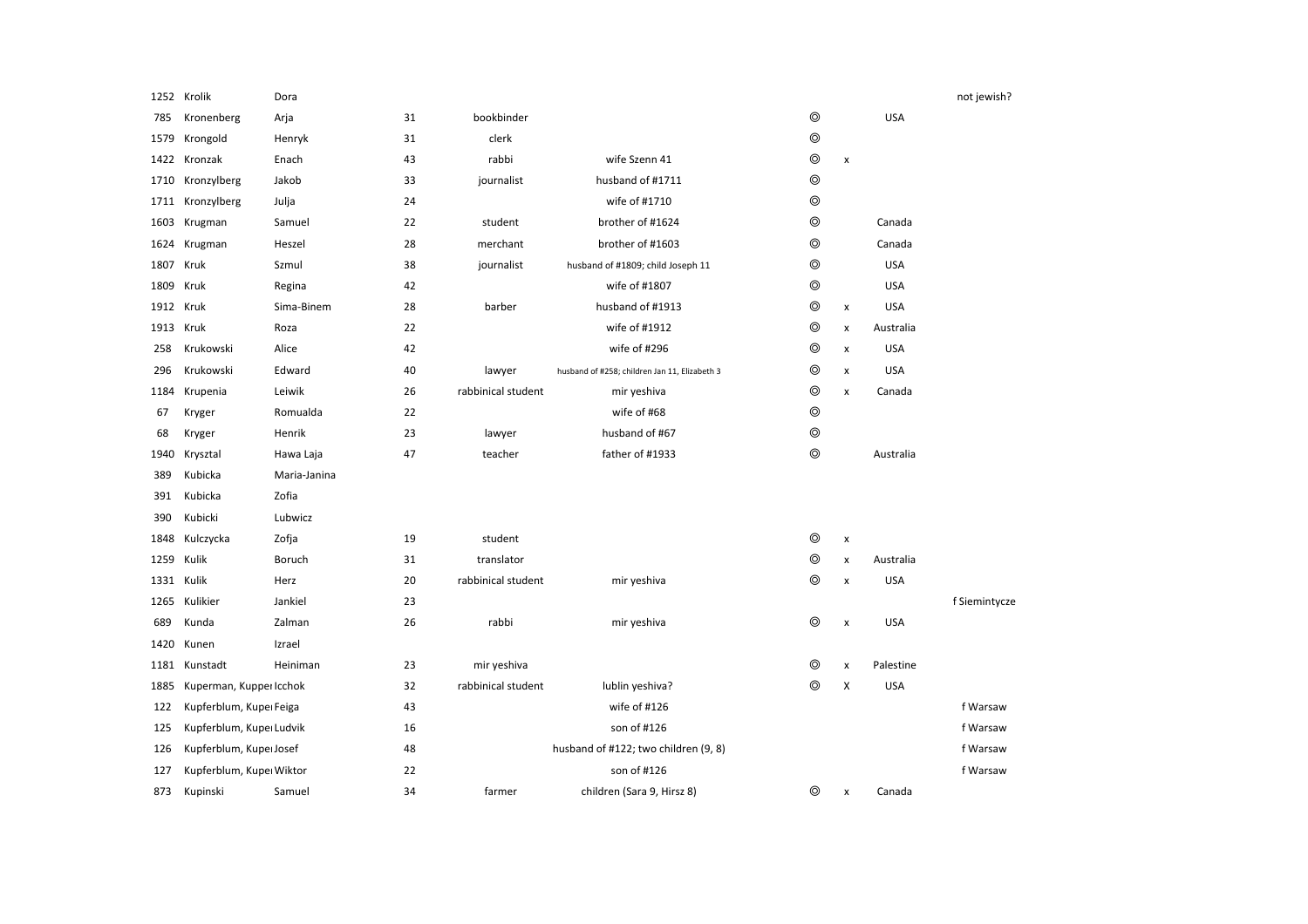| 874  | Kupinski      | Eliasz             | 43 | farmer             | brother of #873; wife Slawa (38)                  | $\circledcirc$ | X                  | Canada              |             |
|------|---------------|--------------------|----|--------------------|---------------------------------------------------|----------------|--------------------|---------------------|-------------|
| 561  | Kurlandski    | Samuel             | 29 | chemist            |                                                   | $\circledcirc$ |                    | Canada              |             |
| 1771 | Kurszencwejg  | Dwojra             |    |                    |                                                   |                |                    |                     |             |
| 1509 | Kurta         | Szmul              |    |                    |                                                   |                |                    |                     |             |
| 1186 | Kusznier Fraj | Abram Hersz        | 21 | rabbinical student | mir yeshiva                                       | ◎              | X                  | ?                   |             |
| 1977 | Kusznir       | Rubin              | 46 | glove maker        | wife Mirla (48); sons Icchok Jakub 18, Israel 16  | $^{\circ}$     | X                  | ?                   |             |
| 99   | Kuszynski     | Basyli             |    |                    |                                                   |                | X                  | ?                   |             |
| 1178 | Kwiat         | Dawid              | 20 | rabbinical student | mir yeshiva                                       | $\circledcirc$ | X                  | Canada              |             |
| 115  | Labensky      | Teodor             | 36 | journalist         | husband of #117                                   | $\circledcirc$ | x                  | South America       |             |
| 117  | Labensky      | Margarete, Louise  | 33 |                    | wife of #115                                      | ◎              | x                  | South America       |             |
| 1249 | Lachowicki    | Judel              | 25 |                    |                                                   |                |                    |                     | f Nieswiez  |
| 430  | Lajzerowicz   | Ewa                | 48 |                    | wife of #431                                      | $\circledcirc$ | $\pmb{\mathsf{x}}$ | <b>USA</b>          |             |
| 431  | Lajzerowicz   | Leopold            | 45 | physician          | sband of #430; children Stanislaw 12, Alexander 9 | $\circledcirc$ | X                  | <b>USA</b>          |             |
| 1559 | Lakomski      | Tadeusz            |    |                    |                                                   |                |                    |                     | not jewish? |
| 531  | Lampert       | Grzegorz           | 44 | clerk              |                                                   | $\circledcirc$ | $\pmb{\mathsf{x}}$ |                     |             |
| 1822 | Lampert       | Mieczyslaw, Mietek | 21 | engineer           | cousin of #1823                                   | $^{\circ}$     |                    | Canada              |             |
| 1857 | Lanchart      | Izaak              | 18 | student            | brother of #1858                                  | $\circledcirc$ | X                  | <b>USA</b>          |             |
| 1858 | Lanchart      | Leo                | 16 | scholar            | brother of #1857                                  | $\circledcirc$ | X                  | <b>USA</b>          |             |
| 56   | Landau        | Ignacy             | 42 |                    | husband of #57                                    |                | x                  | <b>USA</b>          |             |
| 57   | Landau        | Mariem Gitla       | 42 |                    | wife of #56                                       |                | X                  | <b>USA</b>          |             |
| 201  | Landau        | <b>Boleslaw</b>    |    |                    |                                                   |                |                    |                     |             |
| 202  | Landau        | Henryk             |    |                    |                                                   |                |                    | survived in Poland? |             |
| 367  | Landau        | Mosch, Moshe?      |    |                    |                                                   |                |                    | Palestine           |             |
| 911  | Landau        | Marcel             | 22 | engineer           | son IL of #910; wife Danuta 20                    | $\circledcirc$ |                    | Canada              |             |
| 392  | Landsman      | Mojsiej            | 46 | merchant           |                                                   | $^{\circ}$     | X                  | <b>USA</b>          |             |
| 1152 | Lange         | Emil               | 25 | rabbinical student | mir yeshiva                                       | $^{\circ}$     | X                  | <b>USA</b>          |             |
|      | 2032 Langer   | Mozes              | 28 | rabbinical student | wife Smyra                                        | $\circledcirc$ | X                  | <b>USA</b>          |             |
| 88   | Langman       | r.                 |    |                    |                                                   |                |                    |                     |             |
| 184  | Langman       | Ruchla             |    |                    |                                                   |                |                    |                     |             |
| 185  | Langman       | Chaim              |    |                    |                                                   |                |                    |                     |             |
| 1474 | Langsam       | Elias, Ela         | 26 | tailor             |                                                   | $^{\circ}$     |                    | Bombay->Palestine   |             |
|      | 2010 Langsam  | Maryla             | 20 | clerk              |                                                   | $\circledcirc$ |                    | Canada              |             |
| 1375 | Lanienter     | Szaja              | 34 | lublin yeshiva     |                                                   | $\circledcirc$ | X                  | ?                   |             |
| 515  | Lapacz        | Danuta             |    |                    | wife of #516                                      | $\circledcirc$ |                    | New Zealand         | not jewish  |
|      |               |                    |    |                    |                                                   |                |                    |                     |             |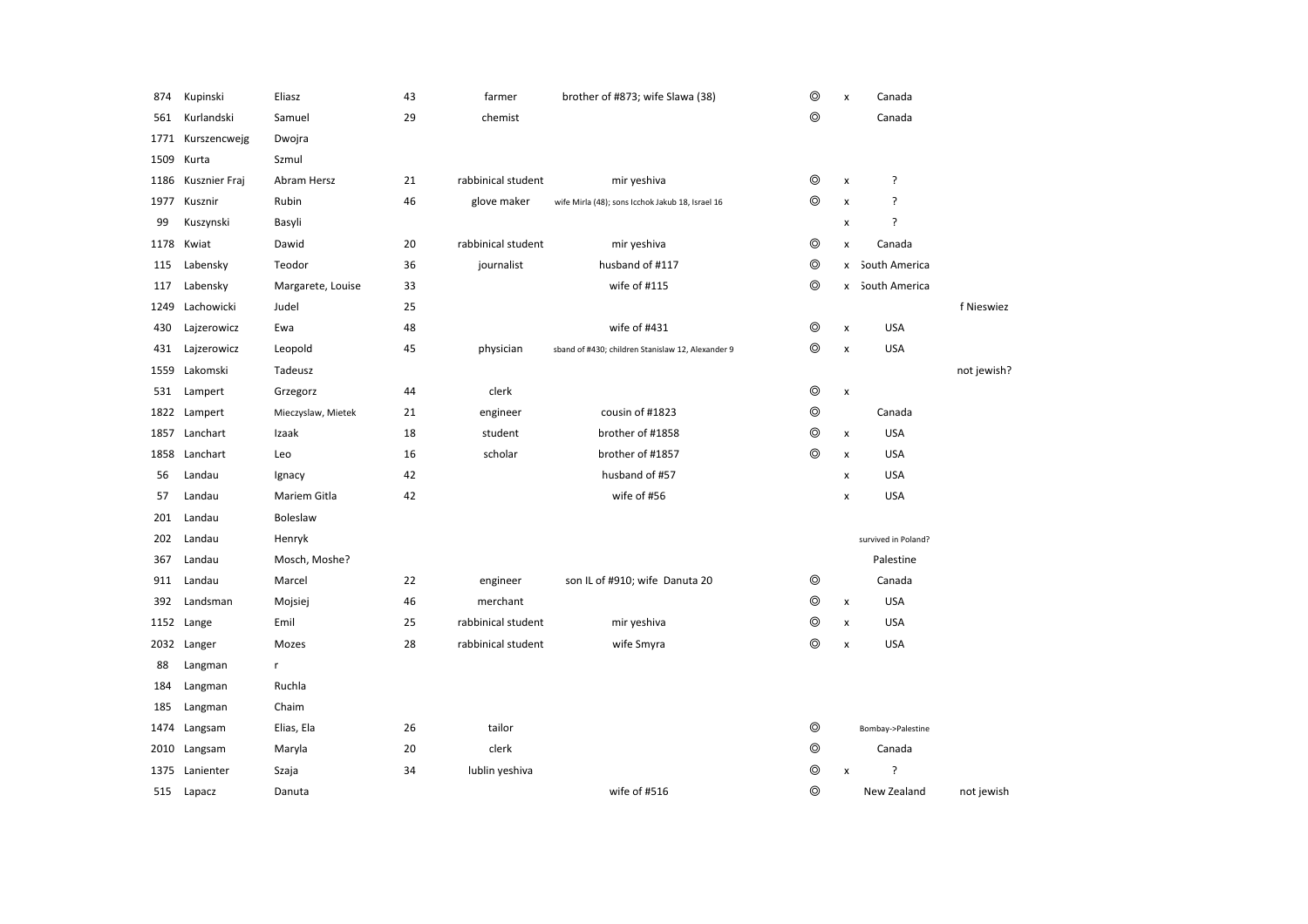| 1697     | Lapon          | Icchok, Chaim?     | 29 | clerk              |                                 |                 | $^{\circ}$     |                | South Africa |                  |
|----------|----------------|--------------------|----|--------------------|---------------------------------|-----------------|----------------|----------------|--------------|------------------|
| 426      | Lasdun         | Ernst              | 47 | merchant           | children Dagmar, Gerhard        |                 | $\circledcirc$ | $\pmb{\times}$ | <b>USA</b>   |                  |
| 427      | Lasdun         | Lisbeth            | 37 |                    | wife of #426                    |                 | $\circledcirc$ | $\pmb{\times}$ | <b>USA</b>   |                  |
|          | 1111 Laskowicz | Josef              | 19 | rabbinical student | mir yeshiva                     |                 | $\circledcirc$ | $\pmb{\times}$ | <b>USA</b>   |                  |
| 1044     | Laskowski      | Wladyslaw          |    |                    |                                 |                 |                | X              |              |                  |
| 1283     | Lax            | Helene             | 45 |                    | wife of #1293                   |                 | $^{\circ}$     |                |              |                  |
| 1293     | Lax            | Bernard            | 44 |                    | husband of #1283; child (8)     |                 | $\circledcirc$ |                |              |                  |
| 1297     | Lax            | Matylda            | 72 |                    | wife of #1298                   |                 | $\circledcirc$ |                |              |                  |
| 1298     | Lax            | Baruch Josef       | 72 |                    | husband of #1297                |                 | $\circledcirc$ |                |              |                  |
| 928      | Lazdun         | Teodor             | 23 | rabbinical student | telczer yeshiva                 |                 | $\circledcirc$ | $\pmb{\times}$ | <b>USA</b>   |                  |
|          | 2082 Leblova   | Mariana            |    |                    |                                 |                 |                |                |              | not jewish?      |
| 963      | Lechel         | Genrich, Henrich?  | 47 |                    |                                 |                 |                |                |              | b Lwow f Warsaw  |
| 2025     | Lederhendler   | Szmul              | 20 | rabbinical student | lubavitsch                      |                 | ⊚              | $\pmb{\times}$ | <b>USA</b>   |                  |
| 263      | Lederman       | Icek               | 45 | manufacturer       |                                 |                 | $\circledcirc$ | $\pmb{\times}$ |              |                  |
| 320      | Leib           | Wolf nisen         |    |                    |                                 |                 |                |                |              |                  |
| 1657     | Leitner        | Bruno              | 19 | rabbinical student | mir yeshiva; brother of #1658   |                 | ⊚              | $\pmb{\times}$ | <b>USA</b>   |                  |
|          | 1658 Leitner   | Edward             | 23 | rabbinical student | mir yeshiva; brother of #1657   |                 | $\circledcirc$ | $\pmb{\times}$ | <b>USA</b>   |                  |
|          | 1215 Leizerzon | Moszek             | 19 | rabbinical student | mir yeshiva                     |                 | $\circledcirc$ | $\pmb{\times}$ | <b>USA</b>   |                  |
| 902      | Leizerowicz    | Josef              | 24 | journalist         |                                 |                 | $\circledcirc$ |                |              |                  |
|          | 2046 Lenger    | Sara               |    |                    |                                 |                 |                |                |              |                  |
| 161      | Leppert        | Maria              |    |                    |                                 |                 |                |                |              |                  |
| 877      | Lerman         | Abram Chaim        | 26 | rabbinical student | klecker yeshiva                 |                 | $^{\circ}$     | $\pmb{\times}$ | <b>USA</b>   |                  |
| 878      | Lerman         | Sylf Izrael        |    |                    |                                 |                 |                |                |              |                  |
| 1829     | Lermer         | Artur              | 32 | teacher            | husband of #1830; child Soria 1 |                 | $\circledcirc$ |                | Canada       |                  |
| 1830     | Lermer         | Miriam             | 26 |                    | wife of #1829                   |                 | $\circledcirc$ |                | Canada       |                  |
|          | 1217 Lesman    | Nuchim             | 18 | rabbinical student | mir yeshiva                     |                 | ⊚              | $\pmb{\times}$ | Canada       |                  |
| 420      | Leszczynska    | Helena, Mazowiecki | 22 |                    |                                 |                 |                |                |              |                  |
| 1189     | Leszczynski    | Jakob              | 16 | rabbinical student | mir yeshiva                     |                 | $^{\circ}$     | $\pmb{\times}$ | <b>USA</b>   |                  |
|          | 2124 Levas     | Emanuel            |    |                    |                                 | likely perished |                |                |              |                  |
| 362      | Levin, Lewin   | Boruch, Robert     | 21 | student            |                                 |                 | $\circledcirc$ | x              | UK           |                  |
| 503      | Lew            | Lew                | 33 |                    | husband of #504                 |                 |                |                |              | b Rypin f Warsaw |
| 504      | Lew            | Halina             | 32 |                    | wife of #503                    |                 |                |                |              | f Warsaw         |
| 1216     | Lew            | Calko              | 21 | rabbinical student | mir yeshiva                     |                 | ⊚              | $\pmb{\times}$ | ŗ            |                  |
| 1393 Lew |                | Josef              | 16 | rabbinical student | klecker yeshiva                 |                 | $\circledcirc$ |                |              |                  |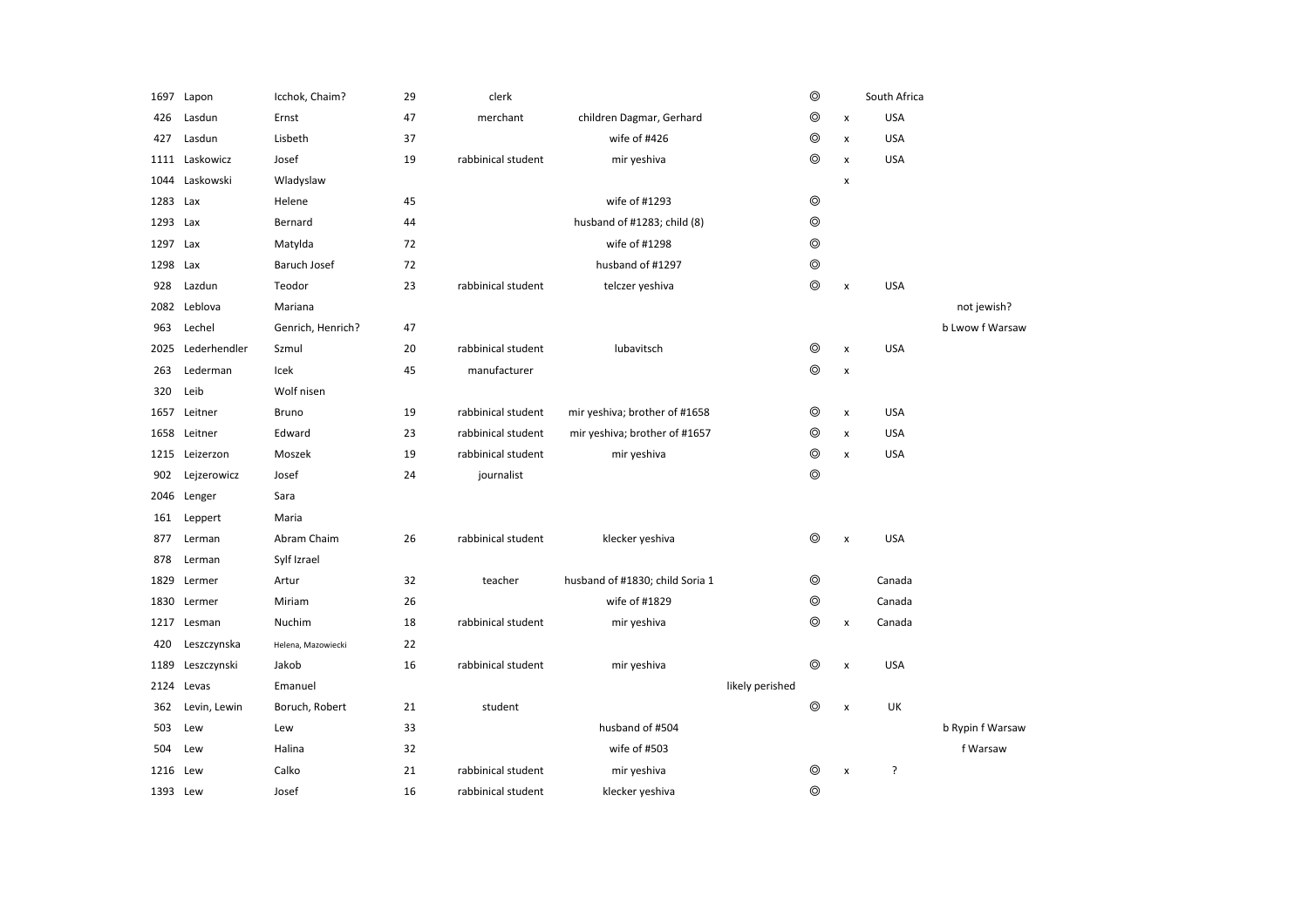| 1455       | Lew                 | Dawid              | 15 | rabbinical student        | toras chesed                      |                 | $\circledcirc$ | X                  | <b>USA</b>    |                  |
|------------|---------------------|--------------------|----|---------------------------|-----------------------------------|-----------------|----------------|--------------------|---------------|------------------|
| 1456       | Lew                 | Hidla              |    |                           |                                   |                 |                |                    |               |                  |
| 432        | Lewenson, Levenson? | Grzegorz           |    |                           | husband of #433                   |                 |                | X                  | ?             |                  |
| 433        | Lewenson, Levenson? | Anna               |    |                           |                                   |                 |                | X                  | ?             |                  |
| 1613       | Lewi                | Joszef Chaim       | 22 | worker                    |                                   |                 | $^{\circ}$     |                    | India         |                  |
| 6          | Lewin               | Moses              | 20 | rabbinical student        |                                   |                 |                |                    | <b>USA</b>    |                  |
| 13         | Lewin               | Leiba, Pessla      | 28 |                           | wife of #17                       |                 | $\circledcirc$ |                    | <b>USA</b>    |                  |
| 17         | Lewin               | Isak               | 35 | rabbi                     | child Natan (5), husband of #13   |                 | ◎              |                    | <b>USA</b>    |                  |
| 1139       | Lewin               | Uszer              | 25 | rabbinical student        | mir yeshiva                       |                 | ◎              | X                  | <b>USA</b>    |                  |
|            | 1153 Lewin          | Lejma              | 23 | rabbinical student        | mir yeshiva                       |                 | $\circledcirc$ | x                  | <b>USA</b>    |                  |
| 1494       | Lewin               | Szepsil            | 26 | merchant                  |                                   |                 | ◎              | x                  | Australia     |                  |
| 1686       | Lewin               | Markus             | 29 | rabbi                     | lublin yeshiva                    |                 | $\circledcirc$ | $\pmb{\mathsf{x}}$ |               |                  |
|            | 1972 Lewin          | Samuel             | 29 | rabbinical student        | lublin yeshiva                    |                 | $^{\circ}$     | $\pmb{\mathsf{x}}$ |               |                  |
| 1989       | Lewin               | Rachil, Rachela?   | 35 |                           |                                   |                 |                |                    |               | b Vilnius f Wawa |
|            | 1992 Lewin          | Jochel             | 43 |                           |                                   |                 | $\circledcirc$ |                    | <b>USA</b>    |                  |
|            | 2091 Lewin          | Srul               | 20 |                           |                                   |                 |                |                    |               | f Sarny          |
| 1279       | Lewinson            | Gryna              | 30 |                           | wife of #1280; son Hersz (3)      |                 | ◎              | x                  | <b>USA</b>    |                  |
| 1280       | Lewinson            | Josel              | 49 | rabbi                     | mir yeshiva; husband of #1279     |                 | ⊚              | $\pmb{\mathsf{x}}$ | <b>USA</b>    |                  |
| 1140       | Lewinsztein         | Jochewed           | 26 |                           | daughter of #1165                 |                 | ⊚              | x                  | <b>USA</b>    |                  |
| 1165       | Lewinsztein         | Chaskiel           | 54 | rabbi                     | mir yeshiva; husband of #1192     |                 | ⊚              | x                  | <b>USA</b>    |                  |
| 1192       | Lewinsztein         | Chaja              | 53 |                           | wife of #1165                     |                 | ⊚              | $\pmb{\times}$     | <b>USA</b>    |                  |
| 663        | Lewinsztejn         | Lejzer             | 47 |                           |                                   |                 | $\circledcirc$ |                    | <b>USA</b>    |                  |
| 58         | Lewkowicz           | Jozef              | 35 | manufacturer              |                                   |                 | ⊚              | x                  | South America |                  |
| 569        | Lewkowicz           | Leon               | 43 | farmer                    |                                   |                 | ⊚              | x                  |               |                  |
| 423        | Liberman            | Chil Jakob         | 21 |                           | one child                         |                 | ◎              | $\pmb{\mathsf{x}}$ | Israel        |                  |
| 424        | Liberman            | Riwka, Rifka?      | 42 |                           |                                   |                 | $\circledcirc$ |                    | Australia     |                  |
| 425        | Liberman            | Tamara             |    |                           |                                   |                 | ⊚              |                    |               |                  |
| 428        | Liberman            | Mejer              | 46 | rabbi                     | wife Genia42; Abram 2, Szulamit 8 |                 | $\circledcirc$ |                    | <b>USA</b>    |                  |
| 2138       | Libermanas          | Gubas              |    |                           |                                   | likely perished |                |                    |               |                  |
| 360        | Licek               | Josef              | 27 | yeshiva                   |                                   |                 | $\circledcirc$ | $\pmb{\times}$     | Canada        |                  |
| 1412 Licht |                     | Abram              | 22 | rabbinical student        | klecker yeshiva                   |                 | $\circledcirc$ | $\pmb{\mathsf{x}}$ | <b>USA</b>    |                  |
| 305        | Lichtenbaum         | Wladyslaw, Wladek  | 54 | lawyer                    | brother of #306                   |                 | $\circledcirc$ |                    | Canada        |                  |
| 306        | Lichtenbaum         | Mieczyslaw, Mietek | 50 | customs broker, chauffeur | brother of #305                   |                 | $\circledcirc$ |                    | Canada        |                  |
| 98         | Lichtenstein        | Mejer              | 29 | clerk                     | husband of #106; son Jacob        |                 | ⊚              | x                  | Australia     |                  |
|            |                     |                    |    |                           |                                   |                 |                |                    |               |                  |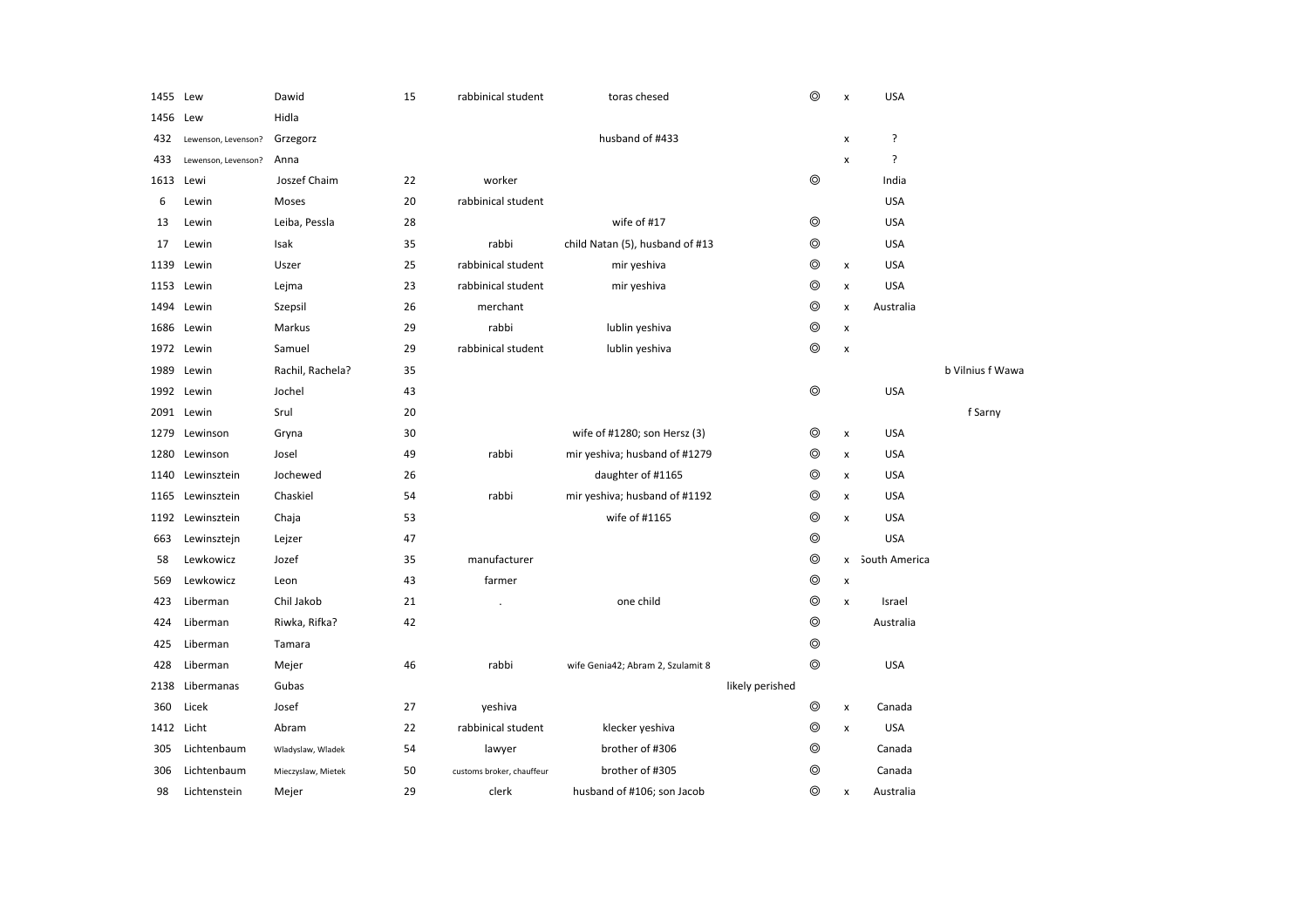| 106      | Lichtenstein                     | Roza            | 26 |                      | wife of #98                          | $\circledcirc$ | $\pmb{\chi}$              | Australia                 |                  |
|----------|----------------------------------|-----------------|----|----------------------|--------------------------------------|----------------|---------------------------|---------------------------|------------------|
| 1507     | Lichtenstein                     | Kalman          | 26 | rabbinical student   | Kamieniecer yeshiva                  | $\circledcirc$ | $\boldsymbol{\mathsf{x}}$ | Canada                    |                  |
| 5        | Lichtensteiniene                 | Cerne           | 63 |                      |                                      | $\circledcirc$ |                           | <b>USA</b>                |                  |
| 99       | Lichtensztein                    | Zelman          | 36 | clerk                | wife Roza (41) & Natalia (7)         | $\circledcirc$ |                           | Canada                    |                  |
| 1218     | Lichtensztein                    | Oszer           | 17 | rabbinical student   | mir yeshiva                          | $\circledcirc$ | $\pmb{\times}$            | Canada                    |                  |
| 579      | Lichtiger                        | Jeszaja, Noshua | 22 |                      | brother of #1389                     | $\circledcirc$ | $\pmb{\times}$            | Palestine                 |                  |
| 1389     | Lichtiger                        | Szmul, Samuel   | 22 |                      | kamieniecer yeshiva; brother of #579 | $\circledcirc$ | $\pmb{\times}$            | Canada                    |                  |
|          | 1510 Lidski                      | Mowsza          | 27 | rabbinical student   | wife Malka16, Slonimer yeshiva       | $\circledcirc$ | $\pmb{\times}$            | <b>USA</b>                |                  |
| 30       | Lieberfreund                     | Georg           | 27 | engineer             |                                      | $\circledcirc$ | x                         | <b>Dominican Republic</b> |                  |
| 1864     | Lieberfrojnd, Lieberfreun Henryk |                 |    |                      |                                      |                |                           | <b>USA</b>                |                  |
| 1865     | Lieberfrojnd, Lieberfreun Marcin |                 | 32 | lawyer               |                                      |                |                           | <b>USA</b>                |                  |
| 1467     | Liebman                          | Josef           | 26 | carpenter            |                                      | $^{\circ}$     |                           | South Africa              |                  |
|          | 1446 Lifschutz                   | Simon           | 35 | merchant             |                                      | $^{\circ}$     |                           | <b>Burma</b>              |                  |
| 588      | Lifsyc                           | Boruch          | 19 | student              | son of #1934                         | $^{\circ}$     |                           |                           |                  |
| 1817     | Lifsyc                           | Rubin           | 20 | student              | son of #1934                         | $^{\circ}$     | $\pmb{\times}$            |                           |                  |
| 1818     | Lifsyc                           | Maria           | 16 |                      | daughter of #1934                    | $\circledcirc$ | $\pmb{\times}$            |                           |                  |
|          | 1934 Lifsyc                      | Abram           | 46 |                      | father of #1817, #1818               | $\circledcirc$ |                           |                           |                  |
|          |                                  |                 |    |                      |                                      |                |                           |                           |                  |
|          | 2137 Lifszyc                     | Judelis         | 59 |                      |                                      | $\circledcirc$ |                           |                           |                  |
|          | 1900 Liker                       | Szyja           | 42 | agent                |                                      | $\circledcirc$ |                           | Argentina                 |                  |
| 1901     | Liker                            | <b>Szyja</b>    |    | duplicate of #1900   |                                      |                |                           |                           |                  |
| 1965     | Lindeman                         | Paula           | 17 |                      | daughter of #1966                    | $\circledcirc$ | x                         | Australia                 |                  |
|          | 1966 Lindeman                    | Mira            | 42 | cosmetician          | mother of #1965; son Manfred 13      | ⊚              | x                         | Australia                 |                  |
| 242      | Lindwasser                       | Jehuda          | 33 | manufacturer         | wife Dworja 30                       | ⊚              | X                         | Australia                 |                  |
| 887      | Lipinski                         | Nochem, Nahum?  | 32 |                      |                                      |                |                           |                           | b Konin f Warsaw |
| 2104     | Lipmanowicz                      | Dydje           | 19 | rabbinical student   | lublin yeshiva                       | $\circledcirc$ | x                         | <b>USA</b>                |                  |
| 757      | Lipsztat                         | Abram-Szlama    |    |                      |                                      |                |                           |                           |                  |
| 952      | Lipszyc                          | Mojzesz         | 30 | decorator            |                                      | $^{\circ}$     |                           | Canada                    |                  |
| 1924     | Lipszyc                          | Nuta            | 22 | rabbinical student   |                                      | $\circledcirc$ | $\pmb{\times}$            | <b>USA</b>                |                  |
| 1775 Lis |                                  | Eli             | 31 | rabbinical student   | lubavitsch                           | $\circledcirc$ | X                         | <b>USA</b>                |                  |
|          | 1114 Litelis                     | Szymon          |    |                      |                                      |                |                           |                           |                  |
|          | 1167 Litelman                    | Ichok           |    |                      |                                      |                |                           |                           |                  |
|          | 1692 Litewka                     | Leja            | 24 |                      |                                      | $\circledcirc$ |                           | <b>USA</b>                |                  |
|          | 2043 Litewka                     | Julko           | 29 | sec of leather union |                                      | $^\circledR$   |                           | <b>USA</b>                |                  |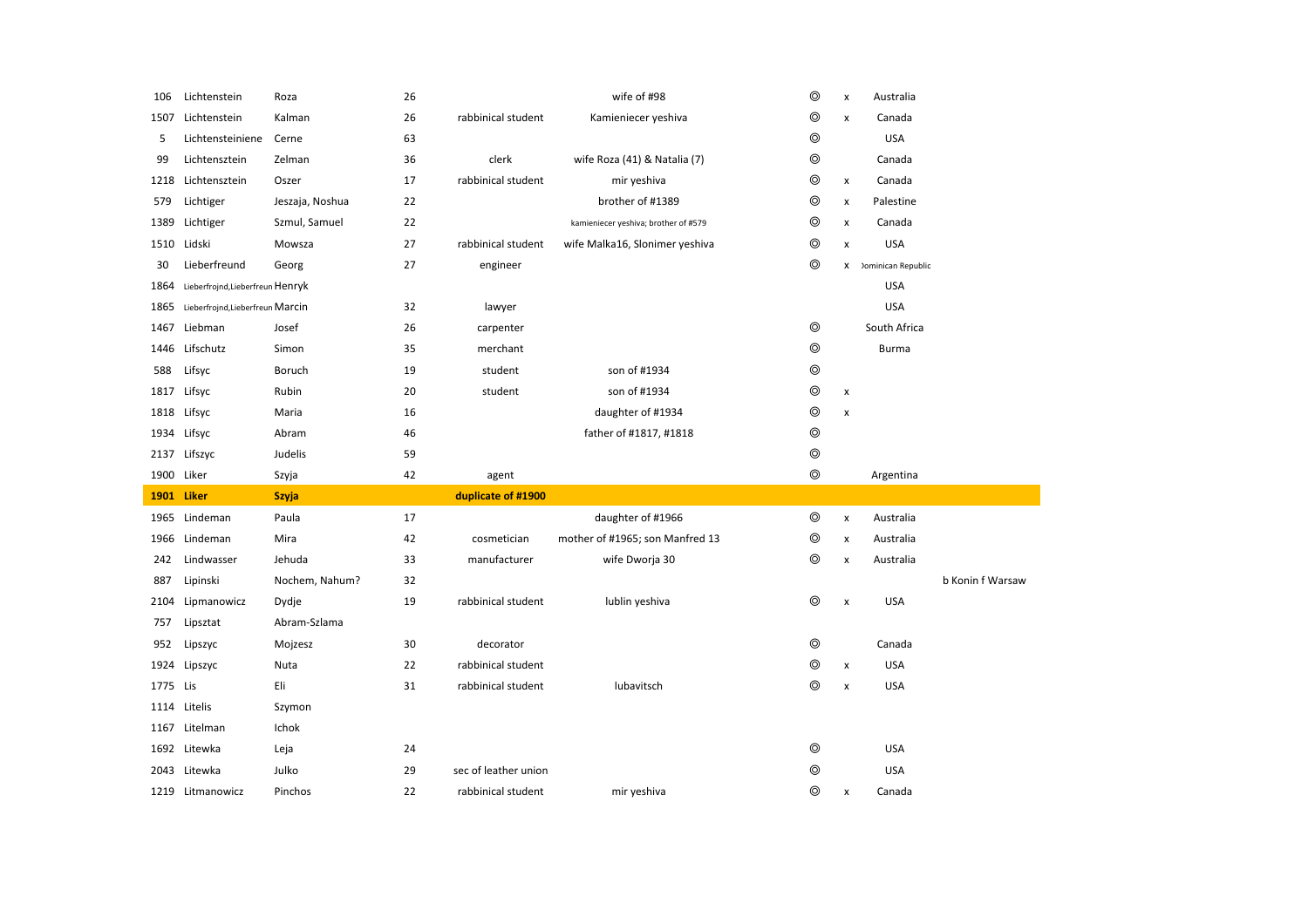|           | 1025 Liwer    | Hava           | 48 |                    | wife of #1026                                                       | $\circledcirc$ |   | <b>USA</b>     |             |
|-----------|---------------|----------------|----|--------------------|---------------------------------------------------------------------|----------------|---|----------------|-------------|
|           | 1026 Liwer    | Abram          | 51 | industrialist      | husband of #1025; child Jochewet 18                                 | $\circledcirc$ |   | <b>USA</b>     |             |
|           | 2065 Loebl    | Artur          | 49 | manufacturer       | wife Marianne 26                                                    | $\circledcirc$ |   | x Ecuador->USA |             |
| 1719      | Loew          | Ernst          | 36 |                    |                                                                     | $\circledcirc$ | x | <b>USA</b>     |             |
| 1030      | Lomas         | Ickus          |    | not jewish?        |                                                                     |                |   |                | not jewish? |
|           | 1031 Lomas    | Majta          |    | not jewish?        |                                                                     |                |   |                | not jewish? |
| 1616 Lote |               | Rafal          | 43 |                    |                                                                     |                |   |                | f Warsaw    |
| 1055      | Lubart        | Mordko         | 24 | rabbinical student | lublin yeshiva                                                      | ⊚              | X | Canada         |             |
| 670       | Ludska        | Etla           |    |                    |                                                                     |                |   |                |             |
| 865       | Luksenberg    | Aram           | 35 | merchant           | friend of #498 & #499                                               | $\circledcirc$ |   | South Africa   |             |
| 1783      | Lurje         | Morduch        | 30 | rabbinical student | lubavitsch                                                          | $\circledcirc$ | X | <b>USA</b>     |             |
| 538       | Luski         | Mojsze Lejba   | 63 |                    | reverends yeshiva and of #539; father of #824; daughter Marianne 27 | ◎              | x | <b>USA</b>     |             |
| 539       | Luski         | Szejna-Rywka   | 49 |                    | wife of #538                                                        | ◎              | X | <b>USA</b>     |             |
| 824       | Luski         | Chaja-Rejzel   | 15 |                    | daughter of #538, #539                                              | $\circledcirc$ | X | <b>USA</b>     |             |
| 488       | Lustig        | Amalia         |    |                    |                                                                     |                |   | Australia      |             |
|           | 2126 Lutyk    | Zofja          | 34 |                    | Wanda 15, Andrze 13, Teresa 10                                      | $\circledcirc$ |   | Canada         |             |
| 693       | Lwowicz       | Chaim          | 32 | rabbi              |                                                                     | $\circledcirc$ |   | <b>USA</b>     |             |
| 1187      | Lwowicz       | Sara           | 27 |                    | wife of #1190                                                       | $\circledcirc$ |   | <b>USA</b>     |             |
| 1188      | Lwowicz       | Simcho-Ziskind | 30 | rabbi              | mir yeshiva                                                         | $\circledcirc$ |   |                |             |
| 1190      | Lwowicz       | Mowsza Lejb    | 29 | rabbi, mir yeshiva | husband of #1187                                                    | $\circledcirc$ |   | <b>USA</b>     |             |
| 1028      | Machlis       | Leon           | 37 | bookkeeper         |                                                                     | $\circledcirc$ | x | <b>USA</b>     |             |
| 1104      | Machlis       | Jankiel, Jakow | 26 | rabbinical student | mir yeshiva                                                         | $\circledcirc$ | X | <b>USA</b>     |             |
| 438       | Magazanik     | Bencjan        | 37 | clerk              |                                                                     | $\circledcirc$ | X | Australia      |             |
| 1196      | Magid         | Jankiel        | 18 | rabbinical student | mir yeshiva                                                         | $\circledcirc$ | X | <b>USA</b>     |             |
| 755       | Majewski      | Jan, Janusz?   |    |                    |                                                                     |                |   | survived?      |             |
| 2064      | Majzlic       | Szlama         | 16 | rabbinical student | mir yeshiva?                                                        | $\circledcirc$ | X | <b>USA</b>     |             |
| 879       | Majzlisz      | Abe            | 31 | clerk              |                                                                     | $\circledcirc$ |   |                |             |
| 356       | Malberg       | Maurycy        |    |                    |                                                                     |                |   |                |             |
| 357       | Malberg       | Halina         |    |                    |                                                                     |                |   |                |             |
| 361       | Malin         | Mejer          | 26 | rabbinical student | kamieniecer yeshiva                                                 | ◎              | x | <b>USA</b>     |             |
| 936       | Malin         | Lejb           | 35 | rabbibical student | mir yeshiva                                                         | $\circledcirc$ | X | Canada         |             |
| 939       | Malin         | Nechemija      | 21 | rabbinical student |                                                                     | $\circledcirc$ | x | <b>USA</b>     |             |
| 731       | Malowicki     | Josiel-Mejer   | 19 |                    |                                                                     | $\circledcirc$ |   |                |             |
|           | 2016 Malowist | Szymon         | 43 |                    | husband of #2017; child Irena 12                                    | $\circledcirc$ |   | <b>USA</b>     |             |
|           |               |                |    |                    |                                                                     |                |   |                |             |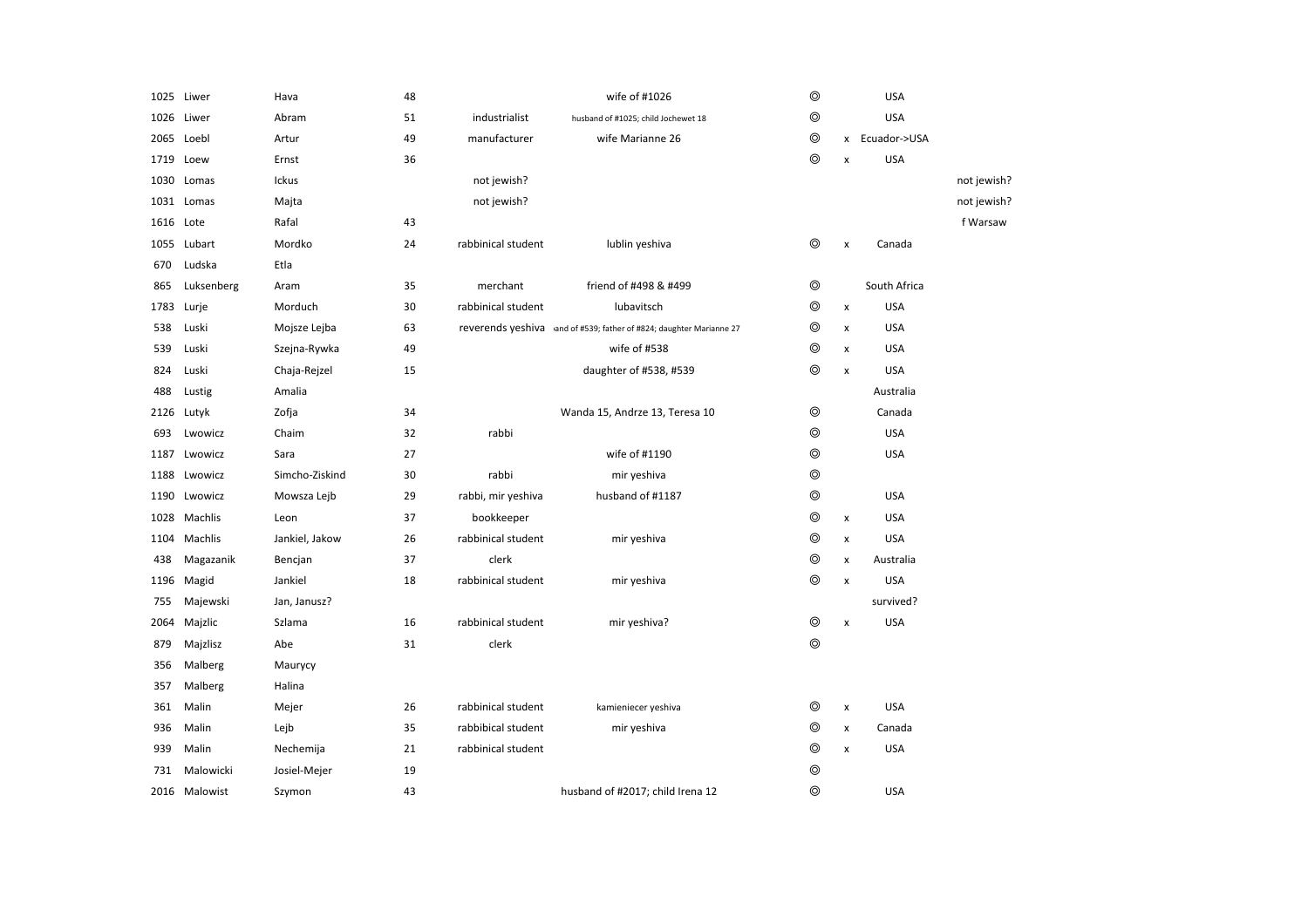|      | 2017 Malowist    | Maria           | 40 |                    | wife of #2016                              | $\circledcirc$ |                    | <b>USA</b> |               |
|------|------------------|-----------------|----|--------------------|--------------------------------------------|----------------|--------------------|------------|---------------|
| 666  | Mandelbaum       | Rywka           |    |                    |                                            |                |                    | Australia  |               |
| 682  | Mandelbaum       | Lejb Ber        | 39 |                    |                                            |                | $\pmb{\mathsf{x}}$ | ?          |               |
| 1432 | Mandelbaum       | Jakob           | 26 | rabbinical student | lublin yeshiva                             | $\circledcirc$ | $\pmb{\times}$     | <b>USA</b> |               |
| 1688 | Mandelman        | Moszko, Mowsza? | 45 |                    |                                            | $\circledcirc$ |                    | <b>USA</b> |               |
|      | 2101 Mandelman   | Pesza           | 43 |                    |                                            | $\circledcirc$ |                    | <b>USA</b> |               |
| 2086 | Mangejm          | Sara            | 22 |                    |                                            |                |                    | Australia? |               |
| 243  | Mann             | Hersz Leib      | 50 | manufacturer       |                                            | ◎              | $\pmb{\mathsf{x}}$ | Canada     |               |
| 1544 | Manski           | Samuel          | 20 | clerk              | son of #1545                               | $\circledcirc$ |                    | <b>USA</b> |               |
| 1545 | Manski           | Rywka           | 46 |                    | children Mila 18, Saul 12; mother of #1544 | $\circledcirc$ |                    | <b>USA</b> |               |
| 518  | Marber           | Abram-Icek      | 39 | electrician        |                                            | ⊚              | x                  | France     |               |
| 519  | Marber           | Szmul-Moszek    | 47 | manufacturer       |                                            | ⊚              | $\pmb{\times}$     | Australia  |               |
| 837  | Marber           | Jakob           | 19 | student            |                                            | ⊚              |                    | Palestine  |               |
| 1039 | Marejn           | Alexandr        |    |                    |                                            |                |                    |            |               |
| 1040 | Marejn           | Garus           |    |                    |                                            |                |                    |            |               |
|      | 1041 Marejn      | Hana            |    |                    |                                            |                |                    |            |               |
|      | 1042 Marejn      | Hana            |    | duplicate of #1041 |                                            |                |                    |            |               |
|      |                  |                 |    |                    |                                            |                |                    |            |               |
| 745  | Margolin         | Fajga           | 33 |                    | wife of #746                               | $\circledcirc$ |                    | Australia  |               |
| 746  | Margolin         | Mojzesz-Szloma  | 37 | merchant           | husband of #745; child Michal 12           | $\circledcirc$ |                    | Australia  |               |
| 1248 | Margolin         | Nachum          | 22 |                    |                                            |                |                    |            | f Baranowicze |
| 1350 | Margolis         | Izrael          | 20 | rabbinical student | mir yeshiva                                | $\circledcirc$ | $\pmb{\times}$     | Palestine  |               |
| 355  | Margulies        | Saul            | 40 | rabbi              | plus family                                | ◎              | $\pmb{\times}$     | <b>USA</b> |               |
| 1285 | <b>Margulies</b> | Izaak           | 28 | lawyer             |                                            | ⊚              | $\pmb{\times}$     | <b>USA</b> |               |
| 209  | Market           | Fejga           | 20 | tailor             |                                            | $\circledcirc$ |                    | <b>USA</b> |               |
| 849  | Markus           | Dawid           | 24 | journalist         |                                            | ⊚              | x                  | <b>USA</b> |               |
| 1071 | Maruch           | Mowsza          | 21 | rabbinical student | mir yeshiva                                | ⊚              | $\pmb{\mathsf{x}}$ | <b>USA</b> |               |
| 804  | Maszbaun         | Szaja           | 32 |                    |                                            | $\circledcirc$ |                    |            |               |
| 210  | Matecki          | Edmund          |    |                    |                                            |                |                    |            |               |
| 767  | Maurycy          | Hirsz-Marian    |    |                    |                                            |                |                    |            |               |
| 923  | Mautner          | Ida             | 49 |                    | husband Balroch 52 manufacturer            | $^{\circ}$     | $\pmb{\times}$     |            |               |
| 1925 | Mazijas          | Azonas          |    |                    |                                            |                |                    |            | not jewish?   |
| 801  | Mazionis         | John            |    |                    |                                            |                |                    |            | not jewish?   |
| 859  | Melamed          | Szyja           | 34 | merchant           |                                            | ◎              |                    | <b>USA</b> |               |
|      | 1207 Melamed     | Ruwin           | 26 | rabbinical student | mir yeshiva                                | ⊚              | $\pmb{\times}$     | <b>USA</b> |               |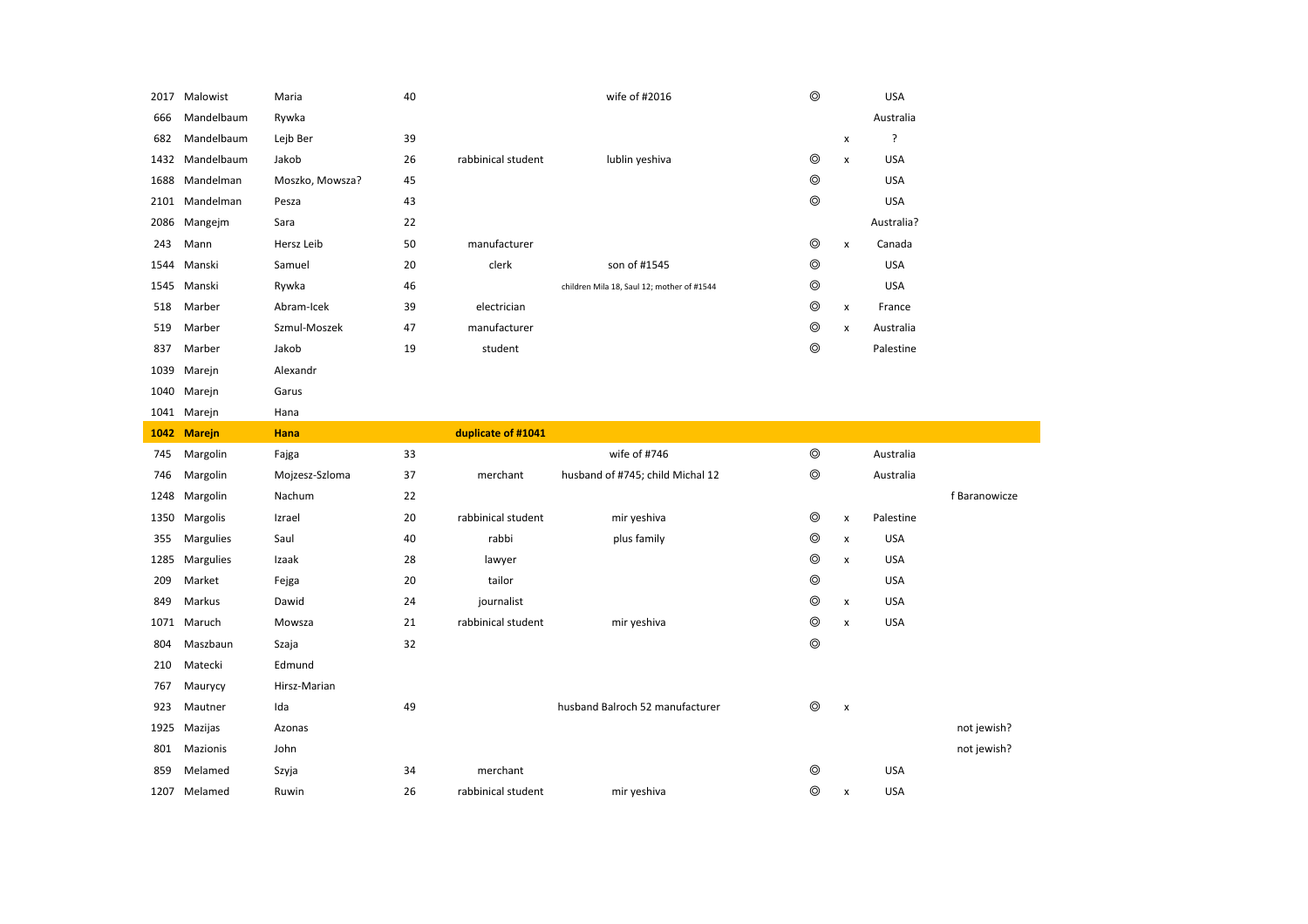| 1758 | Melamedowicz     | Fejga              | 29 |                    | wife of #1768                       | ⊚              |                | <b>USA</b>       |             |
|------|------------------|--------------------|----|--------------------|-------------------------------------|----------------|----------------|------------------|-------------|
| 1768 | Melamedowicz     | Icchok             | 37 |                    | husband of #1758; child Leib(Leo) 8 | ⊚              |                | <b>USA</b>       |             |
| 1557 | Melup            | Lejzor             |    |                    |                                     |                |                |                  |             |
| 1615 | Melup            | Wulf               |    |                    |                                     |                |                |                  |             |
| 1278 | Mendelbaum       | Mosze              | 18 | rabbinical student | lublin yeshiva?                     | ⊚              | $\pmb{\times}$ | <b>USA</b>       |             |
| 364  | Mendelson        | Szlama, Stanislaw  | 53 | merchant           | husband of #449                     | $\circledcirc$ | X              | <b>USA</b>       |             |
| 449  | Mendelson        | Chana, Evelyn      | 47 |                    | wife of #364                        | ◎              | x              | <b>USA</b>       |             |
| 1435 | Mendelson        | Mejer              | 23 | rabbinical student | lublin yeshiva                      | ⊚              |                |                  |             |
| 1869 | Mendelson        | Manas              | 46 | merchant           |                                     | $\circledcirc$ |                |                  |             |
| 1058 | Mendelsund       | Szyfra             | 25 |                    | wife of #1059                       | $^{\circ}$     |                | <b>USA</b>       |             |
| 1059 | Mendelsund       | Henoch             | 29 | clerk              | husband of #1058                    | $\circledcirc$ |                | <b>USA</b>       |             |
| 1951 | Mendjlewski      | Dawid              | 37 | tailor             | plus two family members             | $^{\circ}$     |                | <b>Burma</b>     |             |
| 1001 | Mendrochowicz    | Marceli            | 50 | manufacturer       |                                     | $\circledcirc$ | $\pmb{\times}$ | ?                |             |
| 176  | Mendzylewski     | Dawid Szyja Mordka | 37 | tailor             |                                     | $\circledcirc$ |                | Burma            |             |
|      | 1405 Merzel      | Uszer              | 23 | yeshiva            |                                     | $\circledcirc$ | $\pmb{\times}$ | ?                |             |
| 749  | Messer           | Juliusz            | 38 | merchant           | husband of #750                     | $\circledcirc$ | x              | Australia        |             |
| 750  | Messer           | Irena Stella       | 26 |                    | wife of #749                        | $^{\circ}$     | x              | Australia        |             |
| 892  | Metalow          | Salewicz           | 32 | clerk              |                                     | ⊚              |                | Canada           |             |
| 2073 | Michalski        | Jan                |    |                    |                                     |                |                |                  | not jewish? |
| 1844 | Michrowski       | Janusz Tad.        | 29 | artist (painter)   | wife Zofia                          | $\circledcirc$ | $\pmb{\times}$ | Canada           |             |
| 1235 | Mida             | Szloma-Zelman      | 21 |                    | wife                                |                |                | Paraguay/Uruguay |             |
| 393  | Miedwiecka       | Ber                | 30 |                    | son of #485                         | ⊚              |                | South Africa     |             |
| 485  | Miedwiecka       | Basza              | 51 |                    | father of #398                      | ⊚              |                | South Africa     |             |
| 1536 | Miedzinski       | Chaim              | 20 | tricot             |                                     | $\circledcirc$ |                | South Africa     |             |
| 1663 | Miedzygorski     | Moszek             | 42 | textile merchant   | wife (Necha 42) & child (Sura 12)   | $\circledcirc$ |                | <b>USA</b>       |             |
| 44   | Migdal-Perlitsch | Pola               | 31 |                    | wife of #45                         | $\circledcirc$ |                |                  |             |
| 345  | Mikulicki        | Ewa                | 56 |                    | wife of #348                        | $\circledcirc$ | x              | ?                |             |
| 348  | Mikulicki        | Dawid              | 51 | manager            | husband of #345                     | $\circledcirc$ | $\pmb{\times}$ | ŗ                |             |
| 259  | Milgrom          | Hinda              | 30 | cosmetician        |                                     | $\circledcirc$ | X              | ?                |             |
| 1881 | Milgrom          | Srul               | 30 | tailor             | wife Rosa 30                        | $\circledcirc$ |                | <b>USA</b>       |             |
| 1067 | Milikowski       | Chaim              | 23 | rabbinical student | mir yeshiva                         | ⊚              | x              | Canada           |             |
|      | 1223 Milikowski  | Boruch             | 26 | rabbinical student | mir yeshiva                         | ⊚              | x              | <b>USA</b>       |             |
| 1318 | Miller           | Leonard            |    |                    |                                     |                | X              |                  |             |
|      | 1691 Miller      | Rusel              | 30 | clerk              | husband of #1716                    | $\circledcirc$ |                |                  |             |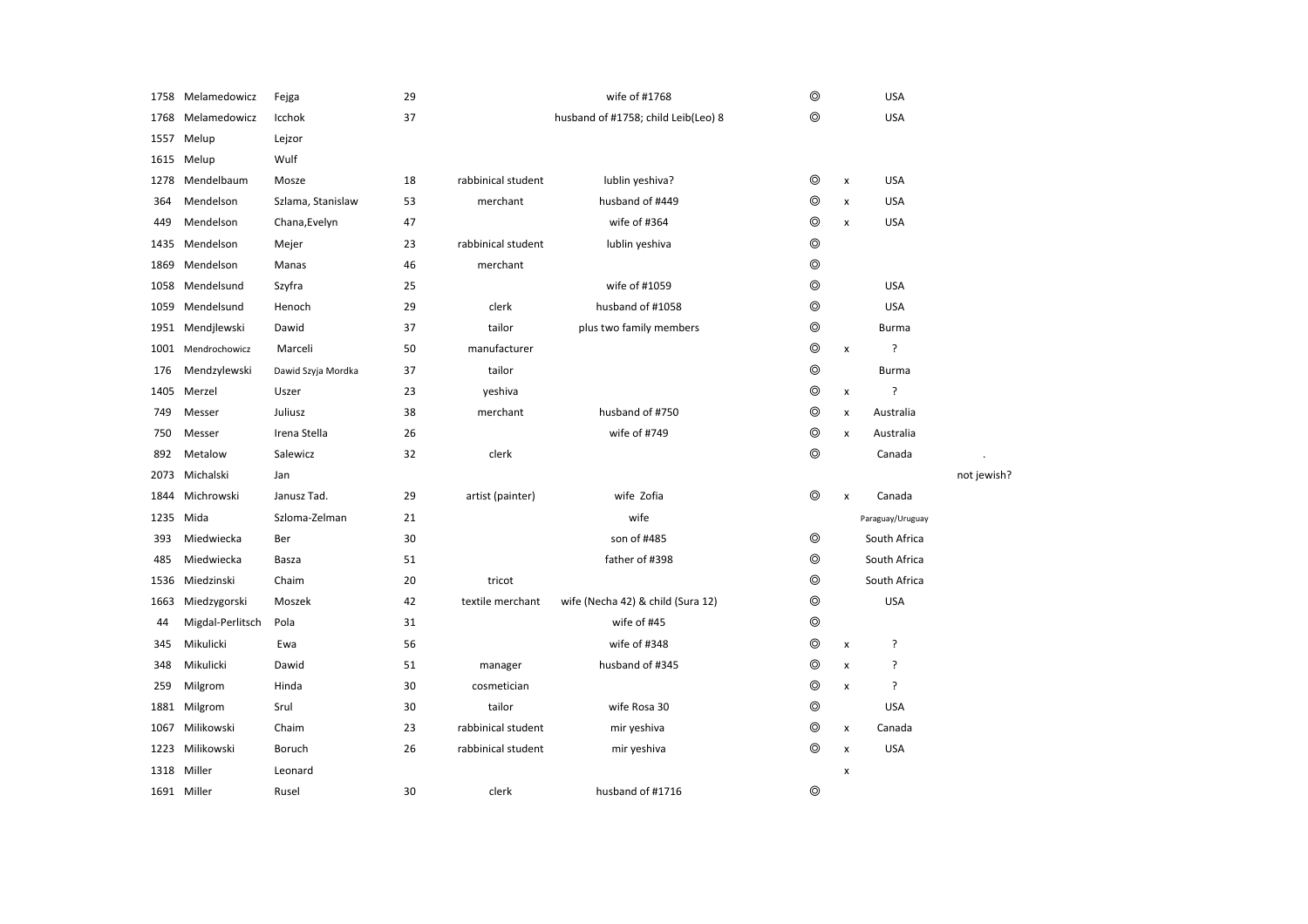|      | 1716 Miller  | Sima             | 22 |                     | wife of #1691                          | $\circledcirc$ |                |                    |                            |
|------|--------------|------------------|----|---------------------|----------------------------------------|----------------|----------------|--------------------|----------------------------|
| 1765 | Milman       | Szmul            | 44 |                     |                                        | $\circledcirc$ |                |                    |                            |
| 1766 | Milman       | Dwojra           |    |                     |                                        |                |                |                    |                            |
| 1508 | Milner       | Hirsz            | 24 | Kamieniecer yeshiva | wife Malka 17                          | ◎              | x              | Canada             |                            |
|      | 1561 Milrad  | Izrael           | 29 | clerk               | wife Lydia Ruth                        | $\circledcirc$ | x              | <b>USA</b>         |                            |
| 2115 | Milrad       | Symcha           | 26 | rabbinical student  |                                        | $\circledcirc$ | x              | <b>USA</b>         |                            |
| 270  | Minc         | Rudolf           | ?  |                     | husband of #269                        | $\circledcirc$ |                | $\cdot$            | committed suicide in Japan |
| 683  | Minc         | Rafal Jonas      | 22 | rabbinical student  |                                        | $\circledcirc$ | x              | Palestine          |                            |
|      | 1222 Minc    | Mejer            | 17 | rabbinical student  | mir yeshiva                            | $\circledcirc$ | x              | Canada             |                            |
| 269  | Minc, Munc   | Felicia, Fella   | 48 |                     | wife of #270                           | $\circledcirc$ |                | Canada             |                            |
| 1499 | Mincberg     | Jakob            |    |                     |                                        |                |                |                    |                            |
| 1242 | Mincer       | Pejsach          | 22 | mechanic            |                                        | $\circledcirc$ |                | x South America    |                            |
| 1233 | Minderis     | Stasys           |    |                     |                                        |                |                |                    | not jewish?                |
| 890  | Minkowski    | Sara             | 43 | medical doctor      | wife of #889; son Szyka (17)           | $\circledcirc$ | $\pmb{\times}$ | Cuba               |                            |
| 1487 | Minkowski    | Arnold           | 41 |                     |                                        |                |                |                    | b Bendzin f Sonowiec       |
| 585  | Mirski       | Mejer            | 35 | physician           | husband of #586; child Aleksander 3    | $\circledcirc$ |                | Australia          |                            |
| 586  | Mirski       | Fania            | 31 |                     | wife of #585                           | $\circledcirc$ |                | Australia          |                            |
| 1668 | Miskiewicz   | <b>Bronislaw</b> |    |                     |                                        |                |                |                    |                            |
| 1860 | Mlotek       | Josef            | 21 | teacher             |                                        | $\circledcirc$ | x              | Canada             |                            |
| 1937 | Mlotek       | Abram            | 22 | tricot              |                                        | $\circledcirc$ | x              | Canada             |                            |
| 584  | Mogszanik    | Frajda-Ita       |    |                     |                                        |                |                |                    | not jewish?                |
| 1434 | Mojdeslawski | Arwe             |    |                     |                                        |                |                |                    | not jewish?                |
| 665  | Monderer     | Samuel           | 29 | distiller           |                                        | ⊚              | x              | Cuba               |                            |
| 544  | Mondrowicz   | Icchok, Icek?    | 28 | aguda israel youth  |                                        | $\circledcirc$ | x              | ?                  |                            |
| 723  | Morder       | Gerszon          |    |                     |                                        |                |                |                    |                            |
| 1066 | Morduchowicz | Jankiel, Jakow   | 21 | rabbinical student  | mir yeshiva                            | ⊚              | $\pmb{\times}$ | <b>USA</b>         |                            |
| 2084 | Morenshildt  | Sergiusz         |    |                     | child                                  |                |                |                    | survived?                  |
| 50   | Morgenstern  | Malka            | 32 |                     | wife of #53                            | $\circledcirc$ |                |                    |                            |
| 53   | Morgenstern  | David            | 38 |                     | husband of #50; one child (8)          | ⊚              |                |                    |                            |
| 1426 | Morgenstern  | Israel           | 29 |                     | wife (age 29)                          |                |                | Palestine          |                            |
| 1945 | Moses, Mozes | Mendel           | 55 | journalist          | wife Chaja Sara 41; Samuel17, Dorota14 | $\circledcirc$ |                | <b>USA</b>         |                            |
| 164  | Mosewicki    | Helena           | 60 |                     | mother of #434                         | $\circledcirc$ |                | Dominican Republic |                            |
| 434  | Mosewicki    | Anatol           | 27 | engineer            | wife Helena (22); son of #164          | ⊚              |                | Dominican Republic |                            |
| 219  | Moskowier    | Mojsiej          |    |                     |                                        |                |                |                    |                            |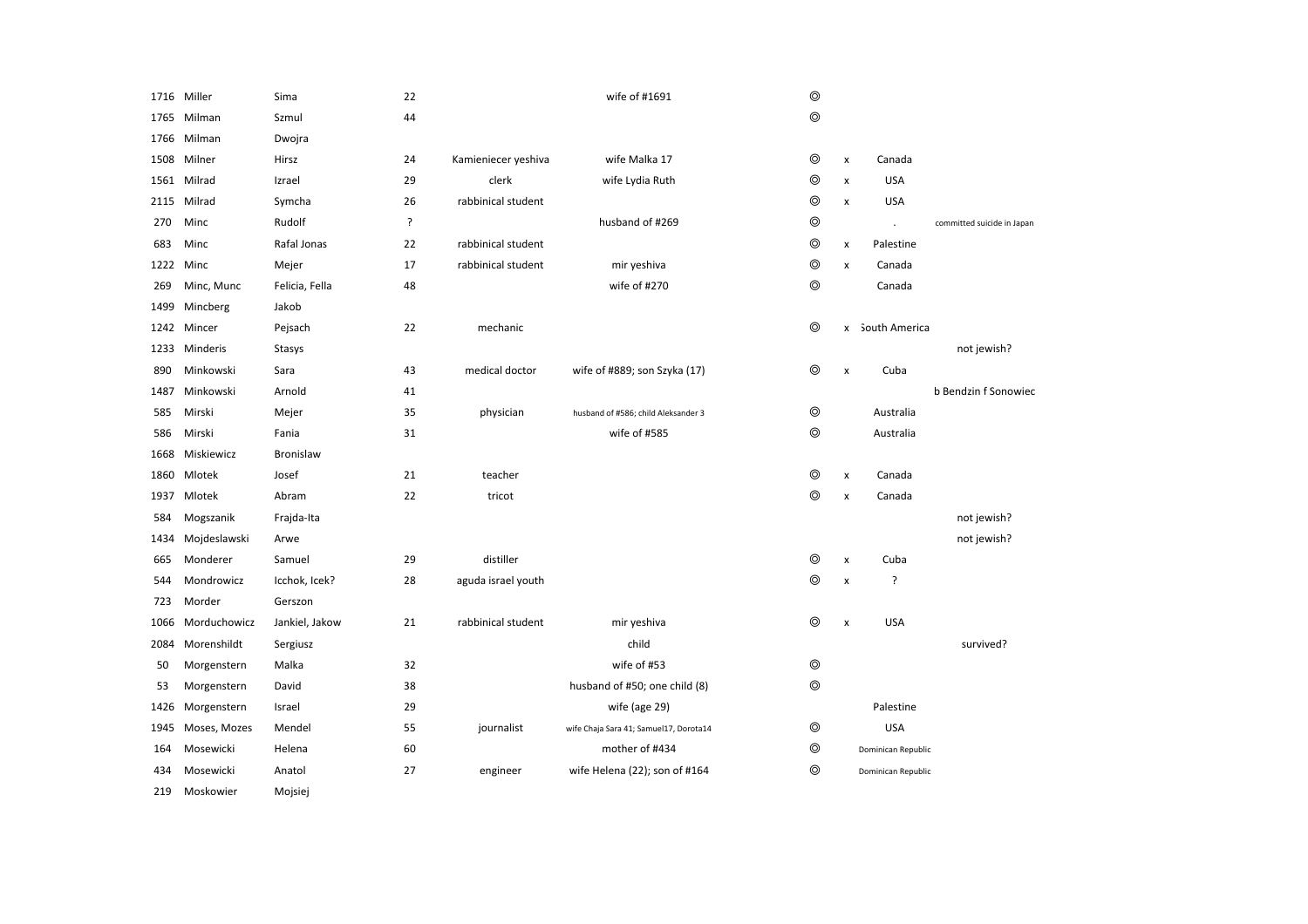| 828  | Moszkowski  | Wladyslaw    | 56      | lawyer             |                                          | $\circledcirc$ |   | Australia    |
|------|-------------|--------------|---------|--------------------|------------------------------------------|----------------|---|--------------|
| 737  | Motowicz    | Eze          |         |                    |                                          |                |   |              |
| 1109 | Mowszowicz  | Dawid Girsz  | 19      | rabbinical student | mir yeshiva, son of #659                 | $\circledcirc$ | x | <b>USA</b>   |
| 659  | Mowszowski  | Mojzesz      | 64      | rabbi              | father of #1109                          | $\circledcirc$ |   | South Africa |
| 662  | Mowszowski  | Wolf         | 32      |                    | wife Chaja 27 & son Zalman 3             | $\circledcirc$ |   | South Africa |
| 1016 | Mowszowski  | Lejzer       | 42      |                    | wife Feyga 37; two daughters Belia, Guta |                |   | South Africa |
| 2107 | Muchniewska | Natalja      | 52      |                    |                                          | ⊚              | x | ?            |
| 1070 | Mul         | Hersz        | 20      | rabbinical student | mir yeshiva                              | $\circledcirc$ | x | Canada       |
| 1917 | Muller      | Izaak        | 31      | rabbinical student |                                          | $\circledcirc$ | x | <b>USA</b>   |
| 509  | Munowicz    | Mordka       | 36, 56? | manufacturer       |                                          | $\circledcirc$ | x | Israel       |
| 719  | Musia       | Frank Henryk |         |                    |                                          | ⊚              |   |              |
| 651  | Muszkat     | Szymon       | 38      | merchant           |                                          | ⊚              |   | Canada       |
| 652  | Muszkat     | Eleonora     |         |                    |                                          | ⊚              |   |              |

| 788  | Muszkat    | Leopold  | 35 |                     |                                  |                 |                |                | Australia     |             |
|------|------------|----------|----|---------------------|----------------------------------|-----------------|----------------|----------------|---------------|-------------|
|      |            |          |    |                     |                                  |                 |                |                |               |             |
| 1626 | Muszkat    | Henryk   | 28 | lawyer              |                                  |                 | $\circledcirc$ |                | UK            |             |
| 1378 | Muszynska  | Mina     | 25 |                     | wife of #1382?                   |                 | $\circledcirc$ | x              | South America |             |
| 1068 | Nachamczik | Nachman  | 18 | rabbinical student  | mir yeshiva                      |                 | $^{\circ}$     | $\pmb{\times}$ | <b>USA</b>    |             |
| 2134 | Nachmanas  | Spicas   |    |                     |                                  | likely perished |                |                |               |             |
| 90   | Naida      | Grzegorz | 68 |                     |                                  |                 | ⊚              |                |               |             |
| 1449 | Naieman    | Marek    | ?  |                     |                                  |                 | $^{\circ}$     |                |               |             |
| 1407 | Najman     | Moszek   | 20 | rabbinical student  | brother of #1408, lublin yeshiva |                 | $^{\circ}$     | x              | <b>USA</b>    |             |
| 1408 | Najman     | Uszer    | 22 | rabbinical student  | brother of #1407, lublin yeshiva |                 | $^{\circ}$     | x              | <b>USA</b>    |             |
| 1740 | Najman     | Jankiel  | 30 | rabbi, kollel vilna | wife Chaja 23; daughter Fejga 0  |                 | $^{\circ}$     | X              | <b>USA</b>    |             |
| 1685 | Najmark    | Dawid    | 50 | journalist          |                                  |                 | $^{\circ}$     |                | <b>USA</b>    |             |
| 650  | Natanowicz | Mojzesz  | 24 | chemist             | son of #715                      |                 | $^{\circ}$     |                | Burma         |             |
| 715  | Natanowicz | Natan    | 56 | clerk               | father of #650                   |                 | $^{\circ}$     |                | Burma         |             |
| 905  | Nebenzahl  | Samuel   | 38 | engineer            | wife Franciszka 36; son Ludwik 6 |                 | $^{\circ}$     | x              | Australia     |             |
| 1884 | Nelkenbaum | Lejba    | 39 | yeshiva             | lubavitsch                       |                 | $\circledcirc$ | x              | ?             |             |
| 747  | Nelson     | Michal   |    |                     |                                  |                 |                |                |               | not jewish? |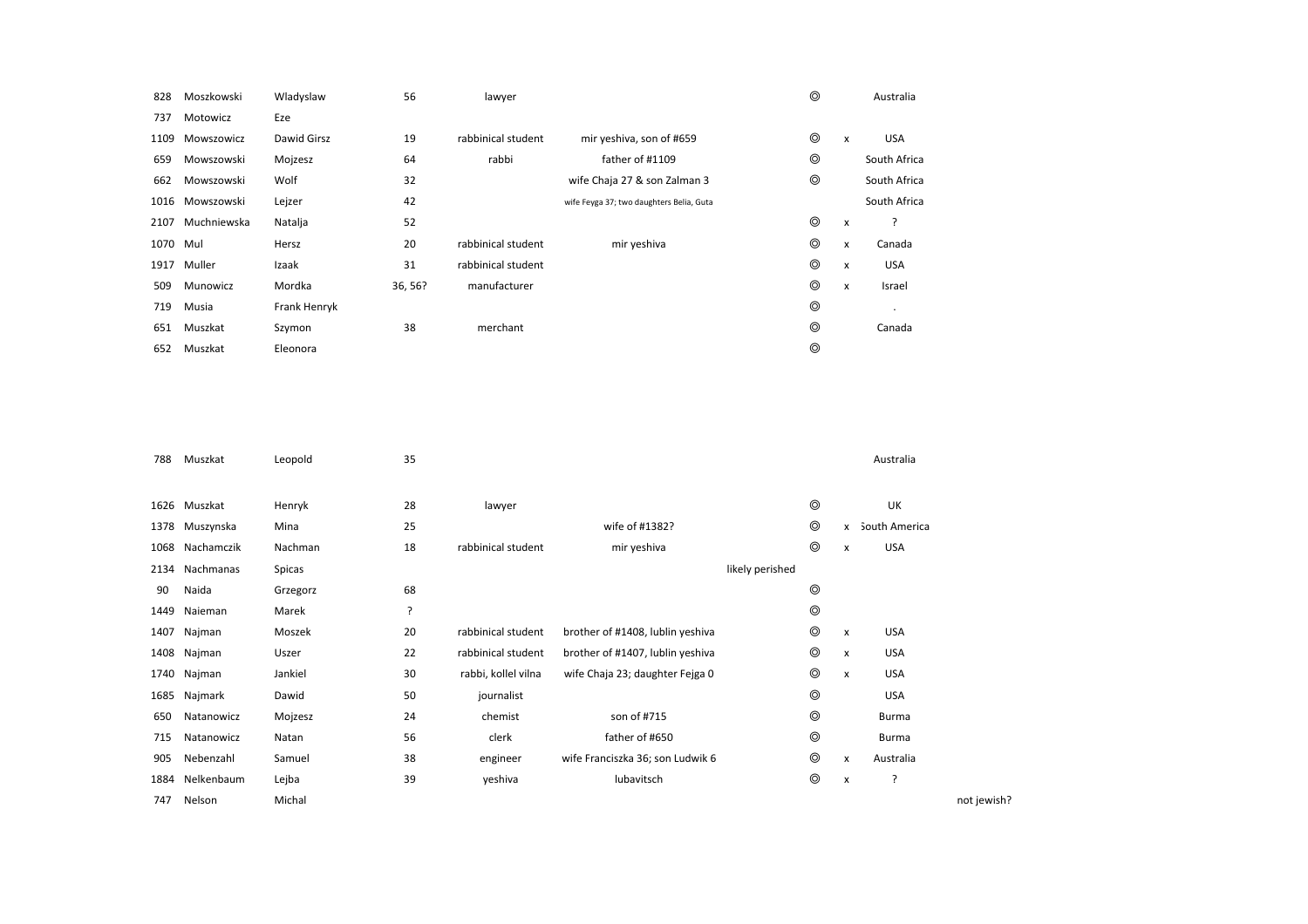| 147  | Neufeld       | Max                  | 36 | textiles           | wife Margarethe 39--manuf. artificial flowers     |                | x                  | Israel                      |                 |
|------|---------------|----------------------|----|--------------------|---------------------------------------------------|----------------|--------------------|-----------------------------|-----------------|
| 410  | Neugoliberg   | Izydor-Iszael        |    |                    |                                                   |                |                    | survived in USSR (Tashkent) |                 |
| 1399 | Neuwelt       | Alfred               | 52 | factory manager    | ife Maria 43; children (Ewa 18, Michal 12, Ann 7) | $^{\circ}$     |                    | Canada                      |                 |
| 1831 | Niezielinski  | Ignacy               |    |                    |                                                   |                |                    |                             | not jewish?     |
| 1490 | Niniec        | Samuel               | 59 |                    | wife                                              | $\circledcirc$ |                    |                             |                 |
| 1069 | Niznik        | Abram David          | 20 | rabbinical student | mir yeshiva                                       | $\circledcirc$ | $\pmb{\times}$     | <b>USA</b>                  |                 |
| 587  | Nizynski      | Isaak                | 25 | merchant           |                                                   | $\circledcirc$ | $\pmb{\times}$     | Australia                   |                 |
| 1506 | Nowgrodzki    | Markus Chaim         | 19 | clerk              |                                                   | $\circledcirc$ |                    | <b>USA</b>                  |                 |
| 363  | Nowinski      | Irena                | 41 |                    | wife of #597                                      | $\circledcirc$ |                    |                             |                 |
| 597  | Nowinski      | Juliusz              | 45 | industrialist      | husband of #363; child (Hanna 15)                 | $\circledcirc$ |                    |                             |                 |
| 927  | Nowinski      | Mieczyslaw           | 50 |                    | wife Alina (36) & child Janina (6)                | $\circledcirc$ |                    |                             |                 |
|      | 1002 Nowinski | Wiktor               | 37 | PhD                |                                                   | $\circledcirc$ |                    |                             |                 |
| 1380 | Nowomiast     | Mojszes Hersz Stanis | 32 | merchant           | husband of #1381; daughter Miriam                 | ⊚              | $\pmb{\times}$     | Brazil                      |                 |
| 1381 | Nowomiast     | Mina                 | 26 |                    | wife of #1380                                     | ⊚              | X                  | Brazil                      |                 |
| 1382 | Nowomiast     | Stanislaw            | 36 |                    | husband of #1378                                  | $\circledcirc$ | $\pmb{\times}$     | Brazil                      |                 |
| 2110 | Nowoprucki    | Mojzesz              | 30 |                    |                                                   |                |                    |                             | b Lida f Warsaw |
| 1724 | Noworudzki    | Elja                 | 37 | clerk              |                                                   |                |                    |                             |                 |
| 833  | Nucher        | Herman               | 39 | lawyer             |                                                   | $\circledcirc$ |                    | <b>USA</b>                  |                 |
| 383  | Nusbaum       | Josef                | 39 |                    |                                                   |                |                    |                             | f Warsaw        |
| 1419 | Nusbaum       | Boruch               | 37 | clerk              | wife Mordka                                       | $\circledcirc$ | $\pmb{\mathsf{x}}$ | Australia                   |                 |
| 129  | Nussbaum      | Marjan Olterszowsk   | 43 |                    | husband of #130                                   |                |                    |                             | f Lodz          |
| 130  | Nussbaum      | Regina               | 42 |                    | wife of #129                                      |                |                    |                             | f Lodz          |
| 1630 | Nussbaum      | Chaim                |    | rabbi              | telczer yeshiva, husband of #1632                 | ⊚              |                    | Indonesia                   |                 |
| 1631 | Nussbaum      | Samuel               |    | math teacher       | brother of #1630                                  | ⊚              |                    | Indonesia                   |                 |
| 1632 | Nussbaum      | Rachel               |    |                    | wife of $\#1630 + 2$ children                     | ⊚              |                    | Indonesia                   |                 |
| 1505 | Nutkiewicz    | <b>Berek</b>         | 31 | merchant           |                                                   | $\circledcirc$ |                    | Canada                      |                 |
| 245  | Oberman       | Syma                 | 31 |                    | wife of #256                                      | $\circledcirc$ |                    | South Africa                |                 |
| 256  | Oberman       | Israel               | 33 | merchant           | husband of #245                                   | $\circledcirc$ |                    | South Africa                |                 |
| 384  | Obertynska    | Hanna                |    |                    |                                                   |                |                    |                             |                 |
| 481  | Obertynska    | Maria                |    |                    |                                                   |                |                    |                             |                 |
| 230  | Ochrimsky     | Majer                | 50 | clerk              | also Teofila 35, Josef 48, Pola 32                | ◎              |                    | Australia                   | July, 1941      |
| 1805 | Odes          | Lejwik               | 53 | editor             | daughter Hilda (16)                               | $\circledcirc$ |                    |                             |                 |
| 1876 | Ofman         | Paulina              | 32 | infirmier          | wife of #1949,child Wolf 8                        | $\circledcirc$ |                    | <b>USA</b>                  |                 |
| 1949 | Ofman         | Jozef                | 36 | clerk              | husband of #1876                                  | ⊚              |                    | <b>USA</b>                  |                 |
|      |               |                      |    |                    |                                                   |                |                    |                             |                 |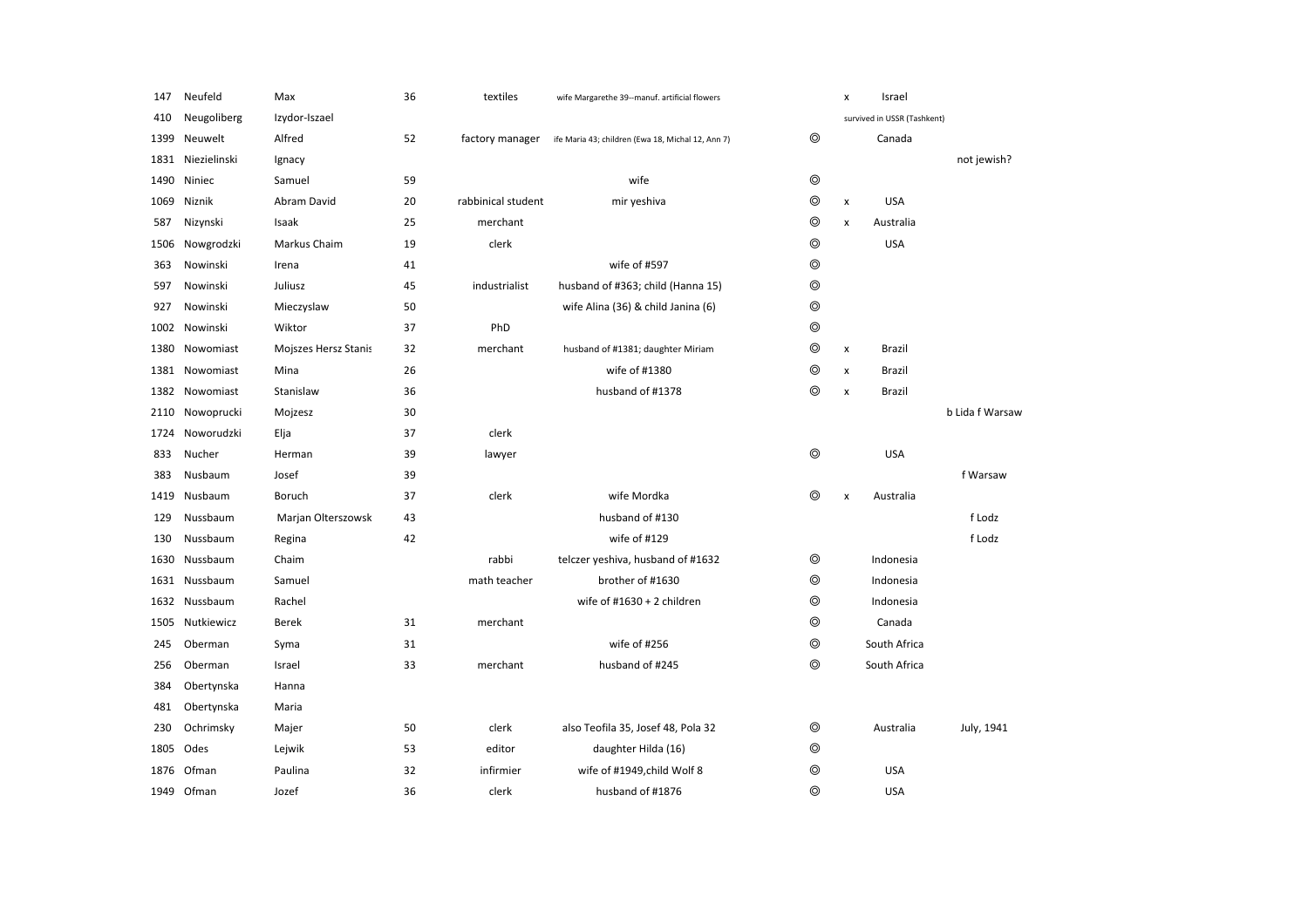| 1103 | Okragly                      | Chaim           | 28 | rabbinical student  | mir yeshiva                                    | $^{\circ}$     | x                  | <b>USA</b>         |                      |
|------|------------------------------|-----------------|----|---------------------|------------------------------------------------|----------------|--------------------|--------------------|----------------------|
| 540  | Oldak                        | Mojszes Ber     | 35 | merchant            |                                                | ⊚              | X                  | Israel             |                      |
| 2109 | Oldak                        | Chajkiel        | 53 |                     | wife Malka 46; Chana 18, Awiwa 18              |                |                    |                    |                      |
| 1973 | Oler                         | Leja            | 41 | dressmaker          | daughters Hinda12, Chana 12                    | ⊚              |                    | Canada             |                      |
| 1974 | Oler                         | Leon            |    |                     |                                                |                |                    |                    |                      |
| 1565 | Orbach                       | Abram           | 34 | building technician |                                                | $\circledcirc$ |                    | <b>Burma</b>       |                      |
| 1650 | Orensztein                   | Naftali Hirsch  | 36 | timber specialist   | wife Syfra 32; Natan 4, Moses 10               | $\circledcirc$ | x                  | <b>USA</b>         |                      |
| 630  | Orensztejn                   | Zelman          | 39 | manufacturer        | wife Sara 33                                   | ⊚              | x                  | Australia          |                      |
| 1251 | Orgler                       | Josif Izaak Ber | 27 | mechanic            |                                                | $^{\circ}$     |                    | South Africa       |                      |
| 549  | Orlanska                     | Pola            | 22 |                     | sister of #551                                 |                |                    |                    | b Bialystok f Warsaw |
| 550  | Orlanski                     | Joszua          | 21 |                     | brother of #551                                |                |                    |                    | b Bialystok f Lodz   |
| 551  | Orlanski                     | Jakob           | 27 |                     | brother of #550                                |                |                    |                    | b Bialystok f Warsaw |
|      | 1191 Orlanski                | Szmul Ela       | 18 | rabbinical student  | mir yeshiva                                    | ⊚              | $\pmb{\mathsf{x}}$ | <b>USA</b>         |                      |
| 1418 | Orlean                       | Naftal          | 29 |                     |                                                |                |                    |                    | f Warsaw             |
| 1195 | Orlinski, Orlanski? Menachim |                 | 19 | rabbinical student  | mir yeshiva                                    | $^{\circ}$     | X                  | <b>USA</b>         |                      |
| 1846 | Orlowski                     | Jerzy           |    |                     |                                                |                |                    |                    |                      |
| 1960 | Ornstein                     | Peter           | 18 |                     | son of #1962, #1961                            | ⊚              |                    | x South America    |                      |
|      | 1961 Ornstein                | Edith           | 40 |                     | wife of #1962; mother of #1960; child Liane 13 | ⊚              |                    | x South America    |                      |
|      | 1962 Ornstein                | Ernst           | 43 | mech engineer       | husband of #1961, father of #1960              | ⊚              |                    | x South America    |                      |
| 238  | Oskromsky                    | Josef           |    |                     |                                                |                |                    |                    | likely not jewish    |
| 128  | Ostrower                     | Abram           | 39 |                     | husband of #131; daughter Freda 6              | $\circledcirc$ |                    |                    |                      |
| 131  | Ostrower                     | Karolina        | 38 |                     | wife of #128                                   | ⊚              |                    |                    |                      |
| 2040 | <b>Ostrower</b>              | <b>Abram</b>    |    | duplicate of #128   |                                                |                |                    |                    |                      |
| 1577 | Ostrowska                    | Klara           |    |                     | wife of #1578                                  |                |                    | survived in Poland |                      |
| 1578 | Ostrowski                    | Jozef           | 37 |                     | husband of #1577                               |                |                    | survived in Poland |                      |
| 2122 | Paciorek                     | Franciszek      |    |                     |                                                |                |                    |                    | not jewish?          |
| 2123 | Paciorek                     | Zpignic         |    |                     |                                                |                |                    |                    | not jewish?          |
| 1123 | Paderski                     | Meier           | 29 | rabbinical student  | mir yeshiva                                    | $\circledcirc$ | x                  | <b>USA</b>         |                      |
| 522  | Pajewski                     | Jechiel-Izaak   | 33 |                     | wife Sura (25) & Witold (4))                   | $\circledcirc$ |                    |                    |                      |
| 523  | Pajewski                     | Josef           | 23 |                     | brother of #522                                | ⊚              |                    |                    |                      |
| 945  | Pakulska                     | Lucyna          |    |                     |                                                |                |                    |                    | not jewish?          |
| 1210 | Paler                        | Benjamin        | 29 | rabbinical student  | mir yeshiva                                    | ⊚              | $\pmb{\times}$     | Canada             |                      |
| 835  | Pantol                       | Mejer           | 28 | rabbinical student  | kamieniecer yeshiva                            | ⊚              | X                  | Canada             |                      |
|      |                              |                 |    |                     |                                                |                |                    |                    |                      |
| 486  | Papierczyk                   | Pinkus          | 29 | merchant            |                                                | ⊚              | x                  | <b>USA</b>         |                      |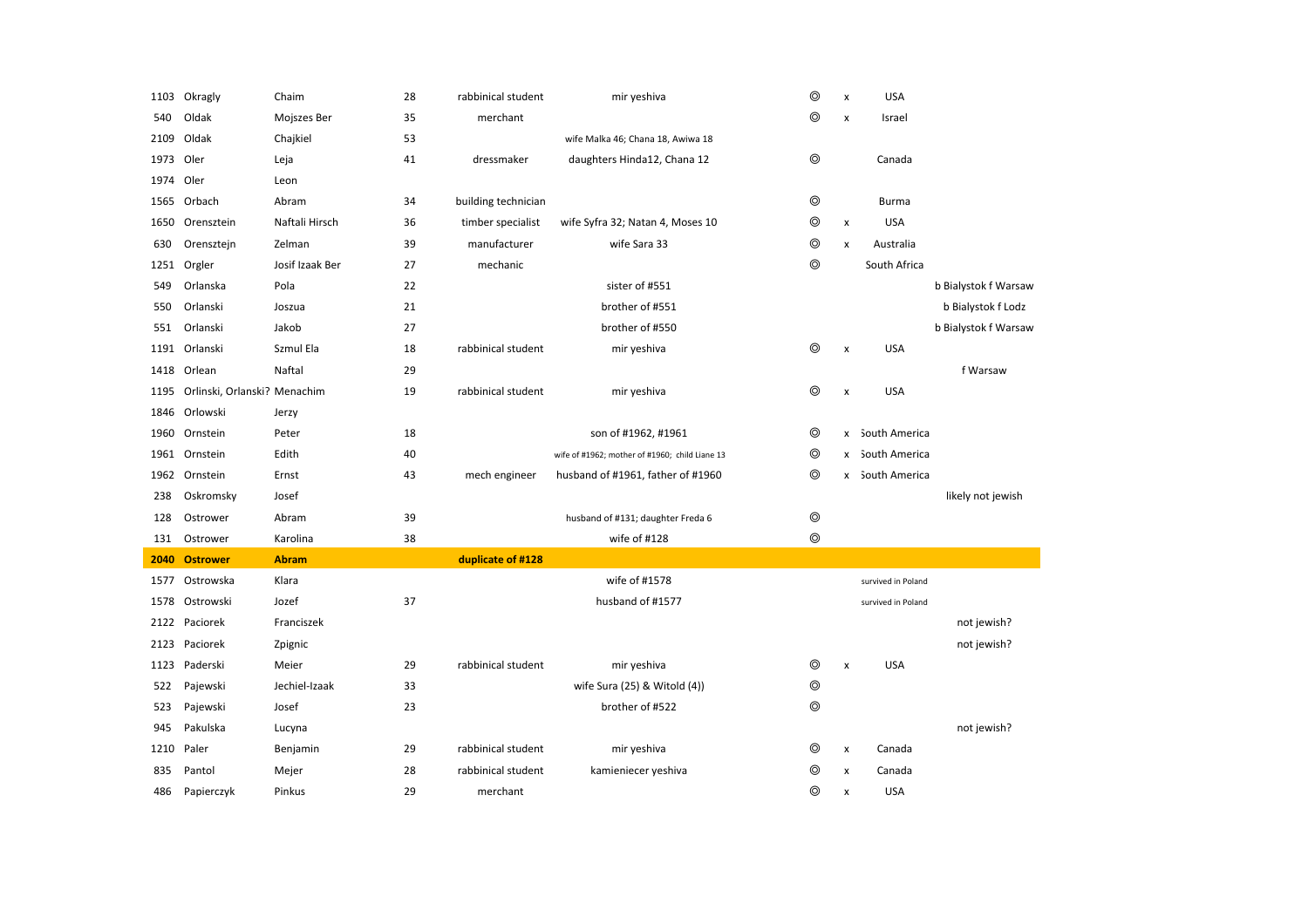| 616  | Papierna       | Michal               |     |                    |                                                |                |                |              |             |
|------|----------------|----------------------|-----|--------------------|------------------------------------------------|----------------|----------------|--------------|-------------|
| 617  | Papierna       | Grzegorz             |     |                    |                                                |                |                |              |             |
| 174  | Parnas         | Roza                 |     |                    |                                                |                |                |              |             |
| 189  | Pat            | <b>Brucha</b>        | 25  |                    | wife of #200                                   | $\circledcirc$ |                | Canada       |             |
| 200  | Pat            | Emanuel              | 28  | physician          | usband of #189; son of #1975, brother of #1832 | $^{\circ}$     |                | Canada       |             |
| 1832 | Pat            | Naomi                | 24  | physician          | sister of #200                                 | $\circledcirc$ |                | Canada       |             |
| 1975 | Pat            | Ryfka                | 50  |                    | mother of #200                                 | $^{\circ}$     |                | Canada       |             |
| 1681 | Pavilionene    | Urbonene             |     |                    |                                                |                |                |              | not jewish? |
| 1608 | Pawlowicz      | Olgierd              | 32  |                    |                                                | $\circledcirc$ |                |              |             |
| 1866 | Pecyna         | Motel                | 21  | rabbinical student |                                                | $\circledcirc$ | $\pmb{\times}$ | <b>USA</b>   |             |
| 1750 | Pelczar        | Janina               |     |                    |                                                |                |                |              |             |
|      | 1751 Pelczar   | Kazimierz            |     |                    |                                                |                |                |              |             |
| 1789 | Percowicz      | Nochim               | 16  | rabbinical student | mir yeshiva                                    | $^{\circ}$     | $\pmb{\times}$ | <b>USA</b>   |             |
| 870  | Perkal         | Esza                 | 26  | dentist            |                                                | $^{\circ}$     | $\pmb{\times}$ | <b>USA</b>   |             |
| 1969 | Perkal         | Szlama               | 25  | clothing (weaver)  |                                                | $\circledcirc$ | $\pmb{\times}$ | Canada       |             |
| 1101 | Perkowski      | Wolf                 | 20  | rabbinical student | mir yeshiva                                    | $\circledcirc$ | $\pmb{\times}$ | Palestine    |             |
| 1739 | Perkowski      | Srul                 | 26  | rabbinical student | mir yeshiva                                    | $^{\circ}$     | $\pmb{\times}$ | <b>USA</b>   |             |
| 45   | Perlitz        | Samson               | 38  | technician         | husband of #44                                 | $\circledcirc$ |                |              |             |
| 1231 | Perlow         | Lejzor, Abram        | 25  | rabbi              | mir yeshiva                                    | $\circledcirc$ | $\pmb{\times}$ | <b>USA</b>   |             |
| 634  | Persic         | Wadim                | 40  | engineer           |                                                | $\circledcirc$ |                |              |             |
| 1923 | Phastag        | Dawid                | 23  | rabbinical student | mir yeshiva?                                   | $\circledcirc$ | $\pmb{\times}$ | <b>USA</b>   |             |
| 1953 | Phastag        | Mojsze               | 21  | rabbinical student | mir yeshiva?                                   | $^{\circ}$     | $\pmb{\times}$ | <b>USA</b>   |             |
|      | 1352 Piekarski | Jachok, Ichoh?       | 28  | rabbinical student | mir yeshiva                                    | $\circledcirc$ |                |              |             |
| 380  | Piekarz        | Boruch               | 32  | clerk              |                                                | $\circledcirc$ |                | South Africa |             |
| 1986 | Piekarz        | Lejba, Leib?         | 35? | tailor             |                                                | $\circledcirc$ |                | Canada       |             |
| 1990 | Piekarz        | Mordka               | 32  |                    | received Zwartendijk visa                      |                |                |              |             |
| 1534 | Pietruszka     | Icek                 | 20  | rabbinical student | klecher yeshiva                                | $\circledcirc$ |                |              |             |
| 353  | Pikielny       | Michail, Michal?     | 21  |                    |                                                | $\circledcirc$ |                |              |             |
| 975  | Pikielny       | Lejb                 | 25  | rabbinical student | Nowogroded yeshiva                             | $^{\circ}$     | X              |              |             |
| 712  | Pilin, Plin?   | <b>Bronislaw</b>     | 27  |                    |                                                |                |                |              | f Warsaw    |
| 500  | Pinczewski     | Stanislaw-Aleksander | 39  |                    |                                                |                |                |              | f Warsaw    |
| 1353 | Pinczuk        | Pinchos, Pinchus?    | 29  | mir yeshiva        |                                                |                |                | survived     |             |
| 982  | Pines          | Ewgenia              |     |                    |                                                |                |                |              |             |
| 983  | Pines          | Juli                 |     |                    |                                                |                |                |              |             |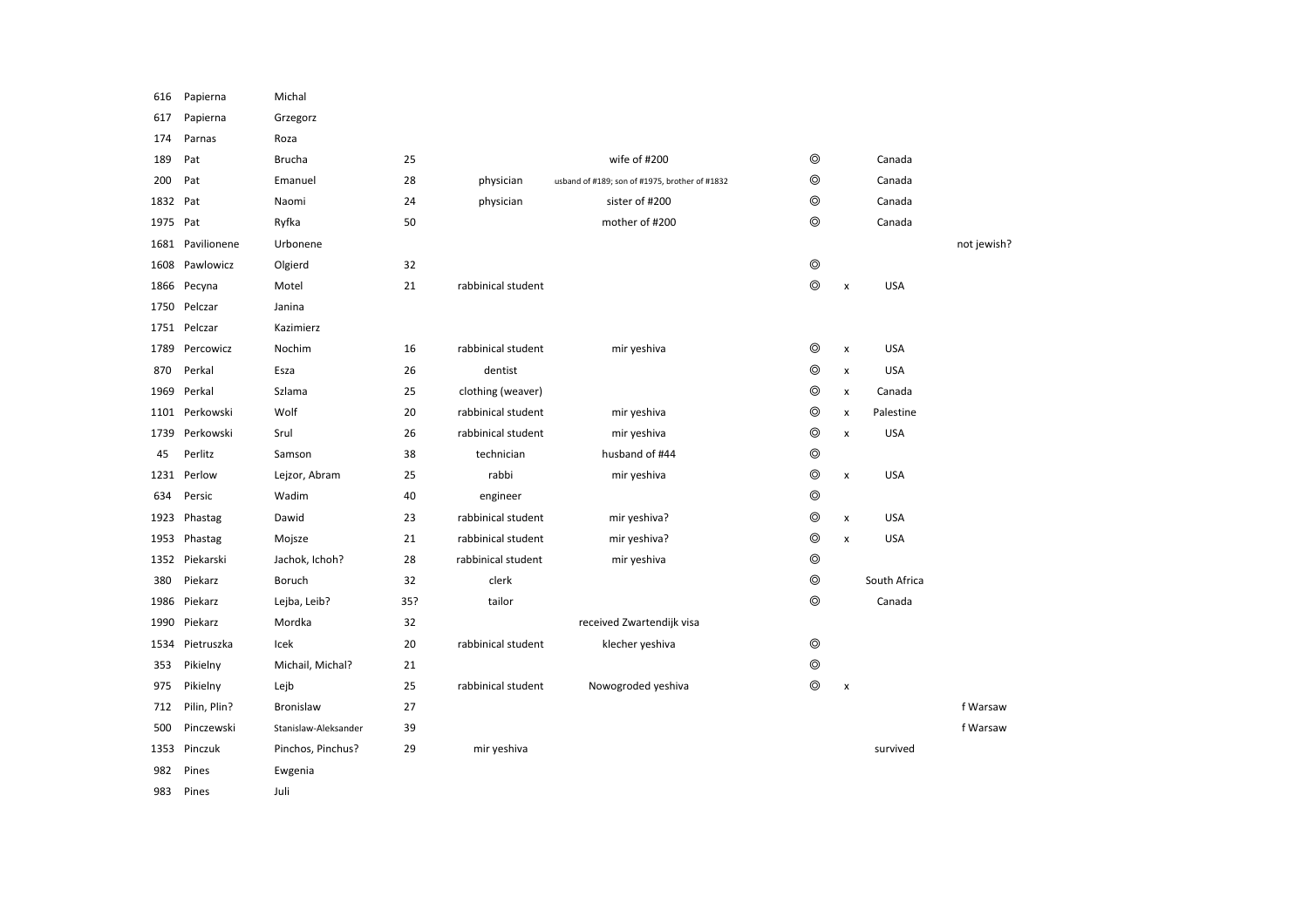| 909  | Pinks       | <b>Gustaw Kazimierz</b> | 19 |                    |                                            |                |                    |              | f Lodz             |
|------|-------------|-------------------------|----|--------------------|--------------------------------------------|----------------|--------------------|--------------|--------------------|
| 1872 | Pinkus      | Henryk                  | 47 | watchmaker         |                                            | ⊚              | x                  | Ecuador      |                    |
| 1873 | Pinkus      | Leja                    | 41 |                    |                                            | ⊚              | X                  | Ecuador      |                    |
| 773  | Pinus       | Lejzor                  | 57 | teacher            | plus one family member                     | ⊚              | x                  | ?            |                    |
| 1209 | Pirutynski  | Mowsza                  | 20 | rabbinical student | mir yeshiva                                | ⊚              | x                  | <b>USA</b>   |                    |
| 1330 | Piterman    | Moszek                  | 18 | rabbinical student | mir yeshiva                                | ⊚              | X                  | <b>USA</b>   |                    |
| 1154 | Piwowz      | Moses                   | 21 | rabbinical student | mir yeshiva                                | $\circledcirc$ | $\pmb{\mathsf{x}}$ | USA          |                    |
| 76   | Pizic       | Henryk                  | 43 |                    |                                            |                |                    |              | b Mlawa; f Podkale |
| 46   | Pizyc       | Menachem                | 30 | clerk              |                                            | $^{\circ}$     | X                  |              |                    |
| 1238 | Plaskacz    | Wladyslawa              |    |                    |                                            |                |                    |              | not jewish?        |
| 95   | Plockier    | Irene                   | 34 |                    | wife of #145                               | $\circledcirc$ |                    | Brazil       |                    |
| 145  | Plockier    | Aron                    | 37 | engineer           | husband of #95                             | $\circledcirc$ |                    | Brazil       |                    |
| 947  | Plockier    | Chawa Rywka             |    |                    |                                            |                |                    |              |                    |
| 948  | Plockier    | Jakob                   |    |                    |                                            |                |                    |              |                    |
| 1211 | Pocztaruk   | Izrael                  | 21 | rabbinical student | mir yeshiva                                | $\circledcirc$ | x                  | <b>USA</b>   |                    |
| 668  | Polak       | Henryk                  | 18 | student            |                                            | $\circledcirc$ | x                  |              |                    |
| 836  | Polak       | Leon                    | 54 | manufacturer       |                                            | $^{\circ}$     |                    | <b>USA</b>   |                    |
| 951  | Polak       | Efim                    | 33 | engineer           | wife Natalja 25                            | $\circledcirc$ |                    | Australia    |                    |
| 2113 | Polak       | Lewi                    | 55 | manufacturer       |                                            | $\circledcirc$ |                    | Canada       |                    |
| 619  | Polakiewicz | Szamaj                  | 29 | physician          | plus three family members                  | $\circledcirc$ | x                  | Australia    |                    |
| 2021 | Polakiewicz | Moszek                  | 37 | lawyer             | wife Amelia 26                             | ◎              |                    | <b>USA</b>   |                    |
| 1100 | Polejes     | Abram                   | 24 | rabbinical student | mir yeshiva                                | ⊚              | $\pmb{\mathsf{x}}$ | <b>USA</b>   |                    |
| 1206 | Polonski    | Ela                     | 26 | rabbinical student | mir yeshiva, wife Funia16                  | ⊚              | X                  | <b>USA</b>   |                    |
| 543  | Pomeranc    | Jankiel                 | 44 | rabbi              | wife Bejla42;Aron14,Rahela6,Vela4, Michla2 | ⊚              |                    | <b>USA</b>   |                    |
| 1625 | Pomeranc    | Abrum                   |    |                    |                                            |                |                    |              |                    |
| 692  | Pomeraniec  | Leon                    | 26 | musician           |                                            | $\circledcirc$ | X                  |              |                    |
| 195  | Porszniej   | Jan                     |    |                    |                                            |                |                    |              | special list       |
| 1099 | Portnoj     | Laizer                  | 33 | rabbi              | mir yeshiva                                | ◎              | $\pmb{\mathsf{x}}$ | ?            |                    |
| 1155 | Portnoj     | Chaim                   | 22 | rabbinical student | mir yeshiva                                | ◎              | x                  | <b>USA</b>   |                    |
| 2026 | Portowicz   | Josef                   | 21 | rabbinical student | lubavitsch                                 | $\circledcirc$ | x                  | Poland       |                    |
| 69   | Posluszny   | Kazimir                 | 17 | student            | son of #73                                 | $\circledcirc$ |                    | Burma        |                    |
| 73   | Posluszny   | Marian                  | 57 | manufacturer       | father of #69                              | ◎              |                    | <b>Burma</b> |                    |
| 1484 | Potasznik   | Chaja                   | 29 | teacher            | beth jacob, wife of #1485                  | ◎              | x                  | <b>USA</b>   |                    |
| 1485 | Potasznik   | Mendel                  | 30 | rabbinical student | radin yeshiva, husband of #1484            | ⊚              | x                  | <b>USA</b>   |                    |
|      |             |                         |    |                    |                                            |                |                    |              |                    |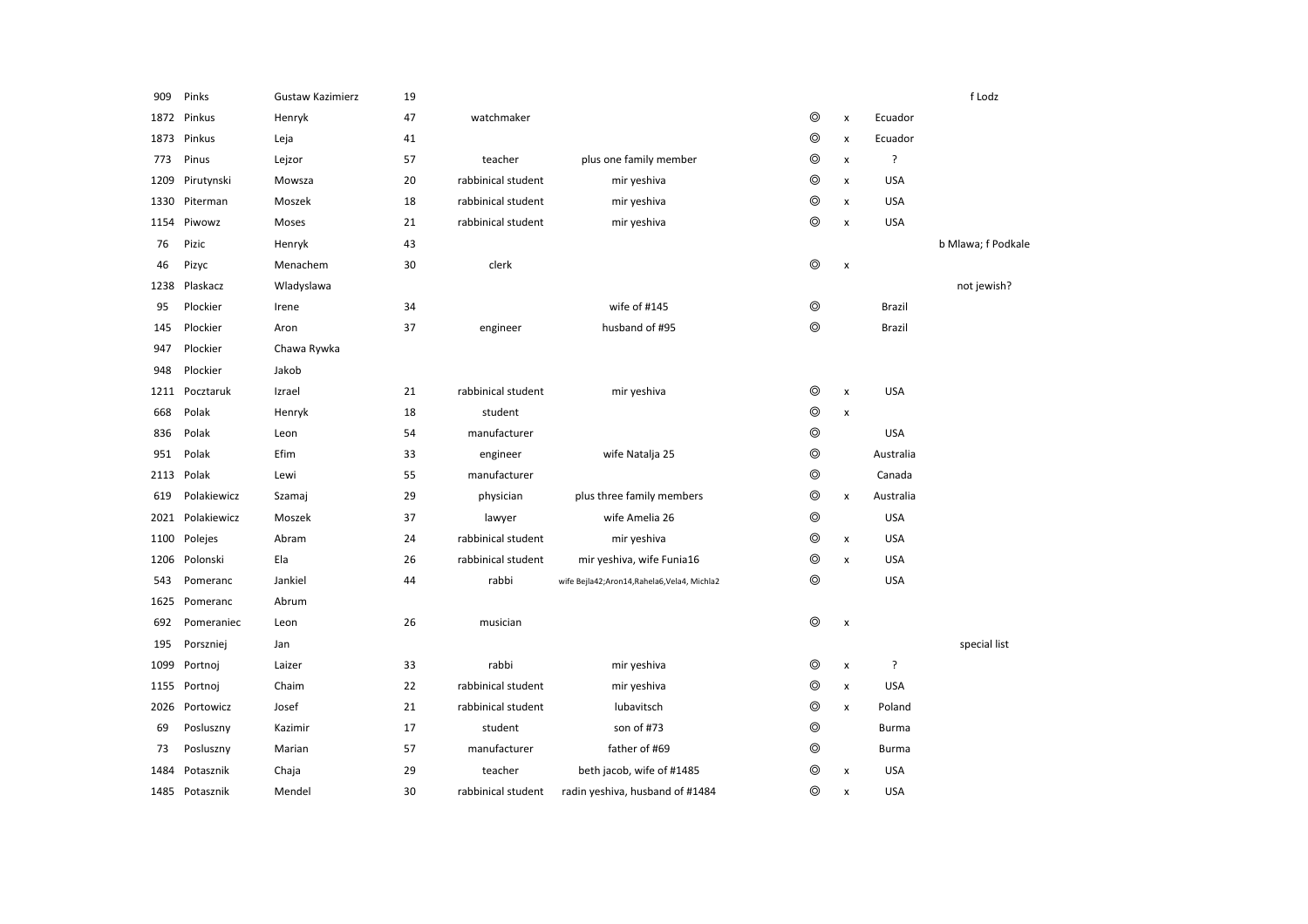| 183  | Poznanski                       | Majryc         |    |                    |                                      |                  |                |                           |            |               |
|------|---------------------------------|----------------|----|--------------------|--------------------------------------|------------------|----------------|---------------------------|------------|---------------|
| 203  | Poznanski                       | Mordka         | 31 | clerk              | husband of #1617                     |                  | ⊚              | $\boldsymbol{\mathsf{x}}$ | Ś.         |               |
| 1310 | Poznanski                       | Jakob          | 29 |                    |                                      |                  |                |                           |            | f Warsaw      |
| 1617 | Poznanski                       | Estera         | 32 |                    | wife of #203                         |                  | ⊚              | $\pmb{\times}$            | ç.         |               |
| 1048 | Praszkier                       | Hersz          | 29 | farmer             |                                      | died in Shanghai | ⊚              | $\pmb{\mathsf{x}}$        |            |               |
| 1840 | Preger                          | Nachum         | 18 | rabbinical student | lubavitsch                           |                  | ⊚              | $\pmb{\mathsf{x}}$        | <b>USA</b> |               |
| 620  | Preschel                        | Arnold         | 41 | textiles           | wife Rachik 35, son Wolf 6           |                  | $\circledcirc$ | $\pmb{\times}$            | Uruguay    |               |
| 1782 | Probst                          | Chaim          | 22 | rabbinical student | lubavitsch                           |                  | $^{\circ}$     | $\boldsymbol{\mathsf{x}}$ | <b>USA</b> |               |
|      | 1292 Prochnik                   | Rela           | 40 |                    | wife of #1294                        |                  | $\circledcirc$ |                           |            |               |
| 1294 | Prochnik                        | Henryk         | 45 |                    | husband of #1292; 2 children (11, 7) |                  | $^{\circ}$     |                           |            |               |
| 1341 | Pruzanski                       | Chaim          | 20 | rabbinical student | mir yeshiva                          |                  | $^{\circ}$     | $\pmb{\times}$            | Canada     |               |
| 254  | Prywin                          | Josef          |    |                    |                                      |                  |                |                           |            |               |
| 295  | Przelomski                      | Marian         | 37 |                    | wife Faiga (38)                      |                  | $^{\circ}$     |                           |            |               |
| 1930 | Przewozman                      | Josef          | 19 |                    | son of #1931                         |                  | ⊚              | Х                         | <b>USA</b> | f Warsaw      |
| 1931 | Przewozman                      | Abram          | 46 | rabbi              |                                      |                  | ⊚              | $\pmb{\times}$            | <b>USA</b> |               |
| 953  | Ptak                            | Lejzer         | 65 | lawyer             | wife Perla (60)                      |                  | $^{\circ}$     |                           | <b>USA</b> |               |
| 1981 | Pudlowski                       | Zelman         | 47 | textile clerk      |                                      |                  | $\circledcirc$ |                           | USA?       |               |
| 1516 | Rab                             | Moszko         | 21 | merchant           |                                      |                  | $^{\circ}$     |                           |            |               |
| 211  | Rabinowicz                      | Chana          | 41 |                    | wife of #212                         |                  | $^{\circ}$     |                           | <b>USA</b> |               |
| 212  | Rabinowicz                      | Guszel         | 54 |                    | husband of #211; one child (9)       |                  | $\circledcirc$ |                           | <b>USA</b> |               |
| 656  | Rabinowicz                      | Tanchum        | 23 | rabbinical student |                                      |                  | $^{\circ}$     | x                         |            |               |
| 1098 | Rabinowicz                      | Jankiel, Jakow | 26 | rabbi              | mir yeshiva                          |                  | ⊚              | $\pmb{\chi}$              | <b>USA</b> |               |
| 1128 | Rabinowicz                      | Ickok          | 20 | rabbinical student | mir yeshiva                          |                  | ⊚              | $\pmb{\times}$            | ç.         |               |
| 1129 | Rabinowicz                      | Morduch        | 27 | rabbinical student | mir yeshiva                          |                  | $^{\circ}$     | $\pmb{\times}$            | ç.         |               |
| 1687 | Rabinowicz                      | Gene           |    |                    |                                      |                  |                |                           |            |               |
| 1749 | Rabinowicz                      | Abram          | 19 | rabbinical student |                                      |                  | ⊚              | Harbir                    | <b>USA</b> |               |
| 1779 | Rabinowicz                      | Pejsach        | 19 | rabbinical student | lubavitsch, wife Lima (16)           |                  | ⊚              | x                         | <b>USA</b> |               |
| 2114 | Rachman                         | Mandberg       |    |                    |                                      |                  |                |                           |            |               |
| 1754 | Rachsztajn, Raichsztejn? Szmul  |                | 19 |                    |                                      |                  |                |                           |            | f Szcbrzeszyn |
| 1755 | Rachsztajn, Raichsztejn? MOSZek |                | 34 |                    |                                      |                  |                |                           |            | f Szcbrzeszyn |
| 206  | Racimora                        | Jeruchim       | 33 |                    |                                      |                  | ⊚              | $\pmb{\mathsf{x}}$        |            |               |
| 1532 | Radziejewski                    | Daniel         | 45 |                    |                                      |                  |                |                           |            |               |
| 1596 | Radziszewski                    | Zygmunt        |    |                    |                                      |                  |                |                           |            | not jewish?   |
|      | 1258 Rafalowicz                 | Jerij          |    |                    |                                      |                  |                |                           |            |               |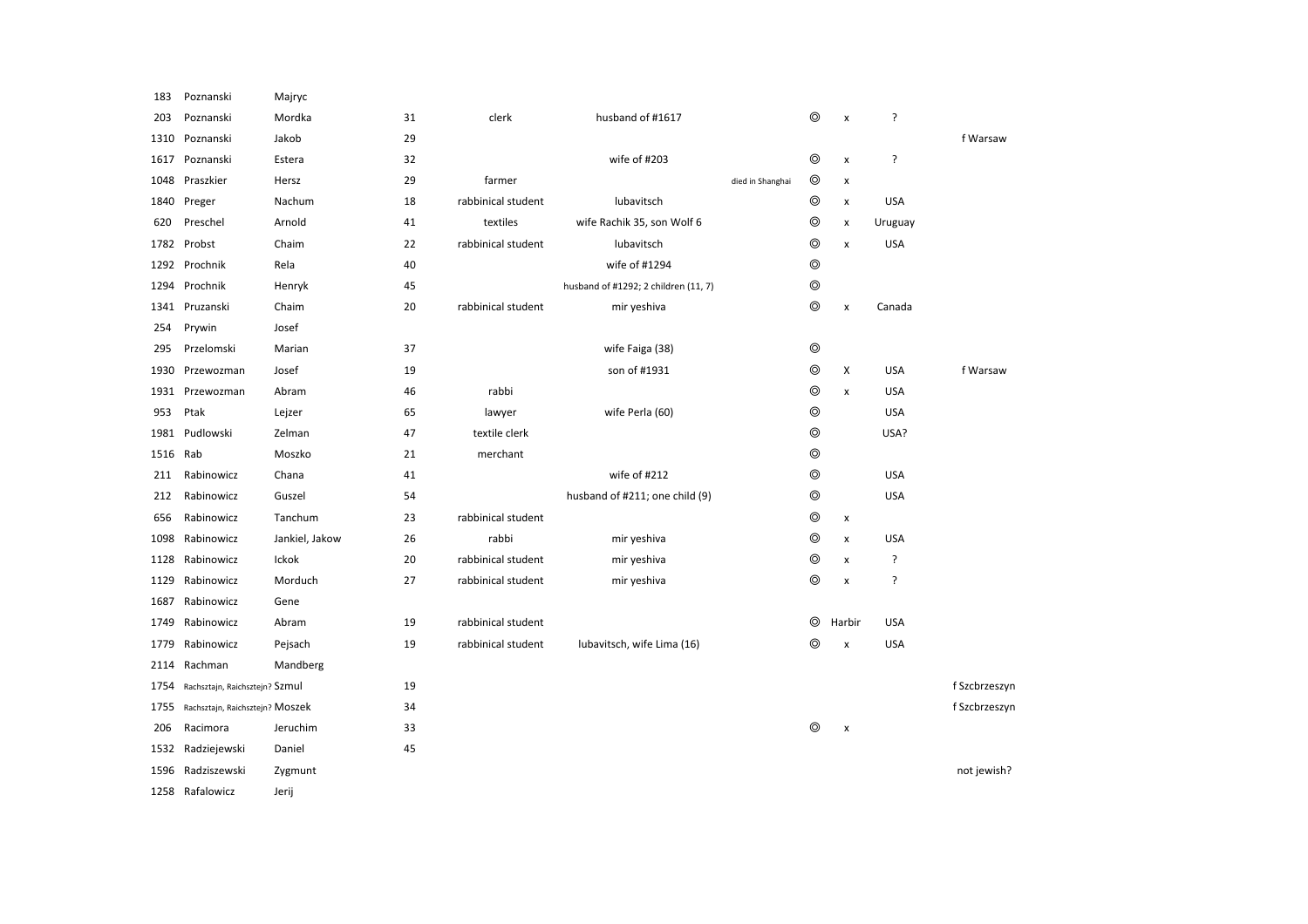| 1097      | Rajchlin     | Srul         | 22 | rabbinical student | mir yeshiva                       | $\circledcirc$ | $\pmb{\times}$     | <b>USA</b>       |                      |
|-----------|--------------|--------------|----|--------------------|-----------------------------------|----------------|--------------------|------------------|----------------------|
| 855       | Rajczyk      | Jakob Lejb   | 30 | leathermaker       |                                   | $\circledcirc$ |                    | South Africa     |                      |
| 1837      | Rajczyk      | Szmul Dawid  | 22 | rabbinical student | lubavitsch                        | $\circledcirc$ | x                  | <b>USA</b>       |                      |
| 809       | Rajinesaite  | Rina         |    |                    | likely perished                   |                |                    |                  |                      |
| 1606      | Rajter       | Mojsze       | 28 | rabbinical student | mir yeshiva                       | $^{\circ}$     | x                  | Canada           |                      |
| 783       | Rajzman      | Wiktor       | 26 | engineer           |                                   | $\circledcirc$ |                    | Canada           |                      |
| 2097      | Rakowicka    | Miriam       | 21 |                    |                                   |                |                    |                  | b Slonim f Bialystok |
| 2098      | Rakowicki    | Dawid        | 44 |                    |                                   |                |                    |                  | b Slonim f Warsaw    |
| 645       | Rancman      | Zygmunt      | 35 | technician         | plus one family member            | $\circledcirc$ | $\pmb{\times}$     |                  |                      |
| 556       | Rapaport     | Zygmunt      | 35 | clerk              |                                   | $\circledcirc$ | x                  | ç.               |                      |
| 1528      | Rapoport     | Izrael       | 36 | fur merchant       | husband of #1530; son Janusz (10) | $\circledcirc$ |                    | <b>USA</b>       |                      |
| 1529      | Rapoport     | Hersz        | 27 | clerk              |                                   | $\circledcirc$ | $\pmb{\times}$     | <b>USA</b>       |                      |
| 1530      | Rapoport     | Ewa          | 38 |                    | wife of #1528                     | $\circledcirc$ |                    | <b>USA</b>       |                      |
| 2034      | Rapoport     | <b>Hersz</b> |    | duplicate of #1529 |                                   |                |                    |                  |                      |
| 2037      | Rapoport     | Jos Boruch   | 27 |                    |                                   |                |                    |                  |                      |
| 1996      | Rassin       | Mojsze       | 36 | manufacturer       | wife Chana 28                     | $\circledcirc$ |                    | <b>USA</b>       |                      |
| 1618      | Raszkes      | Moses        |    |                    |                                   |                |                    |                  |                      |
|           | 1661 Ratler  | Jerzy        |    |                    |                                   |                |                    |                  |                      |
| 1887      | Reach        | Rudolf       | 39 |                    | wife Catherine (37)               |                |                    | Australia        |                      |
| 1017      | Rebzda       | Boleslaw     |    |                    |                                   | $\circledcirc$ |                    |                  |                      |
| 1065      | Redel        | Dawid        | 55 | dyer               |                                   | $\circledcirc$ | x                  |                  |                      |
| 1843      | Redler       | Artur        | 35 | economist          |                                   | $\circledcirc$ | $\pmb{\mathsf{x}}$ | <b>USA</b>       |                      |
| 29        | Reiner       | Josef        | 49 |                    |                                   |                | x                  |                  |                      |
| 1064      | Reiner       | Jozef        |    | duplicate of #29   |                                   |                |                    |                  |                      |
| 856       | Reisensztadt | Szyja        | 58 |                    | husband of #857                   |                |                    |                  | f Warsaw             |
| 857       | Reisensztadt | Perla Tena   | 52 |                    | wife of #856                      |                |                    |                  | f Warsaw             |
| 2059      | Reizman      | Eugeni       | 40 |                    |                                   |                |                    |                  | b Somonim f Uzhorod  |
| 358       | Rejchman     | Majer        | 37 | lawyer             |                                   | $\circledcirc$ | X                  | Argentina/israel |                      |
| 576       | Rembaum      | Boruch       | 22 | student            |                                   | $\circledcirc$ |                    |                  |                      |
| 81        | Reznik       | Jankel       | 52 | mech engineer      |                                   | $\circledcirc$ | x                  | Israel           |                      |
| 318       | Reznik       | Fejga        | 27 | teacher            |                                   | $\circledcirc$ | $\pmb{\times}$     | <b>USA</b>       |                      |
| 1125      | Reznik       | Abram        | 19 | rabbinical student | mir yeshiva                       | $\circledcirc$ | x                  | <b>USA</b>       |                      |
| 2054      | Riedl        | Ewa          | 23 | architect          |                                   | $\circledcirc$ |                    | Canada           |                      |
| 1124 Ring |              | Jankiel      | 23 | rabbinical student | mir yeshiva                       | $\circledcirc$ | x                  | <b>USA</b>       |                      |
|           |              |              |    |                    |                                   |                |                    |                  |                      |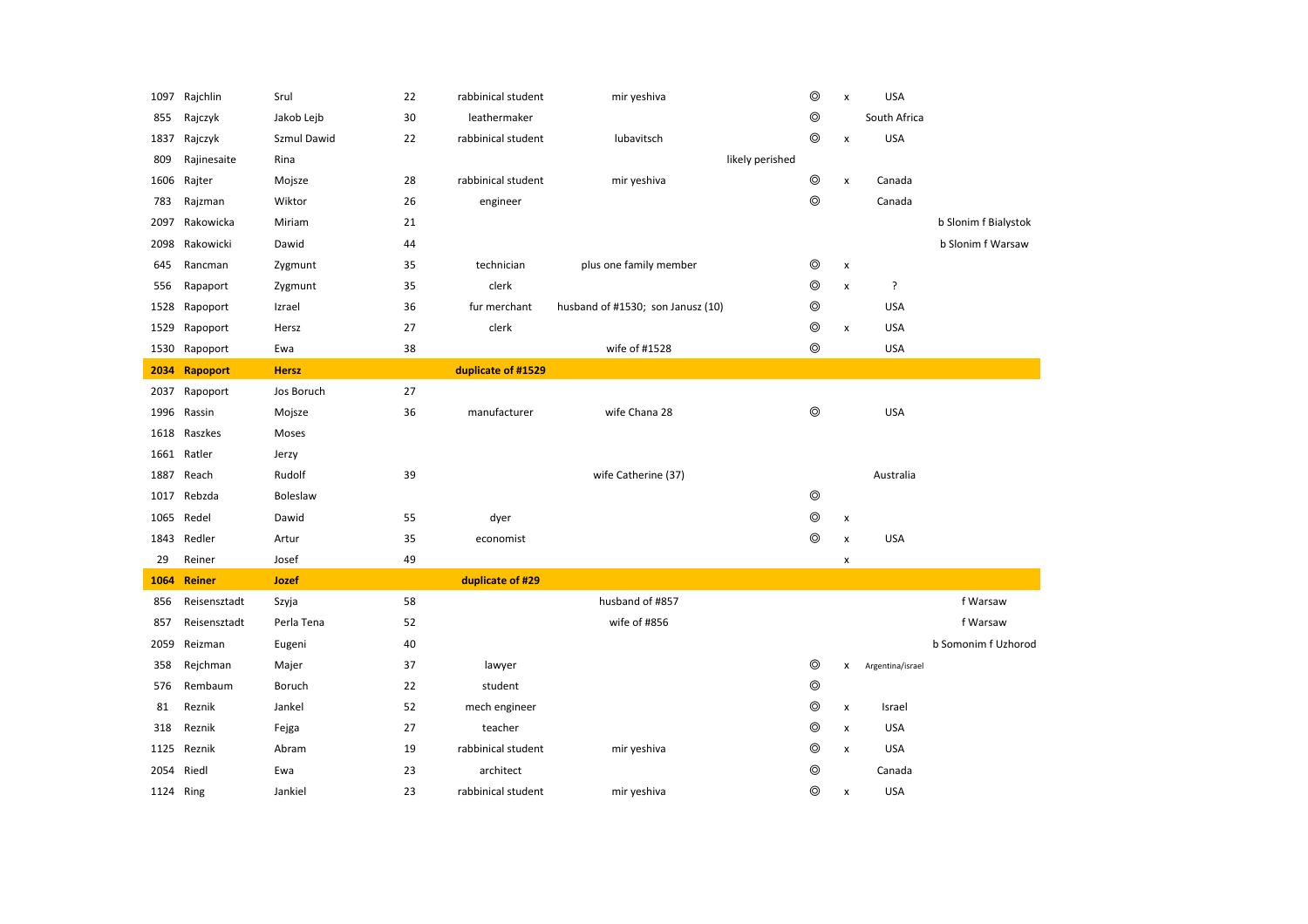| 684  | Rittenberg  | Maria           |     |                    | likely perished                                                             |                |                    |                   |                    |
|------|-------------|-----------------|-----|--------------------|-----------------------------------------------------------------------------|----------------|--------------------|-------------------|--------------------|
| 1316 | Rizikow     | Bencjon         | 32  | merchant           |                                                                             | $\circledcirc$ |                    |                   |                    |
| 648  | Rochman     | Nacha-Nina      | 24  | journalist         |                                                                             | $\circledcirc$ |                    |                   |                    |
| 1744 | Rodal       | Josef           | 26  | rabbinical teacher | lubavitsch                                                                  | $\circledcirc$ | x                  | Canada            |                    |
| 822  | Rogow       | Morduch         | 41  |                    | rabbi, kamiencier yeshiva fe (Nechama35) ; children (Ester 12, Benjamin 10) | $\circledcirc$ | X                  | <b>USA</b>        |                    |
| 1451 | Rogow       | Liba            | 73  |                    |                                                                             |                |                    |                   | b Wokowysk f Sejng |
| 986  | Rogozinska  | Wanda           |     |                    |                                                                             |                |                    |                   |                    |
| 985  | Rogozinski  | Konstanty       |     |                    |                                                                             |                |                    |                   |                    |
| 1896 | Roguski     | Stefan          |     |                    |                                                                             |                |                    |                   |                    |
| 1126 | Rojtenberg  | Tewja           | 19  | rabbinical student | mir yeshiva                                                                 | $\circledcirc$ | $\pmb{\times}$     | <b>USA</b>        |                    |
| 2015 | Romanowski  | Wolf, Wulf?     | 35  |                    |                                                                             | $\circledcirc$ |                    |                   |                    |
| 711  | Rosen       | Josef           | 16? |                    |                                                                             |                |                    | USA?              |                    |
| 344  | Rosenbaum   | Teodor          | 34  | clerk              |                                                                             | $\circledcirc$ |                    | x South America   |                    |
| 779  | Rosenfeld   | Naftali         |     |                    |                                                                             |                |                    |                   |                    |
| 784  | Rosenfeld   | Rozalia         |     |                    |                                                                             |                |                    |                   |                    |
| 547  | Rosmarin    | Ruchla          | 41  |                    | wife of #560                                                                | $\circledcirc$ |                    | New Zealand       |                    |
| 560  | Rosmarin    | Izrael Lejb     | 46  | merchant           | husband of #547                                                             | $\circledcirc$ |                    | New Zealand       |                    |
| 1825 | Rot         | Hirsz           | 28  | journalist         | wife Anneliese                                                              | $\circledcirc$ | x                  | Australia         |                    |
| 611  | Rotenberg   | Hirsz           | 29  | rabbinical student | lublin yeshiva                                                              | $\circledcirc$ |                    |                   |                    |
| 612  | Rotenberg   | Moszko          | 21  | rabbi              |                                                                             | $\circledcirc$ |                    | <b>USA</b>        |                    |
| 1524 | Rotenberg   | Josel           | 26  | student            |                                                                             | $\circledcirc$ |                    |                   |                    |
| 1701 | Rotenberg   | Josef           | 41  | engineer           |                                                                             | $\circledcirc$ | x                  | Mexico            |                    |
| 1583 | Rotensztein | Maksym          |     |                    |                                                                             |                |                    |                   |                    |
| 1356 | Rotstein    | Moszek, Morris  | 27  | timber specialist  | wife Saba (29)                                                              | $\circledcirc$ |                    | Canada            |                    |
| 1445 | Rozan       | Musia           | ?   |                    |                                                                             | $\circledcirc$ |                    |                   |                    |
| 1045 | Rozanski    | Szloma          | 32  | journalist         |                                                                             | $\circledcirc$ |                    | India->Palestine  |                    |
| 1127 | Rozen       | Joel            | 19  | rabbinical student | mir yeshiva                                                                 | $\circledcirc$ | X                  | <b>USA</b>        |                    |
| 1472 | Rozen       | Szloma          | 22  | shoemaker          |                                                                             | $\circledcirc$ |                    | Bombay->Palestine |                    |
| 1627 | Rozen       | Chaim Lejzor    | 25  | office worker      | brother of #1628                                                            | $\circledcirc$ | X                  | <b>USA</b>        |                    |
| 1628 | Rozen       | Icchok          | 28  | clerk              | brother of #1627                                                            | ◎              | x                  | <b>USA</b>        |                    |
| 1689 | Rozen       | <b>Berek</b>    | 41  | journalist         | wife Bela (36)                                                              | $\circledcirc$ | $\pmb{\mathsf{x}}$ | Australia         |                    |
| 765  | Rozenbaum   | Eliasz, Eljasz? | 28  |                    |                                                                             |                |                    |                   | <b>b</b> Turek     |
| 956  | Rozenbaum   | Samuel          |     |                    | three family members                                                        |                | x                  | Israel            |                    |
| 970  | Rozenbaum   | Abraham         | 43  | teacher            | husband of #971; child Pola 9                                               | $\circledcirc$ | X                  | <b>USA</b>        |                    |
|      |             |                 |     |                    |                                                                             |                |                    |                   |                    |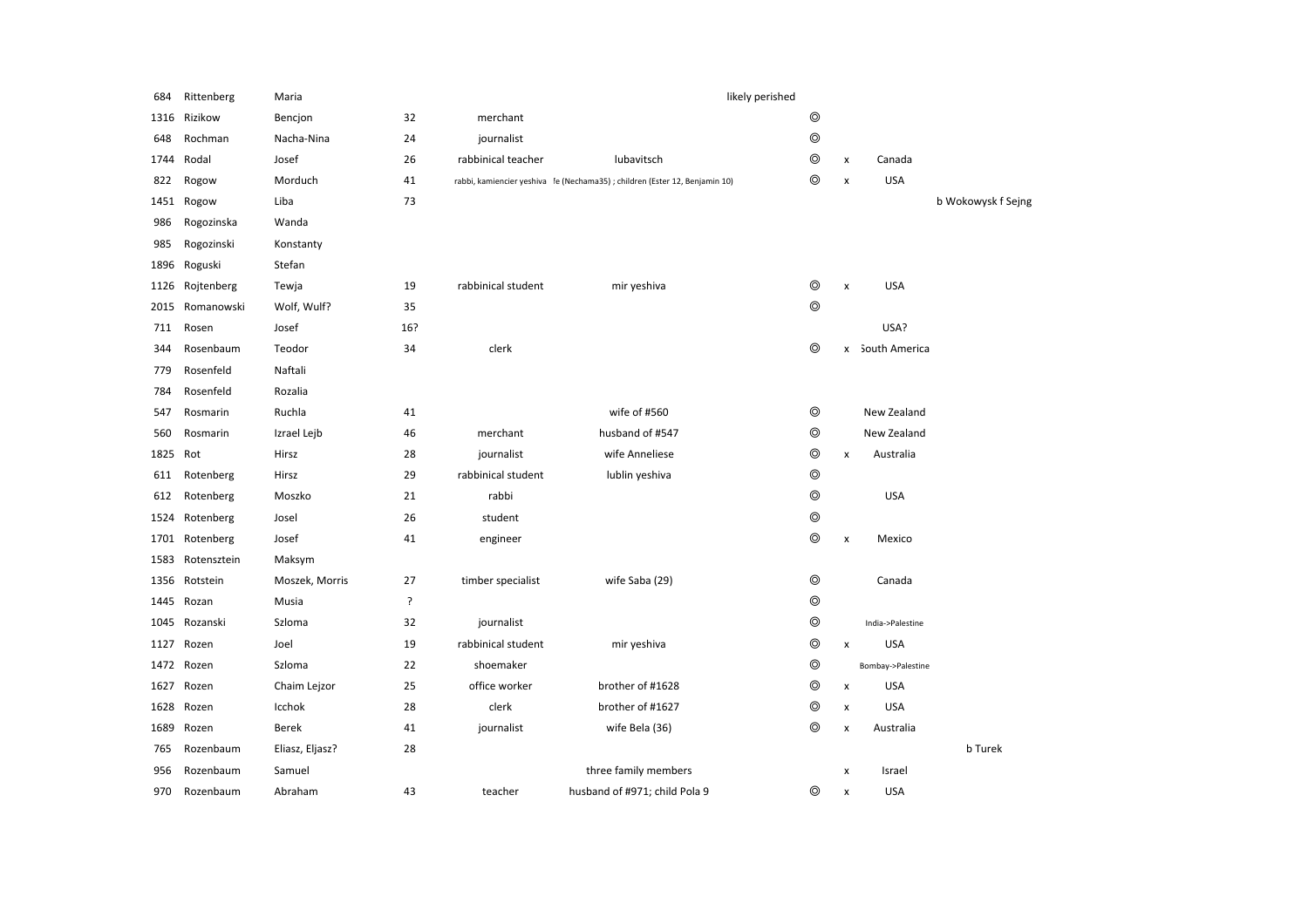| 971  | Rozenbaum                        | Estera                  | 38  |                    | wife of #970                                | $\circledcirc$ | X                  | <b>USA</b>       |                 |
|------|----------------------------------|-------------------------|-----|--------------------|---------------------------------------------|----------------|--------------------|------------------|-----------------|
| 1094 | Rozenbaum                        | Mordka                  | 27  | rabbinical student | mir yeshiva                                 | $\circledcirc$ | X                  | <b>USA</b>       |                 |
| 786  | Rozenberg                        | Gersz-Lejb, Hersz-Lejb? | 22  |                    |                                             |                |                    |                  | f Warsaw        |
| 1095 | Rozenberg                        | Boruch                  | 17  | rabbinical student | mir yeshiva, brother of #1745               | $\circledcirc$ | X                  | <b>USA</b>       |                 |
| 1660 | Rozenberg                        | Abram, Szloma?          | 24  |                    |                                             |                |                    |                  | b Ilasow f Lodz |
| 1772 | Rozenberg                        | Matylda                 |     |                    |                                             |                |                    |                  | f Warsaw        |
| 1899 | Rozenberg                        | Szmul                   | 22? | mir yeshiva        |                                             | $\circledcirc$ | X                  |                  |                 |
| 1745 | Rozenberg, Rosenl Srul           |                         | 21  | rabbinical student | lubavitsch, brother of #1095                | $\circledcirc$ | X                  | <b>USA</b>       |                 |
| 71   | Rozenblat                        | Mira                    | 25  |                    | wife of #72                                 | $\circledcirc$ | $\pmb{\mathsf{x}}$ | Australia        |                 |
| 72   | Rozenblat                        | Stanislaw               | 29  | lawyer             | husband of #71                              | $\circledcirc$ | X                  | Australia        |                 |
| 946  | Rozenblat                        | Markus                  | 38  | engineer           |                                             | $\circledcirc$ |                    |                  |                 |
| 949  | Rozenblat                        | Dawid                   | 39  |                    | husband of #950                             |                |                    | survived in USSR |                 |
| 950  | Rozenblat                        | Zofia                   | 32  |                    | wife of #949                                |                |                    | survived in USSR |                 |
| 517  | Rozenblum                        | J.M., Jehoshua Mersuch? | 27  |                    |                                             |                |                    |                  |                 |
| 988  | Rozenblum                        | Natan                   | 41  |                    |                                             | $\circledcirc$ |                    | <b>USA</b>       | Feb. 1941       |
| 1823 | Rozenblum                        | Izrael                  | 31  | mechanic           | cousin of #1822                             | $\circledcirc$ | X                  | France           |                 |
| 1998 | Rozenbojm                        | Jakob                   | 44  | tailor             |                                             | $\circledcirc$ |                    | Canada           |                 |
| 1955 | Rozencwajg                       | Chil                    | 18  | rabbinical student | lublin yeshiva?                             | $\circledcirc$ | X                  | <b>USA</b>       |                 |
| 1470 | Rozencweig                       | Moszek                  | 23  | typographer        |                                             | $\circledcirc$ |                    | South Africa     |                 |
| 941  | Rozenfeld                        | Chil                    | 25  | rabbinical student | telczer yeshiva                             | $\circledcirc$ | Harbin             |                  |                 |
| 1442 | Rozenfeld                        | Chaim                   |     |                    |                                             |                |                    |                  |                 |
| 510  | Rozenholc                        | Edward                  | 30  | industrialist      |                                             | ⊚              |                    | Canada           |                 |
| 381  | Rozenholc, Rosenholc? Aleksander |                         | 41  |                    |                                             |                |                    |                  |                 |
| 1033 | Rozenholc, Rosenholc? Rejla      |                         | 43  |                    | wife of #1037                               |                |                    |                  |                 |
| 1037 | Rozenholc, Rosenholc? Jakob      |                         | 41  |                    | husband of #1033; children Leib 10, Leja 13 |                |                    |                  | b Jadziejow     |
| 1254 | Rozensztrauch                    | Maks                    | 28  | lawyer             |                                             | $\circledcirc$ |                    | Canada           |                 |
| 553  | Rozental                         | Izrel                   |     |                    |                                             |                |                    |                  |                 |
| 1232 | Rozental                         | Moses                   |     |                    |                                             |                |                    |                  |                 |
| 1525 | Rozenwurcel                      | Hersz                   | 21  |                    |                                             |                |                    |                  | f Warsaw        |
| 1444 | Rozin                            | Izaak                   |     |                    |                                             |                |                    |                  |                 |
| 1580 | Rozmann                          | Isaj                    |     |                    |                                             |                |                    |                  |                 |
| 1852 | Rozwadowska                      | Irena                   |     |                    |                                             |                |                    |                  | not jewish?     |
| 811  | Rozwadowski                      | Tadeusz                 |     |                    |                                             |                |                    |                  | not jewish?     |
|      | 1372 Rubin                       | Malka                   | 28  |                    |                                             |                |                    |                  |                 |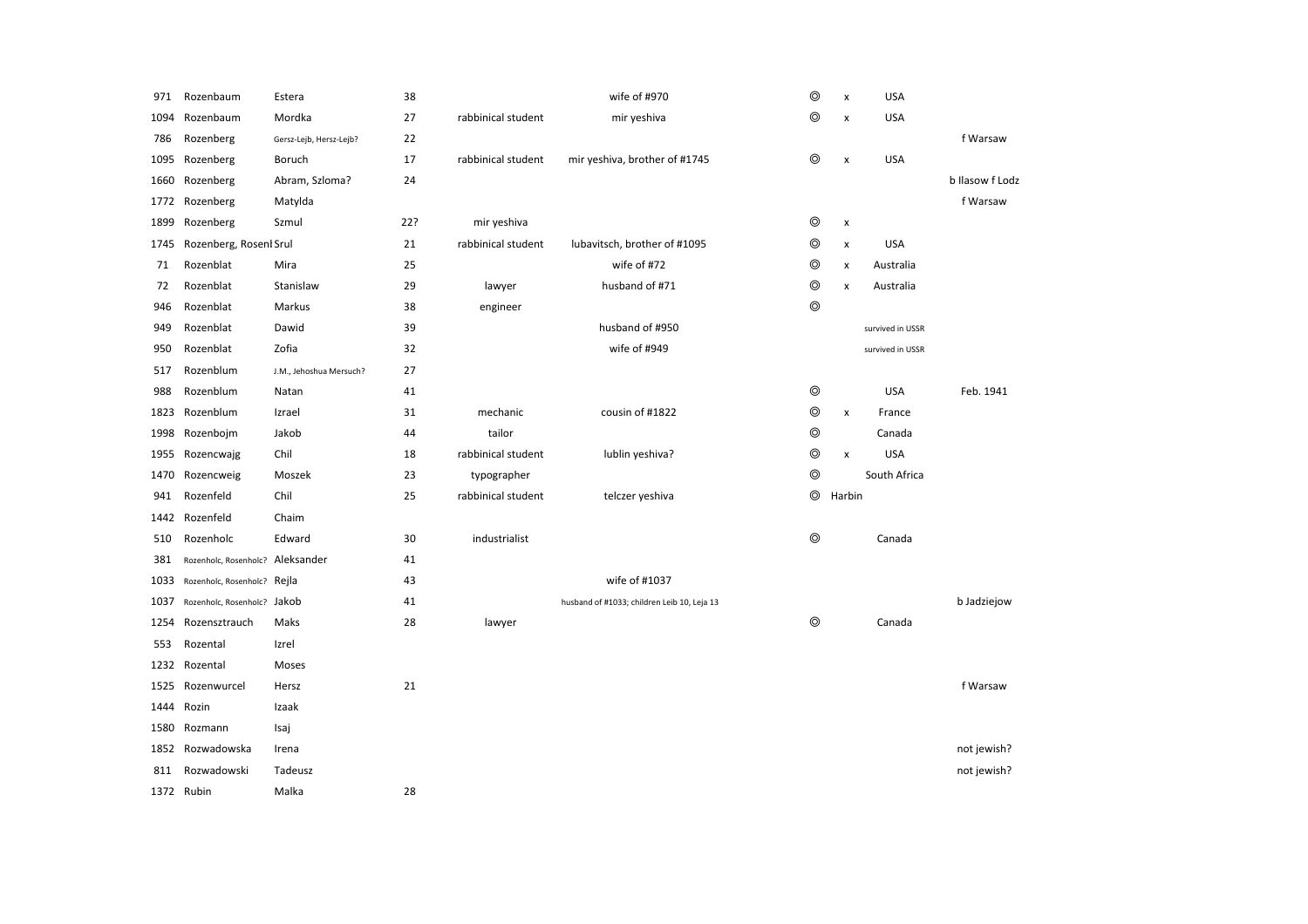| 1723 | Rubin             | Mojsze          | 21 | rabbinical student | lubavitsch                     | $\circledcirc$ | $\pmb{\times}$     | <b>USA</b>   |                      |
|------|-------------------|-----------------|----|--------------------|--------------------------------|----------------|--------------------|--------------|----------------------|
| 1781 | Rubin             | Hirsz           | 19 | rabbinical student | lubavitsch                     | $\circledcirc$ | $\pmb{\times}$     | <b>USA</b>   |                      |
| 957  | Rubinek           | Chil            | 45 | manager            | brother of #958                | $^{\circ}$     |                    | <b>Burma</b> |                      |
| 958  | Rubinek           | Izrael          | 40 | clerk              | brother of #957                | $\circledcirc$ |                    | Burma        |                      |
| 1698 | Rubinsteinas      | Moze            |    |                    | likely perished                |                |                    |              |                      |
| 525  | Rubinstejn        | Icchok          | 38 |                    | husband of #526                | $\circledcirc$ |                    |              |                      |
| 526  | Rubinstejn        | Rywka           | 39 |                    | wife of #525                   | $\circledcirc$ |                    |              |                      |
| 1523 | Rubinsztein       | Daniel          | 30 | worker             | wife Inge; brother of #1520    | $\circledcirc$ | $\pmb{\times}$     | Australia    |                      |
| 595  | Rubinsztejn       | Josef           | 34 | accountant         |                                | $\circledcirc$ | $\pmb{\times}$     | Ecuador      |                      |
| 1520 | Rubinsztejn       | Abram           | 29 |                    | leathermaker; brother of #1523 | $\circledcirc$ | $\pmb{\times}$     | Australia    |                      |
| 1676 | Rubinsztejn       | Rachela         |    |                    |                                |                |                    |              |                      |
| 1907 | Rubinsztejn       | Gilel           | 40 | merchant           |                                | $^{\circ}$     | $\pmb{\times}$     | Canada       |                      |
| 1916 | Rudawski          | Chaim           | 46 |                    | wife Malka34, son Moszek17     | $\circledcirc$ |                    | <b>USA</b>   |                      |
| 193  | Ruskinas          | Izaakas         |    |                    |                                |                |                    |              | special list         |
| 2006 | Rychter           | Gruzenberg      |    |                    |                                |                |                    |              |                      |
| 2089 | Rymer             | Mojzesz         | 30 | bookkeeper         | wife Mirjam (21)               | $\circledcirc$ |                    | <b>USA</b>   |                      |
| 671  | Rysak             | Izrael          | 31 | bookkeeper         | wife Chaja Zelda 17            | $\circledcirc$ | $\pmb{\times}$     | <b>USA</b>   |                      |
| 990  | Ryszfeld          | Dawid           | 41 | clerk              | wife Rose                      | $\circledcirc$ | $\pmb{\times}$     |              |                      |
| 2127 | Ryzinski          | Lucjan          |    |                    |                                |                |                    |              | not jewish?          |
| 1047 | Ryzowy            | Pinches         | 27 | chemist            |                                | $\circledcirc$ | $\pmb{\mathsf{x}}$ | <b>USA</b>   |                      |
| 913  | Sacher            | Simon           | 60 | chemist            |                                | $\circledcirc$ |                    |              |                      |
| 766  | Sacyler, Saciler? | Szolem          | 22 |                    |                                |                |                    |              | b Bialystok f Warsaw |
| 402  | Sadowski          | Benjamin        | 60 | timber specialist  |                                | $\circledcirc$ |                    |              |                      |
|      | 2092 Sadowski     | Izrael          | 64 |                    |                                | $^{\circ}$     |                    |              |                      |
| 22   | Salamon           | Ludvik, Ludwik? | 29 |                    |                                |                |                    | <b>USA</b>   |                      |
| 27   | Salomon           | Abram           | 28 | lawyer             | brother of #299                | $^{\circ}$     | $\pmb{\times}$     | Australia    |                      |
| 299  | Salomon           | Boruch          | 33 | engineer           | brother of #27; cousin of #599 | $\circledcirc$ | $\pmb{\times}$     | India->USA   |                      |
| 1060 | Salpeter          | Moses, Mojzesz? | 35 |                    |                                |                |                    |              | b Rzesow f Warsaw    |
| 170  | Sapir             | Edda            | 40 |                    |                                | $\circledcirc$ |                    |              |                      |
| 379  | Sapir             | Jacob           | 37 | salesman           | husband of #386, son Piotr 6   | $\circledcirc$ | $\pmb{\times}$     | Australia    |                      |
| 386  | Sapir             | Tola            | 38 | knitting           | wife of #379                   | $\circledcirc$ | $\pmb{\times}$     | Australia    |                      |
| 1639 | Sapir             | Srul            | 27 | ostrower yeshiva   |                                | $^{\circ}$     | $\pmb{\times}$     | <b>USA</b>   |                      |
| 1839 | Sapoczkinski      | Mowsze          | 17 | rabbinical student | lubavitsch                     | $^{\circ}$     | $\pmb{\times}$     | <b>USA</b>   |                      |
|      | 1406 Sauberman    | Awadja          | 29 | lublin yeshiva     |                                | $^{\circ}$     | x                  | ?            |                      |
|      |                   |                 |    |                    |                                |                |                    |              |                      |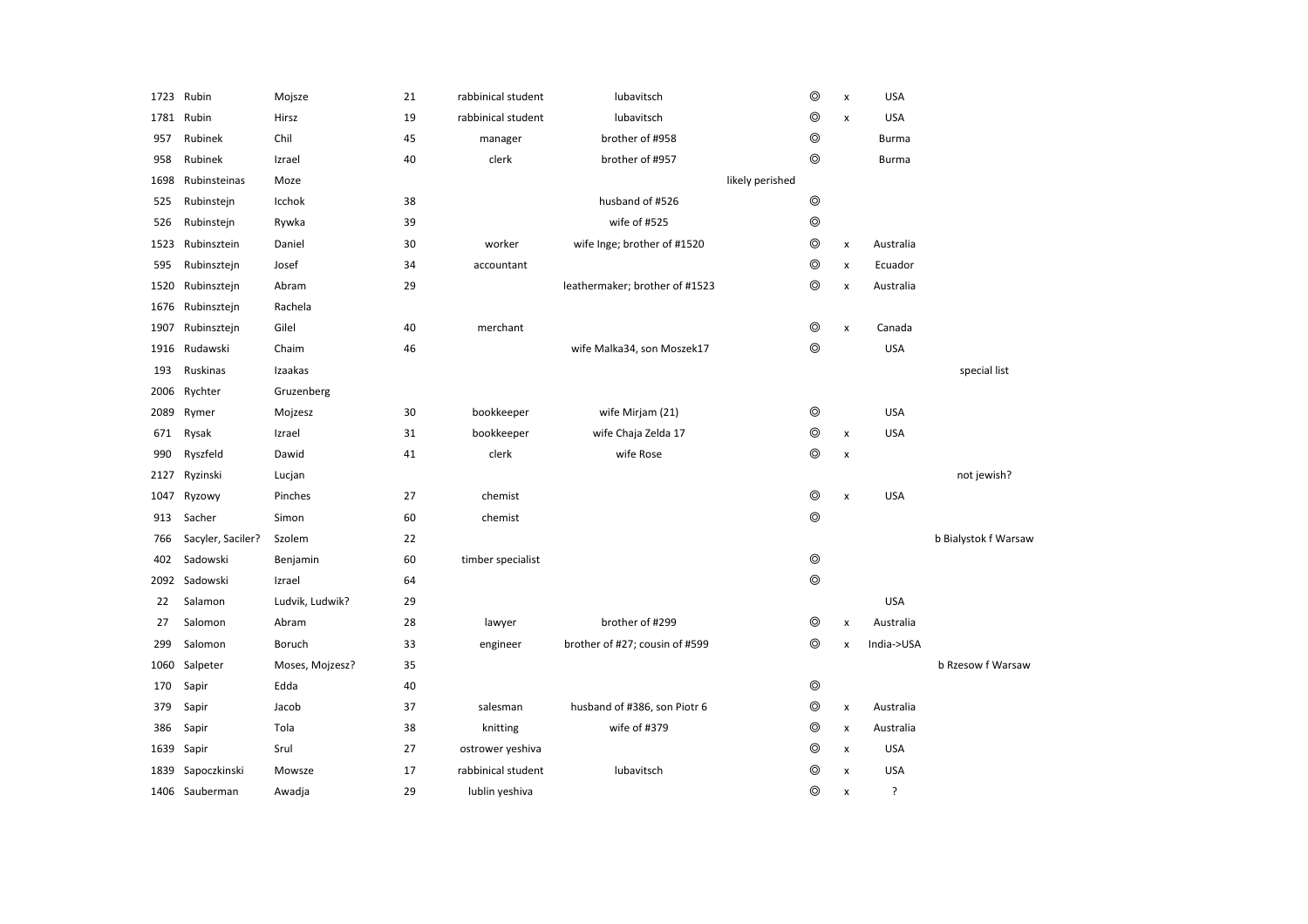|          | 1304 Sawicka                          | Ita            | 35 |                    | wife of #1305                          |                  | $\circledcirc$ |                | <b>USA</b>  |
|----------|---------------------------------------|----------------|----|--------------------|----------------------------------------|------------------|----------------|----------------|-------------|
| 1305     | Sawicki                               | Aron           | 31 | teacher            | husband of #1304                       |                  | $\circledcirc$ |                | <b>USA</b>  |
| 1290 Sax |                                       | Henia Tauba    | 35 |                    | wife of #1291                          |                  | $\circledcirc$ |                |             |
| 1291 Sax |                                       | Samuel         | 46 |                    | husband of #1290; 2 children (9, 8)    |                  | $\circledcirc$ |                |             |
| 1480     | Schacter                              | Dawid          | 20 | rabbinical student | bialystock yeshiva                     |                  | $\circledcirc$ | $\pmb{\times}$ | <b>USA</b>  |
|          | 1295 Schafer                          | Ruth Franciska | 20 |                    | wife of #1296                          |                  | $\circledcirc$ |                |             |
|          | 1296 Schafer                          | Josef          | 37 |                    | husband of #1295                       |                  | $\circledcirc$ |                |             |
| 213      | Schagrin                              | Henryk         | 39 | soap maker         | wife Rachil 38 son Marcell 5 d Zlata 7 | died in Shanghai | $\circledcirc$ | X              |             |
| 178      | Schatz                                | Adolf Herman   | 56 | clerk              |                                        |                  | $\circledcirc$ |                | India       |
| 1647     | Scheffer                              | Mejer          | 27 | rabbinical student |                                        |                  | $\circledcirc$ | $\pmb{\times}$ | <b>USA</b>  |
| 476      | Schenker                              | Oskar          | 40 | mechanic           | brother of #477                        |                  | $\circledcirc$ | $\pmb{\times}$ | <b>USA</b>  |
| 477      | Schenker                              | Alfred         | 42 |                    | brother of #476                        |                  | $\circledcirc$ | x              | <b>USA</b>  |
| 478      | Schenker                              | Ernestyna      |    |                    | sister of #476                         |                  | $\circledcirc$ |                |             |
| 479      | Schenker                              | Gizela         |    |                    | sister of #476                         |                  | $^{\circ}$     |                | <b>USA</b>  |
| 480      | Schenker                              | Amalia         |    |                    | sister of #476                         |                  | $\circledcirc$ |                |             |
| 1321     | <b>Schenker</b>                       | <b>Oskar</b>   |    | duplicate of #476  |                                        |                  |                |                |             |
| 153      | Schkurnik                             | Heinrich       |    |                    |                                        |                  |                |                |             |
|          |                                       |                |    |                    |                                        |                  |                |                |             |
| 154      | Schkurnik                             | Anjuta         |    |                    |                                        |                  |                |                |             |
| 268      | Schleicher                            | Juliusz        | 40 | clerk              |                                        |                  | $\circledcirc$ |                | Canada      |
|          | 1200 Schneebalg                       | Izydor         | 19 | rabbinical student | mir yeshiva                            |                  | $\circledcirc$ | $\pmb{\times}$ | <b>USA</b>  |
| 77       | Schor                                 | Berl           | 13 | scholar            |                                        |                  | $^{\circ}$     |                |             |
| 110      | Schtein                               | Abram          |    |                    |                                        |                  |                |                |             |
| 15       | Schuster                              | Wolf           |    |                    |                                        |                  |                |                | <b>USSR</b> |
|          | 1260 Schwab                           | Izrael Gustav  | 29 | rabbi              | kamieniecer yeshiva; husband of #1261  |                  | ⊚              | X              | <b>USA</b>  |
|          | 1261 Schwab                           | Sara           | 20 |                    | wife of #1260                          |                  | $\circledcirc$ | X              | <b>USA</b>  |
| 119      | Schwarzbard                           | Adolf          |    |                    |                                        |                  |                |                |             |
| 120      | Schwarzbard                           | Helena         |    |                    |                                        |                  |                |                |             |
| 1824     | Schwarzman                            | Szlama Uszer   | 22 | rabbinical student |                                        |                  | $^{\circ}$     | X              | <b>USA</b>  |
| 802      | Segal                                 | Moses          | 19 | student            |                                        |                  | $^{\circ}$     |                | <b>USA</b>  |
| 354      | Seidenman, Sejdenman? Ludvik, Ludwik? |                | 34 |                    |                                        |                  |                |                |             |
| 475      | Seidl                                 | Artur          | 48 | mech engineer      |                                        | died in Shanghai | ◎              | $\pmb{\times}$ |             |
|          | 1526 Seligsohn                        | Abraham        | 32 | physicist          |                                        |                  | $\circledcirc$ | $\pmb{\times}$ | <b>USA</b>  |
| 1619     | Semenski                              | Samuel         | 42 | locksmith          | wife Helena (35)                       |                  | ◎              | x              | Israel      |
|          | 1092 Serebrowski                      | Abram Aron     | 18 | rabbinical student | mir yeshiva                            |                  | $\circledcirc$ | x              | <b>USA</b>  |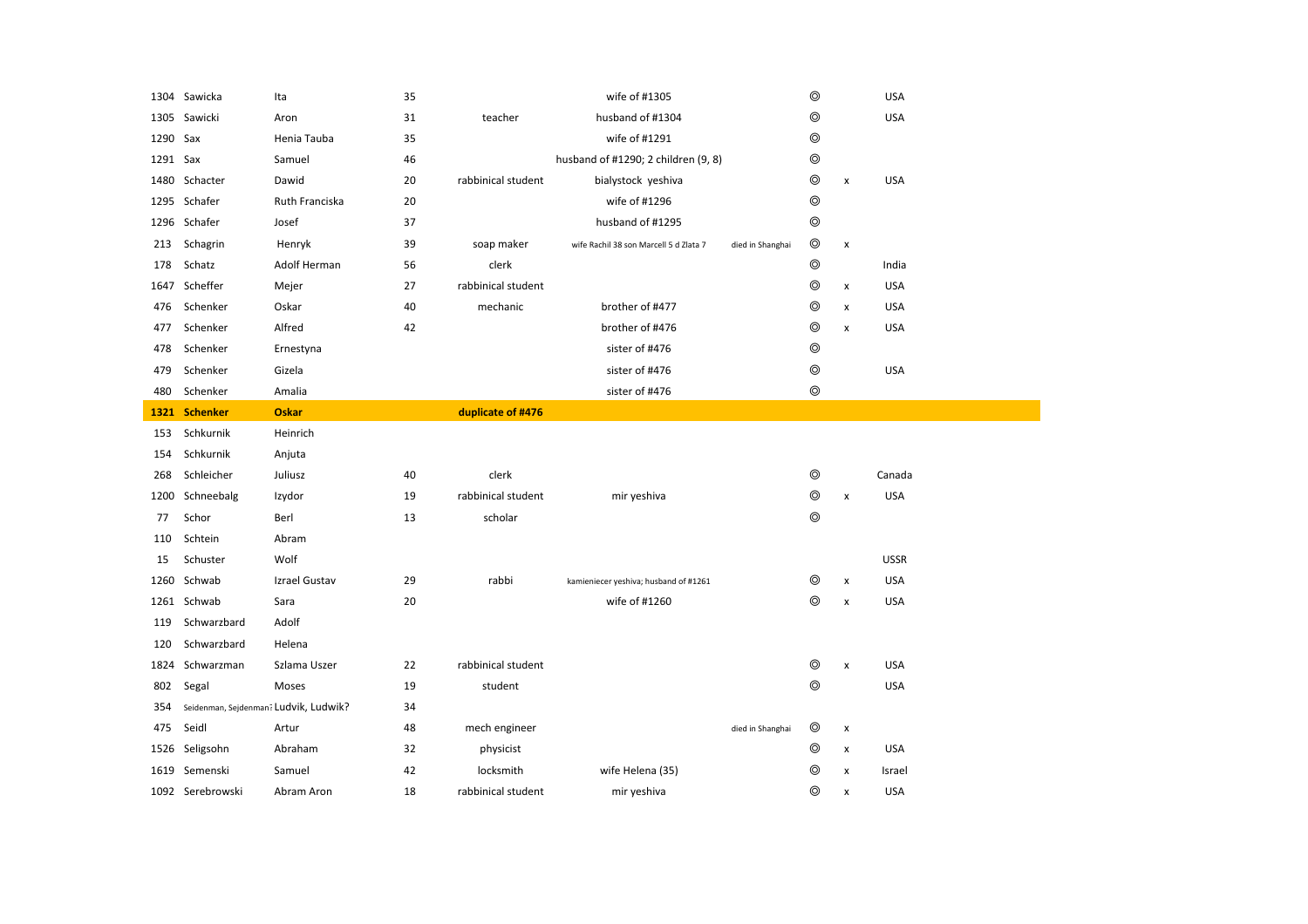| 199  | Serko-Serkin                         | Stanislaw               |    |                    |                                 |                |                    |            | special list          |
|------|--------------------------------------|-------------------------|----|--------------------|---------------------------------|----------------|--------------------|------------|-----------------------|
| 1918 | Seroka                               | Szymon                  | 22 | rabbinical student | telczer yeshiva                 | $^{\circ}$     | $\pmb{\times}$     | ?          |                       |
| 591  | Serwianski                           | Majer, Meier?           | 27 | mir yeshiva?       |                                 | $\circledcirc$ |                    |            |                       |
| 1239 | Siegelberg                           | Marjan                  | 47 |                    |                                 |                |                    |            | f Warsaw              |
| 521  | Sielecki                             | Abram Jona              | 50 |                    | daughter Marie (16)             |                |                    |            | b Prozny f Bialystok  |
| 1752 | Sielman                              | Dawid                   |    |                    |                                 |                |                    |            |                       |
| 1084 | Siemiatycki                          | <b>Icek Hirsz</b>       | 45 | rabbi              | mir yeshiva                     | $\circledcirc$ | $\pmb{\mathsf{x}}$ | ?          |                       |
| 395  | Siemiatycz                           | Mordcha                 | 33 |                    | husband of #396                 |                |                    |            | f Warsaw              |
| 396  | Siemiatycz                           | Hinda                   | 29 |                    | wife of #395                    |                |                    |            | b Lublin f Warsaw     |
| 891  | Siev                                 | Samuel                  | 44 | physician          | wife Hanna 37, son robert 14    | $\circledcirc$ | $\pmb{\times}$     | <b>USA</b> |                       |
| 933  | Sikorski                             | Marian                  |    |                    |                                 |                |                    |            | not jewish?           |
| 1022 | Sikorski                             | <b>Brunon Andre</b>     |    |                    |                                 |                |                    |            | not jewish?           |
| 14   | Silberfeld                           | Aleksander              | 41 | engineer           |                                 | $\circledcirc$ | X                  |            |                       |
| 446  | Silwan                               | Wincenty                | 44 | writer             |                                 | $\circledcirc$ | $\pmb{\mathsf{x}}$ |            |                       |
| 466  | Sinaisha-Nast                        | <b>Werner Rodolf</b>    | 21 |                    | son of #472                     | $\circledcirc$ |                    | <b>USA</b> |                       |
| 467  | Sinasohn                             | Kaethee                 | 52 |                    | wife of #472                    | $\circledcirc$ |                    | <b>USA</b> |                       |
| 472  | Sinasohn                             | <b>Erhard Friedrich</b> | 56 | merchant           | father of #466, husband of #467 | ⊚              |                    | <b>USA</b> |                       |
| 1085 | Singalowski                          | Gabriel                 | 24 | rabbinical student | mir yeshiva                     | $\circledcirc$ | $\pmb{\mathsf{x}}$ | <b>USA</b> |                       |
| 1926 | Skalski                              | Stefan                  |    |                    |                                 |                |                    |            | not jewish?           |
| 899  | Skinder                              | Maria                   |    |                    |                                 |                |                    |            |                       |
| 900  | Skinder                              | Witold                  |    |                    |                                 |                |                    |            |                       |
| 335  | Skowronek                            | Estra                   |    |                    |                                 |                |                    |            |                       |
| 336  | Skowronek                            | Josef                   | 29 |                    |                                 |                |                    | <b>USA</b> |                       |
| 1640 | Slucki, Sluckin?                     | Hersz, Hirsz?           | 30 |                    |                                 |                |                    |            | b Baranowice f Warsaw |
| 1641 | Slucki, Sluckin?                     | Szejna, Zenia?          | 26 |                    |                                 |                |                    |            | b Sokolka f Bialystok |
| 9    | Sluckis                              | Ickus                   | 19 |                    |                                 |                |                    |            | f Oszmiana            |
| 761  | Smulewicz, Smulewicz? Samuel, Szmul? |                         | 35 |                    |                                 |                |                    | survived?  | b Brzeziny f Lodz     |
| 1874 | Sobolewski                           | Henryk                  |    |                    |                                 |                |                    |            | not jewish?           |
| 1010 | Sojfer, Sofer?                       | Iszer, Uszer?           | 27 |                    |                                 |                |                    |            | b Wisniowce f Warsaw  |
| 225  | Sokol                                | Abram                   | 52 | manufacturer       | husband of #810                 | ⊚              | $\pmb{\times}$     | ?          |                       |
| 810  | Sokol                                | Jenta                   | 50 |                    | wife of #225                    | ⊚              | $\pmb{\mathsf{x}}$ | ?          |                       |
| 2083 | Sokonska, Sokolski Majka             |                         |    |                    |                                 |                |                    |            | not jewish?           |
| 1287 | Solc                                 | Rachel                  | 48 | clerk              |                                 | $\circledcirc$ |                    |            |                       |
| 456  | Solnik                               | Chaim Luzer             | 28 |                    |                                 |                |                    |            | b Cherwin f Warsaw    |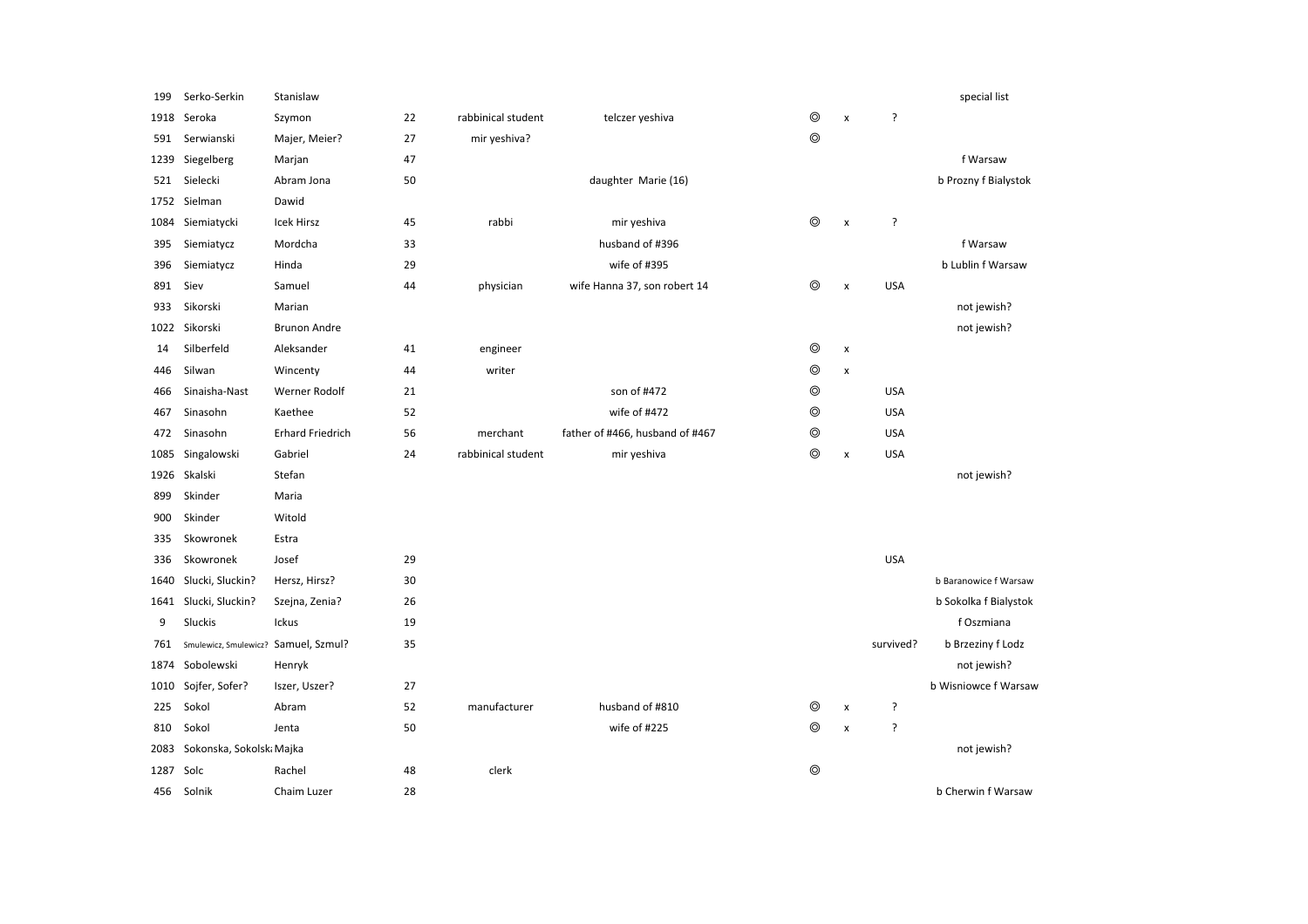| 694  | Solodownik        | Mojsiej        | 29                 |                    |                                  | $^{\circ}$     |                    |                |                        |
|------|-------------------|----------------|--------------------|--------------------|----------------------------------|----------------|--------------------|----------------|------------------------|
| 600  | Solowiejczyk      | Judyta         | 28                 |                    | wife of #601; child Pawel 2      | $^{\circ}$     |                    | Argentina      |                        |
| 601  | Solowiejczyk      | Mieczyslaw     | 33                 | physician          | husband of #600                  | $^{\circ}$     |                    | Argentina      |                        |
| 1452 | Solowiejczyk      | Josif          |                    | rabbi              | mir yeshiva                      |                | $\pmb{\times}$     | ?              |                        |
| 1087 | Soltan            | Ela            | 23                 | rabbinical student | mir yeshiva                      | $\circledcirc$ | $\pmb{\mathsf{x}}$ | <b>USA</b>     |                        |
| 1349 | Solton            | Ela Boruch     | 19                 | rabbinical student | mir yeshiva                      | $\circledcirc$ | $\pmb{\mathsf{x}}$ | <b>USA</b>     |                        |
| 489  | Sommer            | Abraham        | 30                 | dealer in wood     | wife Regina 34, child Rytha 3    | $\circledcirc$ |                    |                |                        |
| 1317 | Sondheimer        | Julia          |                    |                    |                                  | $^{\circ}$     | X                  | <b>USA</b>     |                        |
| 1319 | Sondheimer        | Moritz         | 46                 | manufacturer       | father of #1320; child Mark 14   | $\circledcirc$ | x                  | <b>USA</b>     |                        |
| 1320 | Sondheimer        | Hanni          | 17                 |                    | daughter of #1319                | $\circledcirc$ | $\pmb{\chi}$       | <b>USA</b>     |                        |
| 520  | Soroczkin         | Lejzer         | 24                 | rabbinical student | wife Chassia 18, telzer yeshiva  | $\circledcirc$ | $\pmb{\mathsf{x}}$ | <b>USA</b>     |                        |
|      | 1486 Soroczkin    | Izrael         | 16                 |                    |                                  |                |                    |                | f Lodz                 |
| 1488 | Soroczkin         | Bencjon        | 16                 |                    |                                  |                |                    |                | f Lodz                 |
| 1502 | Soroczkin         | Boruch         | 22                 | rabbi              | telzer yeshiva, wife Rachil 20   | ◎              | X                  | ?              |                        |
| 1323 | Soroka            | Samuel Chaim   | 21                 | rabbinical student | mir yeshiva, wife                | $^{\circ}$     | X                  | ŗ              |                        |
| 960  | Soskin            | Josef          | 24                 |                    |                                  |                |                    |                | b Markaw Maz. f Warsaw |
| 382  | Speiser, Speizer? | Regina         | 32                 |                    |                                  |                |                    |                | b Tarnopol fWagrow     |
| 168  | Sperzel, Spergel  | Chaja          |                    |                    |                                  |                |                    |                |                        |
|      |                   |                |                    |                    |                                  |                |                    |                |                        |
| 252  | Spilreim          | Jan            | 50                 |                    | wife (49), child (13)            |                |                    |                |                        |
| 96   | Spira             | Israel         | 34                 | lawyer             | wife Felicja 32; son Ludwik 6    | $^{\circ}$     |                    | Australia      |                        |
| 265  | Spiro             | Wigdor         | 48                 | manufacturer       | husband of #359, daughter Anna 9 | $\circledcirc$ |                    |                |                        |
| 307  | <b>Spiro</b>      | <b>Izrael</b>  |                    | duplicate of #96   |                                  |                |                    |                |                        |
| 359  | Spiro             | Genja          | 35                 |                    | wife of #265                     | $^{\circ}$     | $\pmb{\times}$     | $\overline{?}$ |                        |
| 688  | Spiwak            | Srul Lejb      | 29                 | clerk              |                                  | $^{\circ}$     |                    | South Africa   |                        |
| 1289 | Sprei             | Salomon        | 33                 | physician          |                                  | $\circledcirc$ |                    |                |                        |
| 451  | Sroka             | Chaim Srul     | 31                 |                    |                                  |                |                    | Palestine      |                        |
| 1500 | Sroka             | Nachman Icchok | 25                 |                    |                                  |                |                    |                | f Warsaw               |
| 2033 | Stadlin           | Maurycy        | $\overline{\cdot}$ |                    |                                  | $\circledcirc$ | $\pmb{\times}$     | <b>USA</b>     |                        |
| 40   | Stein             | Emanuael       | 35                 |                    | husband of #42                   | $\circledcirc$ |                    | Australia      |                        |
| 41   | Stein             | Scheinolel     | 59                 |                    | mother of #40                    | $\circledcirc$ |                    | Australia      |                        |
| 42   | Stein             | Rosa           | 25                 |                    | wife of #40                      | $\circledcirc$ |                    | Australia      |                        |
| 137  | Stein             | Meier          | 31                 |                    |                                  |                |                    |                | b Krakow; f Warsaw     |
| 138  | Stein             | Esua           | 31                 |                    |                                  |                |                    |                |                        |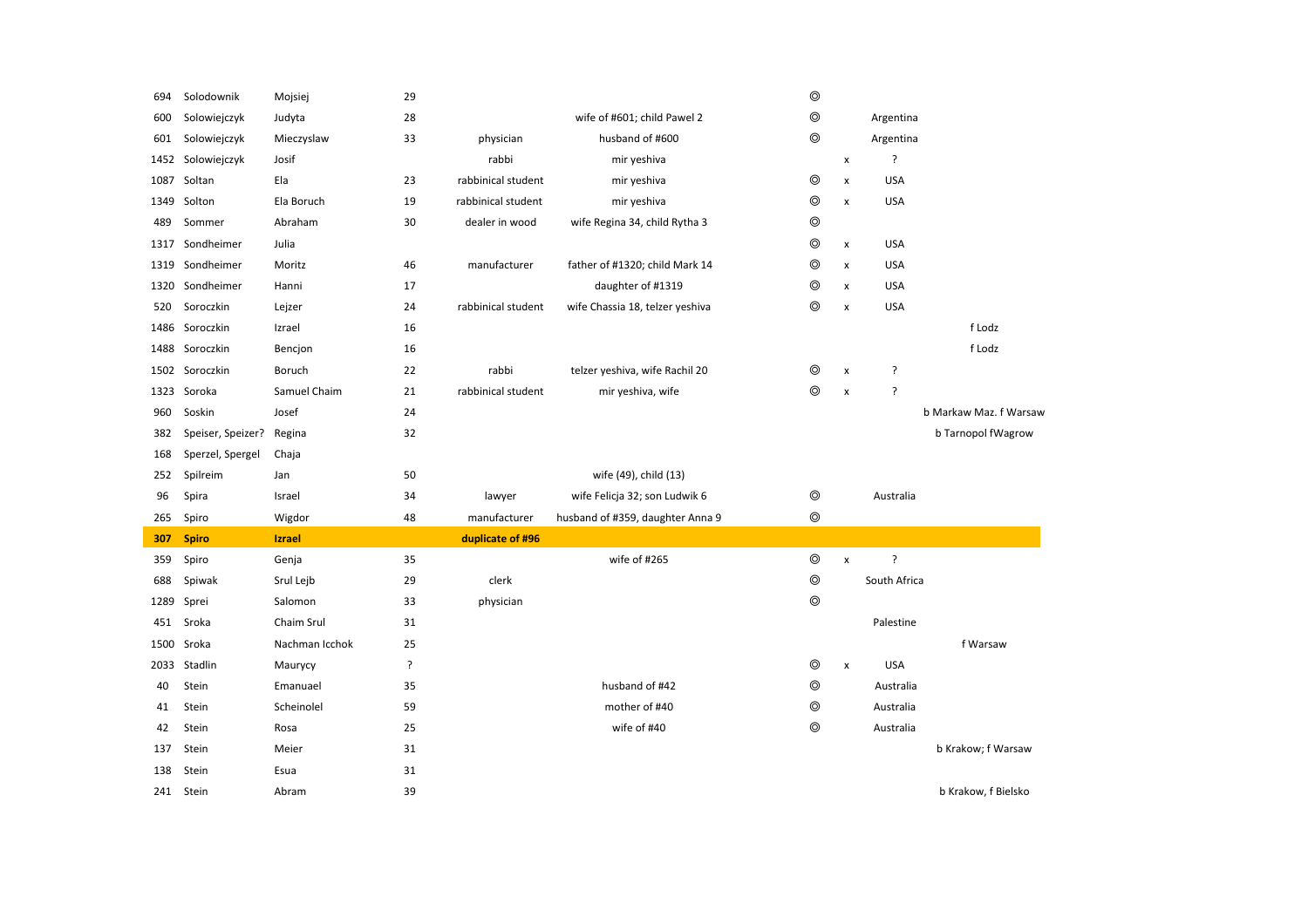| 247  | Stein                          | Schabse          |     |                                   |                                   |                 |                |                |                         |                  |
|------|--------------------------------|------------------|-----|-----------------------------------|-----------------------------------|-----------------|----------------|----------------|-------------------------|------------------|
| 264  | Stein                          | Bernhard         |     |                                   | wife (Ewa)                        |                 | ⊚              |                | Brazil                  |                  |
| 255  | Stein, Sztejn?                 | Moses            | 29  |                                   |                                   |                 |                |                |                         |                  |
| 121  | Steinbach                      | Mieszyslaw       | 55  | manufacturer                      | two children                      |                 |                | x              | ?                       |                  |
| 968  | Steiner                        | Lewi             | 47  | merchant                          |                                   |                 | ⊚              | x              |                         |                  |
| 1110 | Steinfeld                      | Wilhelm, Zev     | 26  | mir yeshiva                       | wife Chana 20                     |                 | $\circledcirc$ | $\pmb{\times}$ | <b>USA</b>              |                  |
| 208  | Stepak                         | Icko             | 31  | merchant                          |                                   |                 | ⊚              |                | <b>USA</b>              |                  |
| 34   | Stern                          | Rudolf           | 19  |                                   | brother of #38                    |                 | $^{\circ}$     |                | Australia               |                  |
| 38   | Stern                          | Moses            | 33  |                                   | brother of #34                    |                 | $\circledcirc$ |                | Australia               |                  |
| 1614 | Stern                          | Sabina           | 50  |                                   |                                   |                 |                |                | survived in Poland      |                  |
| 1659 | Stern                          | Jozef            |     | rabbi?                            | wife?                             |                 |                | x              | Israel                  |                  |
| 385  | Sternberg, Szternberg? Leon    |                  | 48  |                                   | wife Klara (42), son Sam (19)     |                 | $\circledcirc$ |                | Austria                 |                  |
| 1682 | <b>Sternberg, Szternt Leon</b> |                  |     | duplicate of #385                 |                                   |                 |                |                |                         |                  |
| 16   | Sternheim                      | Rachel           | 54  |                                   | mother of #13                     |                 | ⊚              | $\mathsf{x}$   | Indonesia               |                  |
| 18   | Sternheim                      | Levi             | 21  | rabbinical student                | telczer yeshiva; brother of #13   |                 | $^{\circ}$     | x              | Indonesia               |                  |
| 1811 | Stolar                         | Lejzor           | 48  |                                   |                                   |                 | $\circledcirc$ |                | survived in USSR        |                  |
| 774  | Stolarska                      | Perla            | 42  |                                   | son David (14)                    |                 |                |                | survived in USSR        |                  |
| 552  | Suchowolski                    | Hirsz            |     |                                   |                                   |                 |                |                |                         |                  |
|      | 1513 Suchowolski               | Simon            |     |                                   |                                   |                 | $\circledcirc$ |                |                         |                  |
|      | 2068 Suchowolski               | Elia             |     |                                   |                                   |                 |                |                |                         | not jewish?      |
|      | Sugihara List                  |                  |     | ©2021Akira Kitade & George Bluman |                                   |                 |                |                |                         |                  |
|      | 1049 Suraskin                  | Michel, Morduch? | 19? |                                   |                                   |                 |                |                |                         | f Kniszyn        |
|      | 1312 Surawicz                  | Mordka           | 40  | manufacturer                      | wife Rejzka 40, son Liowa 19      |                 | ◎              | x              | Australia               |                  |
| 1364 | Surazski                       | Simon            | 29  | rabbinical student                | novaredoker yeshiva bialystock    |                 | $\circledcirc$ |                |                         |                  |
|      | S List# surname                | first name       | age | occupation                        | relationship; other family        | perished?       |                |                | Japan shang destination | born(b); from(f) |
| 1463 | Susel                          | Sose             | 32  | dressmaker                        |                                   |                 | $\circledcirc$ |                |                         |                  |
| 1324 | Svebszajewicz                  | Pinchos          | 27  | rabbinical student                | mir yeshiva                       |                 | $\circledcirc$ | x              | ?                       |                  |
| 31   | Swieca                         | Michal           | 43  | agent                             |                                   |                 | $\circledcirc$ |                | Argentina               |                  |
| 748  | Swieca                         | Anatol           | 34  | lawyer                            | wife Tesfila 38, son Andrzej 5    |                 | $\circledcirc$ | x              | Australia               |                  |
| 2076 | Swirska                        | Sonia            |     |                                   |                                   | likely perished |                |                |                         |                  |
| 61   | Swislocki                      | Abraham          | 34  | journalist                        | husband of #62; child Norbert (4) |                 | $\circledcirc$ | x              | Belgium                 |                  |
| 62   | Swislocki                      | Masza            | 31  | food chemist                      | wife of #61                       |                 | ⊚              | $\pmb{\times}$ | Belgium                 |                  |
| 894  | Switalska                      | Eleora           |     |                                   |                                   |                 |                |                |                         | not jewish?      |
| 895  | Switalski                      | Ferdynat         |     |                                   |                                   |                 |                |                |                         | not jewish?      |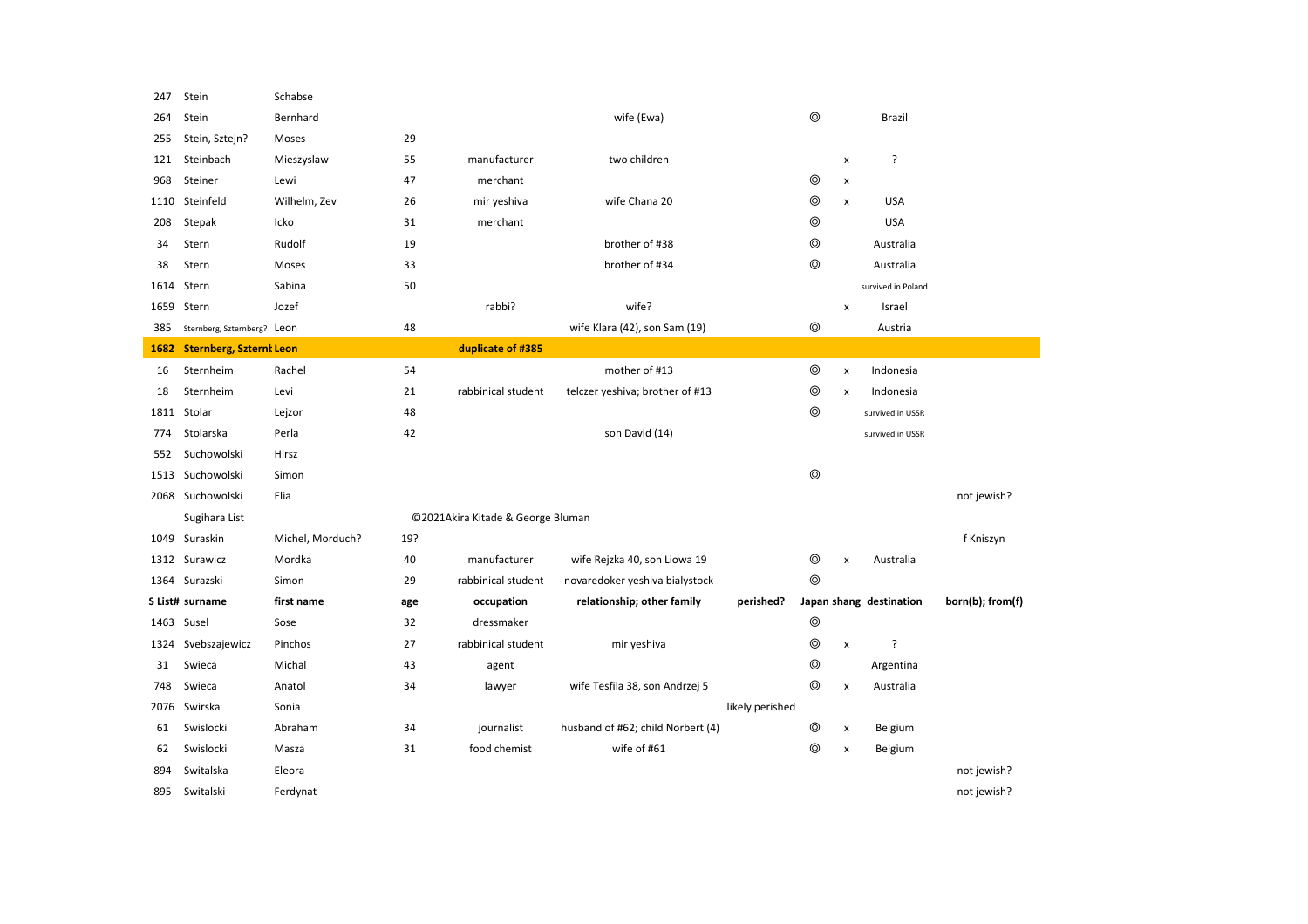|      | 1313 Sybirski     | Hirsz            | 30 | butcher               |                                                         | $\circledcirc$ |                    | <b>USA</b>        |                      |
|------|-------------------|------------------|----|-----------------------|---------------------------------------------------------|----------------|--------------------|-------------------|----------------------|
| 1605 | Szacher           | Lejba            | 28 | mir yeshiva           |                                                         | $\circledcirc$ | $\pmb{\times}$     | UK                |                      |
|      | 1491 Szafran      | Icek             | 25 |                       | rabbi, lublin yeshiva wife Basia 21, teacher beth jacob | ⊚              | x                  | <b>USA</b>        |                      |
| 1493 | Szafran           | Josek            | 23 | student               |                                                         | ⊚              | $\pmb{\times}$     | <b>USA</b>        |                      |
| 1936 | Szafran           | Nachman          | 48 | clerk                 |                                                         | $\circledcirc$ |                    | Canada            |                      |
| 1255 | Szajkiewicz       | Boruch           | 22 |                       |                                                         |                |                    |                   | b Wizisen f Lodz     |
| 1433 | Szajnberg         | Nuta             | 27 | rabbi                 | warschauer yeshiva                                      | $\circledcirc$ | $\pmb{\mathsf{x}}$ | <b>USA</b>        |                      |
| 1204 | Szajngarten       | Pinchos          | 19 | rabbinical student    | mir yeshiva                                             | $\circledcirc$ | x                  | <b>USA</b>        |                      |
| 795  | Szajniak          | Fiszel Chil      | 30 | agronomist            |                                                         | ⊚              | x                  | Ecuador           |                      |
| 1910 | Szapir            | Zev              | 30 |                       |                                                         |                |                    |                   | f Warsaw             |
| 152  | Szapiro           | J., Jerzy        | 28 | lawyer                |                                                         |                | x                  | ?                 |                      |
| 177  | Szapiro           | Symcha-Binem     | 33 | mechanic              |                                                         | ⊚              | $\pmb{\mathsf{x}}$ | <b>Burma</b>      |                      |
| 483  | Szapiro           | Anna             | 31 |                       | wife of #484                                            |                |                    |                   | f Baranowice         |
| 484  | Szapiro           | Jakob            | 46 |                       | husband of #483; children Bagla 9, Mojses 5             |                |                    |                   | b Pinsk f Baranowice |
| 796  | Szapiro           | Malka            | 24 | teacher, beth jacob   | wife of #1054                                           | ⊚              | $\pmb{\times}$     | <b>USA</b>        |                      |
| 1054 | Szapiro           | Mejer            | 24 | rabbi, lublin yeshiva | husband of #796                                         | $\circledcirc$ | $\pmb{\times}$     | <b>USA</b>        |                      |
| 1339 | Szapiro           | Szolim Benc.     | 19 | rabbinical student    | mir yeshiva                                             | $\circledcirc$ | x                  | <b>USA</b>        |                      |
| 1476 | Szapiro           | Mowsza           | 30 | locksmith             |                                                         | $\circledcirc$ |                    | Bombay->Palestine |                      |
| 2088 | Szapiro           | Salomon          | 29 | rabbi                 | wife Serena (27)                                        | $\circledcirc$ | x                  | <b>USA</b>        |                      |
| 175  | Szatensztein      | Wladyslaw-Jozef  | 47 | professor             | husband of #2012; father of #2011; Lenora 11            | ⊚              |                    | <b>USA</b>        |                      |
| 2011 | Szatensztein      | Aleksander       | 16 |                       | son of #175, #2012                                      | $\circledcirc$ |                    |                   |                      |
|      | 2012 Szatensztein |                  |    |                       | wife of #175; mother of #2011                           |                |                    |                   |                      |
| 2057 |                   | Anna             | 45 |                       |                                                         | $\circledcirc$ |                    | <b>USA</b>        |                      |
|      | Szatensztejn      | <b>Wladyslaw</b> |    | duplicate of #175     |                                                         |                |                    |                   |                      |
| 974  | Szczedrowicki     | Szmuel           | 32 | rabbi                 | izyfra 35, Chaim Dawid11, Bella 8, Tauba 5, Eliezer 3   | ⊚              | $\pmb{\times}$     | Palestine         |                      |
| 1020 | Szczekocki        | Jakob Josef      | 26 | merchant              |                                                         | $\circledcirc$ |                    |                   |                      |
| 1543 | Szczepanski       | Jan              |    |                       |                                                         |                |                    |                   | not jewish?          |
|      | 1201 Szczytnicki  | Josef            | 24 | rabbinical student    | mir yeshiva                                             | $\circledcirc$ | $\pmb{\times}$     | <b>USA</b>        |                      |
| 1096 | Szebs             | Simcha Abram     | 29 | rabbinical student    | mir yeshiva                                             | $\circledcirc$ | $\pmb{\times}$     | <b>USA</b>        |                      |
|      | 1391 Szechman     | Idel             | 18 |                       |                                                         |                |                    |                   | f Warsaw             |
| 1808 | Szefner           | Mery             | 20 | student               |                                                         | ⊚              |                    | <b>USA</b>        |                      |
|      | 1947 Szefner      | Boruch           | 47 | journalist            |                                                         | $\circledcirc$ |                    | <b>USA</b>        |                      |
|      | 1402 Szejnbaum    | Lejb             | 28 | bookkeeper            |                                                         | $\circledcirc$ | $\pmb{\times}$     | Canada            |                      |
| 1959 | Szekely           | Julius           | 31 |                       |                                                         |                |                    |                   |                      |
|      | 1673 Szemen       | Jechezkiel       | 33 | engineer              |                                                         | ⊚              |                    | South Africa      |                      |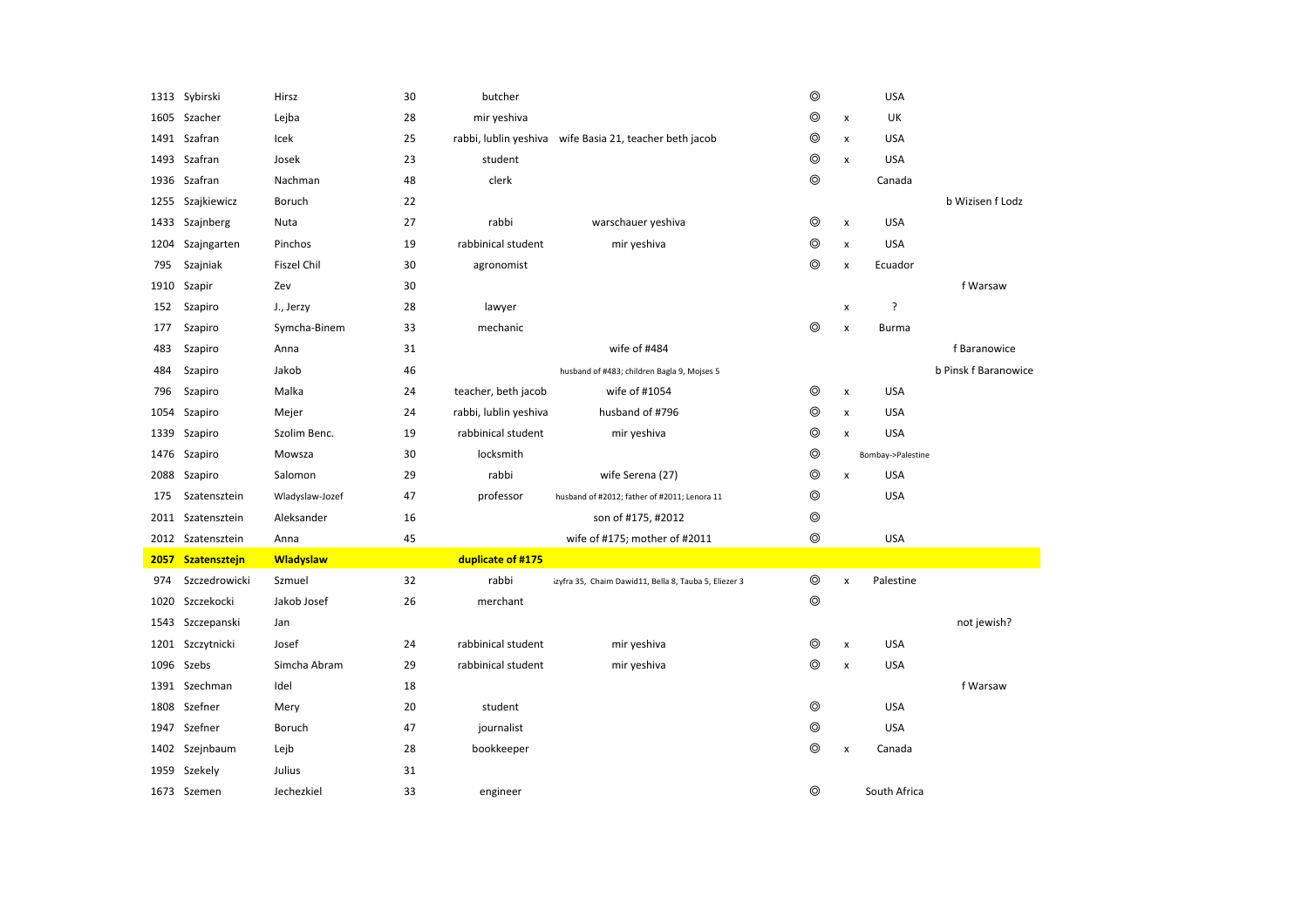| 679  | Szemien, Szemen?      | Chana, Szulma? | 26 |                    |                                             |                |                    |                   |                 |  |
|------|-----------------------|----------------|----|--------------------|---------------------------------------------|----------------|--------------------|-------------------|-----------------|--|
| 707  | Szenderowicz          | Kiwa           | 27 | rabbi              |                                             |                |                    | <b>USA</b>        |                 |  |
| 1478 | Szeniak               | Chil           | 41 | rabbi              | reverends yeshiva                           | ◎              | $\pmb{\mathsf{x}}$ | ?                 |                 |  |
| 1609 | Szepsenwol            | Fejga          | 18 |                    |                                             | ⊚              |                    | <b>USA</b>        |                 |  |
|      | 1792 Szereszowska     | Tauba Brania   | 70 |                    | wife of #1793                               | ⊚              |                    | <b>USA</b>        |                 |  |
|      | 1793 Szereszowski     | Rafal          | 72 | banker             | husband of #1792                            | $\circledcirc$ |                    | <b>USA</b>        |                 |  |
|      | 1083 Szewczyk         | Kiwa           | 25 | rabbinical student | mir yeshiva                                 | $\circledcirc$ | x                  | <b>USA</b>        |                 |  |
|      | 1702 Szimkin, Szymkin | Jozef          | 35 | clerk              |                                             | $^{\circ}$     | $\pmb{\times}$     | Japan             |                 |  |
| 2085 | Szkornik              | Zofja          |    |                    |                                             |                |                    |                   |                 |  |
| 249  | Szladowski            | Chaim          |    |                    |                                             |                |                    |                   |                 |  |
|      | 1325 Szlomowicz       | Abram          | 20 | rabbinical student | mir yeshiva, brother of #1334               | ◎              | $\pmb{\times}$     | Canada            |                 |  |
| 1334 | Szlomowicz            | Efraim         | 20 | rabbinical student | mir yeshiva; brother of #1325               | $^{\circ}$     | $\pmb{\times}$     | Canada            |                 |  |
| 460  | Szlosberg             | Fryda          |    |                    |                                             |                |                    |                   |                 |  |
| 876  | Szlosser              | Salomon        | 46 | merchant           | wife Rachela 32, daughter Rita 10           | $\circledcirc$ |                    |                   |                 |  |
| 1563 | Szmakfefer            | Wlodzimierz    |    |                    |                                             |                |                    |                   |                 |  |
| 293  | Szmaragd              | Chawa          | 28 |                    |                                             | $\circledcirc$ |                    |                   |                 |  |
|      | 1914 Szmid            | Basia          |    |                    |                                             |                |                    |                   |                 |  |
| 658  | Szmidman              | Szmul          | 30 | mir yeshiva        |                                             |                |                    |                   |                 |  |
| 1247 | Szmidt                | Szloma         | 21 | carpenter          |                                             | $\circledcirc$ |                    | Bombay->Palestine |                 |  |
| 1203 | Szmuelewicz           | Chana Miriam   | 32 | wife of #1205      | wife of #1205                               | $\circledcirc$ | $\pmb{\times}$     | <b>USA</b>        |                 |  |
|      | 1205 Szmuelewicz      | Chaim Lejba    | 37 | rabbi, mir yeshiva | husband of #1203; Edel 9, Rafael 3, Rywka 5 | ⊚              | $\pmb{\mathsf{x}}$ | <b>USA</b>        |                 |  |
| 852  | Szmujlowicz           | Jakow, Jakub   | 55 | manufacturer       | Samuel (17)                                 | ⊚              | x                  | Mexico            |                 |  |
| 308  | Szmulewicz            | Icek-Wolf      | 38 | merchant           |                                             | ⊚              | x                  | <b>USA</b>        |                 |  |
| 1090 | Szmulewicz            | Szloma         | 29 | rabbinical student | mir yeshiva, wife hilda 16                  | $\circledcirc$ | $\pmb{\times}$     | Canada            |                 |  |
| 1462 | Sznajder              | Nachman        | 26 | rabbi, mir yeshiva | wife Sesia (30)                             | $^{\circ}$     | $\pmb{\times}$     | <b>USA</b>        |                 |  |
|      | 1567 Sznol            | Judka          | 24 | student            |                                             | $^{\circ}$     |                    | Canada            |                 |  |
| 1679 | Szostak               | Jozef          |    |                    |                                             |                |                    |                   | not jewish?     |  |
| 1093 | Szoszun               | Boruch Lejb    | 31 | rabbinical student | mir yeshiva; wife Rischel (23)              | $^{\circledR}$ | $\pmb{\times}$     | Canada            |                 |  |
| 63   | Szpektorow            | Dawid          | 66 | merchant           |                                             | $\circledcirc$ |                    |                   |                 |  |
|      | 1952 Szpicberg        | Zelik          | 23 |                    |                                             |                |                    |                   | f Ostrow Mazow. |  |
| 1994 | Szpicman              | Lejb           | 37 |                    |                                             | $^{\circ}$     |                    | <b>USA</b>        |                 |  |
| 288  | Szpigelman            | Marek          | 16 |                    | son of #289                                 | $^{\circ}$     |                    | Philippines       |                 |  |
| 289  | Szpigelman            | Isak           | 54 | manufacturer       | father of #288                              | $^{\circ}$     |                    | Philippines       |                 |  |
|      | 1363 Szpigelman       | Abram          | 24 |                    |                                             |                |                    |                   | f Strzenieszyce |  |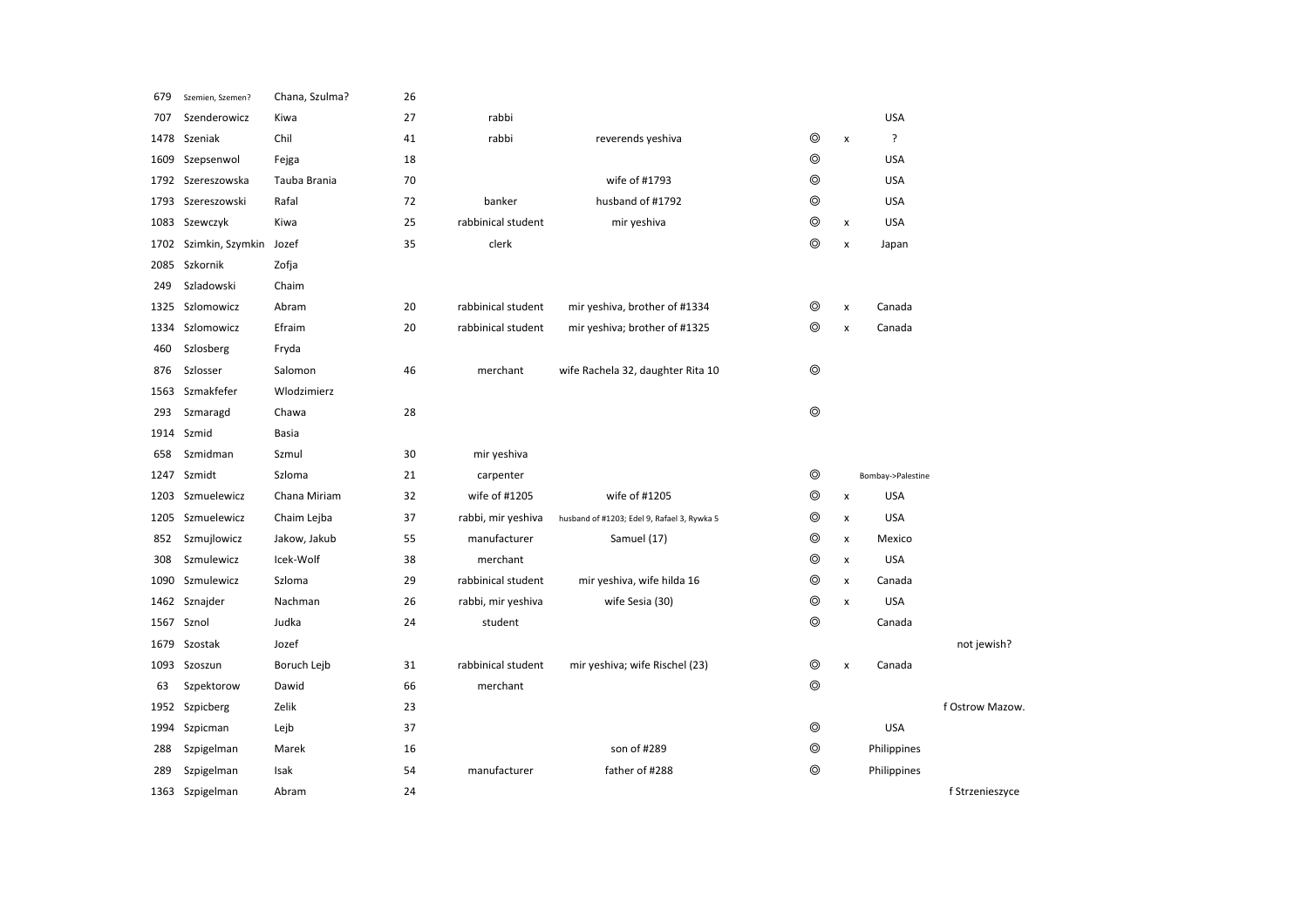|      | 1007 Szpilberg  | Mordko            | 23 |                    |                                      |                |                    |                           | b Kolki f Warsaw        |
|------|-----------------|-------------------|----|--------------------|--------------------------------------|----------------|--------------------|---------------------------|-------------------------|
| 1008 | Szpilberg       | Chaim             | 27 | clerk              |                                      | $\circledcirc$ |                    |                           |                         |
| 59   | Szpilfogel      | Jakow             |    |                    |                                      | $\circledcirc$ |                    | USA?                      | father met him in Tokyo |
| 987  | Szpilman        | Anszel            | 23 |                    |                                      |                |                    |                           | b Zoflowka f Warsaw     |
| 89   | Szpiro          | Kopel             | 37 |                    | wife (39)                            | $\circledcirc$ |                    |                           |                         |
| 592  | Szpiro          | Pinchos           | 45 | manufacturer       |                                      | $\circledcirc$ | $\pmb{\mathsf{x}}$ | ?                         |                         |
| 799  | Szpiro          | Hersz             | 27 |                    |                                      |                |                    |                           | f Warsaw                |
|      | 2125 Szpiro     | Izrael            | 67 |                    |                                      | $\circledcirc$ | $\pmb{\times}$     |                           |                         |
| 85   | Szporn          | Joachim           | 64 | merchant           | wife Pechla (63); father of #2132    | $\circledcirc$ |                    | Brazil                    |                         |
|      | 2120 Szporn     | <b>Joachim</b>    |    | duplicate of #85   |                                      |                |                    |                           |                         |
|      | 2132 Szporn     | Jakob             | 40 | merchant           | son of #2120; wife Maryla 27         | $\circledcirc$ |                    | Brazil                    |                         |
| 1089 | Szrajbman       | Mordcha           | 25 | rabbinical student | mir yeshiva                          | $\circledcirc$ | $\pmb{\times}$     | <b>USA</b>                |                         |
| 368  | Szrajer         | Henrik            | 36 | engineer           | husband of #369; son of #473         | $^{\circ}$     |                    | Mexico                    |                         |
| 369  | Szrajer         | Matilda, Matylda? | 28 |                    | wife of #368, son Adam3              | $\circledcirc$ |                    | Mexico                    |                         |
| 473  | Szrajer         | Berta             | 64 |                    | mother of #368                       | ⊚              |                    | Mexico                    |                         |
|      | 1541 Szrajer    | <b>Henryk</b>     | 36 | duplicate of #368  |                                      |                |                    |                           |                         |
| 562  | Sztadlin        | Miron             | 39 | clerk              | wife                                 | $\circledcirc$ |                    |                           |                         |
|      |                 |                   |    |                    |                                      |                |                    |                           |                         |
| 815  | Sztaizel        | Benjamin          | 26 | student            |                                      | $\circledcirc$ | x                  | Venezuela                 |                         |
| 457  | <b>Sztajn</b>   | <b>Esuja</b>      |    | duplicate #138     |                                      |                |                    |                           |                         |
| 1088 | Sztajngarten    | Cudek             |    | rabbinical student |                                      | $\circledcirc$ | $\pmb{\chi}$       | <b>USA</b>                |                         |
| 807  | Sztejn          | Sofia             | 38 |                    | wife of #808                         | $\circledcirc$ |                    | Palestine                 |                         |
| 808  | Sztejn          | Maks              | 37 | expeditor          | husband of #807; 2 children (18, 15) | $\circledcirc$ |                    | Palestine                 |                         |
| 1086 | Sztejn          | Peisach Icek      | 21 | rabbinical student | mir yeshiva                          | $\circledcirc$ | x                  | <b>USA</b>                |                         |
|      | 1721 Sztejn     | Samuel            | 25 | rabbinical student | lubavitsch                           | $\circledcirc$ | x                  | Canada                    |                         |
| 301  | Sztejnberg      | Aleksandr         |    |                    |                                      |                |                    |                           |                         |
|      | 1091 Sztejnberg | Josef             | 31 | rabbi, mir yeshiva | wife Nachama 18                      | $\circledcirc$ | $\pmb{\mathsf{x}}$ | <b>USA</b>                |                         |
| 1909 | Sztejnwach      | Pinchos           | 35 |                    | wife (39)                            | ⊚              |                    | <b>USA</b>                |                         |
| 862  | Sztern          | Chaim Natan       |    |                    |                                      |                |                    |                           |                         |
| 883  | Sztern          | Lali              |    |                    |                                      |                |                    |                           |                         |
|      | 1922 Sztiglic   | Izrael            | 17 | rabbinical student | lublin yeshiva                       | ⊚              | x                  | <b>USA</b>                |                         |
|      | 2041 Sztikgold  | Elzbieta          | 47 |                    | mother of #2042                      |                | Vladivost          | <b>USA</b>                |                         |
|      | 2042 Sztikgold  | Stefania          | 19 |                    | daughter of #2041                    |                | Vladivost          | <b>USA</b>                |                         |
| 735  | Sztokchamer     | Maja              | 54 |                    |                                      | ⊚              |                    | survived in Poland (1946) |                         |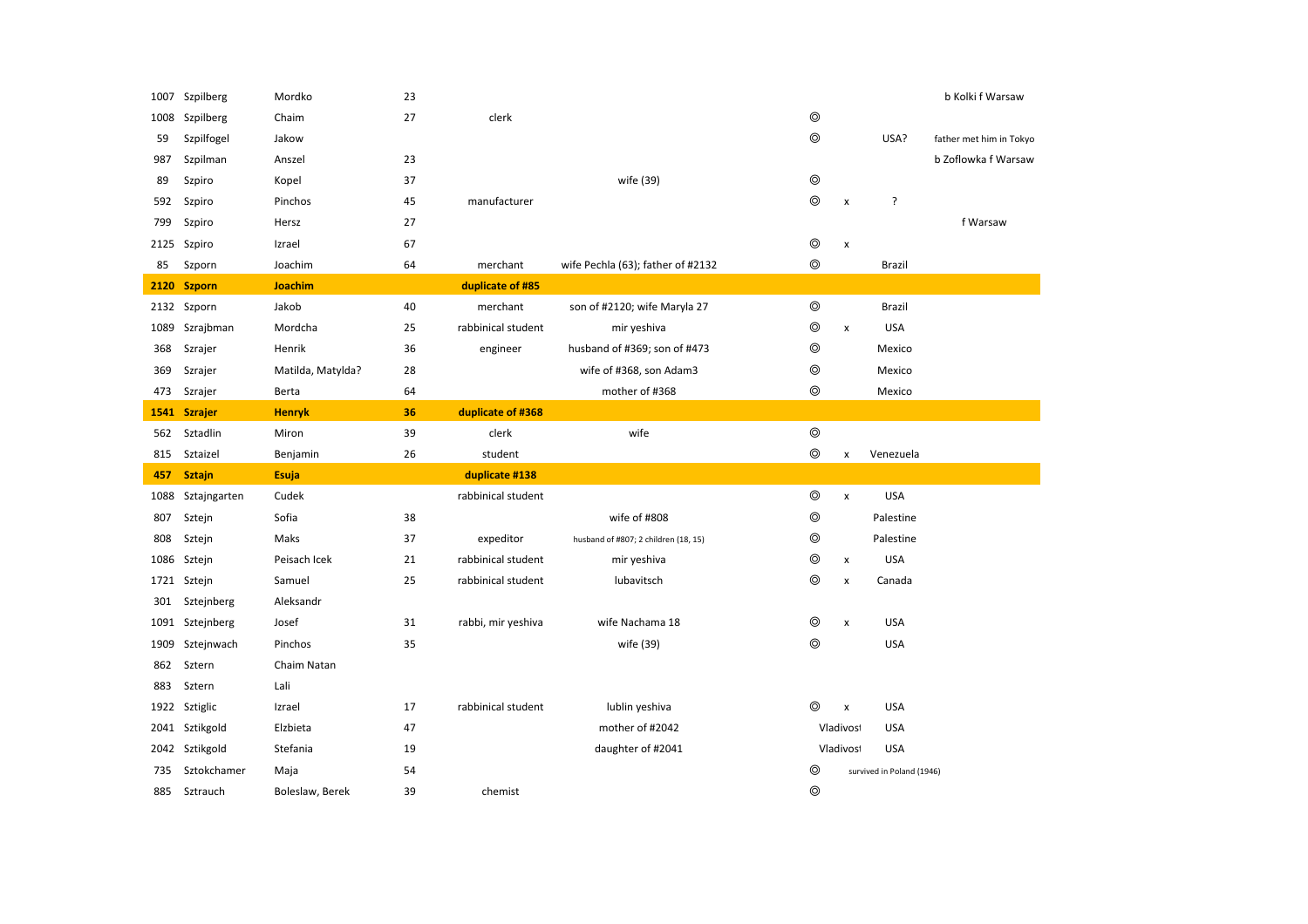|      | 1301 Sztulman          | Dawid Chim     | 29 | klecker yeshiva            |                                   | $\circledcirc$ |                |                    |              |
|------|------------------------|----------------|----|----------------------------|-----------------------------------|----------------|----------------|--------------------|--------------|
| 1976 | Sztycer                | Nachman        | 24 | shop assistant             |                                   | $\circledcirc$ | $\pmb{\times}$ |                    |              |
| 812  | Szubert                | Leon           | 37 | lawyer                     |                                   | ⊚              |                | Canada             |              |
| 818  | Szubert                | Izydor         |    |                            |                                   |                |                |                    |              |
| 1558 | Szubert, Schubert Maks |                | 31 | physician                  |                                   | $\circledcirc$ |                |                    |              |
| 214  | Szulfrid               | Janina         |    |                            |                                   |                |                |                    |              |
| 215  | Szulfrid               | Matilda        | 37 |                            | wife of #217                      | ⊚              | x              | Burma              |              |
| 216  | Szulfrid               | Estera, Gitel? | 46 |                            |                                   |                |                |                    | f Warsaw     |
| 217  | Szulfrid               | Rubin          | 41 | clerk                      | husband of #215                   | ⊚              | $\pmb{\times}$ | Burma              |              |
| 218  | Szulfrid               | Josef          | 26 |                            |                                   | $\circledcirc$ |                |                    |              |
| 680  | Szulman                | Abram          | 27 | journalist                 | wife Chana (23)                   | ⊚              |                | Australia          |              |
| 1250 | Szur                   | Natan Chil     | 23 |                            |                                   |                |                |                    | f Krakow     |
| 1469 | Szur                   | Abram          | 21 |                            |                                   |                |                |                    | f Krakow     |
|      | 1327 Szwarc            | Abram          | 25 | rabbinical student         | mir yeshiva                       | ⊚              | $\pmb{\times}$ | <b>USA</b>         |              |
| 1853 | Szwarcman              | Josef          | 54 | bookkeeper                 | husband of #1897, father of #1854 | ⊚              | $\pmb{\times}$ | <b>USA</b>         |              |
| 1854 | Szwarcman              | Aleksander     | 22 | keeper Godown              | son of #1853, #1897; wifeTamara24 | ⊚              | x              | <b>USA</b>         |              |
| 1897 | Szwarcman              | Golda          | 52 |                            | wife of #1853                     | ⊚              | x              | <b>USA</b>         |              |
| 922  | Szwarysztejn           | Ignacy         |    |                            |                                   |                |                |                    |              |
| 997  | Szwarysztejn           | Adam           | 51 | manufacturer (paper mills) | husband of #999                   | $\circledcirc$ |                | Argentina?         |              |
| 999  | Szwatisztejn           | Stefania       | 41 |                            | wife of #997                      | $\circledcirc$ |                | Argentina?         |              |
| 100  | Szweber                | Paulina        | 63 |                            |                                   | $\circledcirc$ |                |                    |              |
| 2079 | Szyfer                 | Wanda, Halina  | 26 |                            | sister of #2081                   | ⊚              | x              | South America      |              |
|      | 2081 Szyfer            | Jerzy          | 33 | engineer                   | brother of #2079                  | ⊚              | x              | South America      |              |
| 1202 | Szymanowicz            | Szaja          | 31 | rabbi, kollel kowno        | wife Eta22                        | ⊚              | X              | <b>USA</b>         |              |
| 1240 | Szymanska              | Roza           |    |                            |                                   |                |                |                    |              |
| 546  | Szymkiewicz            | Mojsze         | 30 | merchant                   | wife Bejla (26)                   | ⊚              |                | Canada             |              |
|      | 1212 Szymszelewicz     | Ickok          | 25 | rabbinical student         | mir yeshiva                       | $\circledcirc$ | x              | Palestine          |              |
| 677  | Szypro                 | Elchonoj       | 30 |                            |                                   | $\circledcirc$ |                |                    |              |
| 599  | Taca                   | Hersz Pejsak   | 20 | student                    | cousin of #299                    | ⊚              |                | Palestine          |              |
|      | 2053 Tajfman           | Katarzyna      |    |                            | likely perished                   |                |                |                    |              |
| 190  | Tamulis                | John           |    |                            |                                   |                |                |                    | special list |
| 673  | Tankielis              | <b>Notas</b>   |    |                            | likely perished                   |                |                |                    |              |
| 903  | Taraszczanski          | Perla          | 42 |                            | wife of #1057; child Izaak 9      | ⊚              |                | Dominican Republic |              |
|      | 1057 Taraszczanski     | Salomon        | 46 | business exec              | husband of #903                   | ⊚              |                | Dominican Republic |              |
|      |                        |                |    |                            |                                   |                |                |                    |              |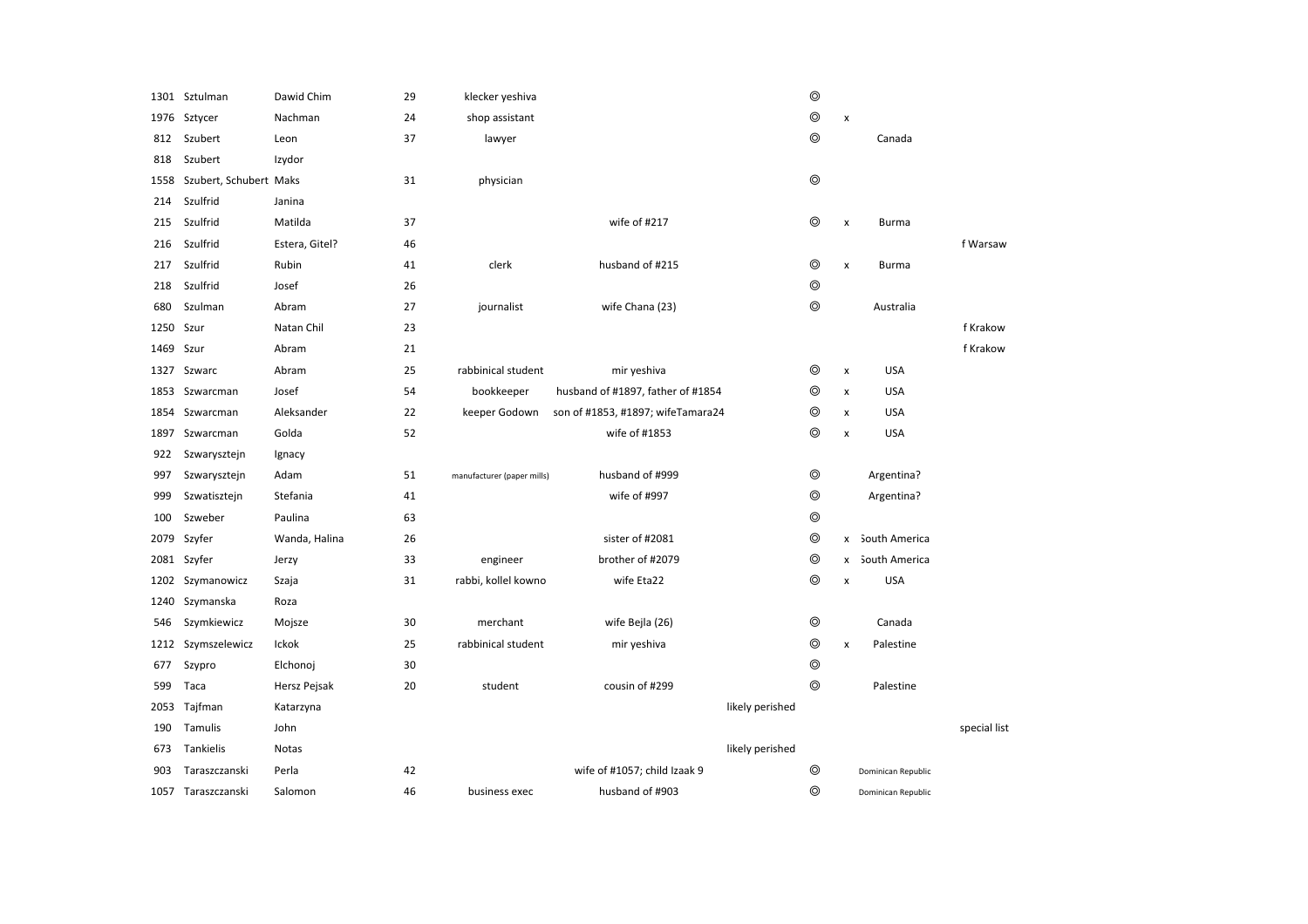| 235  | Tarie          | Abram         |    |                    | likely perished                                      |                |                    |              |                      |
|------|----------------|---------------|----|--------------------|------------------------------------------------------|----------------|--------------------|--------------|----------------------|
| 302  | Taub           | Szmul-Eliasz  | 39 | rabbinical student |                                                      | ⊚              | $\pmb{\times}$     | <b>USA</b>   |                      |
| 321  | Taub           | Abram-Leib    | 44 | decorator          |                                                      | $\circledcirc$ | $\pmb{\mathsf{x}}$ | <b>USA</b>   |                      |
| 462  | Taub           | Szoel         | 54 | rabbi mir yeshiva  | : Brucha Estera43; Sara 16, Izrael14, David10, Hirs3 | $\circledcirc$ |                    | <b>USA</b>   | died in Israel 1948  |
| 557  | Taub           | Chaskiel      | 27 | rabbi              | brother of #558, lublin yeshiva                      | $\circledcirc$ |                    | <b>USA</b>   |                      |
| 558  | Taub           | Icek          | 17 | rabbinical student | brother of #557, lublin yeshiva                      | $\circledcirc$ |                    | <b>USA</b>   |                      |
| 559  | Taub           | Cypora        | 17 | student            | sister of #557, #558                                 | $^{\circ}$     |                    | <b>USA</b>   |                      |
| 261  | Tausk          | Kasriel       | 22 | student            |                                                      | $^{\circ}$     |                    | <b>Burma</b> |                      |
| 262  | Tausk          | Abram         |    |                    |                                                      |                |                    |              |                      |
| 1237 | Tchornicki     | Wolf          | 20 | student            |                                                      | $\circledcirc$ | $\pmb{\times}$     | Mexico       |                      |
| 1859 | Teich          | Jakob         | 33 | merchant           | plus one family member                               | $\circledcirc$ | $\pmb{\times}$     | ?            |                      |
| 493  | Tempel         | Helena        | 51 |                    |                                                      |                |                    |              | f Warsaw             |
| 494  | Tempel         | Marian        | 42 |                    |                                                      |                |                    |              | f Lodz               |
| 495  | Tempel         | Stach         | 37 |                    | one child (Julian, 11)                               |                |                    |              | b Pabjanice f Warsaw |
| 661  | Tempel, Temple | Aleksander    | 55 | lawyer             | wife Gustawa 53                                      | $^{\circ}$     |                    | <b>USA</b>   |                      |
| 1867 | Tempelhof      | Mieczyslaw    |    |                    |                                                      |                |                    |              |                      |
| 1447 | Tempelman      | Abram         | 27 |                    | son of #1448                                         | $^{\circ}$     |                    |              |                      |
| 1448 | Tempelman      | Jakob         | 52 |                    | father of #1447                                      | $\circledcirc$ |                    |              |                      |
| 342  | Tenenbaum      | Jona          |    |                    |                                                      |                |                    |              |                      |
|      | 1081 Tenenbaum | Calko Lejb    | 32 | rabbinical student | mir yeshiva                                          | $\circledcirc$ | X                  | Canada       |                      |
| 1743 | Tenenbaum      | Josef         | 23 | rabbinical student | lubavitsch                                           | ⊚              | x                  | Australia    |                      |
| 2020 | Tenenbaum      | Chaim         | 48 |                    |                                                      |                |                    |              |                      |
| 506  | Teresiskinas   | Mowsza-Girsas |    |                    | likely perished                                      |                |                    |              |                      |
|      | 1417 Testel    | Ichok         |    |                    |                                                      |                |                    |              |                      |
| 461  | Thalhofer      | Nelly         | 28 |                    | wife of #602                                         | $\circledcirc$ |                    | <b>USA</b>   |                      |
| 602  | Thalhofer      | Otto          | 36 |                    | husband of #461                                      | $\circledcirc$ |                    | <b>USA</b>   |                      |
| 794  | Tiefenbrum     | Mojzesz       | 30 | rabbinical student |                                                      | $\circledcirc$ | x                  | <b>USA</b>   |                      |
|      | 1893 Tilinska  | Liba          |    |                    |                                                      |                |                    |              |                      |
| 685  | Tobolowski     | Stanislaw     | 37 | lawyer             |                                                      | $^{\circ}$     |                    | Australia    |                      |
| 792  | Tod            | Lejb          | 37 | clerk              |                                                      | $^{\circ}$     | x                  | South Africa |                      |
| 2119 | Toker          | Isaak         | 33 | rabbi              | wife Rachil 21; children (11, 8)                     | $\circledcirc$ |                    | <b>USA</b>   |                      |
| 768  | Tokerski       | Hirsz         |    |                    |                                                      |                |                    |              |                      |
|      | 1481 Toldberg  | Szmujlo       |    |                    |                                                      |                |                    |              |                      |
|      | 1082 Tolwinski | Szmul         | 25 | rabbinical student | mir yeshiva                                          | ⊚              | х                  | <b>USA</b>   |                      |
|      |                |               |    |                    |                                                      |                |                    |              |                      |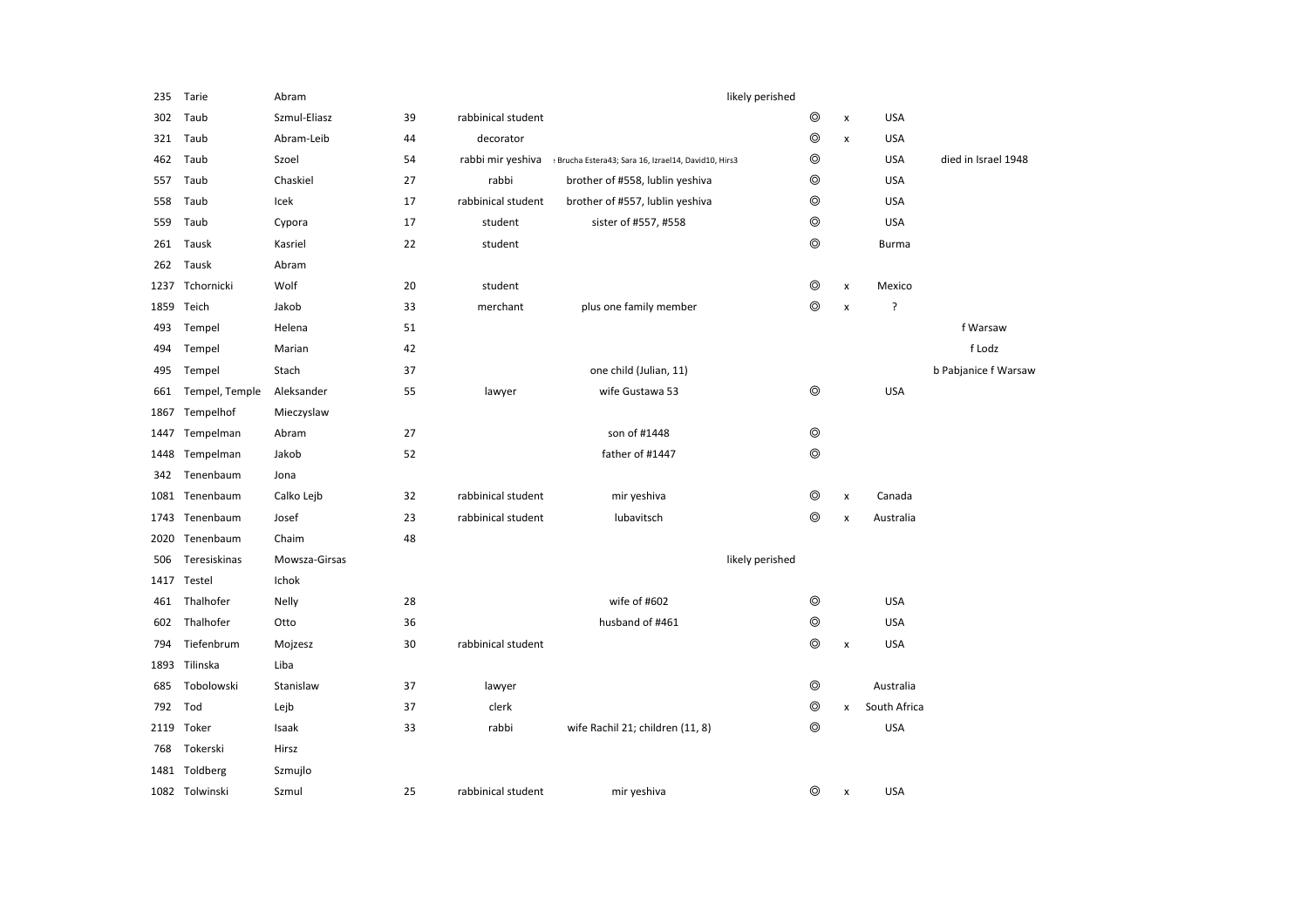|      | 2001 Tomkiewicz     | Benjamin         |    |                    |                                   |                |                    | survived?       |               |
|------|---------------------|------------------|----|--------------------|-----------------------------------|----------------|--------------------|-----------------|---------------|
| 1409 | Topola              | Icchok           | 20 | rabbinical student | lublin yeshiva                    | $\circledcirc$ | $\pmb{\mathsf{x}}$ | <b>USA</b>      |               |
| 266  | Torowitsch          | Bencion          |    |                    |                                   |                |                    |                 |               |
| 1521 | Towbin              | Cichok           |    |                    |                                   |                |                    |                 |               |
| 781  | Treister, Trajster  | Berek            | 52 | engineer           |                                   | $\circledcirc$ |                    | Canada          |               |
| 710  | Trepman             | Bronislawa       | 36 | clerk              |                                   | $\circledcirc$ | $\pmb{\mathsf{x}}$ |                 |               |
| 955  | Trepman             | Abram            |    |                    |                                   |                |                    | survived?       |               |
|      | 2099 Trepman        | <b>Abram</b>     |    | duplicate of #955  |                                   |                |                    |                 |               |
| 408  | Trokenheim          | Hirsz Zelig      |    |                    |                                   |                |                    |                 |               |
| 409  | Trokenheim          | Jankiel          |    |                    |                                   |                |                    |                 |               |
| 729  | Trompoler           | Abram Mojsiej    | 31 | electrician        | Reva, Mirjam                      | $\circledcirc$ | $\pmb{\times}$     | Israel          |               |
|      | 1712 Trunk          | Ita              | 52 |                    |                                   | $\circledcirc$ |                    | <b>USA</b>      |               |
|      | 1713 Trunk          | Doba             | 50 | waiter             | wife of #1714                     | ⊚              |                    | <b>USA</b>      |               |
| 1714 | Trunk               | Chil Szaja       | 52 | writer             | husband of #1713                  | $\circledcirc$ |                    | <b>USA</b>      |               |
|      | 1816 Trunk          | Jozef            |    |                    |                                   |                |                    | Canada          |               |
| 864  | Tunkiel, Banai      | Jakow. Jakub     | 20 |                    |                                   |                |                    | Israel          | f Baranowicze |
| 991  | Twierski            | Wincenty         | 41 | worker             |                                   | $\circledcirc$ | $\pmb{\mathsf{x}}$ |                 |               |
| 1649 | Tyk, Tik            | Szoel            | 23 | dentist            |                                   | $\circledcirc$ | x                  | ?               |               |
| 721  | Tynkusewicz         | Dawid            |    |                    |                                   |                |                    |                 |               |
| 1675 | Ulrych              | Boruch           | 32 | clerk              | wife Chaja Tauba                  | ⊚              |                    | x South America |               |
|      | 1130 Ungar          | Michael Israel   | 23 | rabbinical student | mir yeshiva                       | $\circledcirc$ | $\pmb{\times}$     | <b>USA</b>      |               |
| 490  | Urbach              | Symcha-Binem     | ŗ  |                    |                                   | $\circledcirc$ |                    | South Africa    |               |
| 705  | Uszpol              | Isaak-Ber        | 29 | rabbi              |                                   | $\circledcirc$ |                    | <b>USA</b>      |               |
| 194  | Varants             | Benjamin         |    |                    |                                   |                |                    |                 | special list  |
| 860  | Wachsmacher         | Henryk           |    |                    |                                   | $\circledcirc$ |                    | <b>Burma</b>    |               |
| 267  | Waisfeld. Wajsfeld? | Jankel           | 41 |                    |                                   |                |                    |                 | f Warsaw      |
| 984  | Wajcfrecht          | Szloma           | 32 | worker             |                                   | $\circledcirc$ |                    |                 |               |
| 329  | Wajdenfeld          | Filip            | 43 |                    | husband of #341; child Tadesz 15  |                |                    |                 | f Warsaw      |
| 341  | Wajdenfeld          | Eugenia, Genia?  | 44 |                    | wife of #329                      |                |                    |                 | f Warsaw      |
| 1763 | Wajland             | Zelman . Zalman? | 46 |                    |                                   | $\circledcirc$ |                    |                 |               |
| 1826 | Wajnberg            | Josef            | 23 | rabbinical student | lubavitsch                        | $\circledcirc$ | $\pmb{\times}$     | ?               |               |
| 1849 | Wajnberger          | Michel           | 56 |                    | father of #1851; husband of #1850 | ⊚              |                    |                 |               |
| 1850 | Wajnberger          | Anna             | 53 |                    | mother of #1851; wife of #1849    | ⊚              |                    |                 |               |
|      | 1851 Wajnberger     | Teodor           | 20 |                    | son of #1849, #1850               | $^{\circ}$     |                    |                 |               |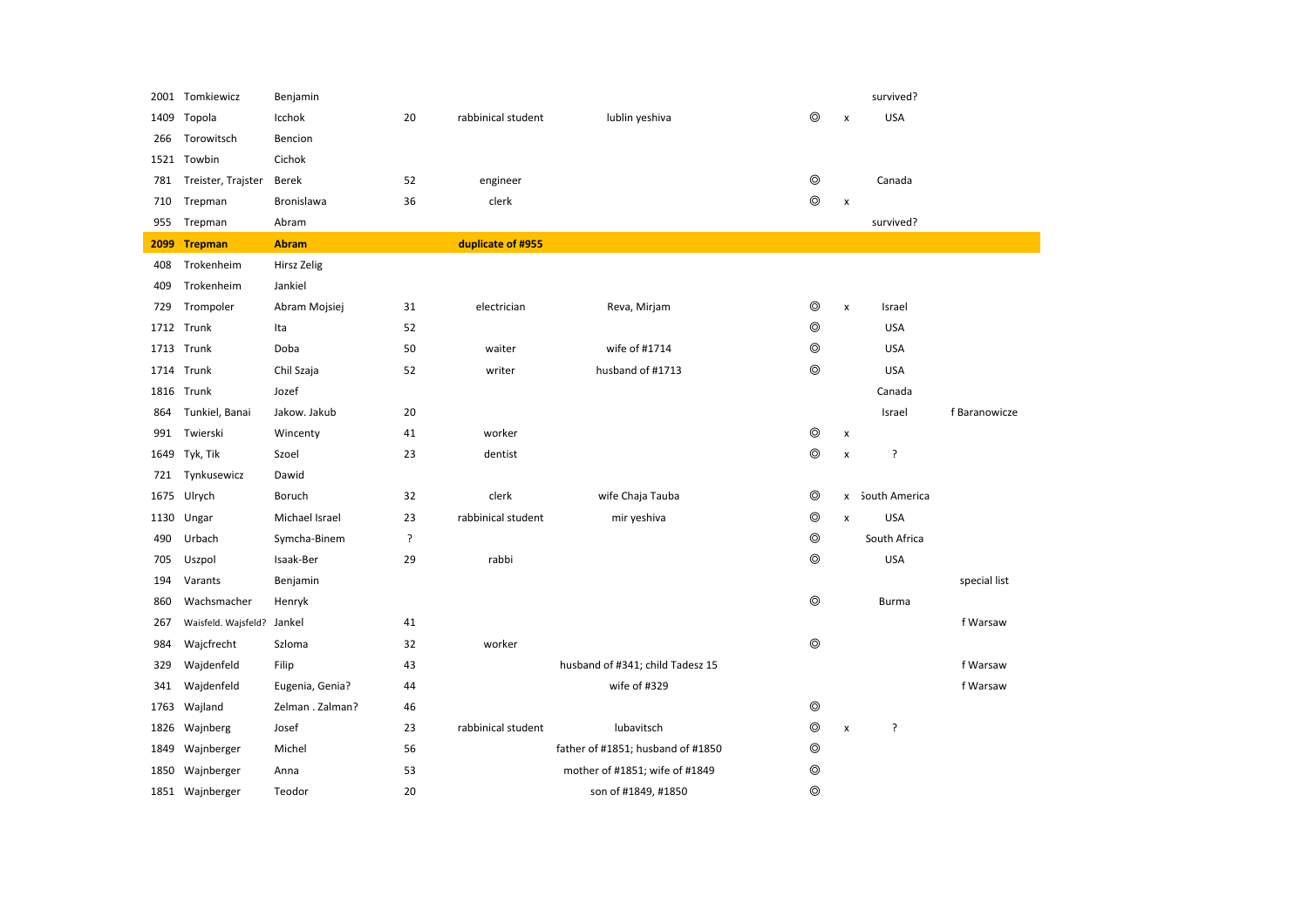|      | 1514 Wajner          | Abram          | 25 | merchant               |                                                                         | $^{\circ}$     | $\pmb{\times}$     | <b>USA</b> |                   |
|------|----------------------|----------------|----|------------------------|-------------------------------------------------------------------------|----------------|--------------------|------------|-------------------|
| 625  | Wajngarten           | Bajla Chana    | 37 |                        | wife of #626                                                            | ⊚              |                    | Canada     |                   |
| 626  | Wajngarten           | Jerachmiel     | 37 | writer                 | usband of #625; children Joula 13, Aleksander 7                         | ◎              | $\mathbf{u}$       | Canada     |                   |
| 1354 | Wajngarten           | Jakob          | 29 | worker                 |                                                                         | $\circledcirc$ |                    |            |                   |
| 1273 | Wajnhauz             | Anszel         | 28 | rabbinical student     | kamiencier yeshiva, wife Bella17                                        | $\circledcirc$ | X                  | <b>USA</b> |                   |
| 442  | Wajnstejn-Fajwuzycki | Icko           | 52 |                        | wife Sara (48) and child                                                |                |                    |            | b Lezl f Wisniewc |
| 1905 | Wajnsztajn           | Nison          |    |                        |                                                                         |                |                    |            |                   |
| 1906 | Wajnsztajn           | Jakob          |    |                        |                                                                         |                |                    |            |                   |
| 570  | Wajnsztejn           | Henryk         | 25 |                        | brother of #571                                                         | ◎              |                    |            |                   |
| 571  | Wajnsztejn           | Abram          | 28 | merchant               | brother of #570                                                         | $\circledcirc$ |                    | Australia  |                   |
| 1554 | Wajntraub            | Moszek         | 19 | rabbinical student     | kamieniecer yeshiva                                                     | ⊚              | $\pmb{\times}$     | <b>USA</b> |                   |
| 695  | Wajs                 | Mendel         | 37 | mechanic               |                                                                         | ◎              | $\mathsf{x}$       | Australia  |                   |
| 1477 | Wajsbord             | Jakob          | 26 | book binder            |                                                                         | $\circledcirc$ |                    |            |                   |
| 226  | Wajsbrem             | Oskar          | 32 | engineer               | wife Elka 19                                                            | $\circledcirc$ |                    |            |                   |
| 2038 | <b>Wajzbrem</b>      | <b>Oscar</b>   |    | duplicate of #226      |                                                                         |                |                    |            |                   |
| 228  | Walach               | Abraam         | 31 | farmer                 |                                                                         | $^{\circ}$     | $\pmb{\times}$     | ?          |                   |
| 1800 | Waldberg             | <b>Brandla</b> | 40 | x-ray technician       |                                                                         | ⊚              | x                  |            |                   |
| 1801 | Waldberg             | Maria          | 47 | dentist                |                                                                         | ⊚              | x                  |            |                   |
| 1374 | Walden               | Meno Mozes     | 24 | slabodker yeshiva      | wife Cyla (24)                                                          | ⊚              | $\pmb{\times}$     | <b>USA</b> |                   |
| 1410 | Walkin               | Szmul          | 45 |                        | rabbi, radin yeshiva fe Cyla 30 children Chaja 6, Estera 5, son Moses 2 | ⊚              | x                  | <b>USA</b> |                   |
| 2003 | Wallach, Wallacz?    | Bernard        | 28 |                        |                                                                         |                |                    |            | f Krakow          |
| 1438 | Warastricz           | Ignacy         |    |                        |                                                                         |                |                    |            | not jewish?       |
| 1946 | <b>Wargawtik</b>     | <b>Zorah</b>   |    | duplicate of #455      |                                                                         |                |                    |            |                   |
| 454  | Warhaftig            | Nauma          | 25 |                        | wife of #455                                                            | $\circledcirc$ |                    | Canada     |                   |
| 455  | Warhaftig            | Zorach         | 34 |                        | husband of #454; Emanuel (0)                                            | $\circledcirc$ |                    | Canada     |                   |
| 1439 | Warhaftig            | Oswald         | 42 |                        |                                                                         |                |                    |            |                   |
| 1387 | Warszawczyk          | Szmul          | 31 | kowno talmudic academy | wife Nachama 31                                                         | $\circledcirc$ | $\pmb{\mathsf{x}}$ |            |                   |
| 722  | Warszawski           | Jakob          | 27 | clerk                  |                                                                         | $\circledcirc$ |                    |            |                   |
| 1564 | Warszawski           | Icek-Majer     | 32 | engineer               | wife Szejndla 28                                                        | ⊚              |                    |            |                   |
| 1735 | Warszawski           | Icek           | 29 | tailor                 |                                                                         | $\circledcirc$ |                    |            |                   |
| 1080 | Wasilski             | Morduch        | 21 | rabbinical student     | mir yeshiva                                                             | $\circledcirc$ | $\pmb{\times}$     | ŗ          |                   |
| 196  | Wasser               | Chil           | 52 | clerk                  |                                                                         | $^{\circ}$     |                    |            |                   |
| 1423 | Wassercug            | Lejb           | 19 | rabbinical student     |                                                                         | ◎              | X                  | <b>USA</b> |                   |
| 759  | Weinberger           | Salomon        | 47 | merchant               |                                                                         | $^{\circ}$     |                    | <b>USA</b> |                   |
|      |                      |                |    |                        |                                                                         |                |                    |            |                   |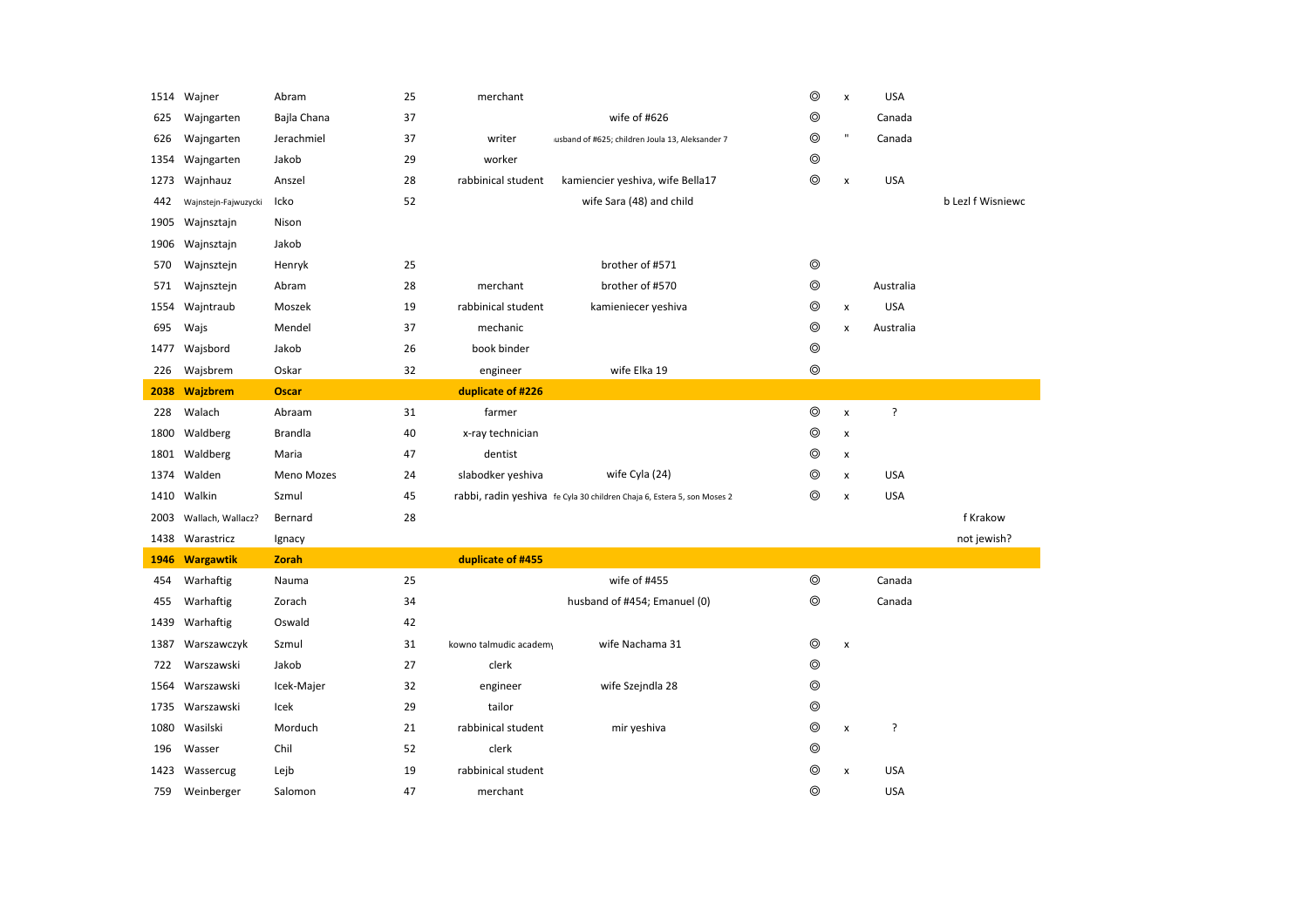| 136  | Weinfeld          | Moses               |    |                    |                                 |          |                |                    |                 |             |
|------|-------------------|---------------------|----|--------------------|---------------------------------|----------|----------------|--------------------|-----------------|-------------|
| 94   | Weinsberg         | Berthold            | 55 | manufacturer       | child Ryszard (15)              |          | ⊚              |                    | Canada          |             |
| 146  | Weinstein         | Adolf               | 70 | chemist            | wife Olga (47)                  |          | $\circledcirc$ |                    | Canada          |             |
| 132  | Weiss             | Isak                |    |                    |                                 |          |                |                    |                 |             |
| 440  | Weissbard         | Michal              | 41 | clerk              |                                 |          | $\circledcirc$ |                    | Brazil          |             |
| 638  | Weissbard         | <b>Michal</b>       |    | duplicate of #440  |                                 |          |                |                    |                 |             |
| 861  | Wejland, Wayland? | Michal              | 51 |                    | wife Estera (52) & Marceli (18) |          | $\circledcirc$ | $\pmb{\times}$     | Australia       |             |
| 2047 | Wejman            | Elena               | 37 |                    | plus Maeri                      |          | $\circledcirc$ |                    | <b>USA</b>      |             |
| 565  | Wekeler           | Aron                |    |                    | uncle of #566                   | murdered |                |                    |                 |             |
| 577  | Wertans           | Judith              | 32 |                    | wife of #1443                   |          | $\circledcirc$ | $\pmb{\times}$     | <b>USA</b>      |             |
| 1443 | Wertans           | Jakob               | 49 | engineer           | husband of #577; child Nina 7   |          | $\circledcirc$ | $\pmb{\mathsf{x}}$ | <b>USA</b>      |             |
| 998  | Weyland           | Ignacy, Mikhail     | 51 | factory owner      | wife Estera 40, son Marcel 13   |          | $\circledcirc$ | $\pmb{\times}$     | Australia       |             |
| 1560 | Wichowski         | Stanislaw           |    |                    |                                 |          |                |                    |                 | not jewish? |
|      | 1361 Wiecha       | Chaim               | 23 |                    |                                 |          | $\circledcirc$ |                    |                 |             |
|      | 1131 Wiernik      | Moszek              | 30 | rabbinical student | mir yeshiva                     |          | $\circledcirc$ | $\pmb{\times}$     | <b>USA</b>      |             |
| 497  | Wierzbolowski     | Marek Szymon        |    |                    |                                 |          |                |                    |                 |             |
| 820  | Wilenczyk         | Mowsza              | 28 | journalist         |                                 |          | $\circledcirc$ |                    |                 |             |
| 437  | Wilenska          | Helena              | 51 |                    | wife of #436                    |          | $\circledcirc$ | x                  | New Zealand     |             |
| 436  | Wilenski          | Szymel              | 64 | yeshiva            | husband of #437                 |          | $\circledcirc$ | x                  | New Zealand     |             |
| 1132 | Wilenski          | Szmujlo             | 42 | mir yeshiva        |                                 |          | $\circledcirc$ | $\pmb{\mathsf{x}}$ | Canada          |             |
| 399  | Wilner            | Aria                | 33 | baker              | husband of #400; child Rozyna 4 |          | $\circledcirc$ | $\pmb{\times}$     | ŗ               |             |
| 400  | Wilner            | Regina              | 33 |                    | wife of #399                    |          | $\circledcirc$ | $\pmb{\times}$     | ?               |             |
| 416  | Wilner            | Aleksander          | 45 |                    |                                 |          | $\circledcirc$ | $\pmb{\times}$     | ?               |             |
| 832  | Winer             | Abram               | 31 | chemist            |                                 |          | $\circledcirc$ | $\pmb{\times}$     | <b>USA</b>      |             |
| 1311 | Winiacki          | Mark                | 25 | student            |                                 |          | $\circledcirc$ |                    | <b>USA</b>      |             |
| 1939 | Winograd          | Srul                | 42 | tailor             |                                 |          | $\circledcirc$ | x                  | Canada          |             |
| 977  | Winter            | <b>Berek Litman</b> | 31 | manufacturer       | wife Grete                      |          | $\circledcirc$ |                    | x South America |             |
| 965  | Wirklich          | Jakob               |    |                    |                                 |          |                |                    |                 |             |
| 1079 | Wisniewski        | Lejb                | 23 | rabbinical student | mir yeshiva                     |          | $\circledcirc$ | $\pmb{\times}$     | <b>USA</b>      |             |
| 1593 | Wiszniewski       | Berko               | 26 | rabbinical student | mir yeshiva                     |          | $\circledcirc$ | x                  | ?               |             |
| 1430 | Witelson          | Szmul               | 19 | rabbinical student | lublin yeshiva?                 |          | ◎              | $\pmb{\times}$     | <b>USA</b>      |             |
|      | 1431 Witelson     | Szloma              | 21 | rabbinical student | lublin yeshiva?                 |          | $\circledcirc$ | $\pmb{\times}$     | <b>USA</b>      |             |
| 1009 | Witson            | Ela                 | 20 | rabbinical student | lublin yeshiva?                 |          | $\circledcirc$ | $\pmb{\times}$     | ?               |             |
| 250  | Wofsi             | Regina              | 27 |                    |                                 |          |                |                    | <b>USA</b>      |             |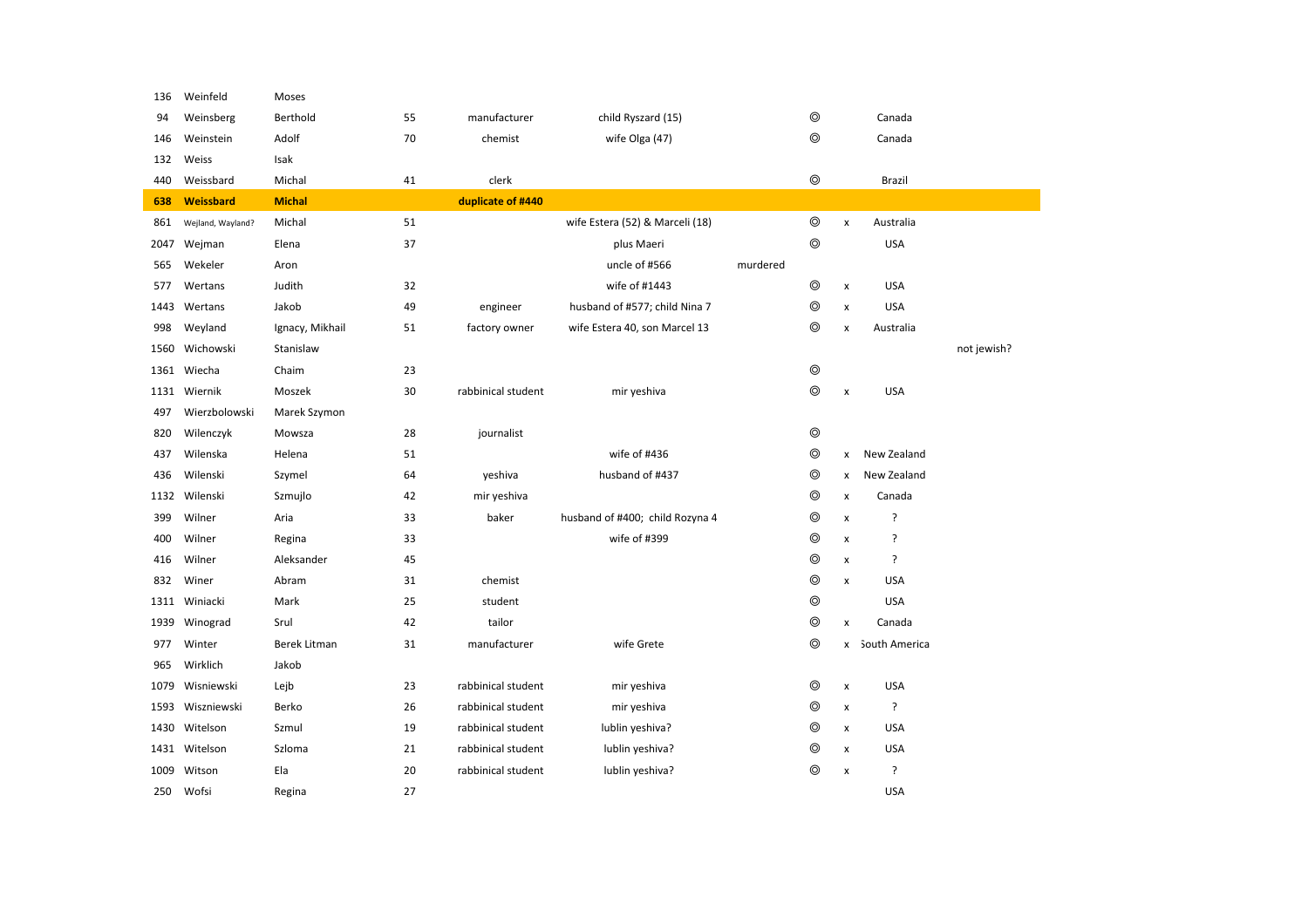| 251  | Wofsi                 | Isak                | 33 |                    |                                               |                |                    | <b>USA</b>      |                      |
|------|-----------------------|---------------------|----|--------------------|-----------------------------------------------|----------------|--------------------|-----------------|----------------------|
| 2050 | Wojciechowski         | Stefan              |    |                    |                                               |                |                    |                 | not jewish?          |
|      | 1915a Wojland         | Sara                | 18 | student            |                                               | ⊚              |                    | <b>USA</b>      |                      |
| 116  | Wolanow               | Syma                | 38 |                    | wife of #118                                  | $^{\circ}$     |                    |                 |                      |
| 118  | Wolanow               | Jakob               | 46 |                    | husband of #116; Zdzislaw 17, Celia 19        | $^{\circ}$     |                    |                 |                      |
| 2039 | Wolanow               | <b>Jakob</b>        |    | duplicate of #118  |                                               |                |                    |                 |                      |
|      | 1051 Wolanski         | Szloma              | 21 | technician         |                                               | ⊚              |                    | x India->Canada |                      |
| 1871 | Wolchajm              | Boruch              | 33 | rabbinical student |                                               | $\circledcirc$ | $\pmb{\mathsf{x}}$ | ?               |                      |
| 1991 | Wolf                  | Nisen Lejb          | 31 |                    |                                               |                |                    |                 | b Brzostek f Lwow    |
| 1213 | Wolfson               | Icko                | 28 | rabbinical student | wife malka 23; mir yeshiva                    | ⊚              | $\pmb{\mathsf{x}}$ | <b>USA</b>      |                      |
| 823  | Wolmark               | <b>Szmul Pinkus</b> | 42 | rabbi              | wife Chana Leja 41; Benjamin 10, Iszrael 6    | $^{\circ}$     | $\pmb{\mathsf{x}}$ | <b>USA</b>      |                      |
| 1562 | Wolnik                | Ignacy              |    |                    | Chana                                         |                |                    |                 |                      |
| 1877 | Wornik                | Hena                |    |                    |                                               |                |                    |                 | not jewish?          |
| 2095 | Wulfson               | Hersz               | 49 | merchant           | wife Rywa 46                                  |                |                    | Palestine       |                      |
| 967  | Wulkan                | Samuel              |    | engineer           |                                               | $\circledcirc$ |                    |                 |                      |
| 1102 | Wysokier              | Chaim               | 44 | rabbi              | mir yeshiva                                   | ⊚              | $\pmb{\times}$     | Canada          |                      |
| 1308 | Wysokier              | Simon               | 32 | rabbi              | Ilel kowno talmudic academy; husband of #1309 | ◎              | x                  | Palestine       |                      |
| 1309 | Wysokier              | Estera              | 30 |                    | wife of #1308                                 | ◎              | x                  | Palestine       |                      |
| 413  | Wyszkowski            | Abram               | 31 | rabbi              | wife Chenkel                                  | ⊚              |                    | Australia       |                      |
| 1137 | Zabare                | Jankiel, Jakow      | 17 | rabbinical student | mir yeshiva                                   | ⊚              | x                  | <b>USA</b>      |                      |
|      | 1135 Zablocki         | Aron                | 27 | rabbinical student | mir yeshiva, brother of #1136                 | ⊚              | $\pmb{\times}$     | Canada          |                      |
| 1136 | Zablocki              | Jankiel, Jakob      | 16 | rabbinical student | mir yeshiva, brother of #1135                 | ⊚              | $\pmb{\mathsf{x}}$ | <b>USA</b>      |                      |
| 762  | Zachary               | Dawid               | 52 |                    | father of #763                                |                |                    |                 | b Grodno f Bialystok |
| 763  | Zachary               | Herc                | 19 |                    | son of #762                                   |                |                    |                 | b Grodno f Bialystok |
| 1133 | Zafran                | Berko               | 22 | rabbinical student | mir yeshiva                                   | ⊚              | $\pmb{\mathsf{x}}$ | <b>USA</b>      |                      |
| 639  | Zagenkaw              | Masza               |    |                    |                                               |                |                    |                 |                      |
| 640  | Zagenkaw              | Abram               |    |                    |                                               |                |                    |                 |                      |
| 1411 | Zajac                 | Aba                 | 28 | rabbinical student | kamieniecer yeshiva                           | ⊚              | $\pmb{\times}$     | <b>USA</b>      |                      |
| 496  | Zajdband              | Dawid               | 20 | student            |                                               | ⊚              | x                  | Paraguay        |                      |
| 1776 | Zak                   | Chaim               | 19 | rabbinical student | lubavitsch                                    | ⊚              | x                  | <b>USA</b>      |                      |
| 1138 | Zakhejm               | Jakob Iser          | 19 | rabbinical student | mir yeshiva                                   | ⊚              | $\pmb{\times}$     | <b>USA</b>      |                      |
|      | 2052 Zaklika          | Stanislaw           |    |                    |                                               |                |                    |                 | not jewish?          |
| 867  | Zalcgendler           | Awram, Abram        | 25 | rabbinical student | slonimer yeshiva, wife Ruth (20)              | ⊚              | $\pmb{\times}$     | <b>USA</b>      |                      |
|      | 1987 Zalcman, Zalman? | Bracha, Brucha?     | 25 |                    |                                               |                |                    |                 | b Swider f Warsaw    |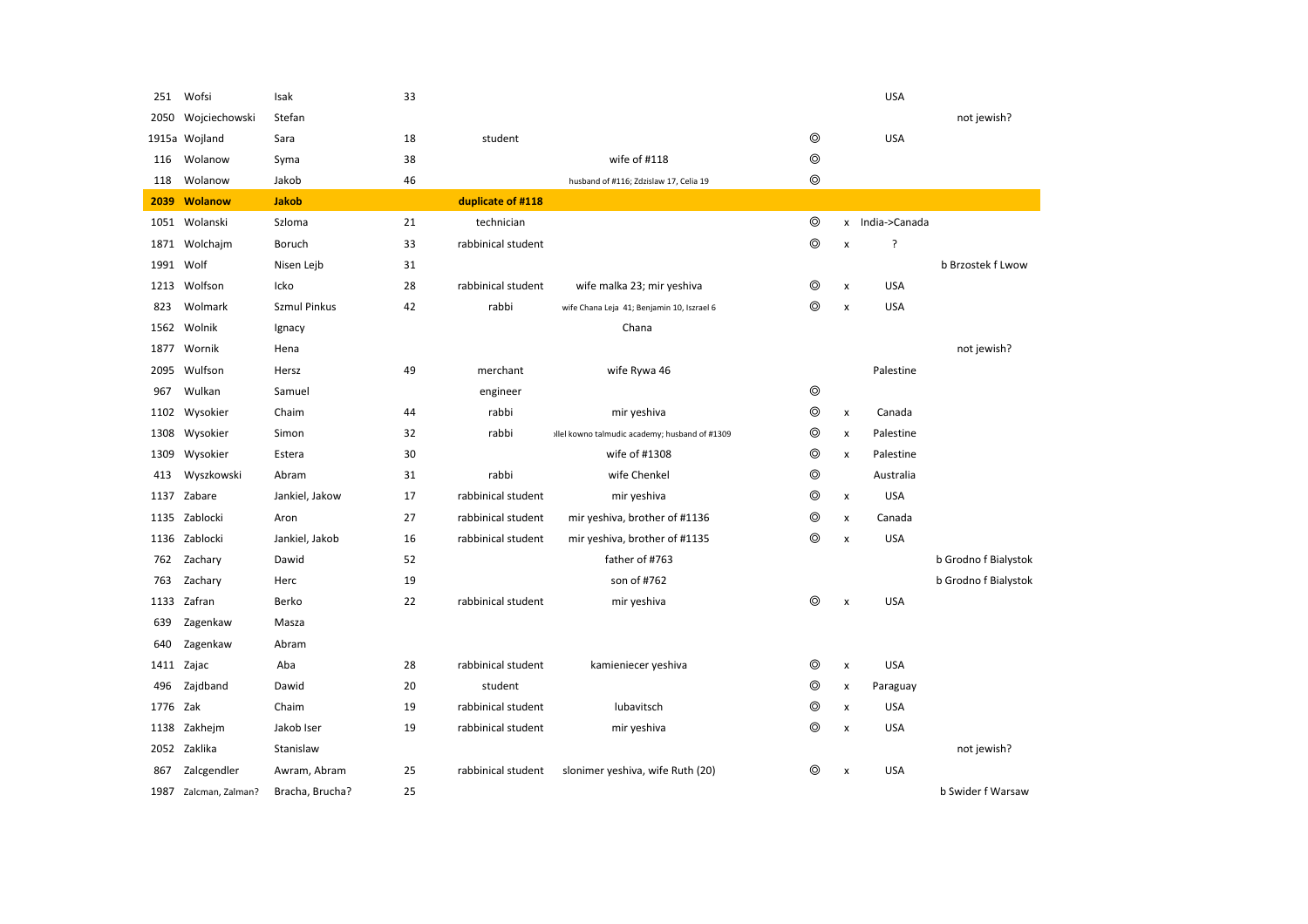| 2074 | Zambrowicz              | Janusz        |    |                    |                                     |                |                    |              |             |
|------|-------------------------|---------------|----|--------------------|-------------------------------------|----------------|--------------------|--------------|-------------|
| 2075 | Zambrowicz              | Maja          |    |                    |                                     |                |                    |              |             |
| 536  | Zamoscianski            | Hirsz         | 32 |                    | wife Leja (25) & Severyna (2)       | $\circledcirc$ |                    |              |             |
| 1429 | Zamoszczanski           | Lejzer        | 25 |                    |                                     |                |                    | survived     |             |
|      | 1547 Zandberg           | Leon          |    |                    |                                     |                |                    | Israel       |             |
| 1954 | Zandberg                | Eljasz        | 26 | yeshiva            |                                     | $\circledcirc$ | $\pmb{\mathsf{x}}$ | ?            |             |
| 398  | Zarachowicz             | Srol-Ejna     |    |                    |                                     |                |                    |              |             |
|      | 2018 Zarachowicz        | <b>Srul</b>   |    | duplicate of #398  |                                     |                |                    |              |             |
|      | 1464 Zarkowski          | Hersz         | 19 | rabbinical student | mir yeshiva, wife                   | $\circledcirc$ | $\pmb{\times}$     | <b>USA</b>   |             |
|      | 627 Zaskind             | Chaim Gabriel | 30 |                    | wife Raisa                          |                | $\pmb{\mathsf{x}}$ | Australia    |             |
| 78   | Zauberman               | Irena         | 39 |                    | wife of #79                         | $\circledcirc$ | X                  |              |             |
| 79   | Zauberman               | Alfred        | 35 | lawyer             | husband of #78                      | $\circledcirc$ | x                  |              |             |
| 1061 | Zauberman               | <b>Alfred</b> |    | duplicate of #79   |                                     |                |                    |              |             |
| 728  | Zdrojewska              | Aleksandra    |    |                    |                                     |                |                    |              |             |
| 123  | Zeimer                  | Artur         | 63 | journalist         | husband of #124                     | $\circledcirc$ |                    |              |             |
| 124  | Zeimer                  | Franciska     | 51 |                    | wife of #123                        | $\circledcirc$ |                    |              |             |
| 1307 | Zelberger               | Walter        | 19 | rabbinical student | mir yeshiva                         | $\circledcirc$ | x                  | <b>USA</b>   |             |
|      | 1358 Zelcer             | Tewja         | 29 | clerk              |                                     | $\circledcirc$ |                    |              |             |
|      | 1450 Zelcer             | Aba           | 29 | rabbinical student | mir yeshiva                         | $\circledcirc$ | $\pmb{\times}$     | <b>USA</b>   |             |
|      | 1797 Zelcer             | Szamaj        | 34 | technician         |                                     | $\circledcirc$ |                    | <b>Burma</b> |             |
|      | 1003 Zelezowski         | Oskar         |    |                    |                                     |                |                    |              |             |
| 1891 | Zelmanowicz             | Jenta         | 51 |                    | wife of #1892                       | $\circledcirc$ |                    | Canada       |             |
|      | 1892 Zelmanowicz        | Froim         | 55 | weaver             | husband of #1891; Chaim17, Szlama16 | ⊚              |                    | Canada       |             |
| 1904 | Zibavicios, Zubavicios? | Liudas        | 45 |                    |                                     | ⊚              |                    |              |             |
| 789  | Zielonka                | Berek         | 35 | flourmiller        | husband of #790; daughter Jochwet 3 | $\circledcirc$ |                    | <b>USA</b>   |             |
| 790  | Zielonka                | Ruchla        | 31 |                    | wife of #789                        | ⊚              |                    | <b>USA</b>   |             |
| 917  | Ziemowit                | Stanislaw     |    |                    |                                     |                |                    |              | not jewish? |
| 842  | Zilberberg              | Araam Aron    | 36 |                    |                                     |                |                    |              |             |
| 843  | Zilberberg              | Hirsz Chaim   | 33 | journalist         |                                     | $\circledcirc$ | $\pmb{\times}$     |              |             |
| 101  | Zilberfenig             | Elena         |    |                    |                                     |                |                    |              |             |
| 102  | Zilberfenig             | Jakob         |    |                    |                                     |                |                    |              |             |
| 107  | Zilberfenig             | Juli          |    |                    |                                     |                |                    |              |             |
| 108  | Zilberfenig             | Isak          |    |                    |                                     |                |                    |              |             |
|      | 1983 Zilberg, Silberg?  | Icek          |    |                    | received Zwartendijk visa           |                |                    |              |             |
|      |                         |               |    |                    |                                     |                |                    |              |             |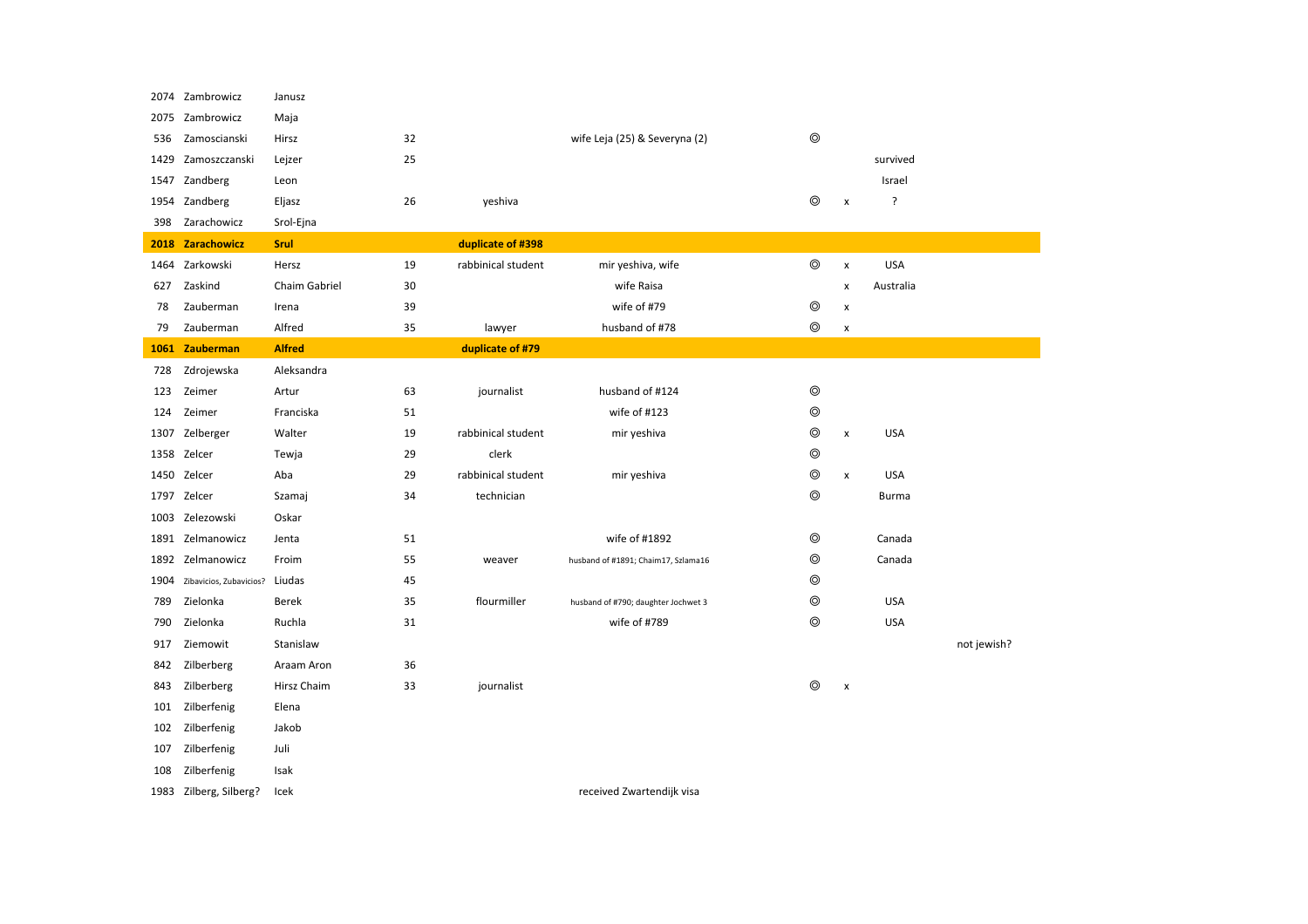| 1984 | Zilberg, Silberg?  | Chaja        |    |                    |                                         |                |                    |               |                      |
|------|--------------------|--------------|----|--------------------|-----------------------------------------|----------------|--------------------|---------------|----------------------|
|      | 1672 Zilmann       | Augusta      |    |                    |                                         |                |                    |               |                      |
| 699  | Zimand             | Aladar Edwin | 23 |                    |                                         | $^{\circ}$     |                    | Burma         |                      |
| 1344 | Zimbad             | Szloma       |    |                    |                                         |                |                    |               |                      |
| 287  | Zimonas            | Jankielis    |    |                    | likely perished                         |                |                    |               |                      |
|      | 1052 Zinger        | Chil         | 21 | rabbinical student | lublin yeshiva                          | $^{\circ}$     | x                  | ?             |                      |
| 1053 | Zitman             | Abram        | 22 | rabbinical student | lublin yeshiva                          | $\circledcirc$ | $\pmb{\times}$     | <b>USA</b>    |                      |
| 1326 | Zlates             | Izak Hirsz   | 21 | rabbinical student | mir yeshiva                             | ◎              | $\pmb{\times}$     | Palestine     |                      |
| 575  | Zlotnik            | Nuta Fajwel  | 31 | decorator          |                                         | $\circledcirc$ |                    | Canada        |                      |
| 1736 | Zlotowska          | Gertruda     | 36 |                    | wife of #1737                           | $\circledcirc$ |                    |               |                      |
| 1737 | Zlotowski          | Izrael       | 41 |                    | husband of #1736; brother of #1738      | $\circledcirc$ |                    |               |                      |
| 1738 | Zlotowski          | Lazar        | 34 |                    | brother of #1737                        | $\circledcirc$ |                    |               |                      |
| 333  | Zmigrod            | Salo         | 66 | merchant           |                                         | $^{\circ}$     | $\pmb{\times}$     |               |                      |
| 1556 | Zmigrod            | Samuel       |    |                    |                                         |                |                    |               |                      |
| 111  | Znamirowska        | Ester        | 17 |                    | daughter of #113                        |                |                    |               | b Pzredhowz f Kalisz |
| 112  | Znamirowska        | Rochelia     |    |                    |                                         |                |                    |               |                      |
| 338  | Znamirowska        | Helena       | 22 |                    | daughter of #113                        |                |                    |               | f Kalisz             |
| 534  | Znamirowska        | Mina         | 21 |                    | wife of #533                            |                | x                  | Brazil        |                      |
| 1774 | Znamirowska, Zames | Leonia       | 37 |                    | wife of #1773                           | ⊚              | $\pmb{\times}$     | Canada        |                      |
| 113  | Znamirowski        | Meer         | 47 |                    | father of #111, #338                    |                |                    |               | b Byporia; f Kalisz  |
| 533  | Znamirowski        | Jakob Josef  | 30 | leather expert     | husband of #534                         |                | $\pmb{\mathsf{x}}$ | <b>Brazil</b> |                      |
| 1773 | Znamirowski, Zames | Simcha       | 37 |                    | husband of #1774; child Israel(George)6 | ⊚              | x                  | Canada        |                      |
| 1708 | Zojmen             | Wulf         | 28 | rabbinical student | novaredoker yeshiva bialystock          | $\circledcirc$ | $\pmb{\times}$     | Canada        |                      |
| 916  | Zoltek             | Adam-Jakob   | 35 |                    | wife                                    |                |                    | Canada        |                      |
| 881  | Zomper             | Mozes        | 29 |                    | child Karl 14                           | $\circledcirc$ |                    | Canada        |                      |
| 1134 | Zuchowicki         | Fajwel       | 27 | rabbinical student | mir yeshiva                             | ⊚              | x                  | Canada        |                      |
| 623  | Zultek             | Daniel       | 30 | reeder             |                                         | $\circledcirc$ |                    | Canada        |                      |
| 1214 | Zupnik             | Gedalja      | 21 | rabbinical student | mir yeshiva                             | ⊚              | x                  | Canada        |                      |
| 1225 | Zupnik             | Moses        | 22 | rabbinical student | mir yeshiva                             | ⊚              | x                  | Canada        |                      |
| 1629 | Zurwin             | Symcha Binem | 25 | cosmetician        |                                         | ⊚              | $\pmb{\times}$     | <b>USA</b>    |                      |
| 756  | Zylberfeld         | Anna         |    |                    |                                         |                |                    |               |                      |
| 1794 | Zylberfenig        | Icchok       |    |                    |                                         |                |                    |               |                      |
| 1795 | Zylberfenig        | Judel        |    |                    |                                         |                |                    |               |                      |
|      | 1796 Zylberfenig   | Helena       |    |                    |                                         |                |                    |               |                      |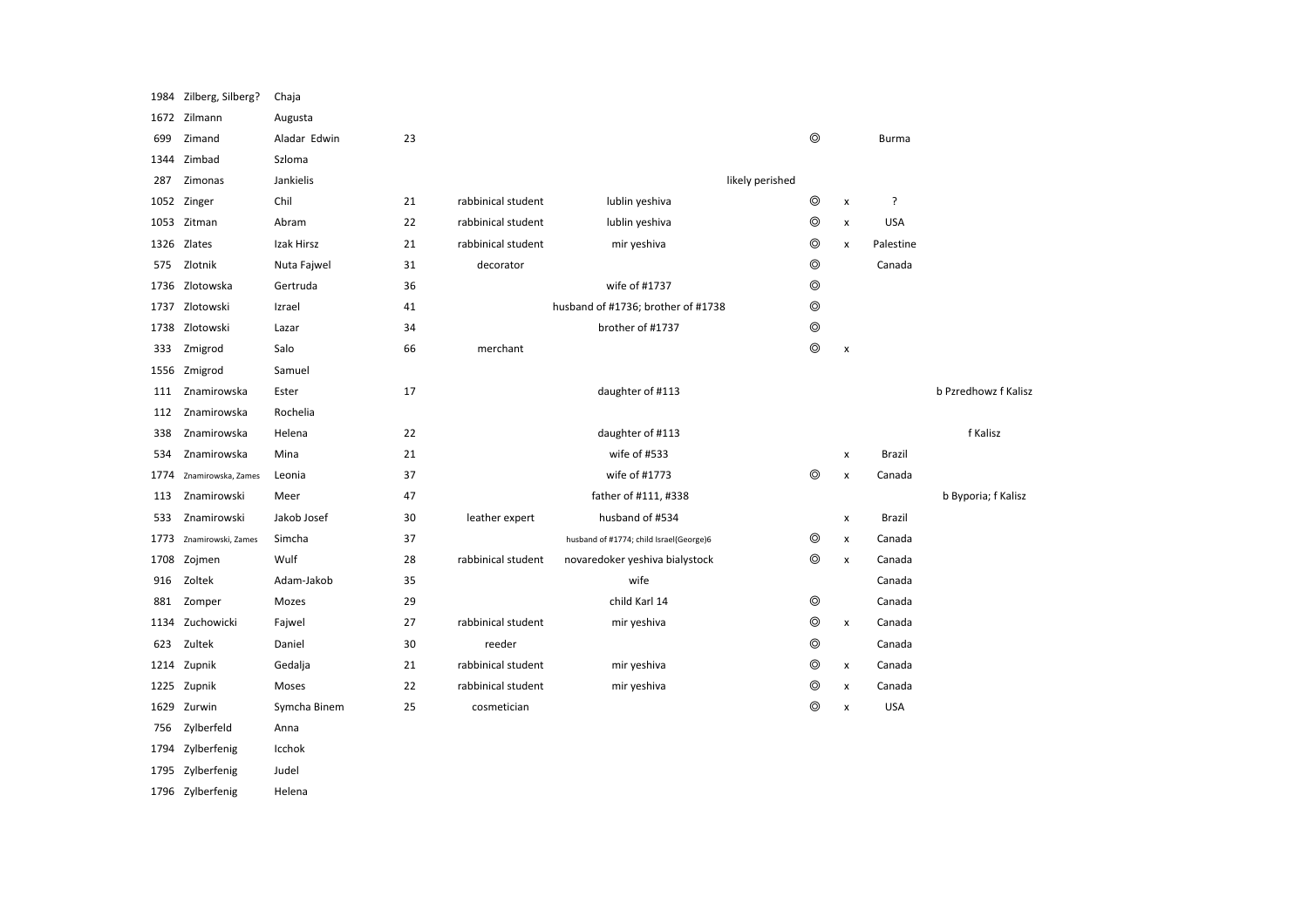|     |                |                |    |               | <b>SUGIHARA LIST</b> |                |   | ©2021 Akira Kitade & George Bluman |
|-----|----------------|----------------|----|---------------|----------------------|----------------|---|------------------------------------|
| 940 |                | Berek Isakowcz | 27 | clerk         |                      | ⊚              | X |                                    |
| 327 | Zylbersztein   | Herman         | 27 | office worker | wife                 | ⊚              | x | Australia                          |
|     | 1005 Zylberman | Abram          | 39 | journalist    |                      | ⊚              |   | South Africa                       |
| 405 | Zylberman      | Lipa           | 25 | merchant      | wife Leonia 26       | $\circledcirc$ | x | Australia                          |
| 403 | Zylberman      | Rubin          | 27 | clerk         | wife Rachela 26      | ⊚              |   | Burma                              |
| 323 | Zylberlast     | Henryk         |    |               |                      |                |   |                                    |